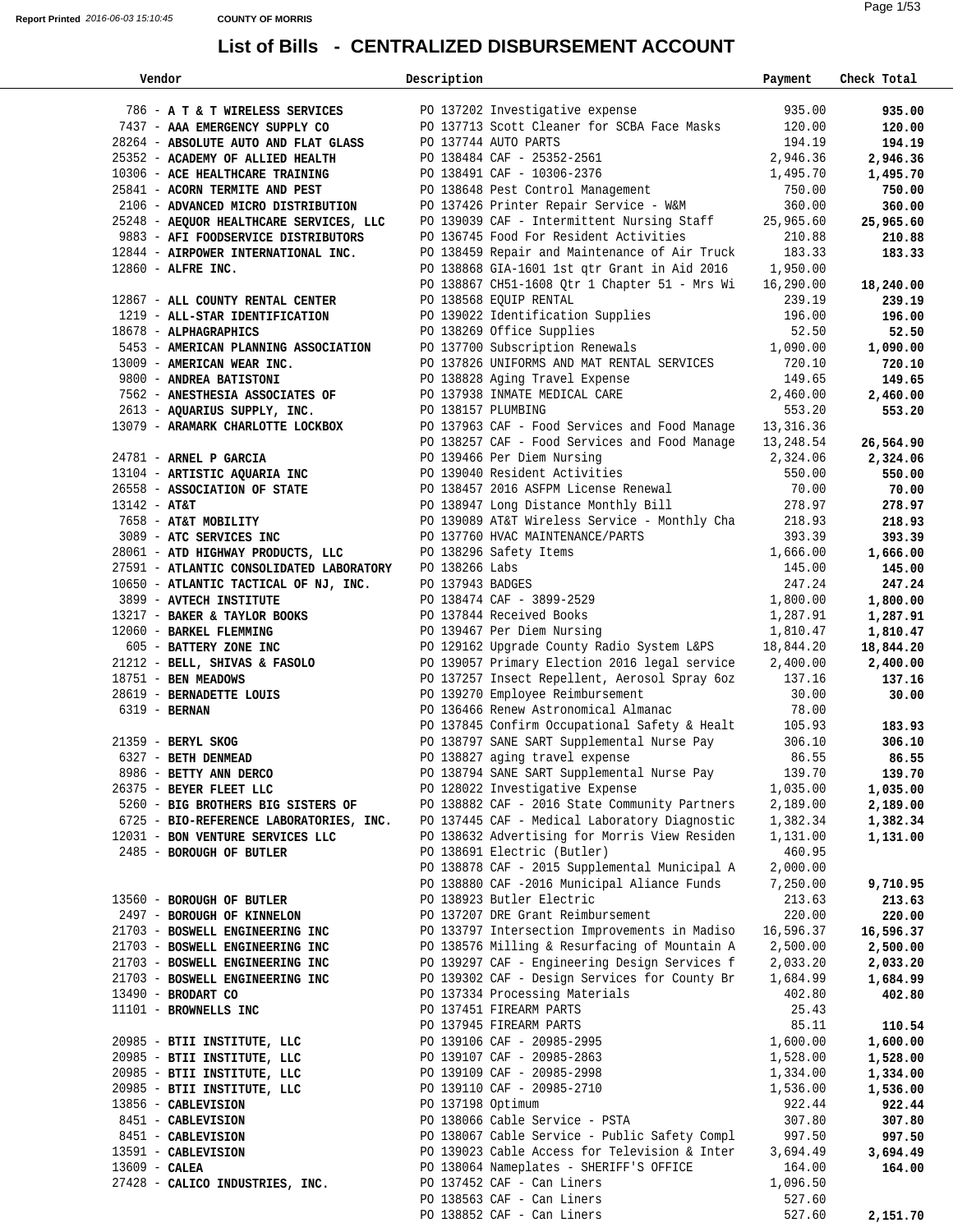| Vendor                                                 | Description        |                                                                                                                            | Payment             | Check Total         |
|--------------------------------------------------------|--------------------|----------------------------------------------------------------------------------------------------------------------------|---------------------|---------------------|
|                                                        |                    |                                                                                                                            |                     |                     |
| 11166 - CAM WALKER                                     |                    | PO 139203 Work Boots                                                                                                       | 90.00               | 90.00               |
| 4865 - CAMPBELL FOUNDRY COMPANY PO 138293 Pipes        |                    | PO 139203 Work Boots<br>PO 138293 Pipes<br>PO 137738 RMB Mileage<br>PO 138707 Training                                     | 875.00              | 875.00              |
| 27988 - CANDACE RANKIN                                 |                    |                                                                                                                            |                     |                     |
|                                                        |                    |                                                                                                                            | 138.48              |                     |
|                                                        |                    |                                                                                                                            | 850.00              | 988.48              |
| 9273 - CARMAGNOLA & RITARDI LLC                        |                    | PO 139069 Legal services rendered various mat 10,074.83                                                                    |                     | 10,074.83           |
| 25474 - CARRELLE L CALIXTE                             |                    | PO 139468 Per Diem Nursing<br>PO 137181 CAF - Labor Rates                                                                  | 3,021.22            | 3,021.22            |
| 5603 - CARRIER CORPORATION                             |                    | PO 137181 CAF - Labor Rates HVAC Repairs & Se                                                                              | 9,436.30            | 9,436.30            |
| 13682 - CASHA & CASHA, LLC                             |                    | PO 139068 County-Land Use (HUD) legal service                                                                              | 3,132.00            |                     |
|                                                        |                    |                                                                                                                            |                     | 3,132.00            |
| 1065 - CATHY BURD                                      |                    | PO 139187 Library Association Awards Program 86.80                                                                         |                     | 86.80               |
| 10296 - CCG MARKETING SOLUTIONS                        |                    | PO 138130 CAF - Poll Book Production Services                                                                              | 425.00              |                     |
|                                                        |                    | PO 138131 CAF - Printing of Addresses and Mai 545.54                                                                       |                     | 970.54              |
| $3382 - CCH$ INC                                       |                    | PO 137864 Confirm Capital Changes Reports                                                                                  | 3,247.00            | 3,247.00            |
| 4598 - CDW GOVERNMENT LLC                              |                    |                                                                                                                            | 1,598.30            |                     |
|                                                        |                    | PO 136762 LPS 2015 Project<br>PO 136945 Stock Order                                                                        | 76.44               |                     |
|                                                        |                    |                                                                                                                            |                     |                     |
|                                                        |                    | PO 136945 Stock viust<br>PO 137167 OEM Equipment                                                                           | 50.72               |                     |
|                                                        |                    |                                                                                                                            | 2,591.70            | 4,317.16            |
| 26636 - CENTER FOR EVALUATION                          |                    | PO 138883 CAF - 2016 State Community Partners 26,584.00                                                                    |                     | 26,584.00           |
| 3638 - CENTER POINT LARGE PRINT                        |                    | PO 137846 Received Large Print Books 96.08                                                                                 |                     | 96.08               |
| 20487 - CENTURYLINK                                    |                    |                                                                                                                            | 310.30              | 310.30              |
| 4735 - CERBO LUMBER & HARDWARE                         |                    |                                                                                                                            | 271.18              |                     |
|                                                        |                    | PO 138366 Sussex County phone bill<br>PO 137961 GROUND MAINTENANCE SUPPLIES<br>PO 138569 PUILD MAINT                       |                     |                     |
|                                                        |                    | PO 138569 BUILD MAINT                                                                                                      | 10.98               | 282.16              |
| $24625$ - CFCS - HOPE HOUSE                            |                    | PO 138835 SHTP FIX-IT 16-14-051 2,112.00<br>PO 138836 SHTP FIX-IT #16-14-051 4,927.00<br>PO 138837 16-14-051 SHTP 2,368.00 |                     | 2,112.00            |
| 24625 - CFCS - HOPE HOUSE                              |                    | PO 138836 SHTP FIX-IT #16-14-051<br>PO 138837 16-14-051 SHTP                                                               |                     | 4,927.00            |
| $24625$ - CFCS - HOPE HOUSE                            |                    |                                                                                                                            | 2,368.00            | 2,368.00            |
| 24625 - CFCS - HOPE HOUSE                              | PO 138838 gia 1625 |                                                                                                                            | 2,204.00            | 2,204.00            |
|                                                        |                    | PO 138839 CHORE 16-14-051 OAA                                                                                              | 3,015.00            | 3,015.00            |
| 24625 - CFCS - HOPE HOUSE<br>24625 - CFCS - HOPE HOUSE |                    |                                                                                                                            |                     |                     |
|                                                        | PO 138841 #1639    |                                                                                                                            | 2,385.00            | 2,385.00            |
| 24625 - CFCS - HOPE HOUSE                              |                    | PO 138843 Grant in Aid 2016 - Substance Abuse 4,495.00                                                                     |                     | 4,495.00            |
| 24625 - CFCS - HOPE HOUSE                              |                    | PO 138872 CAF - Grant in Aid 2016 - the AIDS 3,422.00<br>PO 139055 CAF - Chapter 51 - Adolescent Servi 12,180.00           |                     | 3,422.00            |
| 24625 - CFCS - HOPE HOUSE                              |                    |                                                                                                                            |                     | 12,180.00           |
|                                                        |                    | 13765 - CHANNING BETE CO INC PO 137717 PLEASE ORDER - K-9 Lt. M. Reilly                                                    | 238.71              | 238.71              |
|                                                        |                    |                                                                                                                            |                     | 1,705.20            |
|                                                        |                    |                                                                                                                            |                     |                     |
|                                                        |                    |                                                                                                                            |                     | 18.53               |
|                                                        |                    |                                                                                                                            | 3,504.00            | 3,504.00            |
| 8334 - CHRISTINE VALMY INTERNATIONAL                   |                    | - ALLANTICES<br>PO 139105 CAF - 8334-2907<br>PO 138904 MODA (115                                                           | 931.83              | 931.83              |
| 15854 - CHRISTOPHER P. LUONGO                          |                    | PO 138904 MCBA/MCLE: GETTING READY FOR THE UT 59.00<br>PO 137201 First Aid Kit Supplies 350.38                             |                     | 59.00               |
| 89 - CINTAS CORPORATION                                |                    |                                                                                                                            |                     |                     |
|                                                        |                    | PO 137494 Medical Supplies, etc. 306.42                                                                                    |                     | 656.80              |
|                                                        |                    |                                                                                                                            |                     | 5,076.84            |
|                                                        |                    | 21857 - CITYSIDE ARCHIVES, LTD $21857 - CITYSIDE$ ARCHIVES, LTD $21854 - CIVIL$ DYNAMICS INC $24.060.00$                   |                     |                     |
|                                                        |                    |                                                                                                                            |                     | 24,060.00           |
| 8454 - CLIFTON ELEVATOR SERVICE CO INC                 |                    | PO 137946 CAF - Elevatior Maintenance & Inspe 1,680.00                                                                     |                     |                     |
|                                                        |                    | PO 138253 CAF - Elevatior Maintenance & Inspe                                                                              | 1,680.00            | 3,360.00            |
| 24252 - COFFEE LOVERS COFFEE SERVICE                   |                    | 82.44 82.44<br>PO 138128 Supplies                                                                                          |                     |                     |
| 26074 - COMMUNICATIONS SERVICE                         |                    | PO 137218 Car radio                                                                                                        | 160.00              | 160.00              |
|                                                        |                    | 9486 - COMPLETE SECURITY SYSTEMS, INC. PO 136896 SECURITY IMPROVEMENT                                                      | 3,895.00            |                     |
|                                                        |                    | PO 138493 SECURITY IMP                                                                                                     | 1,050.00            | 4,945.00            |
| 25489 - CONCRETE CONSTRUCTION CORP.                    |                    | PO 139416 CAF - Intersection Improvements to 17,761.46                                                                     |                     |                     |
|                                                        |                    |                                                                                                                            |                     |                     |
|                                                        |                    | PO 139416 CAF - Intersection Improvements to                                                                               | 466,857.17          | 484,618.63          |
| $13969 - CONROY'S$                                     |                    | PO 138390 Floral Arrangement for 14th Basic C                                                                              | 80.99               | 80.99               |
| 8043 - CONTRACT PHARMACY SERVICES INC                  |                    | PO 138591 CAF - Pharmaceutical and Related Se                                                                              | 26,296.36           | 26,296.36           |
| 28502 - CONVERTECH, INC.                               |                    | PO 138873 CAF - OJT-16M-16-Adult                                                                                           | 2,912.06            | 2,912.06            |
| 28502 - CONVERTECH, INC.                               |                    | PO 138877 CAF - OJT-16M-15-Adult                                                                                           | 3,672.00            | 3,672.00            |
| 14643 - CORNERSTONE FAMILY                             |                    | PO 138779 No Caf #                                                                                                         | 2,232.00            |                     |
|                                                        |                    | PO 138630 CAF - Social Work Services                                                                                       | 24,890.00           |                     |
|                                                        |                    |                                                                                                                            |                     |                     |
|                                                        |                    | PO 138825 Morris View ADC                                                                                                  | 8,771.53            | 35,893.53           |
| 14027 - COUNTY COLLEGE OF MORRIS                       |                    | PO 139212 Expenditures in Connection with Maj 1,940.00                                                                     |                     | 1,940.00            |
| 14022 - COUNTY COLLEGE OF MORRIS                       |                    | PO 139569 1st Half 6/16 Operating Budget 492,916.67                                                                        |                     | 492,916.67          |
| 14029 - COUNTY COLLEGE OF MORRIS                       |                    | PO 139570 CAF - Printing Services for 2016                                                                                 | 16,256.25           | 16,256.25           |
| 14031 - COUNTY CONCRETE CORP.                          |                    | PO 137431 Mason Sand                                                                                                       | 343.14              | 343.14              |
| 14031 - COUNTY CONCRETE CORP.                          | PO 138070 MASON    |                                                                                                                            | 343.72              | 343.72              |
| 13 - COUNTY OF MORRIS                                  |                    | PO 139512 RMB EMERGENCY MGMT FOR ADMIN. OVERS                                                                              | 25,563.00           | 25,563.00           |
|                                                        |                    |                                                                                                                            |                     |                     |
| 13 - COUNTY OF MORRIS                                  |                    | PO 139513 PEER GROUPING TO RMB AGING SALARY B                                                                              | 80,311.00           | 80,311.00           |
| 13 - COUNTY OF MORRIS                                  |                    | PO 139514 TRANSFER FUNDS FOR DEDICATED MOTOR                                                                               | 40,218.97           | 40,218.97           |
| 13 - COUNTY OF MORRIS                                  |                    | PO 139515 TRANSFER FUNDS FOR DEDICATED MOTOR                                                                               | 288,959.25          | 288,959.25          |
| 13 - COUNTY OF MORRIS                                  |                    | PO 139516 TRANSFER FUNDS FOR DEDICATED MOTOR                                                                               | 246,086.79          | 246,086.79          |
|                                                        |                    |                                                                                                                            |                     |                     |
| 13 - COUNTY OF MORRIS                                  |                    | PO 139517 TRANSFER FUNDS FOR DEDICATED MOTOR                                                                               | 481,002.80          |                     |
|                                                        |                    |                                                                                                                            |                     | 481,002.80          |
| 13 - COUNTY OF MORRIS                                  |                    | PO 139518 TRANSFER FUNDS FOR DEDICATED WEIGHT                                                                              | 72,801.12           | 72,801.12           |
| 13 - COUNTY OF MORRIS                                  |                    | PO 139519 TRANSFER FUNDS FOR DEDICATED WEIGHT                                                                              | 68,585.69           | 68,585.69           |
| 13 - COUNTY OF MORRIS                                  |                    | PO 139520 TRANSFER FUNDS FOR DEDICATED WEIGHT                                                                              | 100,642.40          | 100,642.40          |
| 13 - COUNTY OF MORRIS<br>13 - COUNTY OF MORRIS         |                    | PO 139521 TRANSFER FUNDS FOR DEDICATED WEIGHT<br>PO 139534 2nd Half May 2016 Metered Mail                                  | 80,634.02<br>278.74 | 80,634.02<br>278.74 |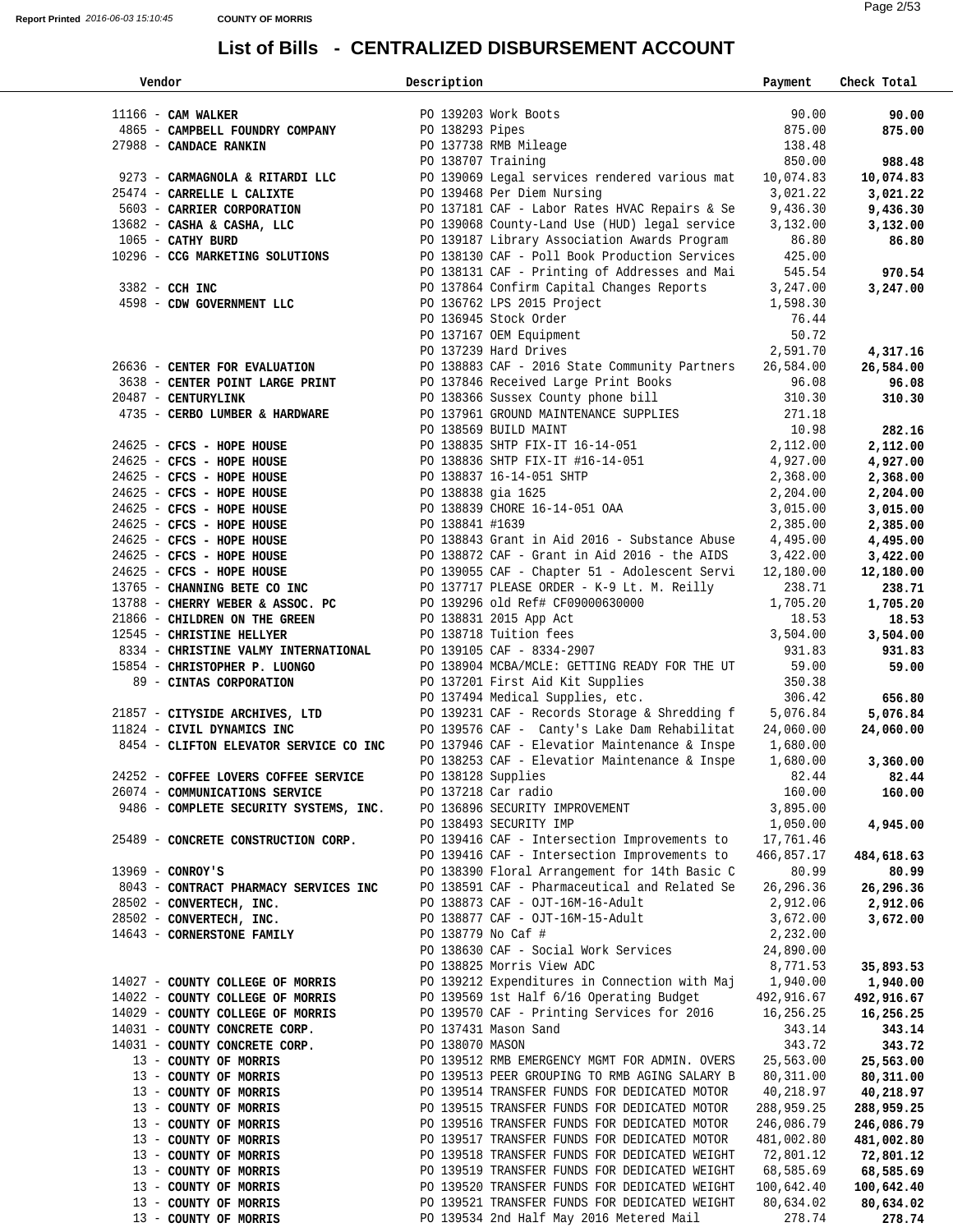| Vendor                                                                                                                                                                                                                       | Description        |                                                                | Payment    | Check Total |  |
|------------------------------------------------------------------------------------------------------------------------------------------------------------------------------------------------------------------------------|--------------------|----------------------------------------------------------------|------------|-------------|--|
|                                                                                                                                                                                                                              |                    | PO 139564 2nd Half May 2016 Metered Mail                       |            |             |  |
| 13 - COUNTY OF MORRIS                                                                                                                                                                                                        |                    |                                                                | 11,704.18  | 11,704.18   |  |
| 26557 - COVERBIND CORPORATION                                                                                                                                                                                                |                    | PO 137848 Confirm Staples Letter Glue Strips                   | 210.00     | 210.00      |  |
| $25509$ - CRA, INC.                                                                                                                                                                                                          |                    | PO 135310 MACTAC Training                                      | 50,600.00  | 50,600.00   |  |
| $25509$ - CRA, INC.                                                                                                                                                                                                          |                    | PO 135445 Advanced Tactical Training                           | 49,500.00  | 49,500.00   |  |
| 25188 - CRASH DATA GROUP                                                                                                                                                                                                     |                    | PO 137248 Investigative Expense                                | 75.00      | 75.00       |  |
| 25373 - CREATING WITH CLAY LLC                                                                                                                                                                                               |                    | PO 139041 Resident Activities                                  | 200.00     | 200.00      |  |
| $19233 - \text{CULLIGAN}$                                                                                                                                                                                                    |                    | PO 137752 SOLAR SALT                                           | 1,260.00   | 1,260.00    |  |
| $14089$ - CURA INC.                                                                                                                                                                                                          |                    | PO 138936 CH51-1613 1st Qtr 2016 Spanish Spea                  | 9,090.00   | 9,090.00    |  |
| 24317 - CURTIS JAMES                                                                                                                                                                                                         |                    | PO 138695 IAED 2016 Navigator Conference                       | 1,604.52   | 1,604.52    |  |
| 14102 - CY DRAKE LOCKSMITHS, INC.                                                                                                                                                                                            | PO 137438 KEYS     |                                                                | 6.40       |             |  |
|                                                                                                                                                                                                                              |                    | PO 137932 PADLOCKS AND CYLINDER REPAIRS                        | 138.60     |             |  |
|                                                                                                                                                                                                                              | PO 137959 KEYS     |                                                                | 13.20      |             |  |
|                                                                                                                                                                                                                              | PO 138221 KEYS     |                                                                | 8.40       | 166.60      |  |
| 12683 - D. C. EXPRESS INC                                                                                                                                                                                                    |                    | PO 138132 CAF - Delivery of Voting Machines &                  | 170.00     |             |  |
|                                                                                                                                                                                                                              |                    | PO 138513 courier for the school elections ac                  | 10.00      | 180.00      |  |
| $14123$ - DAILY RECORD                                                                                                                                                                                                       |                    | PO 138626 ADVERTISEMENT                                        | 77.24      | 77.24       |  |
| 14123 - DAILY RECORD                                                                                                                                                                                                         |                    | PO 138679 4/13/16 Meeting Ordinances - Introd                  | 938.72     | 938.72      |  |
| 14123 - DAILY RECORD                                                                                                                                                                                                         |                    | PO 138682 Contract Award - $4/13/16$ Meeting                   | 71.08      | 71.08       |  |
| 14123 - DAILY RECORD                                                                                                                                                                                                         |                    | PO 138738 AD 0001240878 ASB 188072                             | 152.92     | 152.92      |  |
| 14123 - DAILY RECORD                                                                                                                                                                                                         |                    | PO 138747 AD 0001261444 ASB 54031274                           | 109.80     | 109.80      |  |
| 14123 - DAILY RECORD                                                                                                                                                                                                         | PO 138770 Legal Ad |                                                                | 72.84      | 72.84       |  |
| 14123 - DAILY RECORD                                                                                                                                                                                                         |                    | PO 138933 Contract Award from 4/27/16 Meeting                  | 62.28      | 62.28       |  |
| 14123 - DAILY RECORD                                                                                                                                                                                                         |                    | PO 139136 5/11/16 Meeting - Introduction of O                  | 650.28     | 650.28      |  |
| 14123 - DAILY RECORD                                                                                                                                                                                                         |                    | PO 139137 5/11/16 Meeting Ordinances - Second                  | 863.52     | 863.52      |  |
| 27177 - DAMACINA L. OKE                                                                                                                                                                                                      |                    | PO 139469 Per Diem Nursing                                     | 905.09     | 905.09      |  |
| 11155 - DANILO LAPID                                                                                                                                                                                                         |                    | PO 139471 Per Diem Nursing                                     | 1,184.74   | 1,184.74    |  |
| 15905 - DARREN O'NEILL                                                                                                                                                                                                       |                    | PO 137335 1st Qtr 2016 Petty Cash RMB                          | 762.40     | 762.40      |  |
| 10407 - DAVE EGGLESTON PIANO SERVICES                                                                                                                                                                                        |                    | PO 139042 Resident Activities                                  | 130.00     | 130.00      |  |
| $20326$ - DAVID GRANT                                                                                                                                                                                                        |                    | PO 139131 REIMBURSMENT FOR COLLEGE TUITION                     | 1,815.00   | 1,815.00    |  |
| 25386 - DAVID JEAN-LOUIS                                                                                                                                                                                                     |                    | PO 139472 Per Diem Nursing                                     | 1,649.52   | 1,649.52    |  |
| 20382 - DAY CHEVROLET INC                                                                                                                                                                                                    |                    | PO 124878 CAF - MCCPC #15-a, Item #1 - 2x 201                  | 95,601.80  | 95,601.80   |  |
| 14181 - DAYTOP VILLAGE OF NJ, INC.                                                                                                                                                                                           |                    | PO 139056 CH51-1607 - Chapter 51 - Adolescent                  | 28,036.00  | 28,036.00   |  |
| 14202 - DECOTIIS, FITZPATRICK &                                                                                                                                                                                              |                    | PO 139071 Legal services rendered Greystone p                  | 3,194.30   |             |  |
|                                                                                                                                                                                                                              |                    | PO 139070 Legal services rendered April 30, 2                  | 363.60     |             |  |
|                                                                                                                                                                                                                              |                    | PO 139184 Wysokowski-MCPO legal services rend                  | 4,529.40   | 8,087.30    |  |
| 5414 - DEENA LEARY                                                                                                                                                                                                           |                    | PO 139185 Expense Reimbursement - DL                           | 2,757.00   | 2,757.00    |  |
| 21922 - DEIRDRE'S HOUSE                                                                                                                                                                                                      |                    | PO 138918 CAF - Grant in Aid 2016 - Caregiver                  | 3,487.00   | 3,487.00    |  |
| 14228 - DELL MARKETING L.P.                                                                                                                                                                                                  |                    | PO 136737 MS Azure EA Subscription                             | 998.50     |             |  |
|                                                                                                                                                                                                                              |                    | PO 136763 LPS 2015 Project                                     | 1,058.42   |             |  |
|                                                                                                                                                                                                                              |                    | PO 136947 Warranty Renewal - Prosecutor's Off                  | 5,772.08   |             |  |
|                                                                                                                                                                                                                              |                    | PO 137094 optiplex 9020MTBTX EQuote 102306038                  | 1,483.96   | 9,312.96    |  |
| 14249 - DELUXE INTERNATIONAL                                                                                                                                                                                                 |                    | PO 127432 CAF - 2016 International 7400 SFA                    | 139,199.00 |             |  |
|                                                                                                                                                                                                                              |                    |                                                                | 645.48     | 139,844.48  |  |
| PO 137775 TRUCK PARTS<br>14265 - <b>DENTRUST DENTAL INC.</b><br>2001 - PO 137448 CAF - Dental Services                                                                                                                       |                    |                                                                | 5,999.00   | 5,999.00    |  |
|                                                                                                                                                                                                                              |                    |                                                                |            | 596.55      |  |
| 28541 - DERBY INDUSTRIES<br>27806 - DIAMOND DRINKING WATER, INC. PO 138097 WATER COOLER RENT PAYMENT 2,940.00<br>22536 - DIANA KRUG PO 138746 Reimbursement of Board Worker Class 17.55                                      |                    |                                                                |            | 2,940.00    |  |
|                                                                                                                                                                                                                              |                    |                                                                |            | 17.55       |  |
|                                                                                                                                                                                                                              |                    |                                                                |            | 2,989.16    |  |
| 26686 - DIEGNAN & BROPHY, LLC.<br>8735 - DIRECT TV INC CONSECT OF A DO 139365 DirecTV - MCC 66.99                                                                                                                            |                    |                                                                |            | 66.99       |  |
| 24335 - DISCOVERY BENEFITS INC. PO 138225 COBRA April 2016                                                                                                                                                                   |                    |                                                                | 774.50     | 774.50      |  |
| 24659 - DOROTHY DIFABIO                                                                                                                                                                                                      |                    |                                                                | 181.00     | 181.00      |  |
|                                                                                                                                                                                                                              |                    | PO 138795 SANE SART Supplemental Pay<br>PO 138821 Travel       | 190.48     | 190.48      |  |
| 24745 - <b>DOROTHY DIFABIO</b><br>20687 - <b>DOROTHY TAYLOR</b><br>20687 - <b>DOROTHY TAYLOR</b><br>20726 - DR. NATHAN SABIN<br>20138224 INMATE MEDICAL CARE<br>20138224 INMATE MEDICAL CARE<br>20138224 INMATE MEDICAL CARE |                    |                                                                | 21.00      | 21.00       |  |
|                                                                                                                                                                                                                              |                    |                                                                | 300.00     | 300.00      |  |
| $14438$ - E.A. MORSE & CO. INC.                                                                                                                                                                                              |                    | PO 134272 JANITORIAL SUPPLIES                                  | 123.36     |             |  |
|                                                                                                                                                                                                                              |                    | PO 134279 JANITORIAL SUPPLIES                                  | 1,374.98   |             |  |
|                                                                                                                                                                                                                              |                    | PO 134936 JANITORIAL SUPPLIES                                  | 837.65     |             |  |
|                                                                                                                                                                                                                              |                    |                                                                | 273.32     |             |  |
|                                                                                                                                                                                                                              |                    | PO 136042 JANITORIAL SUPPLIES<br>PO 136042 JANITORIAL SUPPLIES | 2,269.48   |             |  |
|                                                                                                                                                                                                                              |                    | PO 136553 JANITORIAL SUPPLIES                                  | 923.55     |             |  |
|                                                                                                                                                                                                                              |                    | PO 138209 JANITORIAL SUPPLIES                                  | 778.83     |             |  |
|                                                                                                                                                                                                                              |                    | PO 138261 JANITORIAL SUPPLIES                                  | 181.56     | 6,762.73    |  |
| 14438 - E.A. MORSE & CO. INC. PO 138256 JANITORIAL SUPPLIES 1,790.16                                                                                                                                                         |                    |                                                                |            | 1,790.16    |  |
| 27492 - EASTMAN MICROGRAPHICS, INC. PO 137841 215ft processing of -16mm film pro 506.73                                                                                                                                      |                    |                                                                |            | 506.73      |  |
| 8142 - EATON CORPORATION                                                                                                                                                                                                     |                    | PO 136331 MAINTENANCE OF UPS SYSTEM 30,379.95                  |            | 30,379.95   |  |
| 12553 - ECLECTIC ARCHITECTURE LLC                                                                                                                                                                                            |                    | PO 139575 CAF - Moses Estey House-Historic Sp 4,000.00         |            | 4,000.00    |  |
| 12333 - BULBUIL ANUNISIUS 2002<br>10540 - EDGARDO C. VALLEJO, M.D. PO 132248 INTERNIST PEER REVIEW                                                                                                                           |                    |                                                                | 500.00     | 500.00      |  |
| 12467 - EDITHA MARQUEZ                                                                                                                                                                                                       |                    | PO 139474 Per Diem Nursing                                     | 592.00     | 592.00      |  |
| 20689 - EDMUND M. KRAMER                                                                                                                                                                                                     |                    | PO 137758 Photo Print - Undersheriff M. Puzio 225.00           |            | 225.00      |  |
| 26516 - ELIZABETH HAKUCSA PO 139204 Reimbursement for flower pot and fl 24.33                                                                                                                                                |                    |                                                                |            | 24.33       |  |
| 14505 - ELIZABETHTOWN GAS COMPANY                                                                                                                                                                                            |                    | PO 138686 NATURAL GAS - LONG VALLEY                            | 217.22     | 217.22      |  |
|                                                                                                                                                                                                                              |                    |                                                                |            |             |  |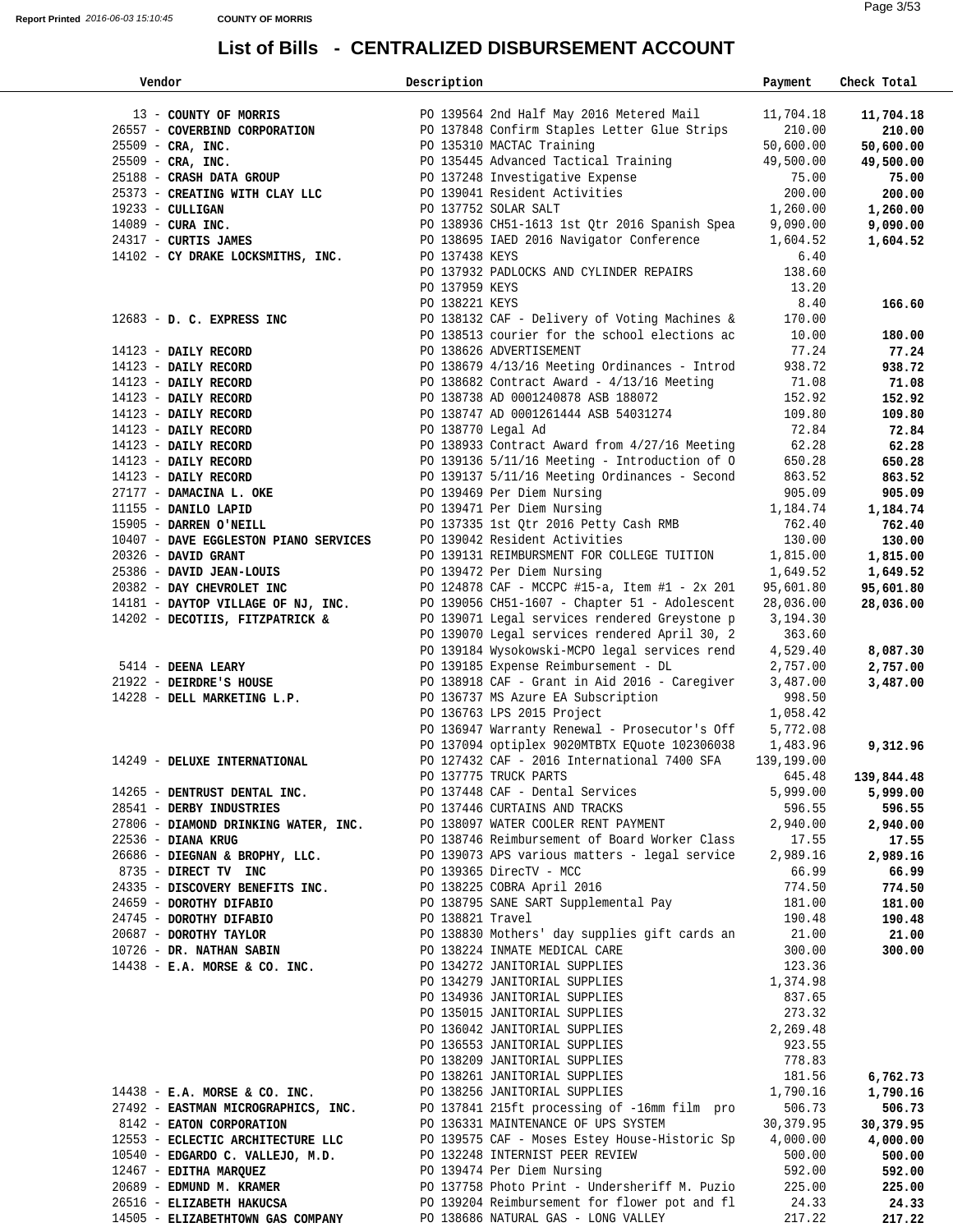| Vendor                                                                                                                                                                                                                      | Description        |                                                                                            | Payment   | Check Total |
|-----------------------------------------------------------------------------------------------------------------------------------------------------------------------------------------------------------------------------|--------------------|--------------------------------------------------------------------------------------------|-----------|-------------|
|                                                                                                                                                                                                                             |                    |                                                                                            |           |             |
| 27141 - ELLEN M. NOLL PO 139475 Per Diem Nursi<br>14514 - EMED CO INC. PO 137784 SHOP SUPPLIES                                                                                                                              |                    | PO 139475 Per Diem Nursing                                                                 | 1,170.73  | 1,170.73    |
|                                                                                                                                                                                                                             |                    |                                                                                            | 686.45    | 686.45      |
|                                                                                                                                                                                                                             |                    |                                                                                            |           | 35,581.62   |
| 14569 - ENVIRONMENTAL SYSTEMS<br>21386 - ENVISION ENGINEERING LLC<br>21386 - ENVISION ENGINEERING LLC<br>21386 - ENVISION ENGINEERING LLC<br>21386 - ENVISION ENGINEERING LLC<br>21386 - ENVISION ENGINEERING LLC<br>200.00 |                    |                                                                                            |           | 11,614.00   |
|                                                                                                                                                                                                                             |                    |                                                                                            |           | 10,200.00   |
| 20265 - EVELYN TOLENTINO                                                                                                                                                                                                    |                    | PO 139479 Per Diem Nursing                                                                 | 1,229.88  | 1,229.88    |
| 14604 - EXTEL COMMUNICATIONS                                                                                                                                                                                                |                    | PO 138494 CONSOLE CENTER - HEALTH MGMT                                                     | 2,140.00  | 2,140.00    |
| 27086 - EXTREME NETWORKS INC.                                                                                                                                                                                               |                    | PO 138316 Annual Maintenance Renewal - Networ 167,333.03                                   |           | 167,333.03  |
| 3549 - EZ WHEELS DRIVING SCHOOL                                                                                                                                                                                             |                    | PO 138481 CAF - 3549-2926                                                                  | 1,066.40  |             |
|                                                                                                                                                                                                                             |                    |                                                                                            |           |             |
|                                                                                                                                                                                                                             |                    | PO 138499 CAF - 3549-3018<br>PO 138506 CAF - 3549-3000                                     | 1,066.40  |             |
|                                                                                                                                                                                                                             |                    |                                                                                            | 1,066.40  | 3,199.20    |
| 14641 - FAMILY INTERVENTION                                                                                                                                                                                                 |                    | PO 139054 CAF - 2016 State Community Partners                                              | 42,293.00 |             |
|                                                                                                                                                                                                                             |                    | PO 138881 CAF - 2016 State Community Partners 7,402.00                                     |           |             |
|                                                                                                                                                                                                                             |                    | PO 138916 CAF - Grant in Aid 2016 - Family Ou 12,385.00                                    |           | 62,080.00   |
| 15382 - FAMILY PROMISE OF                                                                                                                                                                                                   |                    | PO 138910 Emergency Meals                                                                  | 5,380.20  | 5,380.20    |
| 12515 - FASTENAL COMPANY                                                                                                                                                                                                    |                    | PO 138567 PLUMBING/ SMALL TOOLS/ BLDG MAINT 434.06                                         |           | 434.06      |
| $14668$ - FEDEX                                                                                                                                                                                                             |                    | PO 137212 Express Mail                                                                     | 283.33    |             |
|                                                                                                                                                                                                                             |                    | PO 137217 Express Mail                                                                     | 237.32    |             |
|                                                                                                                                                                                                                             |                    |                                                                                            | 25.27     |             |
|                                                                                                                                                                                                                             |                    | PO 138705 Shipping<br>PO 138705 Shipping<br>PO 139043 Express Shipping                     | 69.22     |             |
|                                                                                                                                                                                                                             |                    | PO 139263 Shipping                                                                         | 21.96     | 637.10      |
| 9388 - FF1 PROFESSIONAL SAFETY SERVICES                                                                                                                                                                                     |                    | PO 137463 Clothing                                                                         | 179.98    | 179.98      |
| 9388 - FF1 PROFESSIONAL SAFETY SERVICES                                                                                                                                                                                     |                    | PO 137965 FIRE EQUIPMENT TESTING/REPAIRS NJSC                                              | 594.80    | 594.80      |
|                                                                                                                                                                                                                             |                    | PO 138693 Uniforms, Accessories                                                            | 67.49     |             |
| 9388 - FF1 PROFESSIONAL SAFETY SERVICES                                                                                                                                                                                     |                    |                                                                                            |           | 67.49       |
| 14702 - FIRE FIGHTERS EQUIPMENT CO INC                                                                                                                                                                                      |                    | PO 137756 O2 CYLINDERS TEST AND RECHARGE                                                   | 124.50    |             |
|                                                                                                                                                                                                                             |                    | PO 139200 W&M -LAW ENFORCEMENT BADGE / I.D. 158.00                                         |           | 282.50      |
| 3051 - LAZ PARKING                                                                                                                                                                                                          |                    | PO 138687 CAF - Juror Parking                                                              | 6,757.50  | 6,757.50    |
| 12151 - FLEMINGTON BUICK CHEVROLET                                                                                                                                                                                          |                    | PO 137785 CAR PARTS                                                                        | 296.71    | 296.71      |
| 14772 - FOWLER EQUIP CO INC.                                                                                                                                                                                                |                    | PO 138223 WASHER PARTS/REPAIRS                                                             | 489.93    | 489.93      |
| 10628 - FRANK SCHOTT                                                                                                                                                                                                        |                    | PO 139174 Work Boots                                                                       | 59.76     | 59.76       |
| 28260 - FRANKLIN-GRIFFITH LLC                                                                                                                                                                                               |                    | PO 137176 CAF - Electrical Supplies 2,963.37                                               |           |             |
|                                                                                                                                                                                                                             |                    | PO 137381 Electrical Maintenance Supplies 817.11                                           |           |             |
|                                                                                                                                                                                                                             |                    | PO 137561 CAF - Electrical Supplies 912.89<br>PO 137648 CAF - Electrical Supplies 1,714.83 |           |             |
|                                                                                                                                                                                                                             |                    |                                                                                            |           | 6,408.20    |
| 14786 - FRED PRYOR SEMINARS                                                                                                                                                                                                 | PO 137443 TRAINING |                                                                                            | 687.00    | 687.00      |
| 14787 - FREEDOM HOUSE INC.                                                                                                                                                                                                  |                    | PO 138842 CAF - Grant in Aid 2016 - Halfway H 4, 125.00                                    |           | 4,125.00    |
| $27628$ - FRENKEL BENEFITS, LLC<br>14939 CHIL                                                                                                                                                                               |                    | PO 138599 April Admin & Consulting Svcs for E 10,416.64                                    |           | 10,416.64   |
| $14839 - GALE$                                                                                                                                                                                                              |                    | PO 137853 Received Books                                                                   | 676.57    | 676.57      |
|                                                                                                                                                                                                                             |                    | PO 137837 Concrete Barrier                                                                 | 790.00    | 790.00      |
| 14857 - GARDEN STATE HIGHWAY<br>25482 - GARDEN STATE VETERINARY                                                                                                                                                             |                    | SHERIFF'S OFFICE<br>PO 138302 Medical - K9                                                 | 225.06    | 225.06      |
| 9822 - GARDEN STATE VINYL DESIGNS LLC                                                                                                                                                                                       |                    | PO 138299 Printed Logo/Ford<br>SHERIFF'                                                    | 575.00    | 575.00      |
|                                                                                                                                                                                                                             |                    | PO 138744 Reimbursement of Board Worker Class                                              |           |             |
| 8707 - GARRETT SCHUBERT                                                                                                                                                                                                     |                    |                                                                                            | 15.73     | 15.73       |
| 14887 - GENERAL PLUMBING SUPPLY INC. PO 138559 PLUMBING                                                                                                                                                                     |                    |                                                                                            | 225.78    | 225.78      |
| 8269 - GEORGINA GRAY-HORSLEY                                                                                                                                                                                                |                    | PO 139481 Per Diem Nursing                                                                 | 698.03    | 698.03      |
| 14904 - GERSTNER CASH REGISTERS INC                                                                                                                                                                                         |                    | PO 137852 Confirm Cassettes for Cash Register                                              | 31.50     | 31.50       |
| 21818 - GET WELL HOUSE CALL P.C                                                                                                                                                                                             |                    | PO 138952 Aging Expense APS                                                                | 700.00    | 700.00      |
| 11788 - GLOCK PROFESSIONAL INC                                                                                                                                                                                              |                    | PO 138304 Armorer's Course Training                                                        | 500.00    | 500.00      |
| $14983 -$ GRAINGER                                                                                                                                                                                                          |                    | PO 137455 MAINTENANCE SUPPLIES                                                             | 175.35    |             |
|                                                                                                                                                                                                                             |                    | PO 137456 UNIFORM HANGERS                                                                  | 57.60     |             |
|                                                                                                                                                                                                                             |                    | PO 137378 New Blow Molded Storage Shed for Ba                                              | 634.13    |             |
|                                                                                                                                                                                                                             |                    | PO 137379 Replacement of Access Door                                                       | 595.91    |             |
|                                                                                                                                                                                                                             |                    | PO 137380 Safety & Security                                                                | 93.62     |             |
|                                                                                                                                                                                                                             |                    | PO 137964 MAINTENANCE SUPPLIES                                                             | 228.07    |             |
|                                                                                                                                                                                                                             |                    | PO 138218 MAINTENANCE SUPPLIES                                                             | 285.10    |             |
|                                                                                                                                                                                                                             |                    | PO 138248 MAINTENANCE SUPPLIES                                                             | 401.56    | 2,471.34    |
| $24884 -$ GRAINGER                                                                                                                                                                                                          |                    | PO 137528 Misc. Supplies                                                                   | 113.54    | 113.54      |
| $14984 -$ GRAINGER                                                                                                                                                                                                          |                    | PO 137558 SUPPLIES FOR BUILDING MAINTENANCE                                                | 126.70    |             |
|                                                                                                                                                                                                                             |                    | PO 138152 GROUND MAINT/ BUILD MAINT/ SAFETY G                                              | 1,026.13  |             |
|                                                                                                                                                                                                                             |                    | PO 138574 BUILD MAINT/ OTHER OPER/ RAIN GEAR                                               | 1,539.20  | 2,692.03    |
| $14983 -$ GRAINGER                                                                                                                                                                                                          |                    | PO 138529 MAINTENANCE SUPPLIES                                                             | 30.24     |             |
|                                                                                                                                                                                                                             |                    | PO 138601 MAINTENANCE SUPPLIES                                                             | 271.48    |             |
|                                                                                                                                                                                                                             |                    | PO 139077 Nutrition Expense                                                                | 11.18     | 301.72      |
| $24884 -$ GRAINGER                                                                                                                                                                                                          |                    |                                                                                            |           | 11.18       |
| 15007 - GREENMAN PEDERSEN INC                                                                                                                                                                                               |                    | PO 139287 CAF - Construction Inspection Servi                                              | 34,490.28 | 34,490.28   |
| 20005 - GROFF TRACTOR NEW JERSEY, LLC                                                                                                                                                                                       |                    | PO 137788 TRUCK PARTS                                                                      | 1,023.85  | 1,023.85    |
| 18190 - HANOVER TOWNSHIP                                                                                                                                                                                                    |                    | PO 137244 DRE Reimbursement                                                                | 165.00    | 165.00      |
| 9728 - HARRIET VALLECER RN                                                                                                                                                                                                  |                    | PO 139482 Per Diem Nursing                                                                 | 888.74    | 888.74      |
| 21697 - HARRY L SCHWARZ & CO                                                                                                                                                                                                |                    | PO 139062 Sussex Tpk. Improvement Project-app                                              | 3,522.95  | 3,522.95    |
| 10752 - HATCH MOTT MACDONALD LLC                                                                                                                                                                                            |                    | PO 133971 CAF - On-Call Professional Engineer                                              | 2,407.00  |             |
|                                                                                                                                                                                                                             |                    | PO 139298 CAF - Design Services for Drainage                                               | 839.00    |             |
|                                                                                                                                                                                                                             |                    | PO 139303 CAF - Milling & Resurfacing of Desi                                              | 10,472.36 | 13,718.36   |
| $15174$ - HB & HS, INC.                                                                                                                                                                                                     |                    | PO 137382 Nursing Equipment                                                                | 607.90    | 607.90      |
|                                                                                                                                                                                                                             |                    |                                                                                            |           |             |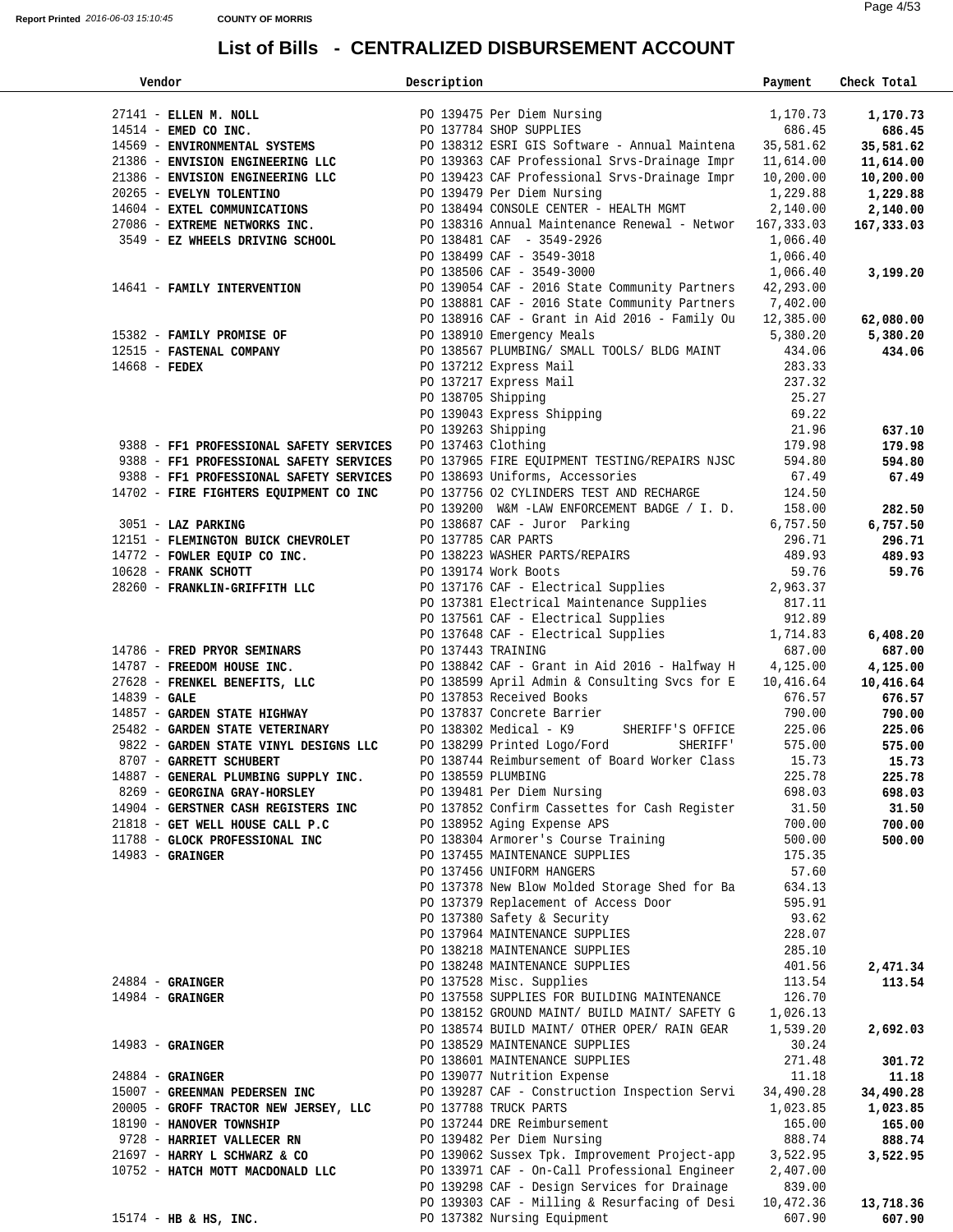| Vendor                                                                                                                                                                                                                                                                                                                                                                                                                                                                                                                                | Description     |                                                                                                                                                      | Payment            | Check Total           |
|---------------------------------------------------------------------------------------------------------------------------------------------------------------------------------------------------------------------------------------------------------------------------------------------------------------------------------------------------------------------------------------------------------------------------------------------------------------------------------------------------------------------------------------|-----------------|------------------------------------------------------------------------------------------------------------------------------------------------------|--------------------|-----------------------|
|                                                                                                                                                                                                                                                                                                                                                                                                                                                                                                                                       |                 |                                                                                                                                                      |                    |                       |
|                                                                                                                                                                                                                                                                                                                                                                                                                                                                                                                                       |                 |                                                                                                                                                      |                    |                       |
|                                                                                                                                                                                                                                                                                                                                                                                                                                                                                                                                       |                 |                                                                                                                                                      |                    |                       |
|                                                                                                                                                                                                                                                                                                                                                                                                                                                                                                                                       |                 |                                                                                                                                                      |                    |                       |
|                                                                                                                                                                                                                                                                                                                                                                                                                                                                                                                                       |                 |                                                                                                                                                      |                    |                       |
|                                                                                                                                                                                                                                                                                                                                                                                                                                                                                                                                       |                 |                                                                                                                                                      |                    |                       |
|                                                                                                                                                                                                                                                                                                                                                                                                                                                                                                                                       |                 |                                                                                                                                                      |                    |                       |
|                                                                                                                                                                                                                                                                                                                                                                                                                                                                                                                                       |                 |                                                                                                                                                      |                    |                       |
|                                                                                                                                                                                                                                                                                                                                                                                                                                                                                                                                       |                 |                                                                                                                                                      |                    |                       |
|                                                                                                                                                                                                                                                                                                                                                                                                                                                                                                                                       |                 |                                                                                                                                                      |                    |                       |
|                                                                                                                                                                                                                                                                                                                                                                                                                                                                                                                                       |                 |                                                                                                                                                      |                    |                       |
|                                                                                                                                                                                                                                                                                                                                                                                                                                                                                                                                       |                 |                                                                                                                                                      |                    |                       |
| 4592 - INFORMATION & TECHNOLOGY<br>4592 - INFORMATION & TECHNOLOGY<br>28254 - INFORMATION MANAGEMENT SERVICES<br>28254 - INFORMATION MANAGEMENT SERVICES<br>28254 - INFORMATION MANAGEMENT SERVICES<br>29254 - INFORMATION MANAGEMENT SE                                                                                                                                                                                                                                                                                              |                 |                                                                                                                                                      |                    |                       |
|                                                                                                                                                                                                                                                                                                                                                                                                                                                                                                                                       |                 |                                                                                                                                                      |                    |                       |
|                                                                                                                                                                                                                                                                                                                                                                                                                                                                                                                                       |                 |                                                                                                                                                      |                    |                       |
|                                                                                                                                                                                                                                                                                                                                                                                                                                                                                                                                       |                 |                                                                                                                                                      |                    |                       |
|                                                                                                                                                                                                                                                                                                                                                                                                                                                                                                                                       |                 |                                                                                                                                                      |                    |                       |
|                                                                                                                                                                                                                                                                                                                                                                                                                                                                                                                                       |                 |                                                                                                                                                      |                    |                       |
|                                                                                                                                                                                                                                                                                                                                                                                                                                                                                                                                       |                 |                                                                                                                                                      |                    |                       |
|                                                                                                                                                                                                                                                                                                                                                                                                                                                                                                                                       |                 |                                                                                                                                                      |                    |                       |
|                                                                                                                                                                                                                                                                                                                                                                                                                                                                                                                                       |                 |                                                                                                                                                      |                    |                       |
|                                                                                                                                                                                                                                                                                                                                                                                                                                                                                                                                       |                 |                                                                                                                                                      |                    |                       |
|                                                                                                                                                                                                                                                                                                                                                                                                                                                                                                                                       |                 |                                                                                                                                                      |                    |                       |
|                                                                                                                                                                                                                                                                                                                                                                                                                                                                                                                                       |                 |                                                                                                                                                      |                    |                       |
| 28294 - INFORMATION MANAGEMENT SERVICES<br>15337 - INFORMATION TODAY INC<br>1664 - INGRAN LIBRARY SERVICES<br>1664 - INGRAN LIBRARY SERVICES<br>1664 - INGRAN LIBRARY SERVICES<br>1664 - INGRAN LIBRARY SERVICES<br>2,435.79<br>1664 - INGRA<br>9100 - <b>INTER CITY TIRE</b><br>20792 - <b>IPC HOSPITALIST PHYSICIANS NJ</b><br>2792 - <b>IPC HOSPITALIST PHYSICIANS NJ</b><br>279446 - <b>JAIME SHANAPHY</b><br>27446 - <b>JAIME SHANAPHY</b><br>27446 - <b>JAIME SHANAPHY</b><br>27446 - <b>JAIME SHANAPHY</b><br>27446 - <b>J</b> |                 |                                                                                                                                                      |                    |                       |
|                                                                                                                                                                                                                                                                                                                                                                                                                                                                                                                                       |                 |                                                                                                                                                      |                    | 1,800.00              |
|                                                                                                                                                                                                                                                                                                                                                                                                                                                                                                                                       |                 |                                                                                                                                                      |                    | 521.70                |
|                                                                                                                                                                                                                                                                                                                                                                                                                                                                                                                                       |                 |                                                                                                                                                      |                    | 82.20                 |
|                                                                                                                                                                                                                                                                                                                                                                                                                                                                                                                                       |                 |                                                                                                                                                      |                    | 43.40                 |
|                                                                                                                                                                                                                                                                                                                                                                                                                                                                                                                                       |                 |                                                                                                                                                      |                    | 1,200.00              |
|                                                                                                                                                                                                                                                                                                                                                                                                                                                                                                                                       |                 |                                                                                                                                                      |                    | 1,035.00              |
|                                                                                                                                                                                                                                                                                                                                                                                                                                                                                                                                       |                 |                                                                                                                                                      |                    | 39.52                 |
| 960 - JERSEY CENTRAL POWER & LIGHT                                                                                                                                                                                                                                                                                                                                                                                                                                                                                                    | PO 138089 JCP&L |                                                                                                                                                      | 37.79              | 37.79                 |
|                                                                                                                                                                                                                                                                                                                                                                                                                                                                                                                                       |                 | PO 138573 ELECTRIC - RUTH DAVIS DR / CAC $261.37$                                                                                                    |                    | 261.37                |
| 960 - JERSEY CENTRAL POWER & LIGHT<br>960 - JERSEY CENTRAL POWER & LIGHT<br>960 - JERSEY CENTRAL POWER & LIGHT                                                                                                                                                                                                                                                                                                                                                                                                                        | PO 138895 JCP&L |                                                                                                                                                      | 529.25             | 529.25                |
|                                                                                                                                                                                                                                                                                                                                                                                                                                                                                                                                       |                 |                                                                                                                                                      | 60.46              | 60.46                 |
| 960 - JERSEY CENTRAL POWER & LIGHT                                                                                                                                                                                                                                                                                                                                                                                                                                                                                                    |                 |                                                                                                                                                      | 30.97              | 30.97                 |
| 960 - JERSEY CENTRAL POWER & LIGHT                                                                                                                                                                                                                                                                                                                                                                                                                                                                                                    |                 | PO 138895 JCP&L<br>PO 138896 JCP&L<br>PO 138898 JCP&L<br>PO 139193 JCP&L<br>PO 139195 JCP&L<br>PO 139196 JCP&L<br>PO 139196 JCP&L<br>PO 139198 JCP&L | 17.44              | 17.44                 |
| 960 - JERSEY CENTRAL POWER & LIGHT                                                                                                                                                                                                                                                                                                                                                                                                                                                                                                    |                 |                                                                                                                                                      | 332.20             | 332.20                |
| 960 - JERSEY CENTRAL POWER & LIGHT                                                                                                                                                                                                                                                                                                                                                                                                                                                                                                    |                 |                                                                                                                                                      | 17.20              |                       |
|                                                                                                                                                                                                                                                                                                                                                                                                                                                                                                                                       |                 |                                                                                                                                                      |                    | 17.20                 |
|                                                                                                                                                                                                                                                                                                                                                                                                                                                                                                                                       |                 |                                                                                                                                                      | 625.78             | 625.78                |
|                                                                                                                                                                                                                                                                                                                                                                                                                                                                                                                                       |                 | PO 139273 ELECTRIC - WARRANTS 798.14                                                                                                                 | 28.55              | 28.55                 |
|                                                                                                                                                                                                                                                                                                                                                                                                                                                                                                                                       |                 |                                                                                                                                                      |                    | 798.14                |
| 960 - JERSEY CENTRAL POWER & LIGHT                                                                                                                                                                                                                                                                                                                                                                                                                                                                                                    |                 | PO 139279 ELECTRIC - COMM CENTER 15,193.59                                                                                                           |                    | 15,193.59             |
| 960 - JERSEY CENTRAL POWER & LIGHT PO 139415 ELECTRIC - CAC COMPLEX                                                                                                                                                                                                                                                                                                                                                                                                                                                                   |                 |                                                                                                                                                      |                    | 10,715.43   10,715.43 |
| 16888 - JERSEY PAPER PLUS INC                                                                                                                                                                                                                                                                                                                                                                                                                                                                                                         |                 | PO 137444 CAF - Coarse Paper & Household Supp                                                                                                        | 1,621.16           |                       |
|                                                                                                                                                                                                                                                                                                                                                                                                                                                                                                                                       |                 | PO 137949 CAF - Coarse Paper & Household Supp                                                                                                        | 948.77             |                       |
|                                                                                                                                                                                                                                                                                                                                                                                                                                                                                                                                       |                 | PO 138015 CAF - Coarse Paper & Household Supp                                                                                                        | 2,760.92           |                       |
|                                                                                                                                                                                                                                                                                                                                                                                                                                                                                                                                       |                 | PO 138017 CAF - Coarse Paper & Household Supp                                                                                                        | 141.14             |                       |
|                                                                                                                                                                                                                                                                                                                                                                                                                                                                                                                                       |                 | PO 138129 CAF - Coarse Paper & Household Supp                                                                                                        | 179.76             | 5,651.75              |
| $1815$ - JESCO INC.                                                                                                                                                                                                                                                                                                                                                                                                                                                                                                                   |                 | PO 137795 TRUCK PARTS                                                                                                                                | 1,651.59           | 1,651.59              |
| 26156 - JJS SERVICES, INC.                                                                                                                                                                                                                                                                                                                                                                                                                                                                                                            |                 | PO 137130 SALT APPLICATIONS FOR PARKING LOT R                                                                                                        | 600.00             | 600.00                |
| 26156 - JJS SERVICES, INC.                                                                                                                                                                                                                                                                                                                                                                                                                                                                                                            |                 | PO 137131 SNOW REMOVAL & SALT APPLICATIONS FO                                                                                                        | 21,262.50          | 21,262.50             |
| 15508 - JML MEDICAL INC.                                                                                                                                                                                                                                                                                                                                                                                                                                                                                                              |                 | PO 139037 Adult Incontinence Products                                                                                                                | 11,267.80          |                       |
|                                                                                                                                                                                                                                                                                                                                                                                                                                                                                                                                       |                 | PO 139044 CAF - Various Medical Supplies                                                                                                             | 24,493.93          | 35,761.73             |
| 16956 - JOHN PECORARO                                                                                                                                                                                                                                                                                                                                                                                                                                                                                                                 |                 | PO 139180 Travel Mileage                                                                                                                             | 8.47               | 8.47                  |
| 17803 - JOHN STAMLER POLICE ACADEMY                                                                                                                                                                                                                                                                                                                                                                                                                                                                                                   |                 | PO 137234 Training                                                                                                                                   | 30.00              | 30.00                 |
| 15521 - JOHNSON TRUCK ACCESSORIES INC                                                                                                                                                                                                                                                                                                                                                                                                                                                                                                 |                 | PO 137792 AUTO PARTS                                                                                                                                 | 24.99              | 24.99                 |
| 2998 - JOHNSTON COMMUNICATIONS                                                                                                                                                                                                                                                                                                                                                                                                                                                                                                        |                 | PO 137211 Maintenance Contract                                                                                                                       | 600.00             | 600.00                |
| 8131 - JOHNSTONE SUPPLY                                                                                                                                                                                                                                                                                                                                                                                                                                                                                                               |                 | PO 137459 PARTS FOR FRIDGE AND WASHER                                                                                                                | 307.66             | 307.66                |
| 2695 - JOHNSTONE SUPPLY                                                                                                                                                                                                                                                                                                                                                                                                                                                                                                               |                 | PO 139278 WO77745/ RE: GREYSTONE/ 05-19-16                                                                                                           | 685.48             | 685.48                |
| 24386 - JOSEPH NAPURANO                                                                                                                                                                                                                                                                                                                                                                                                                                                                                                               |                 | PO 138791 Membership                                                                                                                                 | 200.00             | 200.00                |
| 677 - JULIO PORRAO                                                                                                                                                                                                                                                                                                                                                                                                                                                                                                                    |                 | PO 138717 Mi. reimb. for 2/16 to 4/16                                                                                                                | 308.00             | 308.00                |
| 7432 - JUNE WITTY                                                                                                                                                                                                                                                                                                                                                                                                                                                                                                                     |                 | PO 138806 SANE SART Supplemental Nurse Pay                                                                                                           | 198.70             | 198.70                |
| 27375 - KAREN ANTERO                                                                                                                                                                                                                                                                                                                                                                                                                                                                                                                  |                 | PO 138239 Transcription                                                                                                                              | 98.13              | 98.13                 |
| 21317 - KAREN HOGAN                                                                                                                                                                                                                                                                                                                                                                                                                                                                                                                   |                 | PO 139036 Employee Reimbursement                                                                                                                     | 370.22             | 370.22                |
| 27488 - KAUFMAN, SEMERARO & LEIBMAN, LLP                                                                                                                                                                                                                                                                                                                                                                                                                                                                                              |                 | PO 139072 Legal Services rendered                                                                                                                    | 2,547.00           | 2,547.00              |
| 24924 - KEEGAN TECHNOLOGY &                                                                                                                                                                                                                                                                                                                                                                                                                                                                                                           |                 | PO 139299 CAF - Materials Testing of County-w                                                                                                        | 470.00             | 470.00                |
| 24924 - KEEGAN TECHNOLOGY &                                                                                                                                                                                                                                                                                                                                                                                                                                                                                                           |                 | PO 139300 CAF - Materials Testing of County-w                                                                                                        | 2,260.00           | 2,260.00              |
|                                                                                                                                                                                                                                                                                                                                                                                                                                                                                                                                       |                 | PO 139304 CAF - Design & Survey Services for                                                                                                         |                    |                       |
| 15565 - KELLER & KIRKPATRICK                                                                                                                                                                                                                                                                                                                                                                                                                                                                                                          |                 | PO 139282 CAF - Engineering Consultants for V                                                                                                        | 2,231.45<br>780.00 |                       |
|                                                                                                                                                                                                                                                                                                                                                                                                                                                                                                                                       |                 |                                                                                                                                                      |                    | 3,011.45              |
| 15574 - KENVIL POWER EQUIPMENT, INC.                                                                                                                                                                                                                                                                                                                                                                                                                                                                                                  |                 | PO 138147 Spark Plug                                                                                                                                 | 6.81               | 6.81                  |
| 17948 - KFT FIRE TRAINERS, LLC                                                                                                                                                                                                                                                                                                                                                                                                                                                                                                        |                 | PO 137764 Smoke Fluid                                                                                                                                | 2,400.00           | 2,400.00              |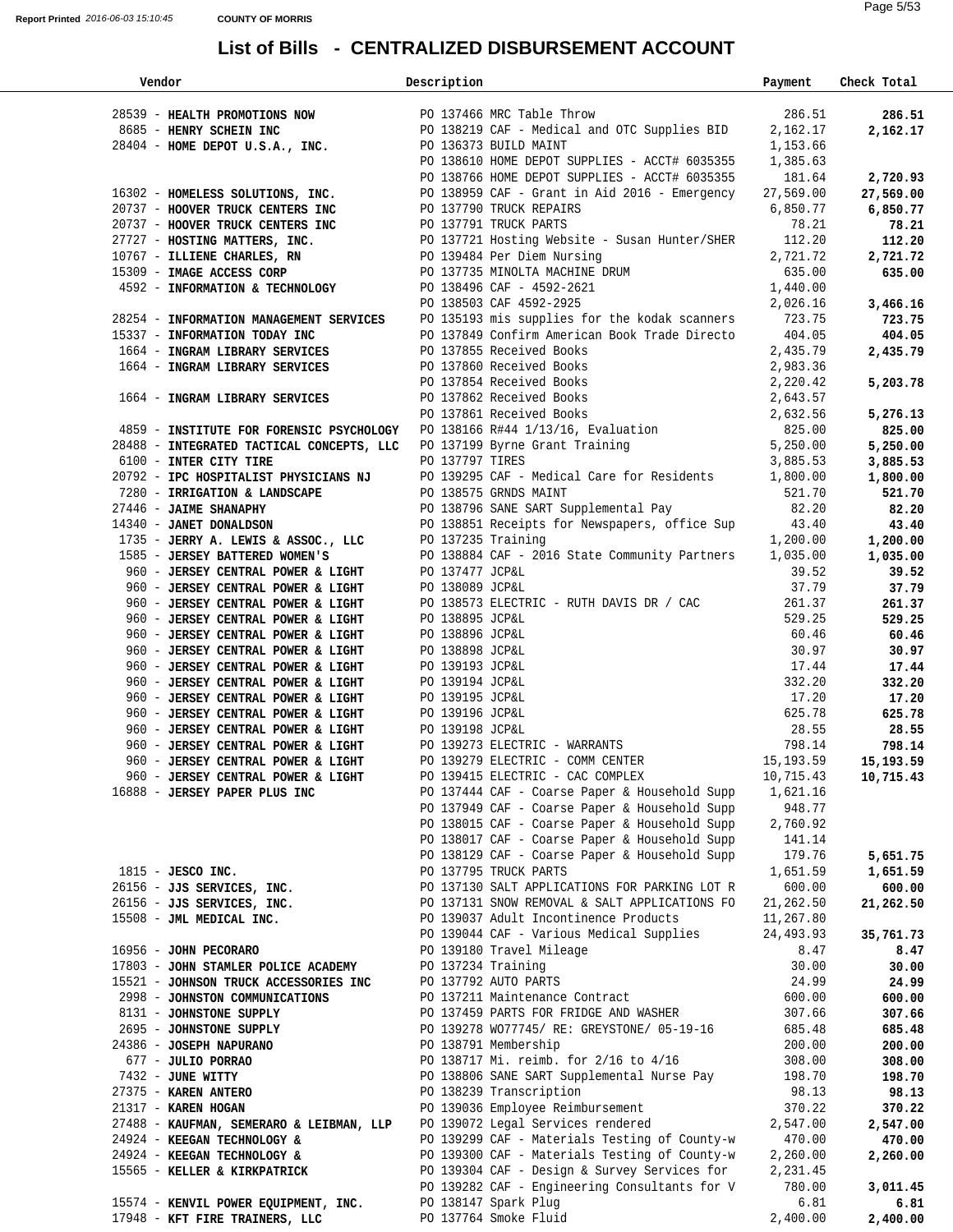| Vendor                                                                                                                                                                                                                                           | Description       |                                                                                                                                                       | Payment             | Check Total |  |
|--------------------------------------------------------------------------------------------------------------------------------------------------------------------------------------------------------------------------------------------------|-------------------|-------------------------------------------------------------------------------------------------------------------------------------------------------|---------------------|-------------|--|
| 10430 - KLEIZA ENTERPRISES INC<br>10430 - KLEIZA ENTERPRISES INC<br>10431 - KONER STORE INC<br>10444 104558 PLUMBING                                                                                                                             |                   |                                                                                                                                                       |                     |             |  |
|                                                                                                                                                                                                                                                  |                   |                                                                                                                                                       | 150.00              | 150.00      |  |
|                                                                                                                                                                                                                                                  |                   |                                                                                                                                                       | 130.00              | 130.00      |  |
| 15657 - KURT'S LOCKSMITH SERVICE, LLC<br>15799 - LAKE MUSCONETCONG REG PLAN BD<br>15682 - LANDMARK 1 APPRAISAL, LLC<br>17726 - LANGUAGE LINE SERVICES<br>17726 - LANGUAGE LINE SERVICES<br>1888.90                                               |                   |                                                                                                                                                       | 2,464.35            | 2,464.35    |  |
|                                                                                                                                                                                                                                                  |                   |                                                                                                                                                       |                     | 4,883.00    |  |
|                                                                                                                                                                                                                                                  |                   |                                                                                                                                                       |                     | 4,175.00    |  |
|                                                                                                                                                                                                                                                  |                   |                                                                                                                                                       |                     | 436.90      |  |
|                                                                                                                                                                                                                                                  |                   |                                                                                                                                                       |                     |             |  |
|                                                                                                                                                                                                                                                  |                   |                                                                                                                                                       |                     |             |  |
| 20143 - LASCOMP INSTITUTE<br>20143 - LASCOMP INSTITUTE<br>2013-103 CAF - 20143-2754<br>2855 - LEXIS NEXIS<br>28575 - LIFESAVERS INC<br>28578 - LIFESAVERS INC<br>28578 - LIFESAVERS INC<br>28578 - LIFESAVERS INC<br>28578 - LIFESAVERS INC<br>2 |                   |                                                                                                                                                       |                     |             |  |
|                                                                                                                                                                                                                                                  |                   |                                                                                                                                                       |                     |             |  |
|                                                                                                                                                                                                                                                  |                   |                                                                                                                                                       |                     |             |  |
| 24866 - LIVING DIRECT, INC. PO 137222 Sane Sart Grant Equipment Purchase 178.94                                                                                                                                                                  |                   |                                                                                                                                                       |                     | 178.94      |  |
|                                                                                                                                                                                                                                                  |                   |                                                                                                                                                       |                     |             |  |
| 15816 - LONGFELLOWS SANDWICH DELI<br>PO 138748 Longfellows Sandwich Deli Receipt 0 172.00                                                                                                                                                        |                   |                                                                                                                                                       |                     | 172.00      |  |
| 8307 - LOREEN RAFISURA                                                                                                                                                                                                                           |                   | PO 139485 Per Diem Nursing<br>PO 139487 Per Diem Nursing                                                                                              | 891.70              | 891.70      |  |
| 21100 - LOUISE R. MACCHIA                                                                                                                                                                                                                        |                   |                                                                                                                                                       | 5,658.04            | 5,658.04    |  |
| 666 - LUCY CANNIZZO<br>15850 - LUM, DRASCO & POSITAN LLC PO 139400 Legal Services<br>2063 - M.C. MOTOR SERVICE CENTER PO 138231 Reimburse tow bills (2003 - 2005)                                                                                |                   |                                                                                                                                                       | $30.90$<br>$832.13$ | 30.90       |  |
| 15850 - LUM, DRASCO & POSITAN LLC                                                                                                                                                                                                                |                   |                                                                                                                                                       |                     | 832.13      |  |
|                                                                                                                                                                                                                                                  |                   |                                                                                                                                                       |                     | 425.00      |  |
| 15907 - M.C. MUA-MT OLIVE<br>15926 - M.C. SCHOOL OF TECHNOLOGY<br>15926 - MADUKWE IMO IBOKO, RN 1,297.99<br>2,369.48 PO 139488 Per Diem Nursing<br>2,369.48                                                                                      |                   |                                                                                                                                                       |                     | 350.00      |  |
|                                                                                                                                                                                                                                                  |                   |                                                                                                                                                       | 1,297.99            | 1,297.99    |  |
|                                                                                                                                                                                                                                                  |                   |                                                                                                                                                       | 2,369.48            | 2,369.48    |  |
|                                                                                                                                                                                                                                                  |                   |                                                                                                                                                       | 484.59              | 484.59      |  |
| 3508 - MADUKWE IMO IBOKO, RN<br>2508 - MARIA CARMELITA OBLINA PO 139488 Per Diem Nursing<br>25080 - MARIAN DEMARTINEZ PO 139488 Per Diem Nursing<br>26678 - MARIAN DEMARTINEZ PO 139238 travel reinbursement<br>26678 - MARION ENNIS<br>         |                   |                                                                                                                                                       |                     | 13.02       |  |
|                                                                                                                                                                                                                                                  |                   |                                                                                                                                                       |                     | 33.10       |  |
|                                                                                                                                                                                                                                                  |                   |                                                                                                                                                       |                     | 2,408.40    |  |
|                                                                                                                                                                                                                                                  |                   |                                                                                                                                                       |                     | 251.06      |  |
|                                                                                                                                                                                                                                                  |                   |                                                                                                                                                       |                     | 410.00      |  |
|                                                                                                                                                                                                                                                  |                   |                                                                                                                                                       |                     | 594.59      |  |
|                                                                                                                                                                                                                                                  |                   |                                                                                                                                                       |                     | 195.00      |  |
|                                                                                                                                                                                                                                                  |                   |                                                                                                                                                       |                     | 1,800.00    |  |
| 9650 - MC LEAGUE OF MUNICIPALITIES                                                                                                                                                                                                               |                   | PO 138456 Registration for Leary, Marion & Mu                                                                                                         | 150.00              |             |  |
|                                                                                                                                                                                                                                                  |                   |                                                                                                                                                       |                     | 150.00      |  |
| 16065 - MC VOCATIONAL SCHOOL DISTRICT                                                                                                                                                                                                            |                   | PO 139565 6/16 District Taxes to be Raised 286,291.66                                                                                                 |                     | 286,291.66  |  |
| 27689 - MCCARTER'S TRUCK                                                                                                                                                                                                                         |                   |                                                                                                                                                       | 314.00              | 314.00      |  |
| 14264 - MCMANIMON, SCOTLAND & BAUMANN LLC                                                                                                                                                                                                        |                   |                                                                                                                                                       | 231.00              | 231.00      |  |
| 16095 - MCMASTER-CARR SUPPLY CO                                                                                                                                                                                                                  |                   |                                                                                                                                                       | 485.99              |             |  |
|                                                                                                                                                                                                                                                  |                   | PO 137204 Investigative Expense<br>PO 139511 Professional Services<br>PO 138135 Misc. Supplies<br>PO 138454 Misc. Supplies<br>PO 138247 AC UNIT PARTS | 188.19              | 674.18      |  |
| 16096 - MCMASTER-CARR SUPPLY CO                                                                                                                                                                                                                  |                   |                                                                                                                                                       | 206.54              |             |  |
|                                                                                                                                                                                                                                                  |                   | PO 138530 MAINTENANCE SUPPLIES 105.01                                                                                                                 |                     | 311.55      |  |
|                                                                                                                                                                                                                                                  |                   |                                                                                                                                                       |                     | 640.50      |  |
|                                                                                                                                                                                                                                                  |                   |                                                                                                                                                       |                     |             |  |
| 10129 - MEDIA PLUS, LLC<br>20839 - MEDLINE INDUSTRIES INC<br>20839 - MEDLINE INDUSTRIES INC<br>20839 - MEDLINE INDUSTRIES INC<br>20839 - MEDLINE INDUSTRIES INC<br>20839 - MEDLINE INDUSTRIES INC<br>20939 - MEDLINE INDUSTRIES INC<br>20083     |                   |                                                                                                                                                       |                     |             |  |
| 20839 - MEDLINE INDUSTRIES INC                                                                                                                                                                                                                   |                   | PO 138639 Resident Safety                                                                                                                             | 1,031.58            | 1,031.58    |  |
| 13689 - MEGGIT TRAINING SYSTEMS INC.                                                                                                                                                                                                             |                   | PO 137714 Spider Couplings for Firing Range 105.76 105.76                                                                                             |                     |             |  |
| 8443 - MELOJANE CELESTINO                                                                                                                                                                                                                        |                   | PO 139496 Per Diem Nursing                                                                                                                            | 589.04              | 589.04      |  |
| 24004 - MENDHAM BOROUGH                                                                                                                                                                                                                          |                   | PO 137242 DRE Reimbursements                                                                                                                          | 2,750.00            | 2,750.00    |  |
| 16129 - MENTAL HEALTH ASSOCIATION OF                                                                                                                                                                                                             |                   | PO 138866 Chapter 51 - Mental Health First Ai                                                                                                         | 5,000.00            | 5,000.00    |  |
| 16140 - MESLER'S SERVICE STATION INC.                                                                                                                                                                                                            |                   | PO 137208 Investigative Expense                                                                                                                       | 125.00              | 125.00      |  |
| 28016 - MICHAEL PILKINGTON                                                                                                                                                                                                                       |                   | PO 138789 Travel Expense                                                                                                                              | 1,871.64            | 1,871.64    |  |
| 24951 - MICHELLE CAPILI                                                                                                                                                                                                                          |                   | PO 139497 Per Diem Nursing                                                                                                                            | 1,776.74            | 1,776.74    |  |
| 16175 - MICROSYSTEMS-NJ COM, LLC                                                                                                                                                                                                                 |                   | PO 134794 Online ModIV, Appeal and SR1-A syst                                                                                                         | 8,000.00            | 8,000.00    |  |
| 11453 - MIDWEST TAPE LLC                                                                                                                                                                                                                         |                   | PO 137865 Confirm DVD's & CD's                                                                                                                        | 2,098.66            | 2,098.66    |  |
|                                                                                                                                                                                                                                                  |                   | PO 137353 Film - SHERIFF'S OFFICE                                                                                                                     | 678.35              |             |  |
| 6408 - MIRION TECHNOLOGIES (GDS) INC                                                                                                                                                                                                             |                   |                                                                                                                                                       |                     | 678.35      |  |
| 25428 - MIRLENE ESTRIPLET                                                                                                                                                                                                                        |                   | PO 139498 Per Diem Nursing                                                                                                                            | 4,531.39            | 4,531.39    |  |
| 568 - MOBILE LIFTS, INC.                                                                                                                                                                                                                         |                   | PO 137801 TRUCK PARTS                                                                                                                                 | 6,793.10            | 6,793.10    |  |
| 28439 - MOIRE REILLY                                                                                                                                                                                                                             |                   | PO 137718 Bring your kids to work day                                                                                                                 | 167.87              | 167.87      |  |
| 7313 - MONTAGE ENTERPRISES INC.                                                                                                                                                                                                                  |                   | PO 137799 LAWN MOWER PARTS                                                                                                                            | 120.38              | 120.38      |  |
| 27909 - MORPHOTRAK, LLC                                                                                                                                                                                                                          |                   | PO 137708 Maintenance Plan                                                                                                                            | 234.00              |             |  |
|                                                                                                                                                                                                                                                  | PO 137110 OMNIBUS | SHERIFF'S                                                                                                                                             | 32,713.55           | 32,947.55   |  |
| 13106 - MORRIS ARTS                                                                                                                                                                                                                              |                   | PO 138911 DirecTV - MCC                                                                                                                               | 4,400.00            |             |  |
|                                                                                                                                                                                                                                                  |                   | PO 139191 Freeholder Special Project Funding                                                                                                          | 5,062.50            | 9,462.50    |  |
| 19478 - MORRIS COUNTY CHAMBER OF                                                                                                                                                                                                                 |                   | PO 137489 Women in Business Luncheon                                                                                                                  | 60.00               | 60.00       |  |
| 16288 - MORRIS COUNTY FARMS INC                                                                                                                                                                                                                  |                   | PO 139045 Flowers for Back Patio                                                                                                                      | 41.25               | 41.25       |  |
| 12819 - MORRIS COUNTY M.U.A                                                                                                                                                                                                                      |                   | PO 137751 FACILITY GARBAGE COMPACTOR TIPPING 1,441.12                                                                                                 |                     | 1,441.12    |  |
| 12819 - MORRIS COUNTY M.U.A                                                                                                                                                                                                                      |                   | PO 138596 FACILITY GARBAGE COMPACTOR PULLING                                                                                                          | 670.00              | 670.00      |  |
| 12819 - MORRIS COUNTY M.U.A                                                                                                                                                                                                                      |                   | PO 138721 Tipping Fees                                                                                                                                | 871.30              | 871.30      |  |
| 19483 - MORRIS COUNTY MUNICIPAL                                                                                                                                                                                                                  |                   | PO 138560 CAF - Solid Waste Collection Servic                                                                                                         | 7,570.83            | 7,570.83    |  |
| 19483 - MORRIS COUNTY MUNICIPAL                                                                                                                                                                                                                  |                   | PO 138561 REFUSE REMOVAL                                                                                                                              | 837.28              | 837.28      |  |
| 19483 - MORRIS COUNTY MUNICIPAL                                                                                                                                                                                                                  |                   | PO 138640 Rubbish & Trash Removal for Morris                                                                                                          | 6,473.03            | 6,473.03    |  |
| 10495 - MORRIS COUNTY PARK POLICE                                                                                                                                                                                                                |                   | PO 137241 DRE Reimbursement                                                                                                                           | 11,860.00           | 11,860.00   |  |
| 12676 - MORRIS COUNTY TOURISM BUREAU                                                                                                                                                                                                             |                   | PO 139218 Freeholder Special Project Grant                                                                                                            | 93,000.00           | 93,000.00   |  |
| 16293 - MORRIS IMAGING ASSOC II PA                                                                                                                                                                                                               |                   | PO 133146 INMATE MEDICAL CARE                                                                                                                         | 203.00              | 203.00      |  |
|                                                                                                                                                                                                                                                  |                   |                                                                                                                                                       |                     |             |  |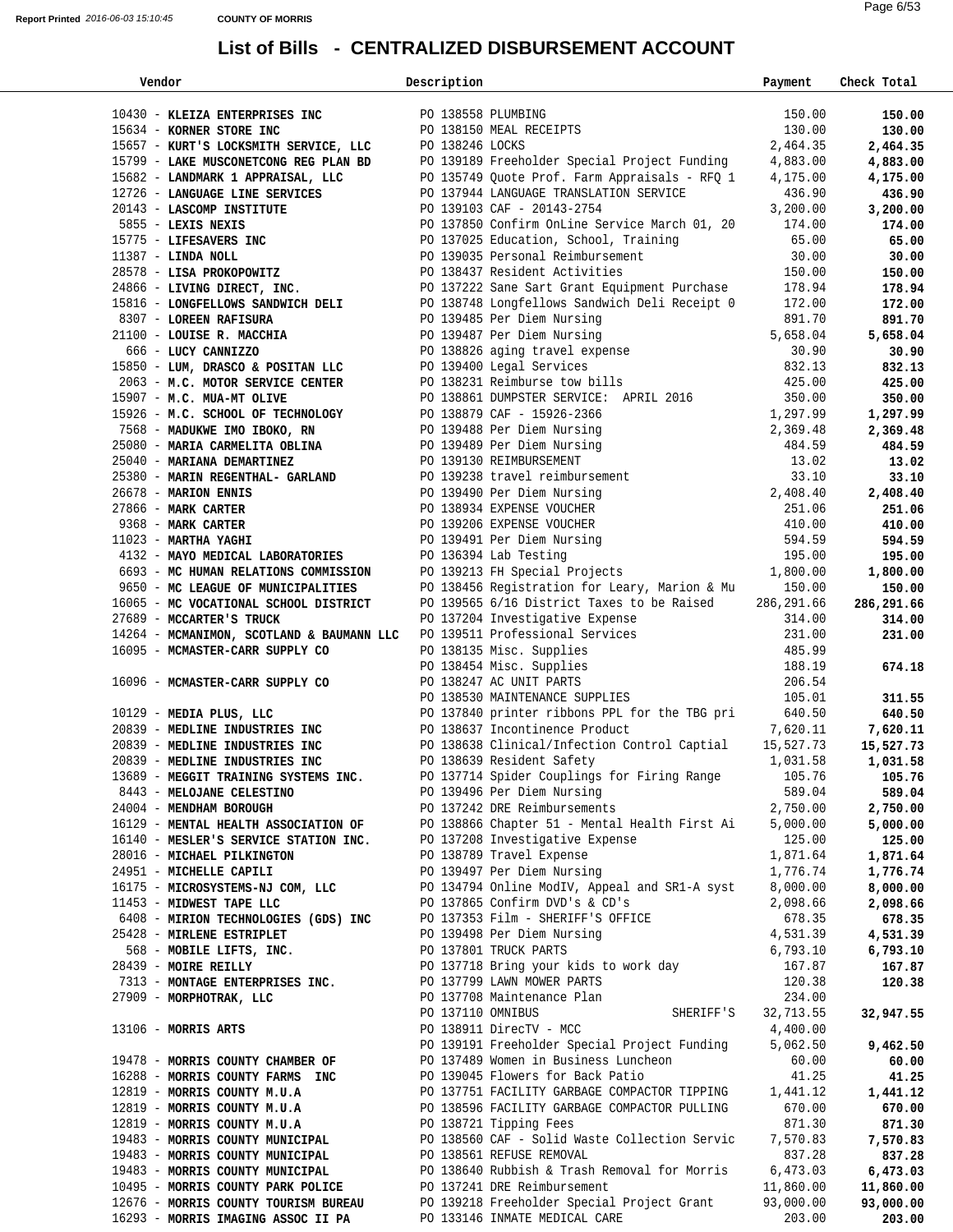| Vendor                                   | Description        |                                               | Payment    | Check Total |
|------------------------------------------|--------------------|-----------------------------------------------|------------|-------------|
| 16296 - MORRIS MINUTEMEN FIRST AID       |                    | PO 139220 Freeholder Special Project Funding  | 26,000.00  | 26,000.00   |
| 4096 - MORRIS PLAINS SMALL ENGINE INC    |                    | PO 137759 SLAP EQUIPMENT PARTS/MAINTENANCE    | 1,382.32   | 1,382.32    |
| 16316 - MORRISTOWN AUTO BODY INC         | PO 137203 Towing   |                                               | 665.00     | 665.00      |
| 14515 - MORRISTOWN EMERGENCY MEDICAL     |                    | PO 136032 INMATE MEDICAL CARE                 | 1,002.00   | 1,002.00    |
| 19491 - MORRISTOWN INN                   |                    | PO 137719 Training $-$ K9<br>SHERIFF'S        | 2,382.48   | 2,382.48    |
|                                          |                    |                                               | 45.73      |             |
| 16321 - MORRISTOWN LUMBER &              |                    | PO 137356 Tools - J. Rae/CIS<br>SHERIFF'S     |            |             |
|                                          |                    | PO 137432 Wood and hanger joists for fire pro | 41.65      |             |
|                                          |                    | PO 137712 Wood for New Fire Prop              | 69.12      |             |
|                                          |                    | PO 138138 Misc. Supplies                      | 30.50      |             |
|                                          |                    | PO 138470 Mail box and post                   | 46.98      | 233.98      |
| 16323 - MORRISTOWN MEDICAL CENTER        |                    | PO 138701 TB Clinic Services                  | 10,000.00  | 10,000.00   |
| 21573 - ATLANTIC CORPORATE               |                    | PO 138857 March 2016 and April 2016 Invoices  | 17,066.00  | 17,066.00   |
| 16338 - MORRISTOWN NEIGHBORHOOD HOUSE    |                    | PO 138913 CAF - 2016 State Community Partners | 10,960.00  |             |
|                                          |                    | PO 138912 CAF - 2016 State Community Partners | 6, 263.00  |             |
|                                          |                    | PO 138914 CAF - 2016 State Community Partners | 2,264.00   | 19,487.00   |
| 16340 - MORRISTOWN PARKING AUTHORITY     |                    | PO 139277 PARKING MAINTENANCE FEE             | 5,340.00   | 5,340.00    |
| 21791 - MOTOROLA SOLUTIONS INC           |                    | PO 138087 CAF- Trunk Radio Systems Maintenan  | 109,170.63 | 109,170.63  |
| 25150 - MOUNTAIN CREEK RESORT, INC.      |                    | PO 136817 Water park for Youth Shelter Reside | 239.92     | 239.92      |
| 19501 - MSC INDUSTRIAL SUPPLY CO.        |                    | PO 137804 SHOP SUPPLIES                       | 936.37     | 936.37      |
|                                          |                    |                                               | 840.00     |             |
| 27865 - N J N E O A                      |                    | PO 138232 Meeting Expense                     |            | 840.00      |
| 19523 - N.J. NATURAL GAS COMPANY         |                    | PO 138978 NATURAL GAS - MONTVILLE             | 601.94     | 601.94      |
| 20443 - NANCY HERNANDEZ                  |                    | PO 137936 INMATE MEDICAL CARE                 | 525.00     | 525.00      |
| 16455 - NATIONAL ASSOCIATION OF MEDICAL  |                    | PO 136822 Membership                          | 840.00     | 840.00      |
| 20149 - NATIONAL INSTRUMENT SERVICE      |                    | PO 127840 Equip. Maint                        | 552.00     | 552.00      |
| 8325 - NATIONAL REGISTER PUBLISHING      |                    | PO 136463 Confirm American Art Directory      | 323.95     | 323.95      |
| 28330 - NESTLE WATERS NORTH AMERICA INC. |                    | PO 138399 DRINKING WATER                      | 18.44      |             |
|                                          |                    | PO 138888 Monthly Water Delivery              | 70.36      |             |
|                                          |                    | PO 139006 Water 4/15/16-5/14/16               | 21.93      |             |
|                                          |                    | PO 139007 WATER FOR BUILDINGS & GROUNDS / CO  | 156.01     |             |
|                                          |                    | PO 139205 Invoice 16D0427719620 April 2016    | 27.10      |             |
|                                          |                    | PO 139021 DRINKING WATER                      | 25.42      |             |
|                                          |                    | PO 139186 DRINKING WATER MAY 2016             | 26.01      |             |
|                                          | PO 139241 Water    |                                               | 15.94      |             |
|                                          |                    |                                               |            | 361.21      |
| 16533 - NEW HOPE FOUNDATION INC.         |                    | PO 138869 CH51-1619 Chapter 51 - Adolescent R | 2,646.00   |             |
|                                          |                    | PO 138935 CAF - Chapter 51 - Adult Inpatient  | 31,454.00  |             |
|                                          |                    | PO 138937 CH51-1622 1st Qtr 2016 Detox        | 7,548.00   |             |
|                                          |                    | PO 138938 GIA-1603 1st Qtr 2016 - Youth Dete  | 8,400.00   |             |
|                                          |                    | PO 138939 GIA-1661 1st Otr 2016 - Adoescent R | 10,878.00  | 60,926.00   |
| 28429 - NEW JERSEY HISTORICAL COMMISSION |                    | PO 135495 NJHC Social Media Workshop          | 50.00      | 50.00       |
| 16635 - NEW JERSEY LAW JOURNAL           |                    | PO 138393 nj local govt 2016 acct#1391599     | 183.00     |             |
|                                          |                    | PO 138388 nj employment law, (JEMPL16)        | 274.00     | 457.00      |
| 28348 - NEW JERSEY OVERHEAD DOOR LLC     |                    | PO 137652 CAF - Labor Rates Garage & Overhead | 480.00     |             |
|                                          |                    | PO 138154 CAF - Labor Rates Garage & Overhead | 320.00     | 800.00      |
| 16595 - NEW JERSEY STATE                 |                    | PO 138133 Membership Dues                     | 670.00     | 670.00      |
| 28545 - NEW JERSEY STATE POLICE          |                    | PO 137362 Training - Det. Andreas Zaharopoulo | 1,200.00   | 1,200.00    |
|                                          |                    | PO 138844 CH51-1623 - Enhanced Outpatient Ser | 7,826.00   |             |
| 16552 - NEWBRIDGE SERVICES INC           |                    |                                               |            |             |
|                                          | PO 138834 No Caf # |                                               | 2,991.00   |             |
|                                          |                    | PO 138917 CAF - Grant in Aid 2016 - Jobs Plus | 17,141.00  | 27,958.00   |
| 9381 - NICE SYSTEMS INC                  |                    | PO 122984 PHONE RECORDING SYSTEM SERVICE CONT | 14,345.00  | 14,345.00   |
| 16570 - NISIVOCCIA, LLP                  |                    | PO 139571 CAF - 2015 Auditing Services        | 9,488.00   |             |
|                                          |                    | PO 139572 CAF - 2015 Auditing Services        | 10,221.00  |             |
|                                          |                    | PO 139573 CAF - 2015 Auditing Services        | 8,024.00   |             |
|                                          |                    | PO 139574 CAF - 2015 Auditing Services        | 8,757.00   | 36,490.00   |
| 16620 - NJ DEPT OF LABOR& WORKFORCE      |                    | PO 137701 Registration for Kevin Sitlick-2016 | 55.00      | 55.00       |
| 9263 - NJ DIVISION OF FIRE SAFETY        |                    | PO 138722 Fire Code Updates                   | 60.00      | 60.00       |
| 580 - NJ SEX CRIMES OFFICERS ASSOC       | PO 137210 Dues     |                                               | 150.00     | 150.00      |
| $4853$ - TREASURER                       |                    | PO 137249 Court Expense/Fee                   | 250.00     | 250.00      |
| 10841 - NJ WOMEN IN LAW ENFORCEMENT      |                    | PO 138301 "2016" Annual Leadership Training - | 675.00     | 675.00      |
| $305 - NJLA$                             |                    | PO 136589 Annual Registration for 2           | 210.00     | 210.00      |
| $10662 -$ NMS LABS                       |                    | PO 138324 Forensic Toxicology Analysis        | 5,318.00   | 5,318.00    |
|                                          |                    | PO 138482 CAF - 2244-2372                     |            |             |
| 2244 - NORTHAMPTON COMMUNITY COLLEGE     |                    | PO 138141 Misc. Supplies                      | 2,300.00   | 2,300.00    |
| 10182 - NORTHEASTERN ARBORIST SUPPLY     |                    |                                               | 250.47     | 250.47      |
| 16752 - NORWESCAP INC                    |                    | PO 138954 CAF - Grant in Aid 2016 - Family Se | 5,229.00   | 5,229.00    |
| 21565 - OCLC ONLINE COMPUTER             |                    | PO 137866 Confirm OnLine Service for Period M | 2,101.86   | 2,101.86    |
| 26726 - OFFICE CONCEPTS GROUP, INC.      |                    | PO 137529 Office Supplies                     | 424.01     | 424.01      |
| 26726 - OFFICE CONCEPTS GROUP, INC.      |                    | PO 137691 Supply and HP Toner                 | 171.76     | 171.76      |
| 26726 - OFFICE CONCEPTS GROUP, INC.      |                    | PO 137782 OFFICE SUPPLIES                     | 54.56      | 54.56       |
| 26726 - OFFICE CONCEPTS GROUP, INC.      |                    | PO 137858 Confirm Supplies and Processing Mat | 685.60     | 685.60      |
| 26726 - OFFICE CONCEPTS GROUP, INC.      |                    | PO 139182 Various office supplies             | 29.78      | 29.78       |
| 26726 - OFFICE CONCEPTS GROUP, INC.      |                    | PO 139444 Fiscal Year 2016 Countywide Coordin | 77.28      | 77.28       |
| 25021 - ONE SOURCE OF NEW JERSEY LLC     |                    | PO 137457 MAINTENANCE SUPPLIES                | 1,118.53   | 1,118.53    |
|                                          |                    |                                               |            |             |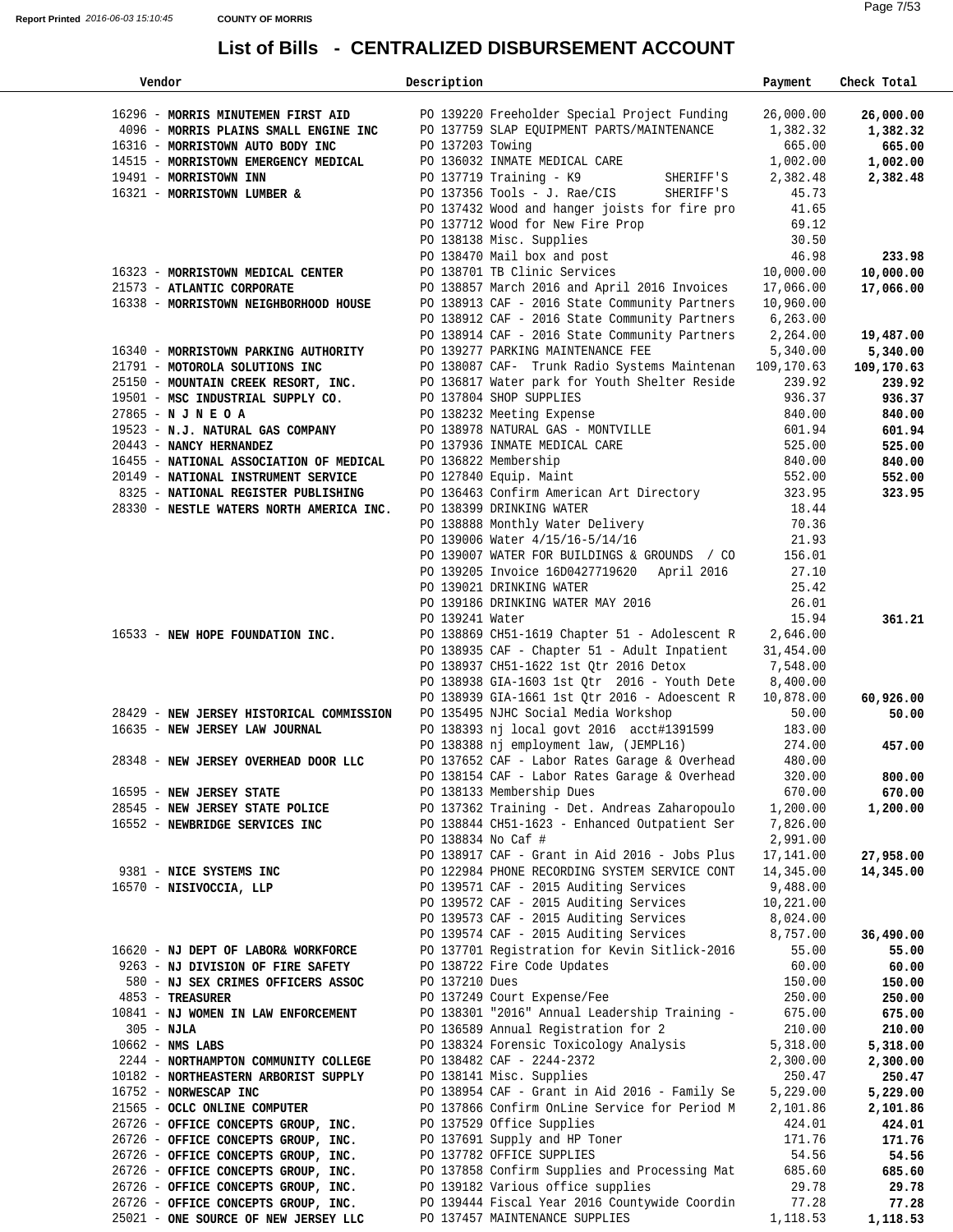| Vendor                                                                                                                                                                                                                                                              | Description |                                                                                                                 | Payment    | Check Total        |  |  |
|---------------------------------------------------------------------------------------------------------------------------------------------------------------------------------------------------------------------------------------------------------------------|-------------|-----------------------------------------------------------------------------------------------------------------|------------|--------------------|--|--|
|                                                                                                                                                                                                                                                                     |             |                                                                                                                 |            |                    |  |  |
| 25021 - ONE SOURCE OF NEW JERSEY LLC PO 137486 Scrubs<br>25021 - ONE SOURCE OF NEW JERSEY LLC PO 138137 Misc. Parts                                                                                                                                                 |             |                                                                                                                 | 242.07     | 242.07             |  |  |
|                                                                                                                                                                                                                                                                     |             |                                                                                                                 | 156.01     | 156.01             |  |  |
| 25021 - ONE SOURCE OF NEW JERSEY LLC                                                                                                                                                                                                                                |             | PO 138290 Wasp/Hornet Killer, Glass Cleaner 472.43                                                              |            | 472.43             |  |  |
|                                                                                                                                                                                                                                                                     |             | PO 137367 Refrigerator for K9 SHE 544.77                                                                        |            | 544.77             |  |  |
| 9288 - P.C. RICHARD & SON<br>16887 - PAPER MART INC<br>16887 - PAPER MART INC                                                                                                                                                                                       |             | PO 137228 Office Supplies 1,458.10<br>PO 137566 Confirm 40 Cases of Paper 1,160.00<br>PO 137228 Office Supplies |            |                    |  |  |
|                                                                                                                                                                                                                                                                     |             |                                                                                                                 |            |                    |  |  |
|                                                                                                                                                                                                                                                                     |             |                                                                                                                 |            |                    |  |  |
| 90 137566 Confirm 40 Cases of Paper<br>90 137566 Confirm 40 Cases of Paper<br>90 137500 Paper - SHERIFF'S OFFICE<br>96.00<br>96.00<br>9684 - <b>PATEICK LAGUERRE</b><br>9684 - <b>PATEICK LAGUERRE</b><br>9684 - <b>PATEICK LAGUERRE</b><br>9684 - <b>PATEICK L</b> |             |                                                                                                                 |            |                    |  |  |
|                                                                                                                                                                                                                                                                     |             |                                                                                                                 |            | 3,531.36           |  |  |
|                                                                                                                                                                                                                                                                     |             |                                                                                                                 |            | 10,162.80          |  |  |
|                                                                                                                                                                                                                                                                     |             |                                                                                                                 |            | 28.19              |  |  |
|                                                                                                                                                                                                                                                                     |             |                                                                                                                 |            | 95.00              |  |  |
|                                                                                                                                                                                                                                                                     |             |                                                                                                                 |            | 20.04              |  |  |
|                                                                                                                                                                                                                                                                     |             |                                                                                                                 |            | 133.30             |  |  |
|                                                                                                                                                                                                                                                                     |             |                                                                                                                 |            | 59.38              |  |  |
|                                                                                                                                                                                                                                                                     |             |                                                                                                                 |            | 858.00             |  |  |
|                                                                                                                                                                                                                                                                     |             |                                                                                                                 |            | 435.99             |  |  |
|                                                                                                                                                                                                                                                                     |             |                                                                                                                 |            |                    |  |  |
|                                                                                                                                                                                                                                                                     |             |                                                                                                                 |            | 4,449.50<br>219.99 |  |  |
|                                                                                                                                                                                                                                                                     |             |                                                                                                                 |            |                    |  |  |
|                                                                                                                                                                                                                                                                     |             |                                                                                                                 |            | 627.21             |  |  |
|                                                                                                                                                                                                                                                                     |             |                                                                                                                 |            | 30.79              |  |  |
|                                                                                                                                                                                                                                                                     |             |                                                                                                                 |            | 3,750.12           |  |  |
|                                                                                                                                                                                                                                                                     |             |                                                                                                                 |            | 147.19             |  |  |
|                                                                                                                                                                                                                                                                     |             |                                                                                                                 |            | 824.00             |  |  |
|                                                                                                                                                                                                                                                                     |             |                                                                                                                 |            | 17,450.00          |  |  |
|                                                                                                                                                                                                                                                                     |             |                                                                                                                 |            | 93.68              |  |  |
|                                                                                                                                                                                                                                                                     |             |                                                                                                                 |            | 2,731.47           |  |  |
|                                                                                                                                                                                                                                                                     |             |                                                                                                                 |            |                    |  |  |
|                                                                                                                                                                                                                                                                     |             |                                                                                                                 |            | 504.02             |  |  |
|                                                                                                                                                                                                                                                                     |             |                                                                                                                 |            | 355.00             |  |  |
|                                                                                                                                                                                                                                                                     |             |                                                                                                                 |            |                    |  |  |
|                                                                                                                                                                                                                                                                     |             |                                                                                                                 |            | 10,351.00          |  |  |
|                                                                                                                                                                                                                                                                     |             |                                                                                                                 |            | 415.20             |  |  |
|                                                                                                                                                                                                                                                                     |             |                                                                                                                 |            | 1,377.21           |  |  |
| 8355 - PAULA JORDA CORPORATION (2013)<br>2635 - PEIRCN SQUIPIRENT CO.<br>26346 - PEIRCN SQUIPIRENT CO.<br>27669 - PEIRCN SQUIPIRENT CO.<br>2766 - PEIRCN SONTY CROSS CORPORATION (2013)<br>2769 - PEIRCN NORTHERY (INC. PO 13749 TRUCK                              |             |                                                                                                                 |            | 16.06              |  |  |
|                                                                                                                                                                                                                                                                     |             |                                                                                                                 |            | 750.00             |  |  |
|                                                                                                                                                                                                                                                                     |             |                                                                                                                 |            | 17,798.43          |  |  |
|                                                                                                                                                                                                                                                                     |             |                                                                                                                 |            | 1,456.44           |  |  |
|                                                                                                                                                                                                                                                                     |             |                                                                                                                 |            | 216.00             |  |  |
| 19765 - RICOH AMERICAS CORPORATION                                                                                                                                                                                                                                  |             |                                                                                                                 | 297.49     |                    |  |  |
|                                                                                                                                                                                                                                                                     |             | PO 135328 New Copier<br>PO 135327 Two new copiers                                                               | 1,379.82   |                    |  |  |
|                                                                                                                                                                                                                                                                     |             | PO 136248 Refill Staples for Ricoh Copier                                                                       | 85.50      |                    |  |  |
|                                                                                                                                                                                                                                                                     |             | PO 137937 COPIER LEASE PAYMENT                                                                                  | 742.57     |                    |  |  |
|                                                                                                                                                                                                                                                                     |             | PO 137942 COPIER LEASE PAYMENTS                                                                                 | 2,243.64   |                    |  |  |
|                                                                                                                                                                                                                                                                     |             | PO 137863 1st Otr 2016 - Color Prints                                                                           | 153.86     |                    |  |  |
|                                                                                                                                                                                                                                                                     |             | PO 137611 Office Machine Rental                                                                                 | 1,013.32   |                    |  |  |
|                                                                                                                                                                                                                                                                     |             | PO 138142 Color copies                                                                                          | 724.29     | 6,640.49           |  |  |
| 19765 - RICOH AMERICAS CORPORATION                                                                                                                                                                                                                                  |             | PO 138319 copies over allowable on leased equ                                                                   | 247.03     |                    |  |  |
|                                                                                                                                                                                                                                                                     |             | PO 138255 COLOR COPIES                                                                                          | 754.18     |                    |  |  |
|                                                                                                                                                                                                                                                                     |             | PO 138523 LEASE PAYMENT FOR COPIERS                                                                             | 6,598.50   |                    |  |  |
|                                                                                                                                                                                                                                                                     |             | PO 138392 Quarterly Copier Payment                                                                              | 946.02     |                    |  |  |
|                                                                                                                                                                                                                                                                     |             | PO 138696 Office Machine Rental - copier                                                                        | 658.75     |                    |  |  |
|                                                                                                                                                                                                                                                                     |             | PO 138647 New Leased Multi-Function Machine i                                                                   | 807.19     |                    |  |  |
|                                                                                                                                                                                                                                                                     |             | PO 138891 Color Copy/Print Fee                                                                                  | 55.51      | 10,067.18          |  |  |
| 10337 - RIKER, DANZIG, SCHERER, HYLAND &                                                                                                                                                                                                                            |             | PO 139066 Gwynn, Larry and Branden - County C                                                                   | 471.00     | 471.00             |  |  |
| 7952 - RIOS' ENGRAVING                                                                                                                                                                                                                                              |             | PO 137359 Brass Plates - SHERIFF'S OFFICE                                                                       | 145.00     | 145.00             |  |  |
|                                                                                                                                                                                                                                                                     |             | PO 139134 Name Badge                                                                                            | 29.00      | 29.00              |  |  |
| 17334 - RIOS' ENGRAVING                                                                                                                                                                                                                                             |             |                                                                                                                 |            |                    |  |  |
| 2355 - RITCHIES MUSIC CENTER                                                                                                                                                                                                                                        |             | PO 137184 OTHER OUTSIDE                                                                                         | 479.91     | 479.91             |  |  |
| 27061 - RIVERSIDE GREENHOUSES LLC                                                                                                                                                                                                                                   |             | PO 138495 GROUNDS MAINT                                                                                         | 2,865.00   | 2,865.00           |  |  |
| 21788 - ROAD SAFETY SYSTEMS LLC                                                                                                                                                                                                                                     |             | PO 136866 Guide Rail Projects                                                                                   | 6, 285.00  | 6,285.00           |  |  |
| 23739 - ROBERT J. KENNEDY                                                                                                                                                                                                                                           |             | PO 138745 Reimbursement of Board Worker Class                                                                   | 17.55      | 17.55              |  |  |
| 26537 - ROBERT WINTER                                                                                                                                                                                                                                               |             | PO 139038 Employee Reimbursement                                                                                | 11.97      | 11.97              |  |  |
| 2544 - ROCKAWAY TOWNSHIP POLICE DEPT                                                                                                                                                                                                                                |             | PO 137245 DRE Reimbursement                                                                                     | 220.00     | 220.00             |  |  |
| 20990 - RON-JON CONSTRUCTION CORP.                                                                                                                                                                                                                                  |             | PO 139425 CAF - Replacement of Kiel Avenue Br                                                                   | 18,707.02  | 18,707.02          |  |  |
| 20990 - RON-JON CONSTRUCTION CORP.                                                                                                                                                                                                                                  |             | PO 139426 CAF - Replacement of Morris County                                                                    | 414,550.47 | 414,550.47         |  |  |
| 7805 - ROSE DUMAPIT                                                                                                                                                                                                                                                 |             | PO 139499 Per Diem Nursing                                                                                      | 891.33     | 891.33             |  |  |
| 24364 - ROSE LUNA COUYOUTE                                                                                                                                                                                                                                          |             | PO 139268 Employee Reimbursement                                                                                | 30.00      | 30.00              |  |  |
| 24397 - ROSEMARY BATANE COBCOBO                                                                                                                                                                                                                                     |             | PO 139500 Per Diem Nursing                                                                                      | 592.00     | 592.00             |  |  |
| 5345 - ROUTE 23 AUTOMALL LLC                                                                                                                                                                                                                                        |             | PO 137811 AUTO PARTS                                                                                            | 3,699.10   | 3,699.10           |  |  |
| 24340 - ROXANN GRANT                                                                                                                                                                                                                                                |             | PO 139269 Employee Reimbursement                                                                                | 30.00      | 30.00              |  |  |
| 9938 - RUTGERS CENTER FOR CONTINUING                                                                                                                                                                                                                                |             | PO 138480 CAF - 9938-2946                                                                                       | 1,074.97   | 1,074.97           |  |  |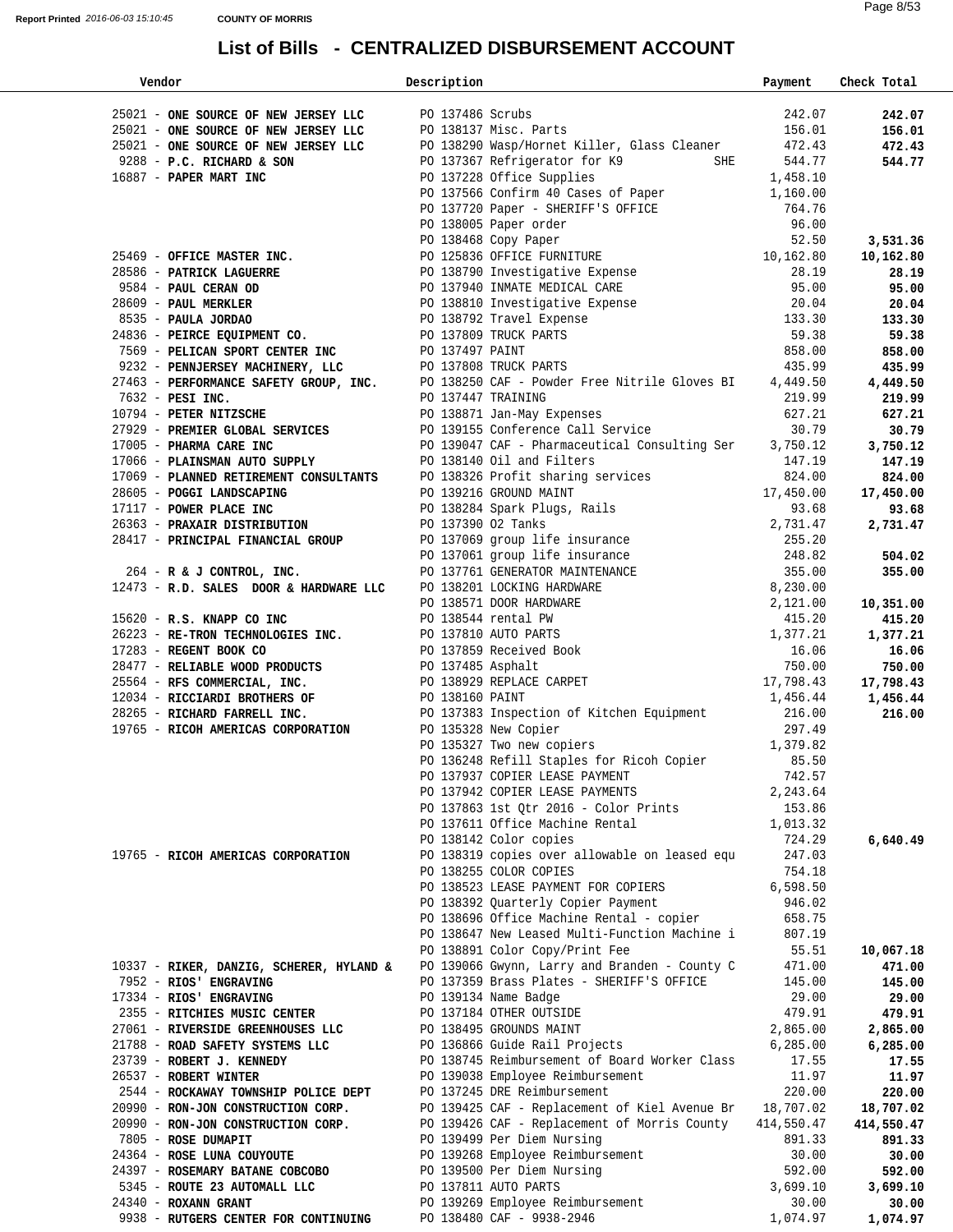| Vendor                                                                                    | Description     |                                                                                                                                                                                                                                          | Payment            | Check Total        |
|-------------------------------------------------------------------------------------------|-----------------|------------------------------------------------------------------------------------------------------------------------------------------------------------------------------------------------------------------------------------------|--------------------|--------------------|
|                                                                                           |                 |                                                                                                                                                                                                                                          |                    |                    |
| 9325 - RUTGERS SCHOOL OF BUSINESS                                                         |                 | PO 138472 CAF - 9325-2562<br>PO 139104 CAF - 9325-2938                                                                                                                                                                                   | 3,060.00           |                    |
|                                                                                           |                 |                                                                                                                                                                                                                                          | 3,060.00           | 6,120.00           |
| 17443 - RUTGERS STATE UNIVERSITY OF NJ                                                    |                 | PO 137967 TRAINING<br>PO 137762 RESTRAINT CHAIR PARTS                                                                                                                                                                                    | 458.00<br>180.00   | 458.00             |
| 28549 - SAFETY RESTRAINT CHAIR INC.<br>4327 - SAINT CLARE'S HOSPITAL                      |                 | PO 138956 CAF - Grant in Aid 2016 - Outpatien 66,357.00                                                                                                                                                                                  |                    | 180.00             |
|                                                                                           |                 | PO 138957 CAF - Grant in Aid 2016 - Supported                                                                                                                                                                                            | 16,018.00          |                    |
|                                                                                           |                 | PO 138958 CAF - Grant in Aid 2016 - Outpatien                                                                                                                                                                                            | 82,556.00          | 164,931.00         |
| 9969 - SCHAFFER DOOR INC                                                                  |                 | PO 138614 BI-FOLD DOOR REPAIR & MAINTENANCE 2,150.00                                                                                                                                                                                     |                    | 2,150.00           |
| 19827 - SCHENCK PRICE, SMITH & KING                                                       |                 | PO 139067 Contract claim dispute with Jeffers                                                                                                                                                                                            | 289.80             | 289.80             |
| 3032 - SCIENTIFIC BOILER WATER                                                            |                 | PO 138608 WATER GUARD SERVICE                                                                                                                                                                                                            | 232.00             | 232.00             |
| 24284 - SELECT REHABILITATION INC.                                                        |                 | PO 139048 CAF - Professional Physical, Occupa 180,817.28                                                                                                                                                                                 |                    | 180,817.28         |
| 20899 - SGS TESTCOM INC                                                                   |                 | PO 137812 MONTHLY INSPECTION MAINTENANCE                                                                                                                                                                                                 | 189.41             | 189.41             |
| 19854 - SHEAFFER SUPPLY INC.                                                              |                 | PO 138285 Nylon Sling                                                                                                                                                                                                                    | 66.24              | 66.24              |
| 27853 - SHELLEY REINER                                                                    |                 | PO 139501 Per Diem Nursing 1934.96<br>PO 128358 Dual ISP Project Hardware 53,928.00                                                                                                                                                      |                    | 934.96             |
| 17726 - SHI INTERNATIONAL CORP                                                            |                 |                                                                                                                                                                                                                                          |                    |                    |
|                                                                                           |                 | PO 129801 DUAL ISP PROJECT - CISCO SERVICES 9,728.00                                                                                                                                                                                     |                    |                    |
|                                                                                           |                 |                                                                                                                                                                                                                                          |                    | 64,911.57          |
| 1645 - SHIRLEY STOLL                                                                      |                 | PO 132381 Proprietary software 1,255.57<br>PO 139079 REIMBURSEMENT FOR OVERNIGHT 22.95<br>PO 136936 Investigative Expense 796.44<br>PO 137240 Investigative Expense 576.80<br>PO 139108 CAF - 17690-2749 3,200.00<br>PO 137816 TOOLS 68. |                    | 22.95              |
| 9283 - SIRCHIE AQUISITIONS COMPANY                                                        |                 |                                                                                                                                                                                                                                          |                    |                    |
|                                                                                           |                 |                                                                                                                                                                                                                                          |                    | 1,373.24           |
| $17690$ - SMITH & SOLOMON                                                                 |                 |                                                                                                                                                                                                                                          |                    | 3,200.00           |
| 7722 - SNAP-ON INDUSTRIAL                                                                 | PO 137816 TOOLS |                                                                                                                                                                                                                                          | 68.00              | 68.00              |
| 6981 - SODEXO INC & AFFILIATES<br>6981 - SODEXO INC & AFFILIATES                          |                 | PO 138798 Meeting Expense<br>PO 138856 Youth Shelter food                                                                                                                                                                                | 238.50<br>5,797.41 | 238.50<br>5,797.41 |
| 6981 - SODEXO INC & AFFILIATES                                                            |                 | PO 138870 YSAC Education Partnership cross tr                                                                                                                                                                                            | 233.50             | 233.50             |
| 6981 - SODEXO INC & AFFILIATES                                                            |                 | PO 138874 2016 Department of Human Services M                                                                                                                                                                                            | 348.45             | 348.45             |
| 6981 - SODEXO INC & AFFILIATES                                                            |                 | PO 138951 MAPS Expense                                                                                                                                                                                                                   | 242.50             | 242.50             |
| 6981 - SODEXO INC & AFFILIATES                                                            |                 | PO 138960 2016 Human Service - Meeting Refres                                                                                                                                                                                            | 125.75             | 125.75             |
| 6981 - SODEXO INC & AFFILIATES                                                            |                 | PO 138961 Food for Women's Advisory Committee                                                                                                                                                                                            | 48.70              | 48.70              |
| 6981 - SODEXO INC & AFFILIATES                                                            |                 | PO 139049 Food for Nurse's Appreciation Week                                                                                                                                                                                             | 271.39             | 271.39             |
| 6981 - SODEXO INC & AFFILIATES                                                            |                 | PO 139050 Resident Dinners at Family Meeting                                                                                                                                                                                             | 420.00             | 420.00             |
| 12459 - SOLAR TECHNOLOGY INC.                                                             |                 | PO 137777 VMS Cell Service                                                                                                                                                                                                               | 271.95             | 271.95             |
| 12625 - SOMERSET HILLS TOWING                                                             |                 | PO 137819 TRUCK PARTS                                                                                                                                                                                                                    | 337.40             | 337.40             |
| 17755 - SOUTHEAST MORRIS COUNTY                                                           |                 | PO 138984 WATER - QTR JDC                                                                                                                                                                                                                | 447.51             | 447.51             |
| 11160 - SPACE FARMS INC                                                                   |                 | PO 138286 Carcass Removal                                                                                                                                                                                                                | 1,221.00           | 1,221.00           |
| 17772 - SPEEDWELL ELECTRIC MOTORS                                                         |                 | PO 137393 Replace Electric Motor                                                                                                                                                                                                         | 788.20<br>75.20    |                    |
| 17798 - ST. CLARE'S HOSPITAL                                                              |                 | PO 138162 CAF - Labor Rates for On-Site Elect<br>PO 138864 CAF - Chapter 51 - Detoxification S                                                                                                                                           | 8,364.00           | 863.40<br>8,364.00 |
| 17800 - ST. CLARE'S HOSPITAL                                                              |                 | PO 138865 GIA-1614 1st Q - Co-Occuring Disord                                                                                                                                                                                            | 18,685.00          | 18,685.00          |
| $19919$ - STAR LEDGER                                                                     |                 | PO 139046 Newspaper for Bistro Coffee Shop                                                                                                                                                                                               | 68.25              | 68.25              |
| 1159 - TREASURER -STATE OF NEW JERSEY                                                     |                 | PO 139272 REIMBURSE STATE OF NEW JERSEY JUDIC                                                                                                                                                                                            | 5,146.10           | 5,146.10           |
| 25836 - STATE OF NJ CIVIL SERVICE COMMISSIO PO 138824 Aging expense/ mail check to P.O. B |                 |                                                                                                                                                                                                                                          | 1,049.00           | 1,049.00           |
| 5021 - AEROFUND FINANCIAL INC.                                                            |                 | PO 138885 CAF - Agreement STATSHUT-15M-JARC                                                                                                                                                                                              | 5,105.07           | 5,105.07           |
| 26447 - STEPHEN J. ZENES                                                                  |                 | PO 138508 IAED 2016 Navigator Conference                                                                                                                                                                                                 | 1,759.62           | 1,759.62           |
| 4298 - STERICYCLE INC.                                                                    |                 | PO 139267 Medical Solid Waste Removal                                                                                                                                                                                                    | 1,340.77           | 1,340.77           |
| 14685 - STORAGE SYSTEMS USA                                                               |                 | PO 138455 Labels Anywhere - Laser Labels                                                                                                                                                                                                 | 157.00             | 157.00             |
| 17875 - STORY TELLING ARTS INC                                                            |                 | PO 138915 CAF - 2016 State Community Partners                                                                                                                                                                                            | 7,608.00           | 7,608.00           |
| 17901 - SUBURBAN CONSULTING<br>8621 - SUBURBAN PROPANE -2347                              |                 | PO 139301 old Ref# CF08000826000<br>PO 138270 Propane Delivery                                                                                                                                                                           | 500.00<br>832.47   | 500.00             |
|                                                                                           |                 | PO 138458 Propane Delivery                                                                                                                                                                                                               | 358.33             | 1,190.80           |
| 6979 - SUNRAYS WINDOW TINTING                                                             |                 | PO 137821 AUTO PARTS                                                                                                                                                                                                                     | 465.00             | 465.00             |
| 8313 - SUPERCIRCUITS INC                                                                  |                 | PO 137458 SECURITY MONITOR                                                                                                                                                                                                               | 536.17             | 536.17             |
| 28607 - SUSAN LEONARD                                                                     |                 | PO 138708 Training                                                                                                                                                                                                                       | 850.00             | 850.00             |
| 17937 - SUSSEX COUNTY COMMUNITY COLLEGE                                                   |                 | PO 138498 CAF - 17937-2812                                                                                                                                                                                                               | 1,922.40           |                    |
|                                                                                           |                 | PO 138500 CAF - 17937-2739                                                                                                                                                                                                               | 1,948.00           | 3,870.40           |
| 11429 - SUSSEX COUNTY MUA                                                                 |                 | PO 137415 Street Sweeping                                                                                                                                                                                                                | 443.25             |                    |
|                                                                                           |                 | PO 138091 Street Sweeping                                                                                                                                                                                                                | 658.05             | 1,101.30           |
| 25400 - SUZIE COLLIN                                                                      |                 | PO 139502 Per Diem Nursing                                                                                                                                                                                                               | 907.24             | 907.24             |
| 18067 - T J'S SPORTWIDE TROPHY                                                            |                 | PO 138210 PLAQUE AND ENGRAVING                                                                                                                                                                                                           | 50.30              |                    |
|                                                                                           |                 | PO 138220 PLAQUE AND ENGRAVING                                                                                                                                                                                                           | 555.00             |                    |
|                                                                                           |                 | PO 138222 PLAQUE AND ENGRAVING<br>PO 138582 PLAQUE AND ENGRAVING                                                                                                                                                                         | 179.00<br>30.00    | 814.30             |
| 4953 - T.P.S. PLUMBING & HEATING SUPP                                                     |                 | PO 137603 Plumbing Maintenance Supplies                                                                                                                                                                                                  | 209.65             | 209.65             |
| 17963 - TACTICAL & SURVIVAL                                                               |                 | PO 138122 Medical Response Kit Equipment                                                                                                                                                                                                 | 5,910.72           | 5,910.72           |
| 25523 - TACTICAL MEDICAL SOLUTIONS INC.                                                   |                 | PO 134551 Tactical Medical Training Equipment                                                                                                                                                                                            | 34,726.98          | 34,726.98          |
| 25523 - TACTICAL MEDICAL SOLUTIONS INC.                                                   |                 | PO 134552 Tactical Medical Training Equipment                                                                                                                                                                                            | 56,016.77          | 56,016.77          |
| 20436 - TELE-COMMUNICATION, INC                                                           |                 | PO 137644 Equipment                                                                                                                                                                                                                      | 1,835.25           | 1,835.25           |
| 7574 - TELE-MEASUREMENTS, INC.                                                            |                 | PO 135357 Dongle & Quick Connect for Wireless                                                                                                                                                                                            | 1,148.00           | 1,148.00           |
| 17990 - TELESEARCH INC                                                                    |                 | PO 138355 temporary staffing                                                                                                                                                                                                             | 3,411.60           | 3,411.60           |
| 26677 - TEODORA O. DELEON                                                                 |                 | PO 139503 Per Diem Nursing                                                                                                                                                                                                               | 598.29             | 598.29             |
| 21294 - TETRA TECH INC.                                                                   |                 | PO 138949 NJ UASI Emer Mgt and Homeland Secur                                                                                                                                                                                            | 28, 224.00         | 28,224.00          |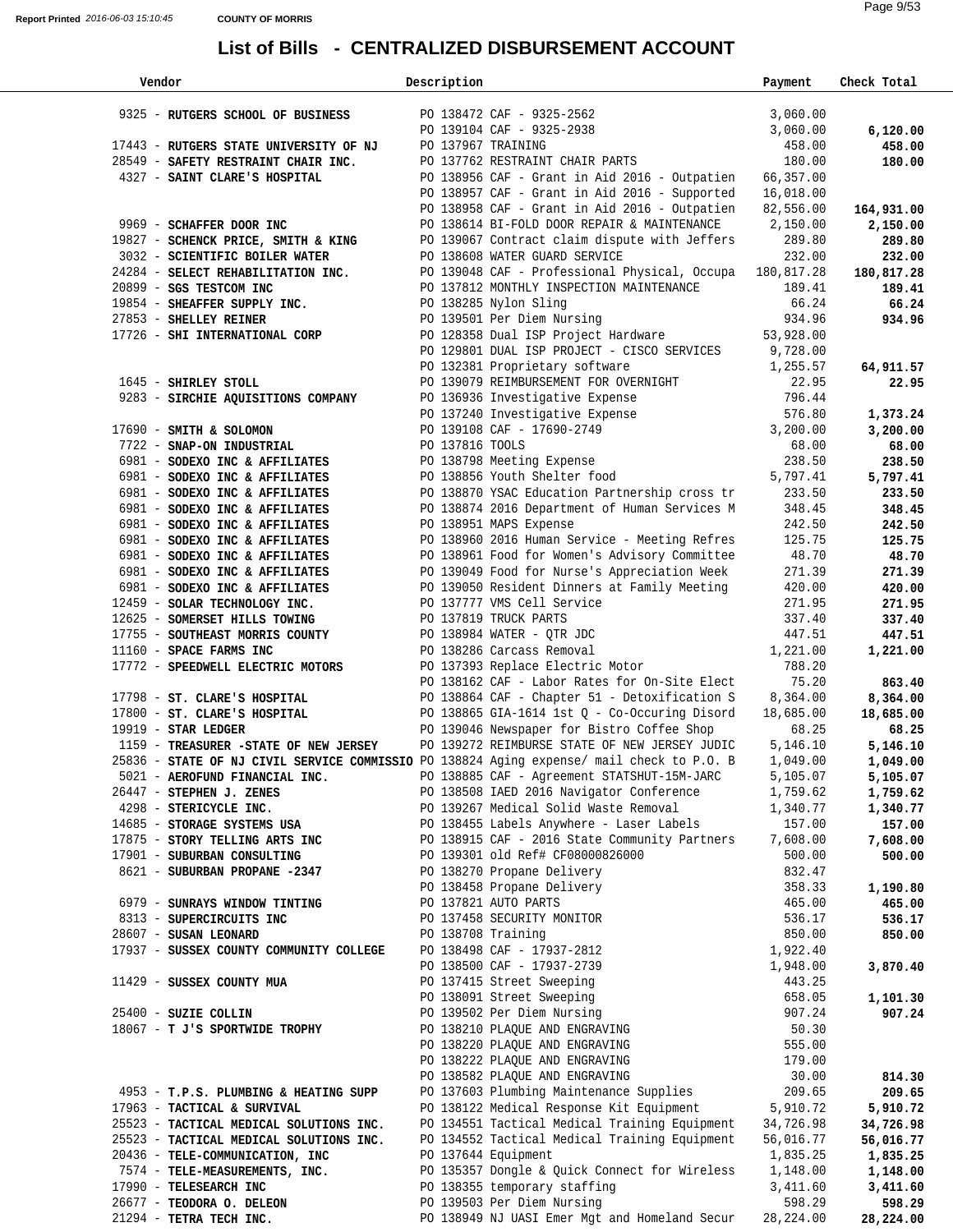| Vendor                                                               | Description       |                                                                                        | Payment            | Check Total       |  |
|----------------------------------------------------------------------|-------------------|----------------------------------------------------------------------------------------|--------------------|-------------------|--|
|                                                                      |                   |                                                                                        |                    |                   |  |
| 12497 - THE RONED GROUP                                              |                   | PO 138539 Spray paint                                                                  | 69.00              | 69.00             |  |
| 5711 - THE TAB GROUP                                                 |                   | PO 138510 records storage 2nd Quarter of 2015                                          | 4,619.32           | 4,619.32          |  |
| 28602 - THOMAS C. SCHMID                                             |                   | PO 138818 Travel Expense                                                               | 16.90              | 16.90             |  |
| 18437 - THOMSON REUTERS-WEST                                         |                   | PO 137236 Investigative Expense                                                        | 921.90             | 921.90            |  |
| 18437 - THOMSON REUTERS-WEST                                         | PO 137237 Westlaw |                                                                                        | 3,991.94           | 3,991.94          |  |
| 10812 - THOMSON REUTER-WEST                                          |                   | PO 137368 CLEAR LAW - Acct #1000269337                                                 | 990.00             | 990.00            |  |
| 10812 - THOMSON REUTER-WEST                                          |                   | PO 137723 NJ Library Acct #1000692998 - SHERI                                          | 238.00             | 238.00            |  |
| 10812 - THOMSON REUTER-WEST                                          |                   | PO 138385 County Counsel Subscriptions 2016                                            | 692.80             | 692.80            |  |
| 122 - TILCON NEW YORK INC.                                           |                   | PO 135534 Bituminous Concrete                                                          | 1,891.81           |                   |  |
|                                                                      |                   | PO 137416 Bituminous Concrete                                                          | 1,242.01           |                   |  |
|                                                                      |                   | PO 137484 Bituminous Concrete                                                          | 800.92             |                   |  |
|                                                                      |                   | PO 138294 Bituminous Concrete<br>PO 136748 Laundry Supplies                            | 628.90             | 4,563.64          |  |
| $18063$ - TINGUE BROWN & CO.                                         |                   | PO 136748 Laundry Supplies                                                             | 304.08             | 304.08            |  |
| 21479 - TIOGA SOLAR MORRIS COUNTY 1 LLC                              |                   | PO 136894 Electric / Solar Energy                                                      | 2,007.63           | 2,007.63          |  |
| 281 - TOMAR INDUSTRIES INC                                           |                   | PO 138139 Misc. Supplies<br>PO 136783 4/1/2016-6/30/2016 TASC Admin Fees 2,460.78      | 152.00             | 152.00            |  |
| 9055 - TOTAL ADMINISTRATIVE SERVICES                                 |                   |                                                                                        |                    | 2,460.78          |  |
| 1122 - TOWNSHIP OF MORRIS                                            |                   | PO 138955 CAF - 2016 Municipal Aliance Funds                                           | 22,554.45          | 22,554.45         |  |
| 28438 - TRACY DANNIS                                                 | PO 138819 Travel  |                                                                                        | 15.68              | 15.68             |  |
| 2296 - TRANSOPTIONS, INC.                                            |                   | PO 139221 Freeholder Special Project                                                   | 26,250.00          | 26,250.00         |  |
| 11791 - TRANSYSTEMS CORPORATION                                      |                   | PO 139364 CAF - Preliminary Design Services f                                          | 16,641.36          | 16,641.36         |  |
| 3486 - TREASURER, STATE OF NEW JERSEY                                | PO 138153 NJ-DEP  |                                                                                        | 3,160.00<br>835.00 | 3,160.00          |  |
| 11758 - TREASURER-STATE OF NJ<br>12333 - TRIMBOLI & PRUSINOWSKI, LLC |                   | PO 138460 Hazardous Waster Compliance Monitor<br>PO 139063 MCPO various legal services | 528.00             | 835.00            |  |
|                                                                      |                   | PO 139064 Sheriff's Office legal services ren                                          | 115.50             |                   |  |
| $2181$ - TRIUS, INC.                                                 |                   | PO 137820 TRUCK PARTS                                                                  | 1,627.60           | 643.50            |  |
| 28611 - TROPHY KING OF PARSIPPANY                                    |                   | PO 138962 2016 Human Service Budget                                                    | 75.00              | 1,627.60<br>75.00 |  |
| 21352 - TROPICANA CASINO & RESORT                                    |                   | PO 138829 MAPS EXPENSE                                                                 | 308.00             | 308.00            |  |
| 2101 - TURNING POINT, INC                                            |                   | PO 139305 CH51-1615 January - March 2016                                               | 15,729.00          | 15,729.00         |  |
| 4144 - U-LINE SHIPPING SUPPLY                                        |                   | PO 137364 PLEASE ORDER - Evidence/CAC Bldg                                             | 386.18             |                   |  |
|                                                                      |                   | PO 137731 Inv. 76496600 Customer 9995869                                               | 459.01             | 845.19            |  |
| 9285 - U.S. SECURITY ASSOCIATES, INC.                                |                   | PO 137422 CAF - Unarmed Security Guards SHE                                            | 13,044.92          |                   |  |
|                                                                      |                   | PO 137400 CAF - Unarmed Security Guards                                                | 27,581.23          |                   |  |
|                                                                      |                   | PO 137616 CAF - Unarmed Security Guards                                                | 13,680.90          |                   |  |
|                                                                      |                   | PO 138298 CAF - Unarmed Security Guards                                                | 5,981.78           | 60,288.83         |  |
| 14707 - UNITED REFRIGERATION INC                                     |                   | PO 137394 Machinery Repairs & Parts                                                    | 1,310.88           | 1,310.88          |  |
| 24762 - UNITED STATES POLICE                                         |                   | PO 137358 "2016" Membership Dies - SHERIFF'S                                           | 50.00              | 50.00             |  |
| 15732 - UNIVERSAL UNIFORM SALES CO INC                               |                   | PO 137365 Uniforms - SHERIFF'S OFFICE                                                  | 606.95             | 606.95            |  |
| 15732 - UNIVERSAL UNIFORM SALES CO INC                               |                   | PO 137947 CAF - Contract Renewal uniforms                                              | 1,348.50           | 1,348.50          |  |
| 15732 - UNIVERSAL UNIFORM SALES CO INC                               |                   | PO 137955 CAF - Contract Renewal uniforms B                                            | 1,060.50           | 1,060.50          |  |
| 15732 - UNIVERSAL UNIFORM SALES CO INC                               |                   | PO 137983 Uniform(s)- Orange                                                           | 64.99              | 64.99             |  |
| 15732 - UNIVERSAL UNIFORM SALES CO INC                               |                   | PO 138207 CAF - Contract Renewal uniforms                                              | 795.98             | 795.98            |  |
| 15732 - UNIVERSAL UNIFORM SALES CO INC                               |                   | PO 138259 CAF - Contract Renewal uniforms                                              | 615.00             | 615.00            |  |
| 15732 - UNIVERSAL UNIFORM SALES CO INC                               |                   | PO 138297 Uniforms - SHERIFF'S OFFICE                                                  | 1,446.00           | 1,446.00          |  |
| 12628 - UNIVERSITY OF MISSOURI                                       |                   | PO 137370 Consultant                                                                   | 750.00             | 750.00            |  |
| $20042 - V.E. RALPH & SON INC.$                                      |                   | PO 138121 Medical Response Kit Equipment                                               | 7,460.13           | 7,460.13          |  |
| 24207 - VALENCIA COLLEGE                                             |                   | PO 137120 Education, School, Training                                                  | 490.00             | 490.00            |  |
| $1286 - VERIZON$                                                     |                   | PO 138320 Morris Sheriff's Office and Institu                                          | 107.02             | 107.02            |  |
| $1286$ - VERIZON                                                     |                   | PO 138689 Telephone pobox4833                                                          | 263.54             | 263.54            |  |
| 1286 - VERIZON                                                       |                   | PO 139085 PRI Service L&PS Circuits                                                    | 1,459.07           | 1,459.07          |  |
| 1286 - VERIZON                                                       |                   | PO 139086 PRI Service - Schuyler Circuit                                               | 2,998.30           | 2,998.30          |  |
| 1286 - VERIZON                                                       |                   | PO 139088 PRI Service - Prosecutor's Office                                            | 795.89             | 795.89            |  |
| $1286 - VERIZON$                                                     |                   | PO 139091 Monthly Data Circuit Services - TLS                                          | 7,003.58           | 7,003.58          |  |
| 21097 - VERIZON BUSINESS                                             |                   | PO 137000 Telephone Services (NUMS)                                                    | 300.00             | 300.00            |  |
| 10502 - VERIZON BUSINESS                                             |                   | PO 139087 Morris County Internet Service Prov                                          | 5,929.77           | 5,929.77          |  |
| 21097 - VERIZON BUSINESS                                             |                   | PO 139090 Centrex Voicemail Service - Deirdre                                          | 99.51              | 99.51             |  |
| 12431 - VERIZON SELECT SERVICES INC                                  |                   | PO 128326 Cisco Smartnet Maintenance Renewal                                           | 29,484.24          | 29,484.24         |  |
| 1348 - VERIZON WIRELESS                                              |                   | PO 137197 Cell Phones                                                                  | 1,721.35           |                   |  |
|                                                                      |                   | PO 137354 Monthly Statement -                                                          | 1,665.72           |                   |  |
|                                                                      |                   | PO 137355 Monthly Statement -                                                          | 820.88             |                   |  |
|                                                                      |                   | PO 137439 CELL SERVICE                                                                 | 423.30             |                   |  |
|                                                                      |                   | PO 137440 GPS TRACKING SERVICE<br>PO 137227 Cell phones                                | 90.12<br>59.70     |                   |  |
|                                                                      |                   | PO 137238 Cell phones                                                                  | 832.12             |                   |  |
|                                                                      |                   | PO 138948 Wireless Service                                                             | 80.04              | 5,693.23          |  |
| 7037 - VILLAGE SUPER MARKET, INC.                                    |                   | PO 137657 Supplies - Telecommunicators Apprec                                          | 1,814.40           |                   |  |
|                                                                      |                   | PO 138615 Meeting Expense                                                              | 157.54             | 1,971.94          |  |
| 6146 - W.B. MASON COMPANY INC                                        |                   | PO 134934 Office Supplies                                                              | 56.66              |                   |  |
|                                                                      |                   | PO 137344 SUPPLIES FOR SURROGATE'S COURT                                               | 359.57             |                   |  |
|                                                                      |                   | PO 137928 OFFICE SUPPLIES                                                              | 690.82             |                   |  |
|                                                                      |                   | PO 137224 Office Supplies                                                              | 715.40             |                   |  |
|                                                                      |                   | PO 137225 Data Processing Supplies                                                     | 1,161.49           |                   |  |
|                                                                      |                   |                                                                                        |                    |                   |  |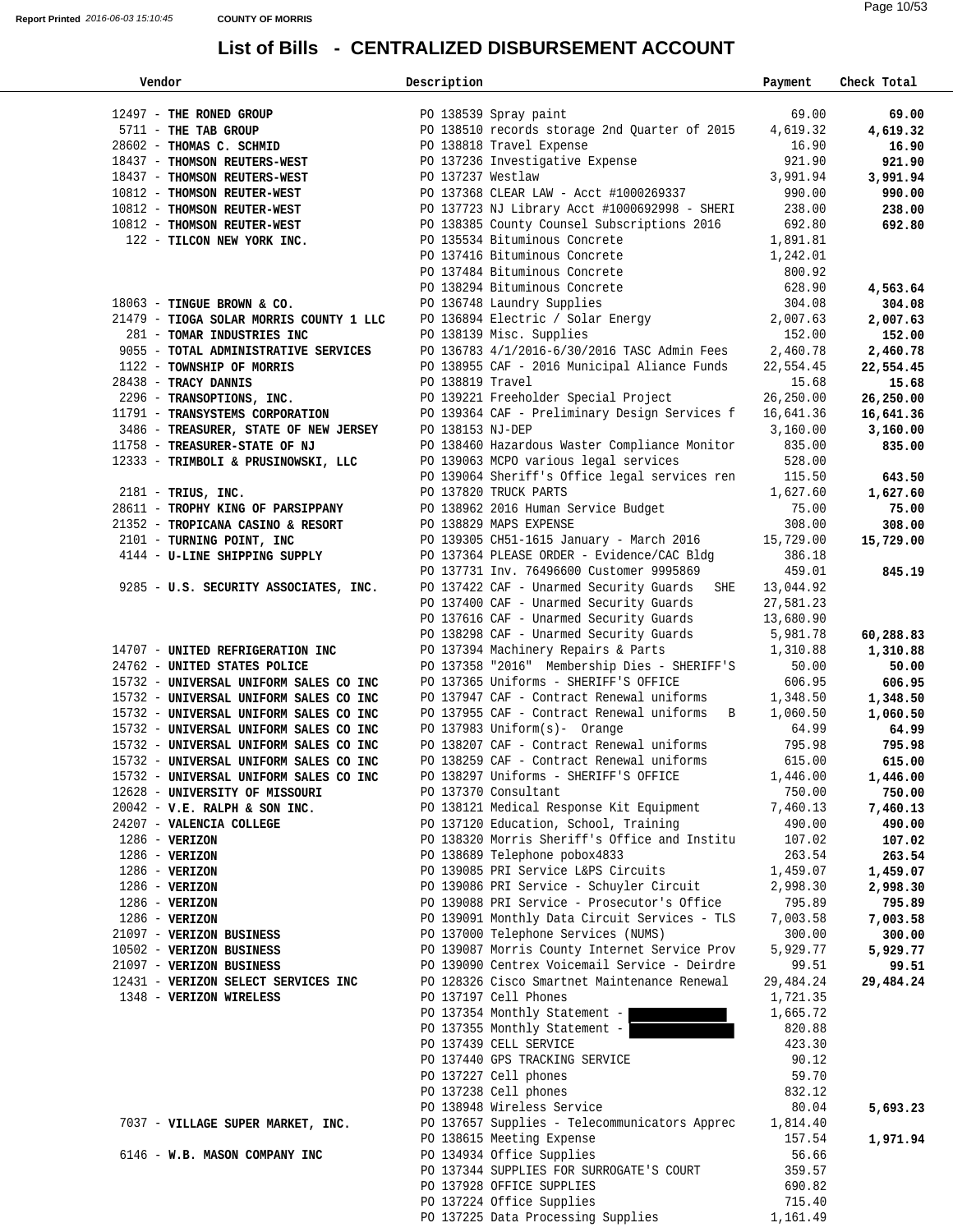| Vendor                                   | Description                                   | Payment  | Check Total    |
|------------------------------------------|-----------------------------------------------|----------|----------------|
|                                          | PO 138199 Supplies invoice                    | 32.74    |                |
|                                          | PO 137350 supplies                            | 116.85   |                |
|                                          | PO 137856 Received Supplies                   | 222.22   | 3,355.75       |
| 6146 - W.B. MASON COMPANY INC            | PO 138249 OFFICE SUPPLIES                     | 289.45   |                |
|                                          | PO 138233 Office Supplies                     | 332.36   |                |
|                                          | PO 138252 OFFICE SUPPLIES                     | 27.63    |                |
|                                          | PO 138238 Byrne Grant Equipment Purchase      | 335.70   |                |
|                                          | PO 138243 Office Supplies                     | 246.76   |                |
|                                          | PO 138367 office supplies for ETS             | 844.56   |                |
|                                          | PO 138314 Office Supplies                     | 327.12   |                |
|                                          | PO 138191 aging exp office supplies           | 177.16   | 2,580.74       |
| 6146 - W.B. MASON COMPANY INC            | PO 138389 mis office supplies customer #C1033 | 1,416.17 |                |
|                                          | PO 138521 Nutrition supply expense            | 432.20   |                |
|                                          | PO 138612 OFFICE SUPPLIES                     | 259.40   |                |
|                                          | PO 138469 Misc. Office Supplies               | 82.95    | 2,190.72       |
| 18388 - WARREN COUNTY COMMUNITY COLL.    | PO 138909 CAF - 18388-2463                    | 3,200.00 | 3,200.00       |
| 18389 - WARREN COUNTY TECHNICAL SCHOOL   | PO 139260 CAF - 18389-2734                    | 516.04   |                |
|                                          | PO 139101 CAF - 18389-2718                    | 516.04   |                |
|                                          | PO 139102 CAF - 18389-2719                    | 516.04   | 1,548.12       |
| 18395 - WASHINGTON TWP MUNICIPAL         | PO 138295 Fuel                                | 2,266.38 | 2,266.38       |
| 24231 - WATERS, MCPHERSON, MCNEILL, P.C. | PO 139058 Schooley's Mountain Acquisition - 1 | 242.60   | 242.60         |
| 24231 - WATERS, MCPHERSON, MCNEILL, P.C. | PO 139059 Main & Changebridge Rds. project-Mo | 459.00   | 459.00         |
| 24231 - WATERS, MCPHERSON, MCNEILL, P.C. | PO 139060 Flanders Netcong Rd. Erosion contro | 972.91   | 972.91         |
| 24231 - WATERS, MCPHERSON, MCNEILL, P.C. | PO 139061 Sussex Turnpike Improvement Project | 6,055.93 | 6,055.93       |
| 24231 - WATERS, MCPHERSON, MCNEILL, P.C. | PO 139065 North Main Street Ext. project-Whar | 540.00   | 540.00         |
| 13392 - WEBSTER PLUMBING &               | PO 137179 CAF - Labor Rates Plumbing & Heatin | 2,831.25 | 2,831.25       |
| 25859 - WESCOM SOLUTONS INC.             | PO 139051 Patient Billing/Medicare Facilitato | 3,507.59 | 3,507.59       |
| 10534 - WESTERN APPLIANCE INC.           | PO 138908 Equipment repair                    | 75.00    | 75.00          |
| 18452 - WHARTON BORO MUNICIPAL           | PO 138875 CAF - 2015 Supplemental Municipal A | 437.85   |                |
|                                          | PO 138876 CAF - 2016 Municipal Aliance Funds  | 1,504.58 |                |
|                                          | PO 139568 CAF - 2015 Supplemental Municipal A | 239.41   |                |
|                                          | PO 139508 CAF - 2016 Municipal Aliance Funds  | 1,204.90 | 3,386.74       |
| 18453 - WHARTON WATER DEPARTMENT         | PO 138769 WATER - WHARTON                     | 176.15   | 176.15         |
| 634 - WHIPPANY RIVER WATERSHED           | PO 139217 2016 Freeholder Special Project Fun | 9,000.00 | 9,000.00       |
| 20102 - WHITE AND SHAUGER INC            | PO 137564 Maintenance Repair Parts            | 39.79    | 39.79          |
| 453 - WHITES HEALTHCARE ENTERPRISES INC  | PO 138394 Medicine supplies                   | 479.80   | 479.80         |
| 18541 - WORLD BOOK EDUCATIONAL PROD      | PO 136506 Received Books                      | 702.00   | 702.00         |
| 28526 - XSTAMPERONLINE                   | PO 137692 Planning & Preservation Date Stamp  | 86.25    | 86.25          |
| 20132 - ZEE MEDICAL INC.                 | PO 137417 Safety Supplies                     | 102.85   | 102.85         |
|                                          |                                               |          | -------------- |

TOTAL **6,293,257.40**

|  |  |  | Total to be paid from Fund 01 Current Fund    | 2,753,092.61 |
|--|--|--|-----------------------------------------------|--------------|
|  |  |  | Total to be paid from Fund 02 Grant Fund      | 1,132,053.95 |
|  |  |  | Total to be paid from Fund 04 County Capital  | 964,412.16   |
|  |  |  | Total to be paid from Fund 13 Dedicated Trust | 1,443,698.68 |
|  |  |  |                                               |              |

 **Total to be paid from Fund 13 Dedicated Trust 1,443,698.68 ------------- 6,293,257.40**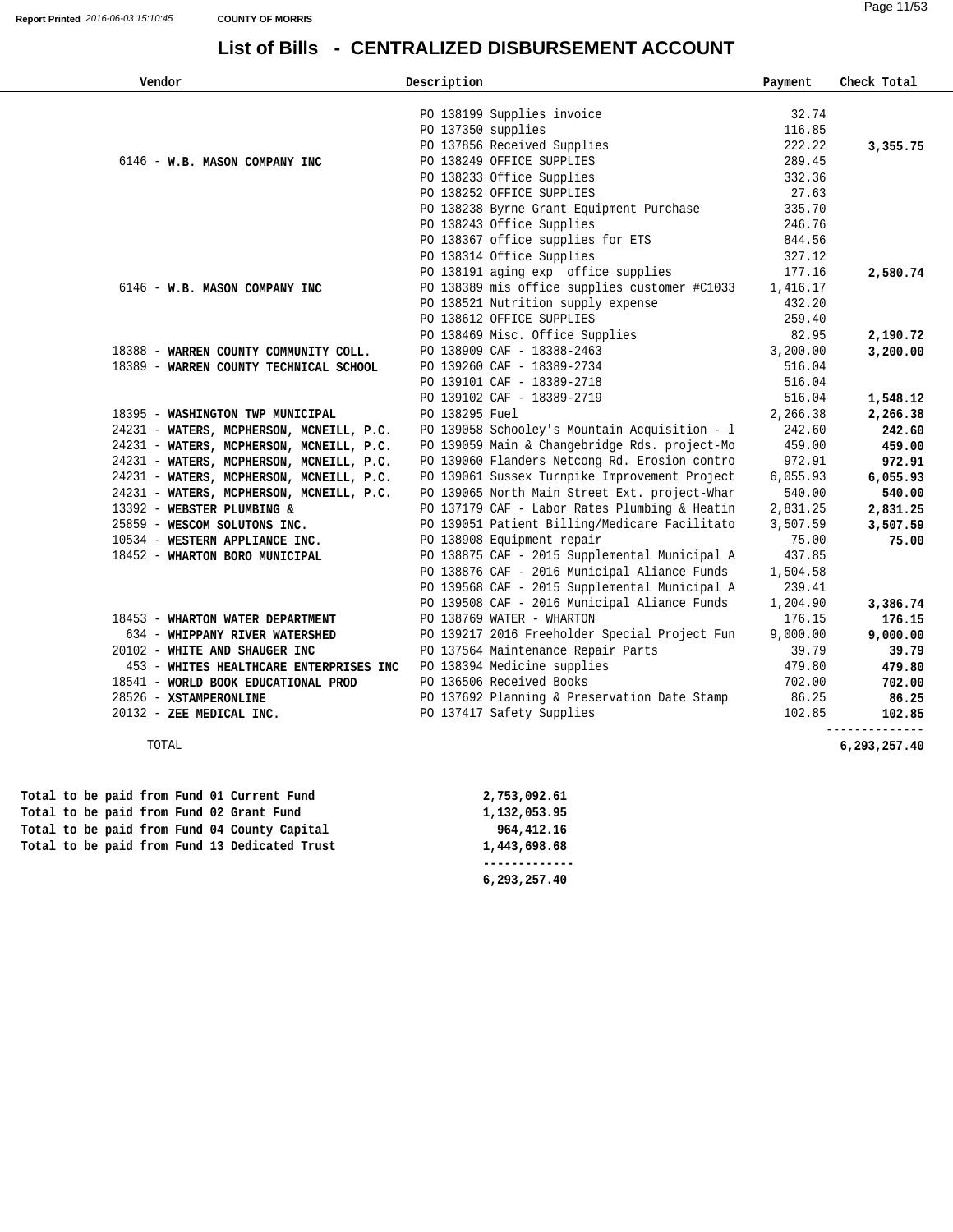Page 12/53 **Report Printed** *2016-06-03 15:10:59* **COUNTY OF MORRIS**

### **List of Bills (Department/Account Detail) - CENTRALIZED DISBURSEMENT ACCOUNT**

| Account<br>. | P0<br>$\sim$ | $77 - - - - - - -$<br>vendor | Description | Pavment | ecount.<br>Tota.<br>.<br>. |
|--------------|--------------|------------------------------|-------------|---------|----------------------------|
|              |              |                              |             |         |                            |

### **Current Fund**

| 01-201-20-100100-058           | 139182 OFFICE CONCEPTS GROUP, INC.<br>Office Supplies & Stationery | Planner Notebook, Battery AA, Battery AA<br>TOTAL FOR ACCOUNT | 29.78  | 29.78       |
|--------------------------------|--------------------------------------------------------------------|---------------------------------------------------------------|--------|-------------|
| 01-201-20-100100-068           | 139564 COUNTY OF MORRIS<br>Postage & Metered Mail                  | 2nd Half May 2016 Metered Mail<br>TOTAL FOR ACCOUNT           | 12.49  | 12.49       |
|                                | 139187 CATHY BURD                                                  | Hotel to attend NJ Library Assoc Awards                       | 86.80  |             |
| 01-201-20-100100-082           | Travel Expense                                                     | TOTAL FOR ACCOUNT                                             |        | 86.80       |
|                                | 138142 RICOH AMERICAS CORPORATION                                  | Color copies Machine ID #5957 1/1/16-3/3                      | 425.88 |             |
|                                | 138142 RICOH AMERICAS CORPORATION                                  | Color copies Machine ID #7191 2//216-3/3                      | 298.41 |             |
| $01 - 201 - 20 - 100100 - 164$ | Office Machines - Rental                                           | TOTAL FOR ACCOUNT                                             |        | 724.29      |
|                                |                                                                    |                                                               |        | eeeseeseese |
|                                | TOTAL for County Administrator                                     |                                                               |        | 853.36      |
| <b>Personnel</b>               |                                                                    |                                                               |        |             |
|                                | 138455 STORAGE SYSTEMS USA                                         | LabelsAnywhere Laser Labels (6 labels pe                      | 132.00 |             |
|                                | 138455 STORAGE SYSTEMS USA                                         | Estimated Freight                                             | 25.00  |             |
| 01-201-20-105100-058           | Office Supplies & Stationery                                       | TOTAL FOR ACCOUNT                                             |        | 157.00      |
|                                | 139564 COUNTY OF MORRIS                                            | 2nd Half May 2016 Metered Mail                                | 68.21  |             |
| 01-201-20-105100-068           | Postage & Metered Mail                                             | TOTAL FOR ACCOUNT                                             |        | 68.21       |
|                                | 139006 NESTLE WATERS NORTH AMERICA INC.                            | 4/15/16-5/14/16 Acct#0436628846, Inv#06E                      | 21.93  |             |
| 01-201-20-105100-095           | Other Administrative Supplies                                      | TOTAL FOR ACCOUNT                                             |        | 21.93       |
|                                |                                                                    |                                                               |        | eeeseeseese |
|                                | TOTAL for Personnel                                                |                                                               |        | 247.14      |
|                                | <b>Board of Chosen Freeholders</b>                                 |                                                               |        |             |
|                                | 138851 JANET DONALDSON                                             | Receipts for Newspapers                                       | 39.00  |             |
| $01 - 201 - 20 - 110100 - 028$ | Books & Periodicals                                                | TOTAL FOR ACCOUNT                                             |        | 39.00       |
|                                | 138005 PAPER MART INC                                              | Paper Order                                                   | 96.00  |             |
|                                | 138468 PAPER MART INC                                              | 81/2x14 Copy paper                                            | 52.50  |             |
| 01-201-20-110100-058           | Office Supplies & Stationery                                       | TOTAL FOR ACCOUNT                                             |        | 148.50      |
|                                | 139564 COUNTY OF MORRIS                                            | 2nd Half May 2016 Metered Mail                                | 77.23  |             |
|                                | 139564 COUNTY OF MORRIS                                            | 2nd Half May 2016 Metered Mail                                | 419.80 |             |
| 01-201-20-110100-068           | Postage & Metered Mail                                             | TOTAL FOR ACCOUNT                                             |        | 497.03      |

| 137489 MORRIS COUNTY CHAMBER OF          | Reservation for Freeholder Doug Cabana t | 60.00     |            |
|------------------------------------------|------------------------------------------|-----------|------------|
| 138133 NEW JERSEY STATE                  | Membership Dues                          | 670.00    |            |
| 139218 MORRIS COUNTY TOURISM BUREAU      | First Quarter funding $1/1/16-3/31/16$   | 46,500.00 |            |
| 139218 MORRIS COUNTY TOURISM BUREAU      | Second quarter funding $4/1/16-3/30/16$  | 46,500.00 |            |
| 139217 WHIPPANY RIVER WATERSHED          | 2016 Funding                             | 9,000.00  |            |
| 139220 MORRIS MINUTEMEN FIRST AID        | 2016 Special Project Funding             | 26,000.00 |            |
| 139189 LAKE MUSCONETCONG REG PLAN BD     | 2016 Freeholder Special Project Funding  | 4,883.00  |            |
| 139221 TRANSOPTIONS, INC.                | 2016 Freeholder Special Project          | 26,250.00 |            |
| 139191 MORRIS ARTS                       | Arts Services to Morris View First Ouart | 1,375.00  |            |
| 139191 MORRIS ARTS                       | Atrium Art Gallery First Ouarter 2016    | 1,437.50  |            |
| 139191 MORRIS ARTS                       | Annual Contribution First Ouarter 2016   | 2,250.00  |            |
| 139213 MC HUMAN RELATIONS COMMISSION     | 2016 General Operating Expenses          | 1,800.00  |            |
| 139134 RIOS' ENGRAVING                   | freeholder Name Badge                    | 29.00     |            |
| 138615 VILLAGE SUPER MARKET, INC.        | Meeting - Dinner $(15)$ 5/11/16          | 153.35    |            |
| 138615 VILLAGE SUPER MARKET, INC.        | Cust ID 45119103271                      | 4.19      |            |
| Special Projects<br>01-201-20-110100-079 | TOTAL FOR ACCOUNT                        |           | 166,912.04 |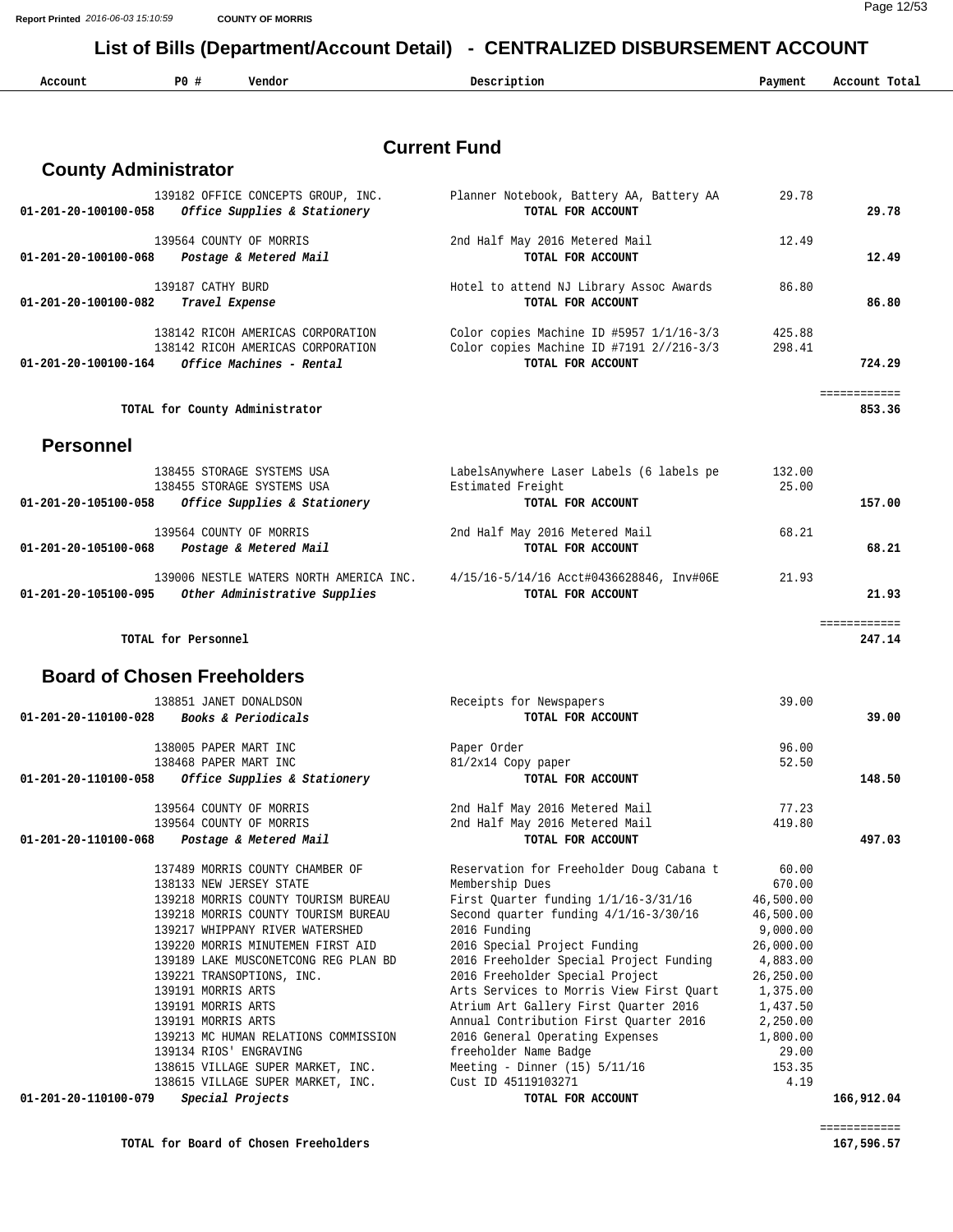| Account | P0#                                        | Vendor                                                                                                  | Description                                                                                                                                                                                                                                   | Payment | Account Total |
|---------|--------------------------------------------|---------------------------------------------------------------------------------------------------------|-----------------------------------------------------------------------------------------------------------------------------------------------------------------------------------------------------------------------------------------------|---------|---------------|
|         |                                            |                                                                                                         |                                                                                                                                                                                                                                               |         |               |
|         | 138626 DAILY RECORD                        |                                                                                                         | ASB-03668474 SEALED BID 16-52 DUMP BED 0                                                                                                                                                                                                      | 77.24   |               |
|         | 138679 DAILY RECORD                        |                                                                                                         | 1.BOND ORDINANCE AMENDING THE TITLE AND                                                                                                                                                                                                       | 63.60   |               |
|         | 138679 DAILY RECORD                        |                                                                                                         | 1. BOND ORDINANCE AMENDING THE TITLE AND<br>2 BOND ORDINANCE PROVIDING FOR THE ENVI<br>3. BOND ORDINANCE PROVIDING FOR THE ENVI<br>4. BOND ORDINANCE PROVIDING FOR VARIOUS<br>5. BOND ORDINANCE PROVIDING FOR VARIOUS<br>7. BOND ORDINANCE PR | 64.92   |               |
|         | 138679 DAILY RECORD                        |                                                                                                         |                                                                                                                                                                                                                                               | 64.92   |               |
|         | 138679 DAILY RECORD                        |                                                                                                         |                                                                                                                                                                                                                                               | 104.96  |               |
|         | 138679 DAILY RECORD                        |                                                                                                         |                                                                                                                                                                                                                                               | 65.80   |               |
|         | 138679 DAILY RECORD                        |                                                                                                         |                                                                                                                                                                                                                                               | 108.92  |               |
|         | 138679 DAILY RECORD                        |                                                                                                         |                                                                                                                                                                                                                                               | 66.24   |               |
|         | 138679 DAILY RECORD                        |                                                                                                         |                                                                                                                                                                                                                                               | 114.20  |               |
|         | 138679 DAILY RECORD                        |                                                                                                         |                                                                                                                                                                                                                                               | 130.04  |               |
|         | 138679 DAILY RECORD                        |                                                                                                         |                                                                                                                                                                                                                                               | 155.12  |               |
|         | 138682 DAILY RECORD                        |                                                                                                         | 9. BOND ORDINANCE PROVIDING FOR VARIOUS<br>10.BOND ORDINANCE PROVIDING FOR VARIOUS<br>ASB-70021774 - Boswell (p/d 4/19/16)<br>ASB-70021774 Cherry, Webber 05/03/16<br>1.CAPITAL MPROVEMENT FUND ORDINANCE 1-2.CAPITAL MPROVEMENT FUND ORDI    | 71.08   |               |
|         | 138933 DAILY RECORD                        |                                                                                                         |                                                                                                                                                                                                                                               | 62.28   |               |
|         | 139136 DAILY RECORD                        |                                                                                                         |                                                                                                                                                                                                                                               | 70.20   |               |
|         | 139136 DAILY RECORD                        |                                                                                                         |                                                                                                                                                                                                                                               | 69.32   |               |
|         | 139136 DAILY RECORD                        |                                                                                                         |                                                                                                                                                                                                                                               | 69.32   |               |
|         | 139136 DAILY RECORD                        |                                                                                                         |                                                                                                                                                                                                                                               | 69.32   |               |
|         | 139136 DAILY RECORD                        |                                                                                                         |                                                                                                                                                                                                                                               | 70.20   |               |
|         | 139136 DAILY RECORD                        |                                                                                                         |                                                                                                                                                                                                                                               | 75.48   |               |
|         | 139136 DAILY RECORD                        |                                                                                                         |                                                                                                                                                                                                                                               | 74.60   |               |
|         | 139136 DAILY RECORD                        |                                                                                                         |                                                                                                                                                                                                                                               | 79.00   |               |
|         | 139136 DAILY RECORD                        |                                                                                                         |                                                                                                                                                                                                                                               | 72.84   |               |
|         | 139137 DAILY RECORD                        |                                                                                                         |                                                                                                                                                                                                                                               | 65.80   |               |
|         | 139137 DAILY RECORD                        |                                                                                                         | 2. CAPITAL IMPROVEMENT FUND ORDINANCE APP<br>4. CAPITAL IMPROVEMENT FUND ORDINANCE APP<br>5. CAPITAL IMPROVEMENT FUND ORDINANCE APP<br>5. CAPITAL IMPROVEMENT FUND ORDINANCE APP<br>6. BOND ORDINANCE PROVIDING FOR THE REH<br>7. BOND O      | 65.80   |               |
|         | 139137 DAILY RECORD                        |                                                                                                         |                                                                                                                                                                                                                                               | 64.92   |               |
|         | 139137 DAILY RECORD                        |                                                                                                         |                                                                                                                                                                                                                                               | 64.92   |               |
|         | 139137 DAILY RECORD                        |                                                                                                         |                                                                                                                                                                                                                                               | 64.04   |               |
|         | 139137 DAILY RECORD                        |                                                                                                         |                                                                                                                                                                                                                                               | 70.20   |               |
|         | 139137 DAILY RECORD                        |                                                                                                         |                                                                                                                                                                                                                                               | 72.84   |               |
|         | 139137 DAILY RECORD                        |                                                                                                         |                                                                                                                                                                                                                                               | 69.32   |               |
|         | 139137 DAILY RECORD                        |                                                                                                         |                                                                                                                                                                                                                                               | 69.32   |               |
|         | 139137 DAILY RECORD                        |                                                                                                         |                                                                                                                                                                                                                                               | 71.96   |               |
|         | 139137 DAILY RECORD                        |                                                                                                         | 3. CAPITAL MPROVEMENT FUND ORDINANCE APP<br>4. CAPITAL MPROVEMENT FUND ORDINANCE APP<br>5. CAPITAL MPROVEMENT FUND ORDINANCE APP<br>6. BOND ORDINANCE PROVIDING FOR COMPUTER<br>7. BOND ORDINANCE PROVIDING FOR THE RENO<br>8. BOND ORDINANCE | 102.76  |               |
|         | 139137 DAILY RECORD                        |                                                                                                         |                                                                                                                                                                                                                                               | 81.64   |               |
|         | $01 - 201 - 20 - 110105 - 022$ Advertising |                                                                                                         | TOTAL FOR ACCOUNT                                                                                                                                                                                                                             |         | 2,663.12      |
|         |                                            |                                                                                                         |                                                                                                                                                                                                                                               | 4.90    |               |
|         |                                            | 138199 W.B. MASON COMPANY INC certificate holders<br>138199 W.B. MASON COMPANY INC Jet Stream Pens Blue |                                                                                                                                                                                                                                               | 13.92   |               |
|         |                                            | 138199 W.B. MASON COMPANY INC                                                                           | Jet Stream Pens Black                                                                                                                                                                                                                         | 13.92   |               |
|         |                                            | $01-201-20-110105-058$ Office Supplies & Stationery                                                     | TOTAL FOR ACCOUNT                                                                                                                                                                                                                             |         | 32.74         |
|         |                                            |                                                                                                         |                                                                                                                                                                                                                                               |         |               |
|         |                                            | 138851 JANET DONALDSON                                                                                  | Receipt for paper plates, bowls                                                                                                                                                                                                               | 4.40    |               |

 **01-201-20-110105-095** *Other Administrative Supplies* **TOTAL FOR ACCOUNT 4.40**

**TOTAL for Clerk of the Board 2,700.26**

### **County Clerk**

| 138388 NEW JERSEY LAW JOURNAL<br>138393 NEW JERSEY LAW JOURNAL | nj employment law print /book (JemPL16)o<br>product #JGoV16 NJ local Govt.2016 print | 274.00<br>183.00 |          |
|----------------------------------------------------------------|--------------------------------------------------------------------------------------|------------------|----------|
| <b>Books &amp; Periodicals</b><br>01-201-20-120100-028         | TOTAL FOR ACCOUNT                                                                    |                  | 457.00   |
| 137841 EASTMAN MICROGRAPHICS, INC.                             | processing of film tracking #66838087696                                             | 506.73           |          |
| Microfilming<br>01-201-20-120100-054                           | TOTAL FOR ACCOUNT                                                                    |                  | 506.73   |
| 137840 MEDIA PLUS, LLC                                         | printer ribbons for the TBG printers 96                                              | 640.50           |          |
| 01-201-20-120100-058<br>Office Supplies & Stationery           | TOTAL FOR ACCOUNT                                                                    |                  | 640.50   |
| 138510 THE TAB GROUP                                           | Records Storage for Clerk2nd Ouarter Of                                              | 4,434.02         |          |
| 138510 THE TAB GROUP                                           | search item 87 2/19/16                                                               | 2.95             |          |
| 138510 THE TAB GROUP                                           | retrieval 4/12/16 delivery and pick up 4                                             | 107.95           |          |
| 138510 THE TAB GROUP                                           | refile 4/26/16 and retrieval delivery an                                             | 74.40            |          |
| 01-201-20-120100-059<br>Other General Expenses                 | TOTAL FOR ACCOUNT                                                                    |                  | 4,619.32 |
| 139564 COUNTY OF MORRIS                                        | 2nd Half May 2016 Metered Mail                                                       | 2,562.61         |          |
| 01-201-20-120100-068<br>Postage & Metered Mail                 | TOTAL FOR ACCOUNT                                                                    |                  | 2,562.61 |

============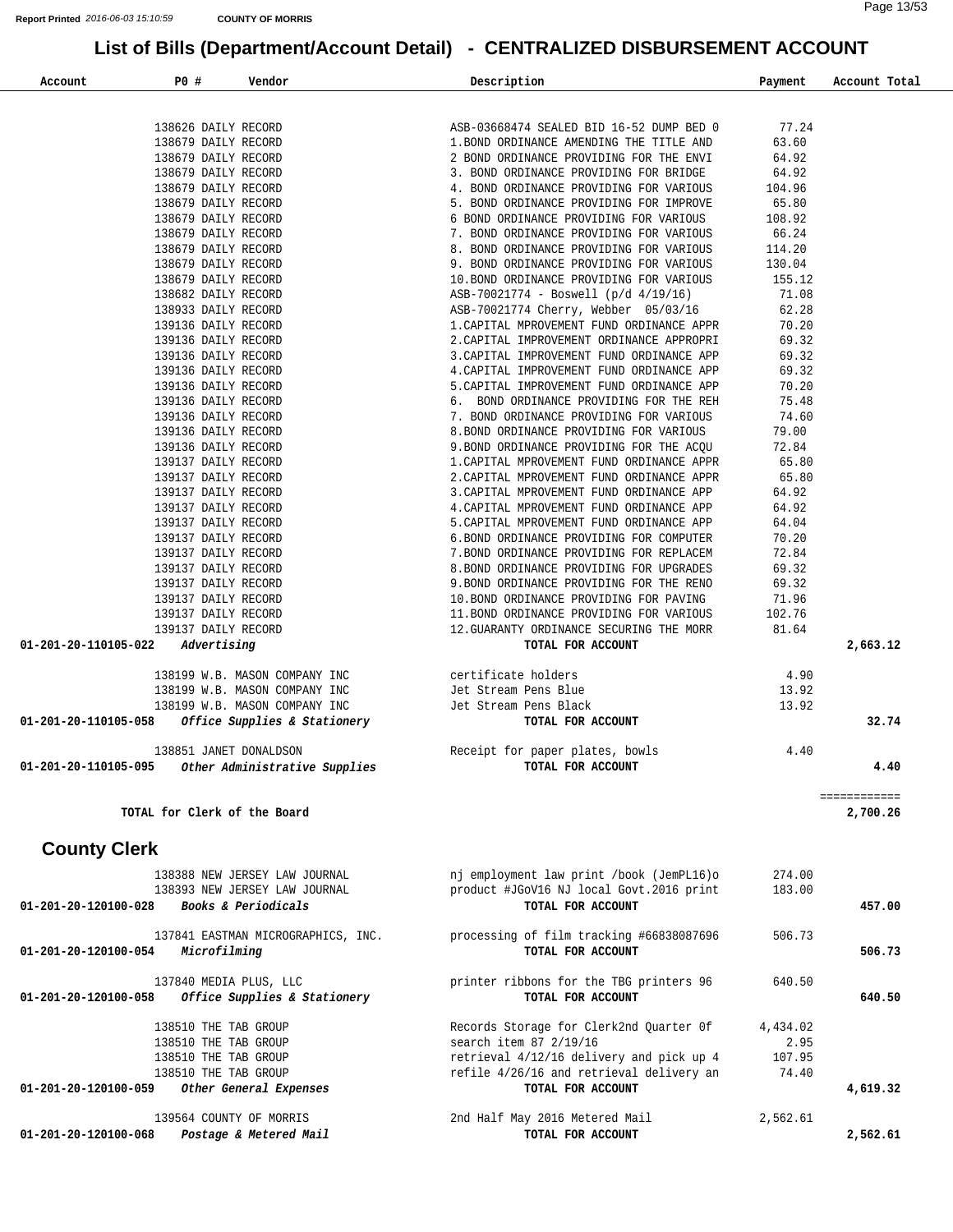| Account              | P0 #<br>Vendor                                                | Description                                                                          | Payment         | Account Total             |
|----------------------|---------------------------------------------------------------|--------------------------------------------------------------------------------------|-----------------|---------------------------|
| <b>County Clerk</b>  |                                                               |                                                                                      |                 |                           |
|                      | 138389 W.B. MASON COMPANY INC                                 | mis. office supplies toner 25x toner, f/p                                            | 1,722.17        |                           |
|                      | 138389 W.B. MASON COMPANY INC                                 |                                                                                      | $-306.00$       |                           |
| 01-201-20-120100-069 | Printing                                                      | TOTAL FOR ACCOUNT                                                                    |                 | 2,139.92                  |
| 01-203-20-120100-024 | 139571 NISIVOCCIA, LLP<br>(2015) Audit                        | Balance due for professional fees on acc<br>TOTAL FOR ACCOUNT                        | 9,488.00        | 9,488.00                  |
|                      | TOTAL for County Clerk                                        |                                                                                      |                 | ============<br>20,414.08 |
|                      | <b>County Board of Elections</b>                              |                                                                                      |                 |                           |
|                      | 138738 DAILY RECORD                                           | Affidavit of Publication Charge                                                      | 35.00           |                           |
|                      | 138747 DAILY RECORD                                           | ASB-54031274 - Late Night Notice for Reg                                             | 74.80           |                           |
| 01-201-20-121100-022 | 138747 DAILY RECORD<br>Advertising                            | Affidavit of Publication Charge<br>TOTAL FOR ACCOUNT                                 | 35.00           | 144.80                    |
|                      |                                                               |                                                                                      |                 |                           |
|                      | 137731 U-LINE SHIPPING SUPPLY                                 | Item #S-132BLU Blue Spaceage Tote 18x13x                                             | 288.00          |                           |
|                      | 137731 U-LINE SHIPPING SUPPLY                                 | Item #S-132R Red Spaceage Tote 18x13x6                                               | 144.00<br>27.01 |                           |
| 01-201-20-121100-058 | 137731 U-LINE SHIPPING SUPPLY<br>Office Supplies & Stationery | Shipping<br>TOTAL FOR ACCOUNT                                                        |                 | 459.01                    |
|                      |                                                               |                                                                                      |                 |                           |
|                      | 139564 COUNTY OF MORRIS                                       | 2nd Half May 2016 Metered Mail                                                       | 1,754.36        |                           |
| 01-201-20-121100-068 | Postage & Metered Mail                                        | TOTAL FOR ACCOUNT                                                                    |                 | 1,754.36                  |
|                      | TOTAL for County Board of Elections                           |                                                                                      |                 | ============<br>2,358.17  |
|                      |                                                               |                                                                                      |                 |                           |
|                      | <b>Superintendent of Elections</b>                            |                                                                                      |                 |                           |
|                      | 138738 DAILY RECORD                                           | ASB-188072- Primary Election Voter Regis                                             | 117.92          |                           |
| 01-201-20-121105-022 | Advertising                                                   | TOTAL FOR ACCOUNT                                                                    |                 | 117.92                    |
|                      | 138748 LONGFELLOWS SANDWICH DELI                              | May 17, 2016 Primary Election Late Night                                             | 162.00          |                           |
|                      | 138748 LONGFELLOWS SANDWICH DELI                              | Delivery                                                                             | 10.00           |                           |
|                      | 138744 GARRETT SCHUBERT                                       | May 11, 2016 Board Worker Class - Dinner                                             | 15.73           |                           |
|                      | 138746 DIANA KRUG<br>138745 ROBERT J. KENNEDY                 | May 11, 2016 Board Worker Class - Dinner<br>May 11, 2016 Board Worker Class - Dinner | 17.55<br>17.55  |                           |
| 01-201-20-121105-057 | National Voter Registration                                   | TOTAL FOR ACCOUNT                                                                    |                 | 222.83                    |
|                      |                                                               |                                                                                      |                 |                           |
| 01-201-20-121105-068 | 139564 COUNTY OF MORRIS<br>Postage & Metered Mail             | 2nd Half May 2016 Metered Mail<br>TOTAL FOR ACCOUNT                                  | 53.86           | 53.86                     |
|                      |                                                               |                                                                                      |                 |                           |
|                      | 138130 CCG MARKETING SOLUTIONS                                | April 19, 2016 Annual School Board Elect                                             | 425.00          |                           |
|                      | 138131 CCG MARKETING SOLUTIONS                                | April 19, 2016 Annual School Board Elect                                             | 545.54          |                           |
|                      | 138132 D. C. EXPRESS INC<br>138132 D. C. EXPRESS INC          | April 19, 2016 Annual School Board Elect<br>Delivery of 2 Canvas Bags containing ele | 160.00<br>10.00 |                           |
| 01-201-20-121105-076 | School Board Elections                                        | TOTAL FOR ACCOUNT                                                                    |                 | 1,140.54                  |
|                      | 139205 NESTLE WATERS NORTH AMERICA INC.                       | Water & Rental for $4/1/16$ thru $4/30/16$                                           | 27.10           |                           |
| 01-201-20-121105-095 | Other Administrative Supplies                                 | TOTAL FOR ACCOUNT                                                                    |                 | 27.10                     |
|                      |                                                               |                                                                                      |                 | ============              |
|                      | TOTAL for Superintendent of Elections                         |                                                                                      |                 | 1,562.25                  |
|                      | <b>County Elections (Cty Clerk)</b>                           |                                                                                      |                 |                           |
|                      | 139564 COUNTY OF MORRIS                                       | 2nd Half May 2016 Metered Mail                                                       | 1,180.22        |                           |
| 01-201-20-121110-068 | Postage & Metered Mail                                        | TOTAL FOR ACCOUNT                                                                    |                 | 1,180.22                  |
|                      |                                                               |                                                                                      |                 |                           |
|                      | 138513 D. C. EXPRESS INC<br>138513 D. C. EXPRESS INC          | courier for the delivery of the cartridg<br>courier for the delivery of the canvas b | 7.50<br>2.50    |                           |
| 01-201-20-121110-076 | School Board Elections                                        | TOTAL FOR ACCOUNT                                                                    |                 | 10.00                     |
|                      |                                                               |                                                                                      |                 | ============              |
|                      | TOTAL for County Elections (Cty Clerk)                        |                                                                                      |                 | 1,190.22                  |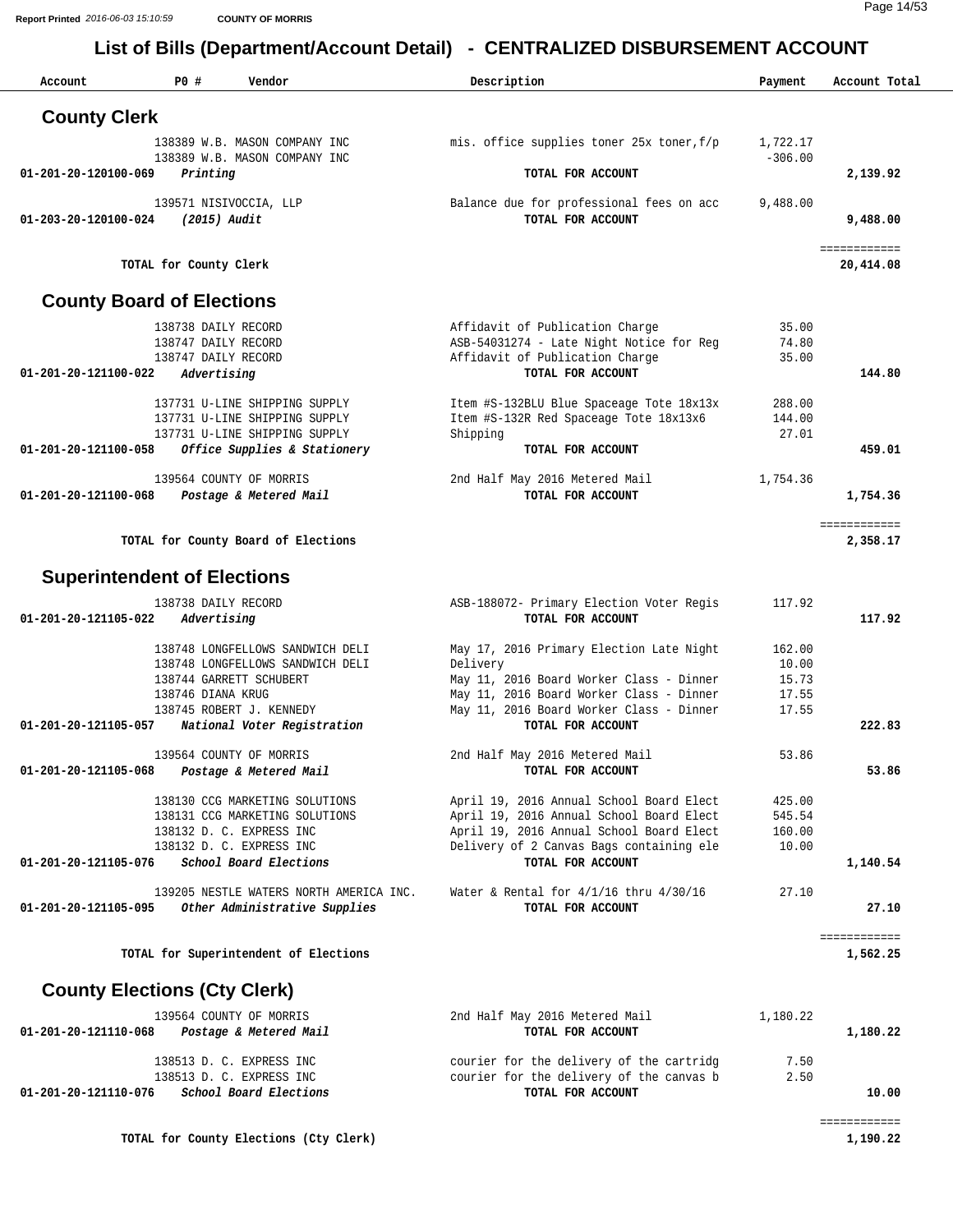| Account                    | P0 #<br>Vendor                                                                                                                                                                                                                                                                                                  | Description                                                                                                                                                                                                                                                                                                                                                  | Payment                                                                       | Account Total             |
|----------------------------|-----------------------------------------------------------------------------------------------------------------------------------------------------------------------------------------------------------------------------------------------------------------------------------------------------------------|--------------------------------------------------------------------------------------------------------------------------------------------------------------------------------------------------------------------------------------------------------------------------------------------------------------------------------------------------------------|-------------------------------------------------------------------------------|---------------------------|
| 01-201-20-130100-068       | 139564 COUNTY OF MORRIS<br>Postage & Metered Mail                                                                                                                                                                                                                                                               | 2nd Half May 2016 Metered Mail<br>TOTAL FOR ACCOUNT                                                                                                                                                                                                                                                                                                          | 216.48                                                                        | 216.48                    |
|                            | TOTAL for County Treasurer                                                                                                                                                                                                                                                                                      |                                                                                                                                                                                                                                                                                                                                                              |                                                                               | ============<br>216.48    |
| <b>Purchasing Division</b> |                                                                                                                                                                                                                                                                                                                 |                                                                                                                                                                                                                                                                                                                                                              |                                                                               |                           |
| 01-201-20-130105-058       | 137782 OFFICE CONCEPTS GROUP, INC.<br>137782 OFFICE CONCEPTS GROUP, INC.<br>137782 OFFICE CONCEPTS GROUP, INC.<br>Office Supplies & Stationery                                                                                                                                                                  | SHARPENER, FOLDERS<br>STAND, MACHINE, BKDUSTER, MOP W/EXTHDL.<br>CREDIT MEMO<br>TOTAL FOR ACCOUNT                                                                                                                                                                                                                                                            | 51.28<br>236.42<br>$-233.14$                                                  | 54.56                     |
|                            | 139564 COUNTY OF MORRIS                                                                                                                                                                                                                                                                                         | 2nd Half May 2016 Metered Mail                                                                                                                                                                                                                                                                                                                               | 182.07                                                                        |                           |
| 01-201-20-130105-068       | Postage & Metered Mail                                                                                                                                                                                                                                                                                          | TOTAL FOR ACCOUNT                                                                                                                                                                                                                                                                                                                                            |                                                                               | 182.07                    |
| 01-201-20-130105-095       | 139021 NESTLE WATERS NORTH AMERICA INC.<br>Other Administrative Supplies                                                                                                                                                                                                                                        | 0434495552 04/15/16-05/14/16<br>TOTAL FOR ACCOUNT                                                                                                                                                                                                                                                                                                            | 25.42                                                                         | 25.42                     |
|                            | TOTAL for Purchasing Division                                                                                                                                                                                                                                                                                   |                                                                                                                                                                                                                                                                                                                                                              |                                                                               | ============<br>262.05    |
| <b>Office Services</b>     |                                                                                                                                                                                                                                                                                                                 |                                                                                                                                                                                                                                                                                                                                                              |                                                                               |                           |
| 01-201-20-130110-069       | 139570 COUNTY COLLEGE OF MORRIS<br>Printing                                                                                                                                                                                                                                                                     | Printing as per contract May 2016<br>TOTAL FOR ACCOUNT                                                                                                                                                                                                                                                                                                       | 16,256.25                                                                     | 16,256.25                 |
|                            | TOTAL for Office Services                                                                                                                                                                                                                                                                                       |                                                                                                                                                                                                                                                                                                                                                              |                                                                               | ============<br>16,256.25 |
|                            | <b>Information Technology Div</b>                                                                                                                                                                                                                                                                               |                                                                                                                                                                                                                                                                                                                                                              |                                                                               |                           |
| 01-201-20-140100-044       | 138316 EXTREME NETWORKS INC.<br><i>Equipment Service Agreements</i>                                                                                                                                                                                                                                             | Maintenance Renewals as per quote<br>TOTAL FOR ACCOUNT                                                                                                                                                                                                                                                                                                       | 167,333.03                                                                    | 167,333.03                |
|                            | 134934 W.B. MASON COMPANY INC<br>134934 W.B. MASON COMPANY INC<br>138888 NESTLE WATERS NORTH AMERICA INC.<br>138314 W.B. MASON COMPANY INC<br>138314 W.B. MASON COMPANY INC<br>138314 W.B. MASON COMPANY INC<br>138314 W.B. MASON COMPANY INC<br>138314 W.B. MASON COMPANY INC<br>138314 W.B. MASON COMPANY INC | 100% Recycled File Folders, 1/3 Cut, One<br>Reinforced Recycled Hanging Folder, 1/5<br>Account 0419423314<br>FellowesA® Powershred 79Ci Shredder<br>AT-A-GLANCE® Recycled Wall Calendar, 15<br>Duracell® Rechargeable AA, 4/Pack<br>Duracell® Rechargeable AAA, 4/Pack<br>Fellowes® Powershred Shredder Waste Bag<br>BIC® Velocity Ballpoint Retractable Pen | 15.98<br>40.68<br>70.36<br>252.48<br>6.04<br>15.90<br>15.90<br>13.00<br>11.90 |                           |
| 01-201-20-140100-058       | 138314 W.B. MASON COMPANY INC<br>Office Supplies & Stationery                                                                                                                                                                                                                                                   | BIC® Velocity Ballpoint Retractable Pen<br>TOTAL FOR ACCOUNT                                                                                                                                                                                                                                                                                                 | 11.90                                                                         | 454.14                    |
| 01-201-20-140100-068       | 139564 COUNTY OF MORRIS<br>Postage & Metered Mail                                                                                                                                                                                                                                                               | 2nd Half May 2016 Metered Mail<br>TOTAL FOR ACCOUNT                                                                                                                                                                                                                                                                                                          | 9.72                                                                          | 9.72                      |
| 01-201-20-140100-073       | 139231 CITYSIDE ARCHIVES, LTD<br>Records Managment Services                                                                                                                                                                                                                                                     | OFFICE SERVICES<br>TOTAL FOR ACCOUNT                                                                                                                                                                                                                                                                                                                         | 3,919.76                                                                      | 3,919.76                  |
|                            | 138312 ENVIRONMENTAL SYSTEMS<br>138312 ENVIRONMENTAL SYSTEMS                                                                                                                                                                                                                                                    | ESRI Software Maintenance Renewal<br>Developer Support                                                                                                                                                                                                                                                                                                       | 33,581.62<br>2,000.00                                                         |                           |
| 01-201-20-140100-078       | Software Maintenance                                                                                                                                                                                                                                                                                            | TOTAL FOR ACCOUNT                                                                                                                                                                                                                                                                                                                                            |                                                                               | 35,581.62                 |
| 01-201-20-140100-082       | 139035 LINDA NOLL<br>Travel Expense                                                                                                                                                                                                                                                                             | Parking for Training<br>TOTAL FOR ACCOUNT                                                                                                                                                                                                                                                                                                                    | 30.00                                                                         | 30.00                     |
| 01-201-20-140100-084       | 136737 DELL MARKETING L.P.<br>Other Outside Services                                                                                                                                                                                                                                                            | MS Azure EA Subscription - 10 Months<br>TOTAL FOR ACCOUNT                                                                                                                                                                                                                                                                                                    | 998.50                                                                        | 998.50                    |
| 01-201-20-140100-098       | 137426 ADVANCED MICRO DISTRIBUTION<br>137426 ADVANCED MICRO DISTRIBUTION<br>136945 CDW GOVERNMENT LLC<br>Other Operating&Repair Supply                                                                                                                                                                          | HP 2025 Maintenance Kit<br>Intallation<br>USB to DB9 Serial Cable<br>TOTAL FOR ACCOUNT                                                                                                                                                                                                                                                                       | 265.00<br>95.00<br>76.44                                                      | 436.44                    |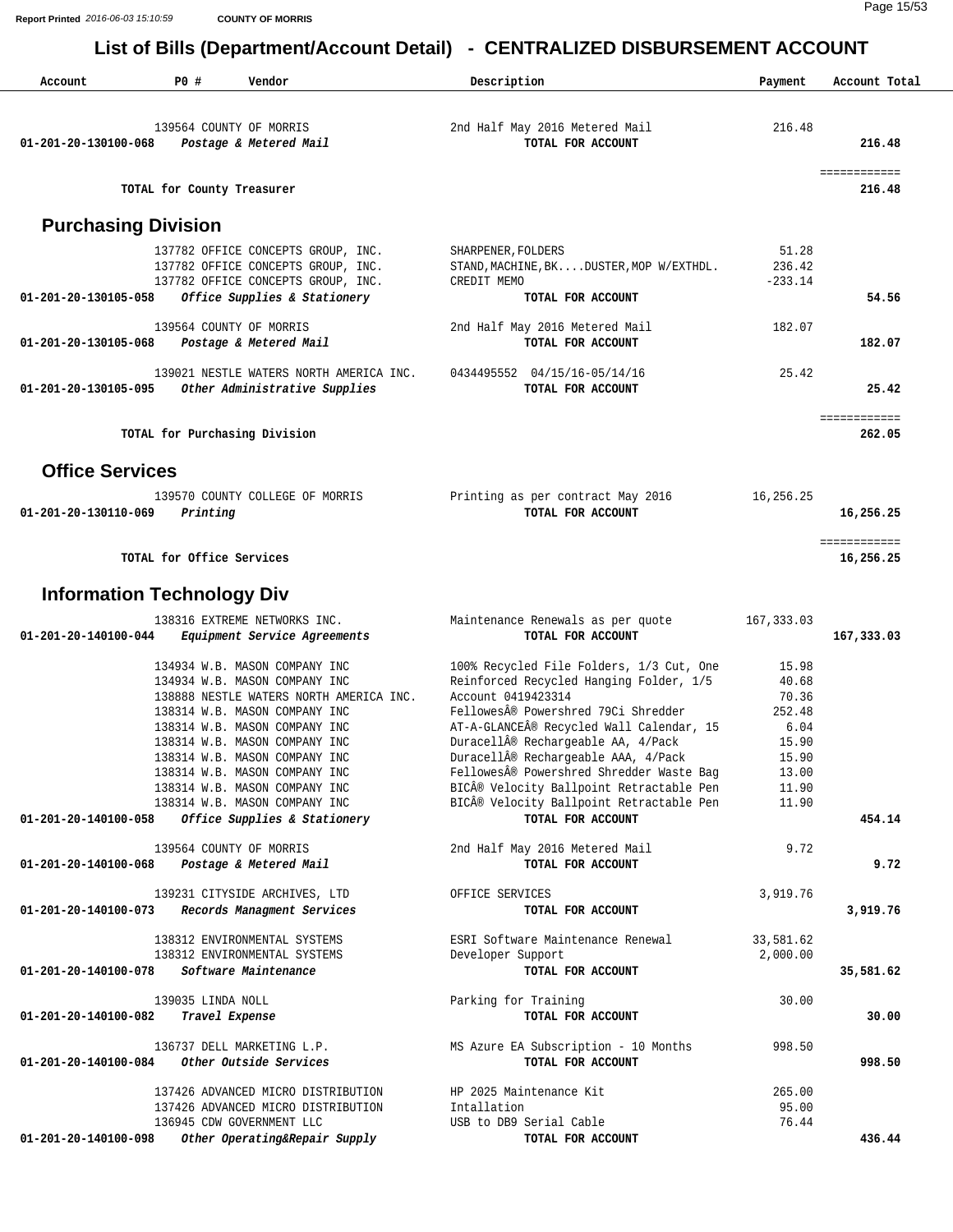| Account                           | P0 # | Vendor                                              | Description                                            | Payment  | Account Total              |
|-----------------------------------|------|-----------------------------------------------------|--------------------------------------------------------|----------|----------------------------|
| <b>Information Technology Div</b> |      |                                                     |                                                        |          |                            |
| 01-201-20-140100-164              |      | <i>Office Machines - Rental</i>                     | TOTAL FOR ACCOUNT                                      |          | 55.51                      |
|                                   |      | TOTAL for Information Technology Div                |                                                        |          | ============<br>208,818.72 |
| <b>County Board of Taxation</b>   |      |                                                     |                                                        |          |                            |
| 01-201-20-150100-068              |      | 139564 COUNTY OF MORRIS<br>Postage & Metered Mail   | 2nd Half May 2016 Metered Mail<br>TOTAL FOR ACCOUNT    | 84.48    | 84.48                      |
| 01-203-20-150100-019              |      | 134794 MICROSYSTEMS-NJ COM, LLC<br>(2015) Transfers | Quarterly billing 10, 11, 12/2015<br>TOTAL FOR ACCOUNT | 1,400.00 | 1,400.00                   |
| 01-203-20-150100-299              |      | 134794 MICROSYSTEMS-NJ COM, LLC<br>(2015) Transfers | Quarterly billing 10,11,12/2015<br>TOTAL FOR ACCOUNT   | 6,600.00 | 6,600.00                   |
|                                   |      | TOTAL for County Board of Taxation                  |                                                        |          | ------------<br>8,084.48   |

#### **County Counsel**

| 138385 THOMSON REUTER-WEST                     | 1003671819 - West Information Charges Ap | 692.80   |              |
|------------------------------------------------|------------------------------------------|----------|--------------|
| 01-201-20-155100-050<br>Law Books              | TOTAL FOR ACCOUNT                        |          | 692.80       |
| 139057 BELL, SHIVAS & FASOLO                   | Legal services rendered                  | 2,400.00 |              |
| 139511 MCMANIMON, SCOTLAND & BAUMANN LLC       | Professional Services Morris County OPRA | 231.00   |              |
| 139072 KAUFMAN, SEMERARO & LEIBMAN, LLP        | DeSimone February, 2016                  | 912.94   |              |
| 139072 KAUFMAN, SEMERARO & LEIBMAN, LLP        | DeSimone April, 2016                     | 1,634.06 |              |
| 139069 CARMAGNOLA & RITARDI LLC                | General                                  | 300.00   |              |
| 139069 CARMAGNOLA & RITARDI LLC                | Correa, E. v. MCPO                       | 396.00   |              |
| 139069 CARMAGNOLA & RITARDI LLC                | Clancy v. Jefferson Twp. (MCPO)          | 1,048.38 |              |
| 139069 CARMAGNOLA & RITARDI LLC                | Tucker Kelley v. MCPO                    | 5,446.30 |              |
| 139069 CARMAGNOLA & RITARDI LLC                | Schaeffer v. Tracey (MCPO subpoena)      | 717.00   |              |
| 139069 CARMAGNOLA & RITARDI LLC                | Lane v. Koloski (MCPO subpoena)          | 1,735.15 |              |
| 139069 CARMAGNOLA & RITARDI LLC                | Flow Safe, Inc. to Ravin (MCPO subpoena) | 24.00    |              |
| 139069 CARMAGNOLA & RITARDI LLC                | Al-Bahrani v. Andrews (MCPO subpoena)    | 24.00    |              |
| 139069 CARMAGNOLA & RITARDI LLC                | Shade Tree Commission-disciplinary matte | 384.00   |              |
| 139064 TRIMBOLI & PRUSINOWSKI, LLC             | Munoz, Juan (psych.disq.)                | 115.50   |              |
| 139073 DIEGNAN & BROPHY, LLC.                  | Raymond Colfax                           | 876.00   |              |
| 139073 DIEGNAN & BROPHY, LLC.                  | Mary Hromoko                             | 408.00   |              |
| 139073 DIEGNAN & BROPHY, LLC.                  | Joyce Grounard                           | 409.16   |              |
| 139073 DIEGNAN & BROPHY, LLC.                  | Toni Albert                              | 204.00   |              |
| 139073 DIEGNAN & BROPHY, LLC.                  | Reinhard Feldman                         | 60.00    |              |
| 139073 DIEGNAN & BROPHY, LLC.                  | Robert Bilko                             | 996.00   |              |
| 139073 DIEGNAN & BROPHY, LLC.                  | Dorothy Hackett-Morris view              | 36.00    |              |
| 139063 TRIMBOLI & PRUSINOWSKI, LLC             | PBA327-2015 contract neg.                | 228.00   |              |
| 139063 TRIMBOLI & PRUSINOWSKI, LLC             | PBA327(CO2016-031)                       | 36.00    |              |
| 139063 TRIMBOLI & PRUSINOWSKI, LLC             | PBA327(Grv.step increments)              | 264.00   |              |
| 139070 DECOTIIS, FITZPATRICK &                 | Wysokowski v. Mendham (MCPO)             | 327.60   |              |
| 139070 DECOTIIS, FITZPATRICK &                 | Shann v. Atlantic Health (MCPO)          | 36.00    |              |
| 139066 RIKER, DANZIG, SCHERER, HYLAND &        | Legal services                           | 471.00   |              |
| 139067 SCHENCK PRICE, SMITH & KING             | legal services                           | 289.80   |              |
| 139068 CASHA & CASHA, LLC                      | HUD funding                              | 3,132.00 |              |
| 01-201-20-155100-051<br>Legal                  | TOTAL FOR ACCOUNT                        |          | 23, 141.89   |
| 139564 COUNTY OF MORRIS                        | 2nd Half May 2016 Metered Mail           | 51.00    |              |
| Postage & Metered Mail<br>01-201-20-155100-068 | TOTAL FOR ACCOUNT                        |          | 51.00        |
| 139184 DECOTIIS, FITZPATRICK & legal services  |                                          | 4,529.40 |              |
| 01-203-20-155100-051 (2015) Legal              | TOTAL FOR ACCOUNT                        |          | 4,529.40     |
|                                                |                                          |          | ============ |
| TOTAL for County Counsel                       |                                          |          | 28,415.09    |

| 38904<br>T<br>$\sim$ TT<br>OPHEF<br>JINUTU.                            | $\cdot$ $\sim$ $R_{\Delta}$ .<br>THE<br>UTC IN<br>13.677<br>REDY FOR<br>TNG<br>the contract of the contract of the contract of the contract of the contract of the contract of the contract of | 50<br>OU.<br>. . u |
|------------------------------------------------------------------------|------------------------------------------------------------------------------------------------------------------------------------------------------------------------------------------------|--------------------|
| 1-20-160100-039.<br>- 001<br>Training<br>Education<br>Schools<br>- 21. | ACCOUNT<br>FOR<br>TOTAL                                                                                                                                                                        | .00<br>59.         |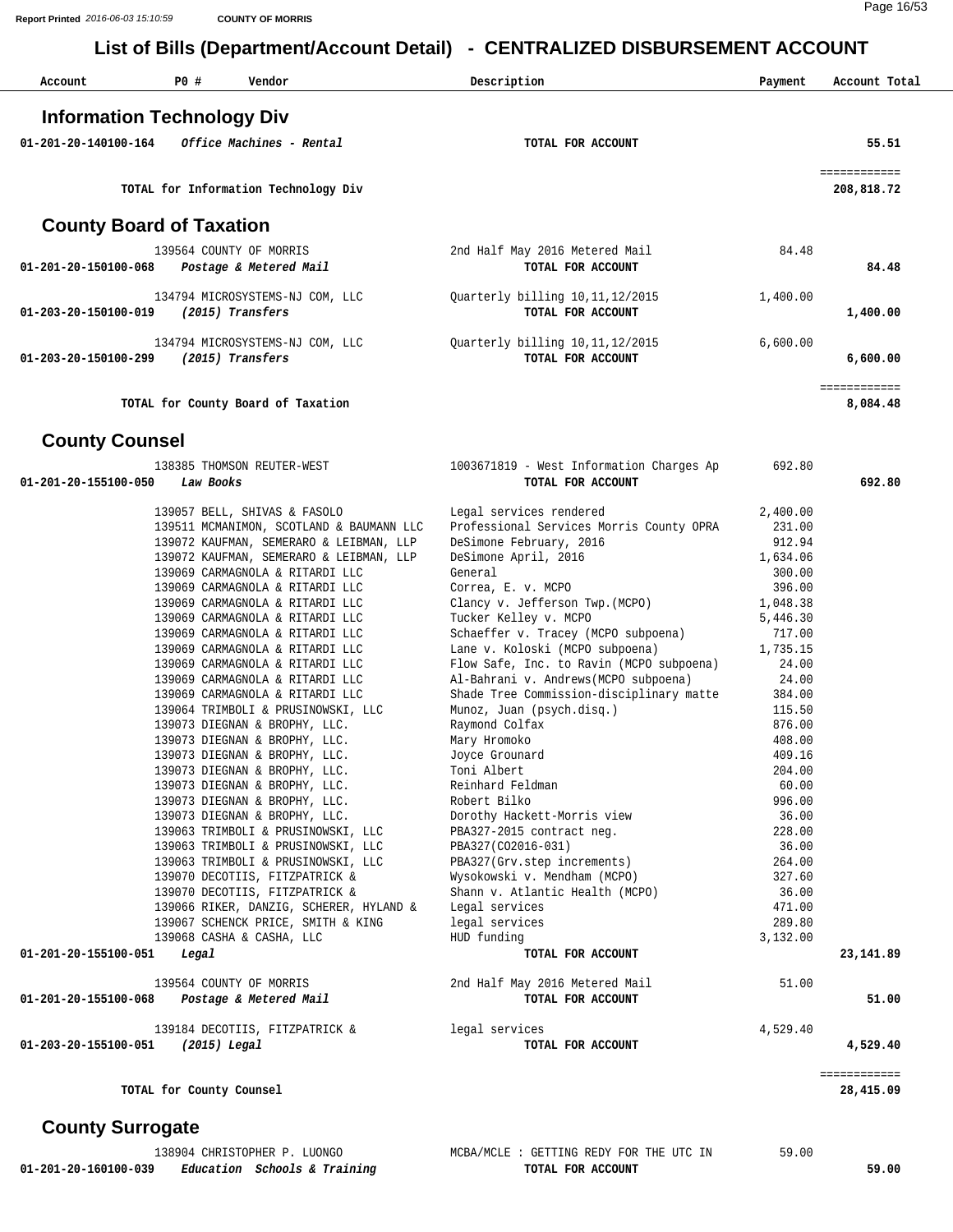| Account                    | P0 #<br>Vendor                                                           | Description                                                                          | Payment        | Account Total            |
|----------------------------|--------------------------------------------------------------------------|--------------------------------------------------------------------------------------|----------------|--------------------------|
| <b>County Surrogate</b>    |                                                                          |                                                                                      |                |                          |
| 01-201-20-160100-044       | Equipment Service Agreements                                             | TOTAL FOR ACCOUNT                                                                    |                | 635.00                   |
|                            | 137344 W.B. MASON COMPANY INC                                            | CUSTOMER NUMBER C1033751, 4/12/2016                                                  | 359.57         |                          |
|                            | 137350 W.B. MASON COMPANY INC                                            | Order no. S036407716, 4/19/2016                                                      | 116.85         |                          |
| 01-201-20-160100-058       | Office Supplies & Stationery                                             | TOTAL FOR ACCOUNT                                                                    |                | 476.42                   |
|                            | 139564 COUNTY OF MORRIS                                                  | 2nd Half May 2016 Metered Mail                                                       | 364.79         |                          |
| 01-201-20-160100-068       | Postage & Metered Mail                                                   | TOTAL FOR ACCOUNT                                                                    |                | 364.79                   |
|                            | 139180 JOHN PECORARO                                                     | Mileage for presentation to 37 North Sus                                             | 8.47           |                          |
| 01-201-20-160100-082       | Travel Expense                                                           | TOTAL FOR ACCOUNT                                                                    |                | 8.47                     |
|                            |                                                                          |                                                                                      |                |                          |
| 01-203-20-160100-024       | 139573 NISIVOCCIA, LLP<br>(2015) Audit                                   | Balance due for professional fees on acc<br>TOTAL FOR ACCOUNT                        | 8,024.00       | 8,024.00                 |
|                            |                                                                          |                                                                                      |                |                          |
|                            | TOTAL for County Surrogate                                               |                                                                                      |                | ============<br>9,567.68 |
|                            |                                                                          |                                                                                      |                |                          |
| <b>Engineering</b>         |                                                                          |                                                                                      |                |                          |
|                            | 138539 THE RONED GROUP                                                   | (1) Case White Spray Paint                                                           | 69.00          |                          |
| 01-201-20-165100-059       | Other General Expenses                                                   | TOTAL FOR ACCOUNT                                                                    |                | 69.00                    |
|                            | 139564 COUNTY OF MORRIS                                                  | 2nd Half May 2016 Metered Mail                                                       | 3.72           |                          |
|                            | 139564 COUNTY OF MORRIS                                                  | 2nd Half May 2016 Metered Mail                                                       | 22.19          |                          |
| 01-201-20-165100-068       | Postage & Metered Mail                                                   | TOTAL FOR ACCOUNT                                                                    |                | 25.91                    |
|                            | 138544 R.S. KNAPP CO INC                                                 | PW300 Print Engine Monthly Base Chg Napp                                             | 415.20         |                          |
|                            | 135327 RICOH AMERICAS CORPORATION                                        | MP 4054 SP CopierMP C3003 CopierW522L801                                             | 699.61         |                          |
| 01-201-20-165100-164       | 135327 RICOH AMERICAS CORPORATION<br>Office Machines - Rental            | TOTAL FOR ACCOUNT                                                                    | 680.21         | 1,795.02                 |
|                            |                                                                          |                                                                                      |                |                          |
|                            | TOTAL for Engineering                                                    |                                                                                      |                | ============<br>1,889.93 |
| <b>Heritage Commission</b> |                                                                          |                                                                                      |                |                          |
|                            | 135495 NEW JERSEY HISTORICAL COMMISSION                                  | NJHC Social Media Workshop                                                           | 50.00          |                          |
| 01-201-20-175100-039       | Education Schools & Training                                             | TOTAL FOR ACCOUNT                                                                    |                | 50.00                    |
|                            |                                                                          |                                                                                      |                | ============             |
|                            | TOTAL for Heritage Commission                                            |                                                                                      |                | 50.00                    |
| <b>Planning Board</b>      |                                                                          |                                                                                      |                |                          |
|                            | 138457 ASSOCIATION OF STATE                                              | ID:34894 Association of State Floodplain                                             | 70.00          |                          |
| 01-201-20-180100-023       | Associations and Memberships                                             | TOTAL FOR ACCOUNT                                                                    |                | 70.00                    |
|                            | 137701 NJ DEPT OF LABOR& WORKFORCE                                       | Registration for Kevin Sitlick to attend                                             | 55.00          |                          |
|                            | 139185 DEENA LEARY                                                       | Spring 2016 Semester at Rutgers Universi                                             | 2,757.00       |                          |
|                            | 138456 MC LEAGUE OF MUNICIPALITIES                                       | Registration for Deena Leary, Director,                                              | 50.00          |                          |
|                            | 138456 MC LEAGUE OF MUNICIPALITIES<br>138456 MC LEAGUE OF MUNICIPALITIES | Registration for Christine Marion, Plann<br>Registration for Barbara Murray, Planner | 50.00<br>50.00 |                          |
| 01-201-20-180100-039       | Education Schools & Training                                             | TOTAL FOR ACCOUNT                                                                    |                | 2,962.00                 |
|                            |                                                                          |                                                                                      |                |                          |
|                            | 137691 OFFICE CONCEPTS GROUP, INC.<br>137692 XSTAMPERONLINE              | Address Labels & Card Stock paper<br>Xstamper N82 Verdadater-Rd/Blue Order #         | 55.06<br>86.25 |                          |
| 01-201-20-180100-058       | Office Supplies & Stationery                                             | TOTAL FOR ACCOUNT                                                                    |                | 141.31                   |
|                            | 139564 COUNTY OF MORRIS                                                  | 2nd Half May 2016 Metered Mail                                                       | 72.05          |                          |
| 01-201-20-180100-068       | Postage & Metered Mail                                                   | TOTAL FOR ACCOUNT                                                                    |                | 72.05                    |
|                            | 137691 OFFICE CONCEPTS GROUP, INC.                                       | HP Toner #HEW-CE285A Invoice date 4/15/1                                             | 116.70         |                          |
| 01-201-20-180100-069       | Printing                                                                 | TOTAL FOR ACCOUNT                                                                    |                | 116.70                   |
|                            | 137700 AMERICAN PLANNING ASSOCIATION                                     | Subscription Renewal for Planning Adviso                                             | 1,090.00       |                          |
| 01-201-20-180100-070       | Publication & Subscriptions                                              | TOTAL FOR ACCOUNT                                                                    |                | 1,090.00                 |
|                            |                                                                          |                                                                                      |                | ============             |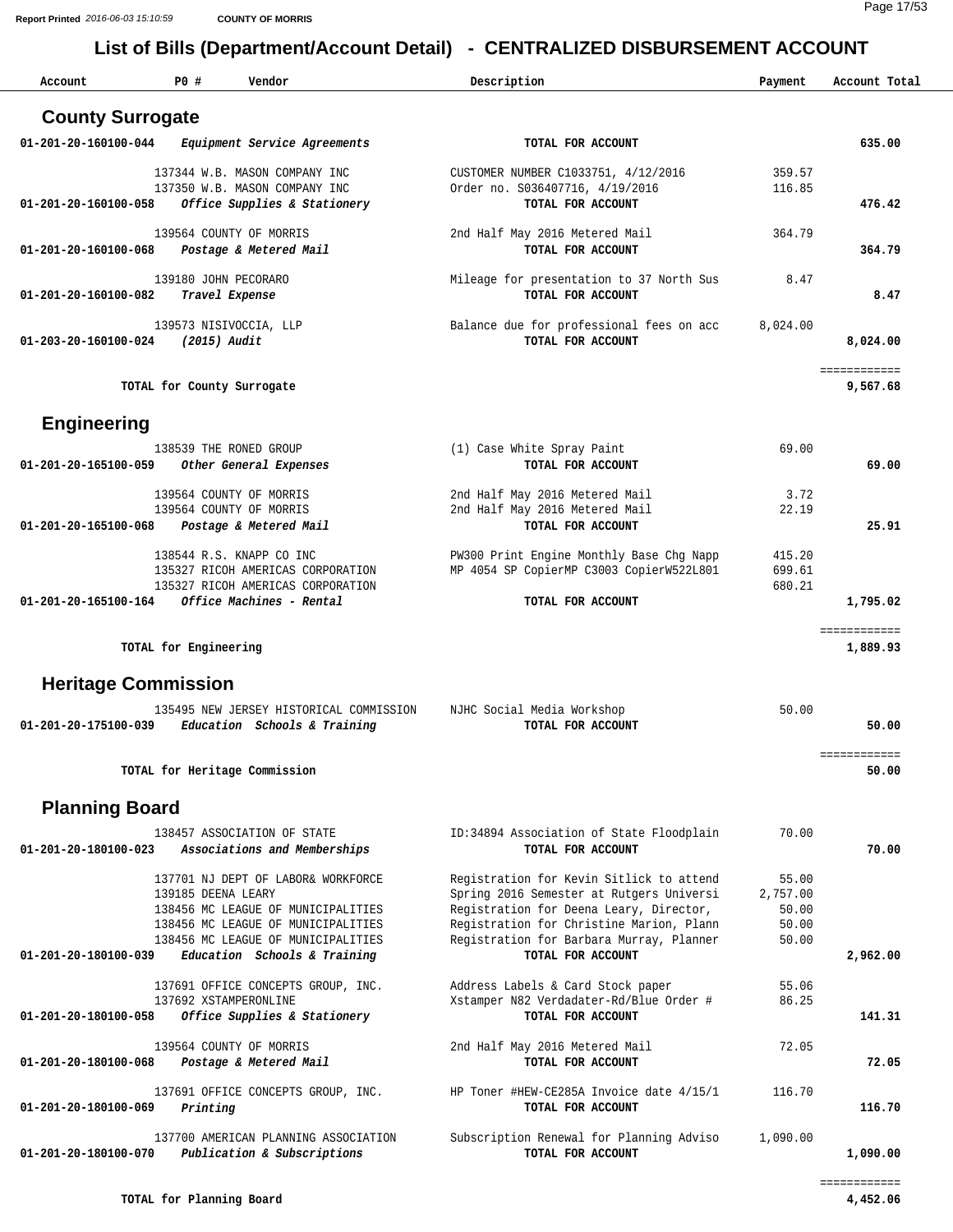| 137558 GRAINGER<br>137558 GRAINGER<br>137558 GRAINGER<br>137558 GRAINGER<br>Equipment | <b>County Weights &amp; Measures</b><br>138861 M.C. MUA-MT OLIVE<br>139186 NESTLE WATERS NORTH AMERICA INC.<br>Other Outside Services<br>139200 FIRE FIGHTERS EQUIPMENT CO INC | CUSTOMER # WEIGHTSM<br>$4/15/16 - 5/14/16$<br>TOTAL FOR ACCOUNT<br>MAGNETIC SWEEP<br>PAINT BRUSH<br>PAINTERS TAPE                                                                                                                                                                                                                                                                                                                                                                                                                                                                                                                                                                                                                                                                                                                                                                                                                                                                                                                                                                                                                                                 | 350.00<br>26.01<br>70.95                                                                                                                                                                                                                                                                                                                                                                                                                                                                               | 376.01                                                                  |
|---------------------------------------------------------------------------------------|--------------------------------------------------------------------------------------------------------------------------------------------------------------------------------|-------------------------------------------------------------------------------------------------------------------------------------------------------------------------------------------------------------------------------------------------------------------------------------------------------------------------------------------------------------------------------------------------------------------------------------------------------------------------------------------------------------------------------------------------------------------------------------------------------------------------------------------------------------------------------------------------------------------------------------------------------------------------------------------------------------------------------------------------------------------------------------------------------------------------------------------------------------------------------------------------------------------------------------------------------------------------------------------------------------------------------------------------------------------|--------------------------------------------------------------------------------------------------------------------------------------------------------------------------------------------------------------------------------------------------------------------------------------------------------------------------------------------------------------------------------------------------------------------------------------------------------------------------------------------------------|-------------------------------------------------------------------------|
|                                                                                       |                                                                                                                                                                                |                                                                                                                                                                                                                                                                                                                                                                                                                                                                                                                                                                                                                                                                                                                                                                                                                                                                                                                                                                                                                                                                                                                                                                   |                                                                                                                                                                                                                                                                                                                                                                                                                                                                                                        |                                                                         |
|                                                                                       |                                                                                                                                                                                |                                                                                                                                                                                                                                                                                                                                                                                                                                                                                                                                                                                                                                                                                                                                                                                                                                                                                                                                                                                                                                                                                                                                                                   |                                                                                                                                                                                                                                                                                                                                                                                                                                                                                                        |                                                                         |
|                                                                                       |                                                                                                                                                                                |                                                                                                                                                                                                                                                                                                                                                                                                                                                                                                                                                                                                                                                                                                                                                                                                                                                                                                                                                                                                                                                                                                                                                                   |                                                                                                                                                                                                                                                                                                                                                                                                                                                                                                        |                                                                         |
|                                                                                       |                                                                                                                                                                                |                                                                                                                                                                                                                                                                                                                                                                                                                                                                                                                                                                                                                                                                                                                                                                                                                                                                                                                                                                                                                                                                                                                                                                   |                                                                                                                                                                                                                                                                                                                                                                                                                                                                                                        |                                                                         |
|                                                                                       |                                                                                                                                                                                |                                                                                                                                                                                                                                                                                                                                                                                                                                                                                                                                                                                                                                                                                                                                                                                                                                                                                                                                                                                                                                                                                                                                                                   |                                                                                                                                                                                                                                                                                                                                                                                                                                                                                                        |                                                                         |
|                                                                                       |                                                                                                                                                                                |                                                                                                                                                                                                                                                                                                                                                                                                                                                                                                                                                                                                                                                                                                                                                                                                                                                                                                                                                                                                                                                                                                                                                                   | 25.21                                                                                                                                                                                                                                                                                                                                                                                                                                                                                                  |                                                                         |
|                                                                                       |                                                                                                                                                                                |                                                                                                                                                                                                                                                                                                                                                                                                                                                                                                                                                                                                                                                                                                                                                                                                                                                                                                                                                                                                                                                                                                                                                                   | 14.01                                                                                                                                                                                                                                                                                                                                                                                                                                                                                                  |                                                                         |
|                                                                                       |                                                                                                                                                                                | INTERIOR PAINT<br>E. BLAFER - I.D. BADGE                                                                                                                                                                                                                                                                                                                                                                                                                                                                                                                                                                                                                                                                                                                                                                                                                                                                                                                                                                                                                                                                                                                          | 16.53<br>79.00                                                                                                                                                                                                                                                                                                                                                                                                                                                                                         |                                                                         |
|                                                                                       | 139200 FIRE FIGHTERS EQUIPMENT CO INC                                                                                                                                          | S. DONNELLY - I.D. BADGE                                                                                                                                                                                                                                                                                                                                                                                                                                                                                                                                                                                                                                                                                                                                                                                                                                                                                                                                                                                                                                                                                                                                          | 79.00                                                                                                                                                                                                                                                                                                                                                                                                                                                                                                  |                                                                         |
|                                                                                       |                                                                                                                                                                                | TOTAL FOR ACCOUNT                                                                                                                                                                                                                                                                                                                                                                                                                                                                                                                                                                                                                                                                                                                                                                                                                                                                                                                                                                                                                                                                                                                                                 |                                                                                                                                                                                                                                                                                                                                                                                                                                                                                                        | 284.70                                                                  |
|                                                                                       |                                                                                                                                                                                |                                                                                                                                                                                                                                                                                                                                                                                                                                                                                                                                                                                                                                                                                                                                                                                                                                                                                                                                                                                                                                                                                                                                                                   |                                                                                                                                                                                                                                                                                                                                                                                                                                                                                                        | ============<br>660.71                                                  |
|                                                                                       |                                                                                                                                                                                |                                                                                                                                                                                                                                                                                                                                                                                                                                                                                                                                                                                                                                                                                                                                                                                                                                                                                                                                                                                                                                                                                                                                                                   |                                                                                                                                                                                                                                                                                                                                                                                                                                                                                                        |                                                                         |
|                                                                                       |                                                                                                                                                                                |                                                                                                                                                                                                                                                                                                                                                                                                                                                                                                                                                                                                                                                                                                                                                                                                                                                                                                                                                                                                                                                                                                                                                                   |                                                                                                                                                                                                                                                                                                                                                                                                                                                                                                        |                                                                         |
|                                                                                       |                                                                                                                                                                                |                                                                                                                                                                                                                                                                                                                                                                                                                                                                                                                                                                                                                                                                                                                                                                                                                                                                                                                                                                                                                                                                                                                                                                   | 10,416.64                                                                                                                                                                                                                                                                                                                                                                                                                                                                                              |                                                                         |
|                                                                                       |                                                                                                                                                                                |                                                                                                                                                                                                                                                                                                                                                                                                                                                                                                                                                                                                                                                                                                                                                                                                                                                                                                                                                                                                                                                                                                                                                                   |                                                                                                                                                                                                                                                                                                                                                                                                                                                                                                        |                                                                         |
|                                                                                       |                                                                                                                                                                                | TOTAL FOR ACCOUNT                                                                                                                                                                                                                                                                                                                                                                                                                                                                                                                                                                                                                                                                                                                                                                                                                                                                                                                                                                                                                                                                                                                                                 |                                                                                                                                                                                                                                                                                                                                                                                                                                                                                                        | 13,651.92                                                               |
|                                                                                       |                                                                                                                                                                                |                                                                                                                                                                                                                                                                                                                                                                                                                                                                                                                                                                                                                                                                                                                                                                                                                                                                                                                                                                                                                                                                                                                                                                   |                                                                                                                                                                                                                                                                                                                                                                                                                                                                                                        | ============                                                            |
|                                                                                       |                                                                                                                                                                                |                                                                                                                                                                                                                                                                                                                                                                                                                                                                                                                                                                                                                                                                                                                                                                                                                                                                                                                                                                                                                                                                                                                                                                   |                                                                                                                                                                                                                                                                                                                                                                                                                                                                                                        | 13,651.92                                                               |
|                                                                                       |                                                                                                                                                                                |                                                                                                                                                                                                                                                                                                                                                                                                                                                                                                                                                                                                                                                                                                                                                                                                                                                                                                                                                                                                                                                                                                                                                                   |                                                                                                                                                                                                                                                                                                                                                                                                                                                                                                        |                                                                         |
|                                                                                       |                                                                                                                                                                                |                                                                                                                                                                                                                                                                                                                                                                                                                                                                                                                                                                                                                                                                                                                                                                                                                                                                                                                                                                                                                                                                                                                                                                   | 271.95                                                                                                                                                                                                                                                                                                                                                                                                                                                                                                 |                                                                         |
|                                                                                       |                                                                                                                                                                                | Wireless Service - MCP                                                                                                                                                                                                                                                                                                                                                                                                                                                                                                                                                                                                                                                                                                                                                                                                                                                                                                                                                                                                                                                                                                                                            | 80.04                                                                                                                                                                                                                                                                                                                                                                                                                                                                                                  |                                                                         |
|                                                                                       |                                                                                                                                                                                | TOTAL FOR ACCOUNT                                                                                                                                                                                                                                                                                                                                                                                                                                                                                                                                                                                                                                                                                                                                                                                                                                                                                                                                                                                                                                                                                                                                                 |                                                                                                                                                                                                                                                                                                                                                                                                                                                                                                        | 351.99                                                                  |
|                                                                                       |                                                                                                                                                                                | EOC Supplies per inv dated 5/4/16 Acct P                                                                                                                                                                                                                                                                                                                                                                                                                                                                                                                                                                                                                                                                                                                                                                                                                                                                                                                                                                                                                                                                                                                          | 82.44                                                                                                                                                                                                                                                                                                                                                                                                                                                                                                  |                                                                         |
|                                                                                       |                                                                                                                                                                                | TOTAL FOR ACCOUNT                                                                                                                                                                                                                                                                                                                                                                                                                                                                                                                                                                                                                                                                                                                                                                                                                                                                                                                                                                                                                                                                                                                                                 |                                                                                                                                                                                                                                                                                                                                                                                                                                                                                                        | 82.44                                                                   |
|                                                                                       |                                                                                                                                                                                |                                                                                                                                                                                                                                                                                                                                                                                                                                                                                                                                                                                                                                                                                                                                                                                                                                                                                                                                                                                                                                                                                                                                                                   |                                                                                                                                                                                                                                                                                                                                                                                                                                                                                                        |                                                                         |
|                                                                                       |                                                                                                                                                                                | 07876-529178-02-1 - (3) Month Service Pe                                                                                                                                                                                                                                                                                                                                                                                                                                                                                                                                                                                                                                                                                                                                                                                                                                                                                                                                                                                                                                                                                                                          | 997.50                                                                                                                                                                                                                                                                                                                                                                                                                                                                                                 |                                                                         |
|                                                                                       |                                                                                                                                                                                | Account 056856956 - Business, Local Chan                                                                                                                                                                                                                                                                                                                                                                                                                                                                                                                                                                                                                                                                                                                                                                                                                                                                                                                                                                                                                                                                                                                          | 66.99                                                                                                                                                                                                                                                                                                                                                                                                                                                                                                  |                                                                         |
|                                                                                       |                                                                                                                                                                                | TOTAL FOR ACCOUNT                                                                                                                                                                                                                                                                                                                                                                                                                                                                                                                                                                                                                                                                                                                                                                                                                                                                                                                                                                                                                                                                                                                                                 |                                                                                                                                                                                                                                                                                                                                                                                                                                                                                                        | 1,372.29                                                                |
|                                                                                       |                                                                                                                                                                                | AC#164215938, 5/16/16                                                                                                                                                                                                                                                                                                                                                                                                                                                                                                                                                                                                                                                                                                                                                                                                                                                                                                                                                                                                                                                                                                                                             | 21.96                                                                                                                                                                                                                                                                                                                                                                                                                                                                                                  |                                                                         |
|                                                                                       |                                                                                                                                                                                | 2nd Half May 2016 Metered Mail                                                                                                                                                                                                                                                                                                                                                                                                                                                                                                                                                                                                                                                                                                                                                                                                                                                                                                                                                                                                                                                                                                                                    | 19.85                                                                                                                                                                                                                                                                                                                                                                                                                                                                                                  |                                                                         |
|                                                                                       |                                                                                                                                                                                | 2nd Half May 2016 Metered Mail                                                                                                                                                                                                                                                                                                                                                                                                                                                                                                                                                                                                                                                                                                                                                                                                                                                                                                                                                                                                                                                                                                                                    | 5.58                                                                                                                                                                                                                                                                                                                                                                                                                                                                                                   |                                                                         |
|                                                                                       |                                                                                                                                                                                |                                                                                                                                                                                                                                                                                                                                                                                                                                                                                                                                                                                                                                                                                                                                                                                                                                                                                                                                                                                                                                                                                                                                                                   |                                                                                                                                                                                                                                                                                                                                                                                                                                                                                                        | 47.39                                                                   |
|                                                                                       |                                                                                                                                                                                | Per Inv dated 5/19/16 for Account 164058                                                                                                                                                                                                                                                                                                                                                                                                                                                                                                                                                                                                                                                                                                                                                                                                                                                                                                                                                                                                                                                                                                                          | 30.79                                                                                                                                                                                                                                                                                                                                                                                                                                                                                                  |                                                                         |
|                                                                                       |                                                                                                                                                                                |                                                                                                                                                                                                                                                                                                                                                                                                                                                                                                                                                                                                                                                                                                                                                                                                                                                                                                                                                                                                                                                                                                                                                                   |                                                                                                                                                                                                                                                                                                                                                                                                                                                                                                        | 30.79                                                                   |
|                                                                                       |                                                                                                                                                                                | CDW Item #3582172                                                                                                                                                                                                                                                                                                                                                                                                                                                                                                                                                                                                                                                                                                                                                                                                                                                                                                                                                                                                                                                                                                                                                 | 50.72                                                                                                                                                                                                                                                                                                                                                                                                                                                                                                  |                                                                         |
|                                                                                       |                                                                                                                                                                                | TOTAL FOR ACCOUNT                                                                                                                                                                                                                                                                                                                                                                                                                                                                                                                                                                                                                                                                                                                                                                                                                                                                                                                                                                                                                                                                                                                                                 |                                                                                                                                                                                                                                                                                                                                                                                                                                                                                                        | 50.72                                                                   |
|                                                                                       |                                                                                                                                                                                |                                                                                                                                                                                                                                                                                                                                                                                                                                                                                                                                                                                                                                                                                                                                                                                                                                                                                                                                                                                                                                                                                                                                                                   |                                                                                                                                                                                                                                                                                                                                                                                                                                                                                                        | ============<br>1,935.62                                                |
|                                                                                       |                                                                                                                                                                                |                                                                                                                                                                                                                                                                                                                                                                                                                                                                                                                                                                                                                                                                                                                                                                                                                                                                                                                                                                                                                                                                                                                                                                   |                                                                                                                                                                                                                                                                                                                                                                                                                                                                                                        |                                                                         |
|                                                                                       |                                                                                                                                                                                |                                                                                                                                                                                                                                                                                                                                                                                                                                                                                                                                                                                                                                                                                                                                                                                                                                                                                                                                                                                                                                                                                                                                                                   |                                                                                                                                                                                                                                                                                                                                                                                                                                                                                                        |                                                                         |
|                                                                                       |                                                                                                                                                                                | 4/15/16, 911 Operator TDD online trainin                                                                                                                                                                                                                                                                                                                                                                                                                                                                                                                                                                                                                                                                                                                                                                                                                                                                                                                                                                                                                                                                                                                          | 490.00                                                                                                                                                                                                                                                                                                                                                                                                                                                                                                 |                                                                         |
|                                                                                       |                                                                                                                                                                                |                                                                                                                                                                                                                                                                                                                                                                                                                                                                                                                                                                                                                                                                                                                                                                                                                                                                                                                                                                                                                                                                                                                                                                   |                                                                                                                                                                                                                                                                                                                                                                                                                                                                                                        |                                                                         |
|                                                                                       |                                                                                                                                                                                |                                                                                                                                                                                                                                                                                                                                                                                                                                                                                                                                                                                                                                                                                                                                                                                                                                                                                                                                                                                                                                                                                                                                                                   |                                                                                                                                                                                                                                                                                                                                                                                                                                                                                                        |                                                                         |
|                                                                                       |                                                                                                                                                                                | TOTAL FOR ACCOUNT                                                                                                                                                                                                                                                                                                                                                                                                                                                                                                                                                                                                                                                                                                                                                                                                                                                                                                                                                                                                                                                                                                                                                 |                                                                                                                                                                                                                                                                                                                                                                                                                                                                                                        | 3,758.84                                                                |
|                                                                                       |                                                                                                                                                                                | 4/12/16, S245 R48 T3 C245190, 10:11am, 1                                                                                                                                                                                                                                                                                                                                                                                                                                                                                                                                                                                                                                                                                                                                                                                                                                                                                                                                                                                                                                                                                                                          | 453.60                                                                                                                                                                                                                                                                                                                                                                                                                                                                                                 |                                                                         |
|                                                                                       |                                                                                                                                                                                | 4/12/16, S245 R48 T4 C245190, 10:15am, 7                                                                                                                                                                                                                                                                                                                                                                                                                                                                                                                                                                                                                                                                                                                                                                                                                                                                                                                                                                                                                                                                                                                          | 453.60                                                                                                                                                                                                                                                                                                                                                                                                                                                                                                 |                                                                         |
|                                                                                       |                                                                                                                                                                                |                                                                                                                                                                                                                                                                                                                                                                                                                                                                                                                                                                                                                                                                                                                                                                                                                                                                                                                                                                                                                                                                                                                                                                   | 453.60                                                                                                                                                                                                                                                                                                                                                                                                                                                                                                 |                                                                         |
|                                                                                       |                                                                                                                                                                                |                                                                                                                                                                                                                                                                                                                                                                                                                                                                                                                                                                                                                                                                                                                                                                                                                                                                                                                                                                                                                                                                                                                                                                   |                                                                                                                                                                                                                                                                                                                                                                                                                                                                                                        | 1,814.40                                                                |
|                                                                                       |                                                                                                                                                                                |                                                                                                                                                                                                                                                                                                                                                                                                                                                                                                                                                                                                                                                                                                                                                                                                                                                                                                                                                                                                                                                                                                                                                                   |                                                                                                                                                                                                                                                                                                                                                                                                                                                                                                        |                                                                         |
|                                                                                       |                                                                                                                                                                                | TOTAL for County Weights & Measures<br><b>Employee Group Insurance</b><br>138599 FRENKEL BENEFITS, LLC<br>138225 DISCOVERY BENEFITS INC.<br>136783 TOTAL ADMINISTRATIVE SERVICES<br>Employee Group Insurance Expenditures<br>TOTAL for Employee Group Insurance<br><b>Office of Emergency Management</b><br>137777 SOLAR TECHNOLOGY INC.<br>138948 VERIZON WIRELESS<br>Cellular Phones/Pagers<br>138128 COFFEE LOVERS COFFEE SERVICE<br>Office Supplies & Stationery<br>138066 CABLEVISION<br>138067 CABLEVISION<br>139365 DIRECT TV INC<br>Other General Expenses<br>139263 FEDEX<br>139564 COUNTY OF MORRIS<br>139564 COUNTY OF MORRIS<br>Postage & Metered Mail<br>139155 PREMIER GLOBAL SERVICES<br>Telephone<br>137167 CDW GOVERNMENT LLC<br>Equipment<br>TOTAL for Office of Emergency Management<br><b>Communications Center</b><br>137120 VALENCIA COLLEGE<br>137025 LIFESAVERS INC<br>138508 STEPHEN J. ZENES<br>138695 CURTIS JAMES<br>Education Schools & Training<br>137657 VILLAGE SUPER MARKET, INC.<br>137657 VILLAGE SUPER MARKET, INC.<br>137657 VILLAGE SUPER MARKET, INC.<br>137657 VILLAGE SUPER MARKET, INC.<br>Office Supplies & Stationery | 4/2016 Consulting Fee (Item #1236145)<br>April 2016 COBRA Inv # 0000643285-IN; Cu<br>4/1/2016-6/30/2016 Account #4501-7210-81<br>Monthly Solarnet Cell Service / 3 Months<br>07876-618074-01-5 (3) Month Service Pe<br>TOTAL FOR ACCOUNT<br>TOTAL FOR ACCOUNT<br>4/13/16, Instructor Recertification fee,<br>$4/23/16 - 4/29/16$ , Hotel, parking<br>$4/23/16 - 4/29/16$ , Hotel, parking<br>4/13/16, S245 R48 T3 C245190, 10:54am, 1<br>4/13/16, S245 R48 T4 C245190, 10:57am, 7<br>TOTAL FOR ACCOUNT | 774.50<br>2,460.78<br>307.80<br>65.00<br>1,599.32<br>1,604.52<br>453.60 |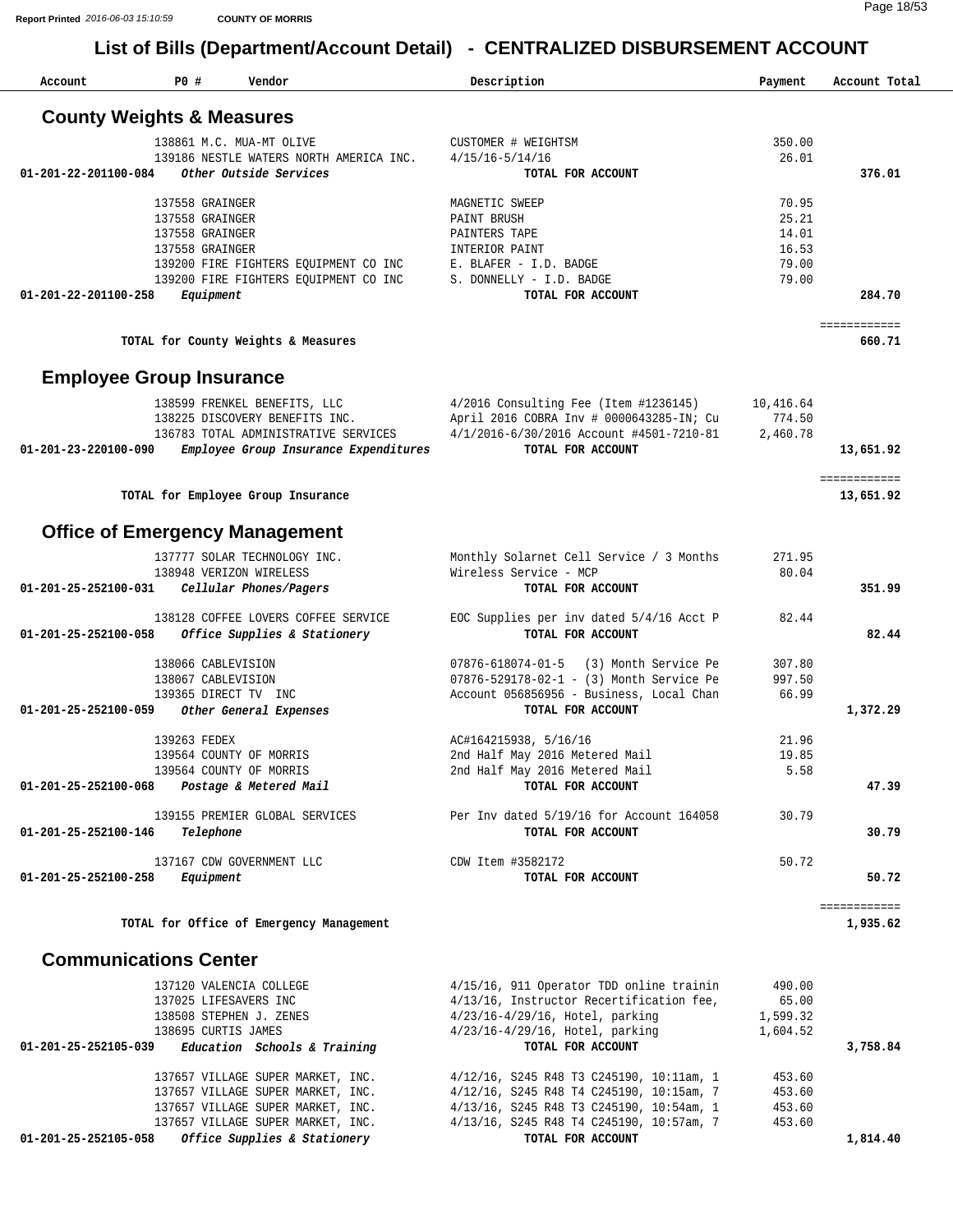| Account                               | P0#                                                   | Vendor                                                                                                                           | Description                                                                |                                                                                                                                                    | Payment                        | Account Total              |
|---------------------------------------|-------------------------------------------------------|----------------------------------------------------------------------------------------------------------------------------------|----------------------------------------------------------------------------|----------------------------------------------------------------------------------------------------------------------------------------------------|--------------------------------|----------------------------|
| <b>Communications Center</b>          |                                                       |                                                                                                                                  |                                                                            |                                                                                                                                                    |                                |                            |
| 01-201-25-252105-068                  |                                                       | Postage & Metered Mail                                                                                                           |                                                                            | TOTAL FOR ACCOUNT                                                                                                                                  |                                | 9.63                       |
| 01-201-25-252105-078                  |                                                       | 132381 SHI INTERNATIONAL CORP<br>Software Maintenance                                                                            |                                                                            | Quote# 10885664, 1/14/16, Update from Co<br>TOTAL FOR ACCOUNT                                                                                      | 1,255.57                       | 1,255.57                   |
| 01-201-25-252105-082                  |                                                       | 138508 STEPHEN J. ZENES<br>Travel Expense                                                                                        | $4/23/16 - 4/29/16$ , Mileage                                              | TOTAL FOR ACCOUNT                                                                                                                                  | 160.30                         | 160.30                     |
| 01-201-25-252105-131                  |                                                       | 138087 MOTOROLA SOLUTIONS INC<br>County Wide Radio System                                                                        |                                                                            | 4/1/16-6/30/16, Quarterly payment per Mo<br>TOTAL FOR ACCOUNT                                                                                      | 109,170.63                     | 109,170.63                 |
| 01-201-25-252105-137                  | Electricity                                           | 138691 BOROUGH OF BUTLER                                                                                                         |                                                                            | 3680-0, 5/4/16, Denise Drive cell tower<br>TOTAL FOR ACCOUNT                                                                                       | 460.95                         | 460.95                     |
| 01-201-25-252105-164                  |                                                       | 138696 RICOH AMERICAS CORPORATION<br>Office Machines - Rental                                                                    |                                                                            | 5/11/16, Ricoh MP4002SP Copier, S/N W523<br>TOTAL FOR ACCOUNT                                                                                      | 658.75                         | 658.75                     |
| 01-201-25-252105-189                  | Medical                                               | 138166 INSTITUTE FOR FORENSIC PSYCHOLOGY<br>138166 INSTITUTE FOR FORENSIC PSYCHOLOGY<br>138166 INSTITUTE FOR FORENSIC PSYCHOLOGY |                                                                            | 4/15/16, Psychological Examinations and<br>4/18/16, Psychological Examinations and<br>4/20/16, Psychological Examinations and<br>TOTAL FOR ACCOUNT | 135.00<br>540.00<br>150.00     | 825.00                     |
| 01-201-25-252105-202                  |                                                       | 138693 FF1 PROFESSIONAL SAFETY SERVICES<br>Uniform And Accessories                                                               | 5/5/16, Boots, D. Snyder                                                   | TOTAL FOR ACCOUNT                                                                                                                                  | 67.49                          | 67.49                      |
| 01-201-25-252105-258                  | Equipment                                             | 137644 TELE-COMMUNICATION, INC<br>137644 TELE-COMMUNICATION, INC                                                                 |                                                                            | Quote# 345186, 3/16/16, Plantronics Enco<br>Quote# 345186, 3/16/16, Starset Voice Tu<br>TOTAL FOR ACCOUNT                                          | 935.25<br>900.00               | 1,835.25                   |
|                                       |                                                       | TOTAL for Communications Center                                                                                                  |                                                                            |                                                                                                                                                    |                                | ============<br>120,016.81 |
| <b>County Medical Examiner Office</b> |                                                       |                                                                                                                                  |                                                                            |                                                                                                                                                    |                                |                            |
| 01-201-25-254100-035                  |                                                       | 137370 UNIVERSITY OF MISSOURI<br>Consultation Fee                                                                                |                                                                            | Cust#28036, 4/12/16, Case 19160043<br>TOTAL FOR ACCOUNT                                                                                            | 750.00                         | 750.00                     |
| $01 - 201 - 25 - 254100 - 039$        |                                                       | 138708 SUSAN LEONARD<br>138707 CANDACE RANKIN<br>Education, Schools & Training                                                   |                                                                            | RMB St. Louis Medico-Legal Investigator<br>RMB St. Louis Medico-Legal Investigator<br>TOTAL FOR ACCOUNT                                            | 850.00<br>850.00               | 1,700.00                   |
| 01-201-25-254100-058                  |                                                       | 139241 NESTLE WATERS NORTH AMERICA INC.<br>Office Supplies & Stationery                                                          | AC#0434597878, 5/16/16                                                     | TOTAL FOR ACCOUNT                                                                                                                                  | 15.94                          | 15.94                      |
| 01-201-25-254100-059                  |                                                       | 136822 NATIONAL ASSOCIATION OF MEDICAL<br>136822 NATIONAL ASSOCIATION OF MEDICAL<br>Other General Expenses                       |                                                                            | R.Suarez Renewal 2016 #05-0044, Per Invo<br>C.Fonseca Renewal 2016 #03-0218, Per Inv<br>TOTAL FOR ACCOUNT                                          | 420.00<br>420.00               | 840.00                     |
| 01-201-25-254100-068                  | 138705 FEDEX                                          | 139564 COUNTY OF MORRIS<br>Postage & Metered Mail                                                                                | 2nd Half May 2016 Metered Mail                                             | AC#164215938, 5/9/16, Case 19160043<br>TOTAL FOR ACCOUNT                                                                                           | 25.27<br>17.44                 | 42.71                      |
| 01-201-25-254100-082                  |                                                       | 137738 CANDACE RANKIN<br>Travel Expense                                                                                          | RMB Mileage 1st Otr 2016                                                   | TOTAL FOR ACCOUNT                                                                                                                                  | 63.00                          | 63.00                      |
| 01-201-25-254100-084                  | 138324 NMS LABS<br>138324 NMS LABS<br>138324 NMS LABS | Other Outside Services                                                                                                           | Morris Toxicology 4/16<br>Sussex Toxicology 4/16<br>Warren Toxicology 4/16 | TOTAL FOR ACCOUNT                                                                                                                                  | 2,271.00<br>2,351.00<br>696.00 | 5,318.00                   |
|                                       |                                                       | 138266 ATLANTIC CONSOLIDATED LABORATORY<br>136394 MAYO MEDICAL LABORATORIES<br>137738 CANDACE RANKIN                             | April 2016 Labs, Case 19160112<br>RMB Steel Glove for Morque               | AC#7024512, 3/31/16 Case 19160043                                                                                                                  | 145.00<br>195.00<br>75.48      |                            |
| 01-201-25-254100-203                  |                                                       | X-Ray & Medical Supplies                                                                                                         |                                                                            | TOTAL FOR ACCOUNT                                                                                                                                  |                                | 415.48                     |
| 01-203-25-254100-059                  |                                                       | 127840 NATIONAL INSTRUMENT SERVICE<br>(2015) Other General Expenses                                                              |                                                                            | Service Report 38459, Annual Maintenance<br>TOTAL FOR ACCOUNT                                                                                      | 552.00                         | 552.00                     |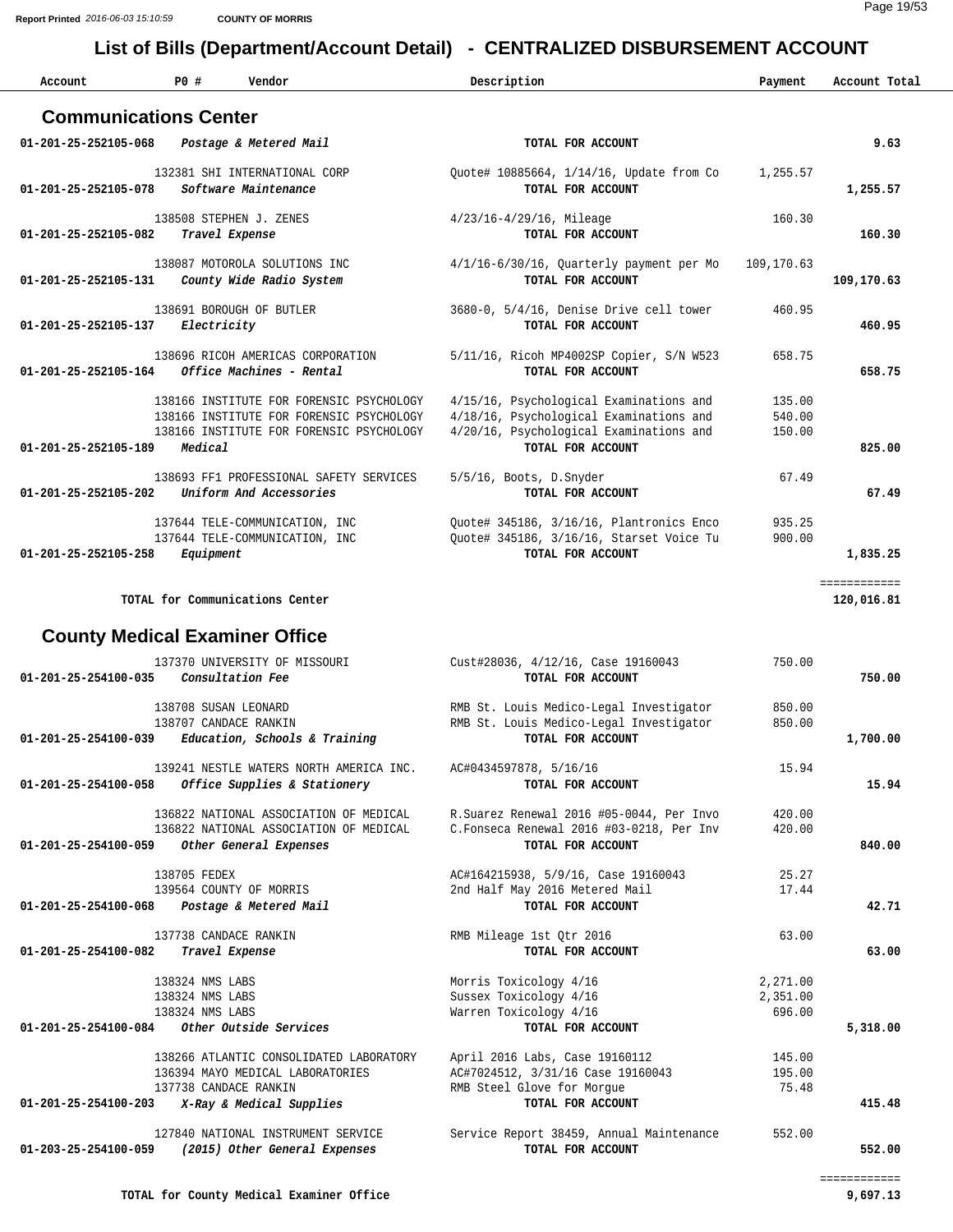| Account              | PO#                                | Vendor                                                      | Description                                                                         | Payment          | Account Total |
|----------------------|------------------------------------|-------------------------------------------------------------|-------------------------------------------------------------------------------------|------------------|---------------|
|                      | <b>County Sheriff's Department</b> |                                                             |                                                                                     |                  |               |
| 01-201-25-270100-023 |                                    | 137358 UNITED STATES POLICE<br>Associations and Memberships | Michael Carbone/K-9 - Annual "2016" Dues<br>TOTAL FOR ACCOUNT                       | 50.00            | 50.00         |
|                      |                                    |                                                             |                                                                                     |                  |               |
|                      |                                    | 137362 NEW JERSEY STATE POLICE                              | 110th CSI Course - $4/4/16$ - 5/13/16 at N                                          | 1,200.00         |               |
|                      |                                    | 137717 CHANNING BETE CO INC                                 | Heartsaver First Aid CPR AED Instructor                                             | 54.00            |               |
|                      |                                    | 137717 CHANNING BETE CO INC<br>137717 CHANNING BETE CO INC  | Heartsaver First Aid CRR AED DVD Set (It<br>s & h                                   | 165.00<br>19.71  |               |
|                      |                                    | 138301 NJ WOMEN IN LAW ENFORCEMENT                          | Lt. K. Zienowicz, Sqt. D. Thornton, Cpl.                                            | 675.00           |               |
|                      |                                    | 138304 GLOCK PROFESSIONAL INC                               | MAX ENGLERT (068385) will be attending t                                            | 250.00           |               |
|                      |                                    | 138304 GLOCK PROFESSIONAL INC                               | DOUG LAIRD (109645) will be attending th                                            | 250.00           |               |
| 01-201-25-270100-039 |                                    | Education Schools & Training                                | TOTAL FOR ACCOUNT                                                                   |                  | 2,613.71      |
|                      |                                    | 137723 THOMSON REUTER-WEST                                  | 1000692998 - NJ Essentials Library on We                                            | 238.00           |               |
| 01-201-25-270100-050 | Law Books                          |                                                             | TOTAL FOR ACCOUNT                                                                   |                  | 238.00        |
| 01-201-25-270100-058 |                                    | 137359 RIOS' ENGRAVING<br>Office Supplies & Stationery      | Brass Plates w/Eng: Richard Wall, Thoma<br>TOTAL FOR ACCOUNT                        | 145.00           | 145.00        |
|                      |                                    |                                                             |                                                                                     |                  |               |
|                      |                                    | 137367 P.C. RICHARD & SON                                   | AMANA 28"w x 30"d x 62 7/8"h White Refri                                            | 544.77           |               |
|                      |                                    | 137364 U-LINE SHIPPING SUPPLY                               | Corrugated Boxes 25/bundle (16 x 12 x 10                                            | 93.00            |               |
|                      |                                    | 137364 U-LINE SHIPPING SUPPLY                               | Corrugated Boxes 25/bundle (18x14x6") Mo                                            | 114.00           |               |
|                      |                                    | 137364 U-LINE SHIPPING SUPPLY                               | 4 Mill Industrial Poly Bags 50/carton (3                                            | 79.00            |               |
|                      |                                    | 137364 U-LINE SHIPPING SUPPLY                               | Uline Self-Seal Bubble Mallers #0 - 6x10                                            | 42.00            |               |
| 01-201-25-270100-059 |                                    | 137364 U-LINE SHIPPING SUPPLY                               | Shipping & Handling<br>TOTAL FOR ACCOUNT                                            | 58.18            | 930.95        |
|                      |                                    | Other General Expenses                                      |                                                                                     |                  |               |
|                      |                                    | 137758 EDMUND M. KRAMER                                     | Michael Puzio: Sitting fee 8x10 print a                                             | 225.00           |               |
| 01-201-25-270100-064 |                                    | Photographic Suppies                                        | TOTAL FOR ACCOUNT                                                                   |                  | 225.00        |
|                      |                                    | 139564 COUNTY OF MORRIS                                     | 2nd Half May 2016 Metered Mail                                                      | 724.35           |               |
|                      |                                    | 139564 COUNTY OF MORRIS                                     | 2nd Half May 2016 Metered Mail                                                      | 0.47             |               |
| 01-201-25-270100-068 |                                    | Postage & Metered Mail                                      | TOTAL FOR ACCOUNT                                                                   |                  | 724.82        |
|                      |                                    | 137368 THOMSON REUTER-WEST                                  | 1000269337 Clear Law Enforcement Premier                                            | 990.00           |               |
| 01-201-25-270100-078 |                                    | Software Maintenance                                        | TOTAL FOR ACCOUNT                                                                   |                  | 990.00        |
|                      |                                    | 137719 MORRISTOWN INN                                       | (3) Guest stay @ Morristown Inn for: He                                             | 2,382.48         |               |
|                      | 137718 MOIRE REILLY                |                                                             | Reimburse Moire Reilly - Pizza "Bring y                                             | 167.87           |               |
| 01-201-25-270100-082 |                                    | Travel Expense                                              | TOTAL FOR ACCOUNT                                                                   |                  | 2,550.35      |
|                      |                                    | 137422 U.S. SECURITY ASSOCIATES, INC.                       | GUARDS - 2/5/16-2/11/16, Inv dtd 2/11/16                                            | 3,279.74         |               |
|                      |                                    | 137422 U.S. SECURITY ASSOCIATES, INC.                       | GUARDS - 3/18/16 - 3/24/16, Inv dtd 3/24                                            | 3,392.46         |               |
|                      |                                    | 137422 U.S. SECURITY ASSOCIATES, INC.                       | GUARDS - 3/25/16-3/31/16, Inv dtd 3/31/1                                            | 2,832.32         |               |
|                      |                                    | 137422 U.S. SECURITY ASSOCIATES, INC.                       | GUARDS - $4/1/16$ - $4/7/16$ , Inv dtd $4/7/16$                                     | 3,540.40         |               |
|                      |                                    | 138298 U.S. SECURITY ASSOCIATES, INC.                       | GUARDS - $4/8/16$ - $4/14/16$ , Inv dtd $4/14/$                                     | 3,047.25         |               |
|                      |                                    | 138298 U.S. SECURITY ASSOCIATES, INC.                       | GUARDS - $4/15/16$ - $4/21/16$ , Inv dtd $4/21$                                     | 2,934.53         |               |
| 01-201-25-270100-084 |                                    | Other Outside Services                                      | TOTAL FOR ACCOUNT                                                                   |                  | 19,026.70     |
|                      |                                    | 137720 PAPER MART INC                                       | (15) Cases/Top Print Multi White 92 Brig                                            | 447.00           |               |
| 01-201-25-270100-095 |                                    | 137720 PAPER MART INC<br>Other Administrative Supplies      | (12) Cases/Top Print Multi White 92 Brig<br>TOTAL FOR ACCOUNT                       | 317.76           | 764.76        |
|                      |                                    |                                                             |                                                                                     |                  |               |
|                      |                                    | 137354 VERIZON WIRELESS                                     | $482559481 - 00001 - 3/2/16 - 4/1/16$ , Inv                                         | 1,665.72         |               |
|                      |                                    | 137355 VERIZON WIRELESS<br>137721 HOSTING MATTERS, INC.     | 442002049-00001- 02/24/16-03/23/16, Inv<br>Annual HMPlatinum Unmetered - mcsheriff. | 820.88<br>112.20 |               |
| 01-201-25-270100-161 |                                    | Communications Equipment                                    | TOTAL FOR ACCOUNT                                                                   |                  | 2,598.80      |
|                      |                                    |                                                             |                                                                                     |                  |               |
| 01-201-25-270100-189 | Medical                            | 138302 GARDEN STATE VETERINARY                              | 158843 Balance Due from Mitjo Medical -<br>TOTAL FOR ACCOUNT                        | 225.06           | 225.06        |
|                      | 138064 CALEA                       |                                                             | Nameplates (1-499), Item #0050300090000,                                            | 144.00           |               |
|                      | 138064 CALEA                       |                                                             | SHIPPING & HANDLING                                                                 | 20.00            |               |
|                      |                                    | 137365 UNIVERSAL UNIFORM SALES CO INC                       | K. PERRY - Shirts/Pants, POS#2-24885, In                                            | 306.00           |               |
|                      |                                    | 137365 UNIVERSAL UNIFORM SALES CO INC                       | C. BROOKS - Emblems/Alterations, POS#2-2                                            | 84.00            |               |
|                      |                                    | 137365 UNIVERSAL UNIFORM SALES CO INC                       | C. BROOKS - Emblems/Alterations, POS#2-2                                            | 15.00            |               |
|                      |                                    | 137365 UNIVERSAL UNIFORM SALES CO INC                       | C. BROOKS - Emblems/Alterations, POS#2-2                                            | 76.00            |               |
|                      |                                    | 137365 UNIVERSAL UNIFORM SALES CO INC                       | A. KING - Emblems/Alterations, POS#2-258                                            | 16.00            |               |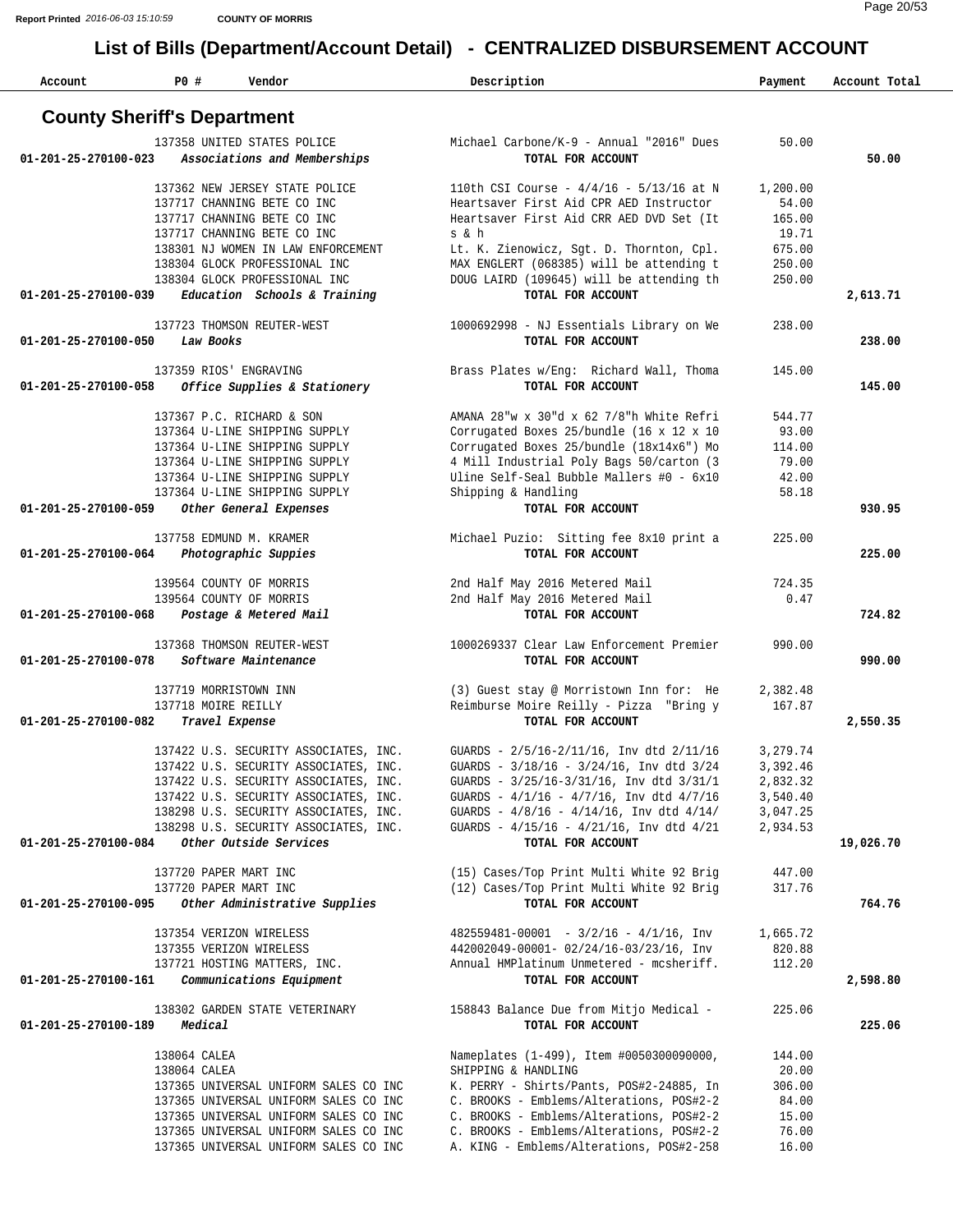**Account P0 # Vendor Description Payment Account Total**

| <b>County Sheriff's Department</b>                   |                                           |           |              |
|------------------------------------------------------|-------------------------------------------|-----------|--------------|
| 138297 UNIVERSAL UNIFORM SALES CO INC                | M. ENGLERT - Shirts/Pants/Boots, POS#2-2  | 359.00    |              |
| 138297 UNIVERSAL UNIFORM SALES CO INC                | J. RAE - Pants/Shirt/Boots, POS#2-25500,  | 242.00    |              |
| 138297 UNIVERSAL UNIFORM SALES CO INC                | K. ZEINOWICZ - B. Badge w/wallet clip &   | 150.00    |              |
| 138297 UNIVERSAL UNIFORM SALES CO INC                | C. BROOKS - B. Badge w/wallet clip & pin  | 150.00    |              |
| 138297 UNIVERSAL UNIFORM SALES CO INC                | L. FLYNN - Jacket, POS#2-25646, Inv dtd   | 202.00    |              |
| 138297 UNIVERSAL UNIFORM SALES CO INC                | J. RAE - Jacket, POS#2-25647, Inv dtd 4/  | 202.00    |              |
| 138297 UNIVERSAL UNIFORM SALES CO INC                | S. WEILER - BOOTS, POS#2-25995, Inv dtd   | 105.00    |              |
| 138297 UNIVERSAL UNIFORM SALES CO INC                | DEPT - Safariland open Mag&Cuff Pouch, P  | 138.00    |              |
| 138297 UNIVERSAL UNIFORM SALES CO INC                | B. AHERN - Credit, Inv dtd 3/31/16        | $-102.00$ |              |
| Uniform And Accessories<br>01-201-25-270100-202      | TOTAL FOR ACCOUNT                         |           | 2,216.95     |
| 137353 MIRION TECHNOLOGIES (GDS) INC                 | TLD Badges, 90 day: D. Marshall, D. Cilen | 678.35    |              |
| X-Ray & Medical Supplies<br>01-201-25-270100-203     | TOTAL FOR ACCOUNT                         |           | 678.35       |
| 137356 MORRISTOWN LUMBER &                           | Tools: Photo Battery & box level, Inv dt  | 75.38     |              |
| 137356 MORRISTOWN LUMBER &                           | ACCT#2055 Credit Balance                  | $-29.65$  |              |
| Machinery Repairs & Parts<br>01-201-25-270100-262    | TOTAL FOR ACCOUNT                         |           | 45.73        |
| 139572 NISIVOCCIA, LLP                               | Balance due for professional fees on acc  | 10,221.00 |              |
| (2015) Audit<br>01-203-25-270100-024                 | TOTAL FOR ACCOUNT                         |           | 10,221.00    |
|                                                      |                                           |           | ============ |
| TOTAL for County Sheriff's Department                |                                           |           | 44,245.18    |
| <b>County Prosecutor's Office</b>                    |                                           |           |              |
| 138797 BERYL SKOG                                    | Regular On Call- April 2016               | 65.60     |              |
| 138797 BERYL SKOG                                    | Holiday/Wknd-April 2016                   | 15.50     |              |
| 138797 BERYL SKOG                                    | Supplemental Case Pay-#160403MRMM09,#160  | 225.00    |              |
| 138794 BETTY ANN DERCO                               | Regular On Call- April 2016               | 47.20     |              |
| 138794 BETTY ANN DERCO                               | Holiday/Wkend- April 2016                 | 17.50     |              |
| 138794 BETTY ANN DERCO                               | Supplemental Case Pay-#160405MRMM10       | 75.00     |              |
| 138795 DOROTHY DIFABIO                               | Regular On Call - April 2016              | 12.00     |              |
| 138795 DOROTHY DIFABIO                               | Holiday/Wknd- April 2016                  | 19.00     |              |
| 138795 DOROTHY DIFABIO                               | Supplemental Case Pay-#160418MRMM12 & #1  | 150.00    |              |
| 138796 JAIME SHANAPHY                                | Regular On Call- April 2016               | 55.20     |              |
| 138796 JAIME SHANAPHY                                | Holiday/Wknd- April 2016                  | 27.00     |              |
| 138806 JUNE WITTY                                    | Regular On Call- April 2016               | 99.20     |              |
| 138806 JUNE WITTY                                    | Holiday/Wknd- April 2016                  | 24.50     |              |
| 138806 JUNE WITTY                                    | Supplemental Case Pay                     | 75.00     |              |
| 01-201-25-275100-016<br>Outside Salaries & Wages     | TOTAL FOR ACCOUNT                         |           | 907.70       |
| 137210 NJ SEX CRIMES OFFICERS ASSOC                  | 2016 Dues                                 | 150.00    |              |
| 138791 JOSEPH NAPURANO                               | Fee for Criminal Trial Certification      | 200.00    |              |
| Associations and Memberships<br>01-201-25-275100-023 | TOTAL FOR ACCOUNT                         |           | 350.00       |
| 137197 VERIZON WIRELESS                              | Account #982471570-00001 (1/13-2/12/16)   | 831.32    |              |
| 137197 VERIZON WIRELESS                              | 982471570-00001 (Dec.13 - Jan. 12)        | 830.52    |              |
| 137227 VERIZON WIRELESS                              | Account #882249917-00001 (3/10-4/9/16)    | 59.70     |              |
| 137238 VERIZON WIRELESS                              | $Account$ #982471570 - $(3/13-4/12/16)$   | 832.12    |              |
| 01-201-25-275100-031<br>Cellular Phones/Pagers       | TOTAL FOR ACCOUNT                         |           | 2,553.66     |
| 137239 CDW GOVERNMENT LLC                            | Sales Ouote #1BMR94P- Account #6407765**  | 2,591.70  |              |
| 137225 W.B. MASON COMPANY INC                        | Customer #C1033751 Ink & Toner            | 1,161.49  |              |
| Data Processing Supplies<br>01-201-25-275100-037     | TOTAL FOR ACCOUNT                         |           | 3,753.19     |
| 137235 JERRY A. LEWIS & ASSOC., LLC                  | Tactical Interviewing-April 11-13,2016**  | 1,200.00  |              |
| 137234 JOHN STAMLER POLICE ACADEMY                   | Agent Paul Merkler- Police & Press Relat  | 30.00     |              |
| Education Schools & Training<br>01-201-25-275100-039 | TOTAL FOR ACCOUNT                         |           | 1,230.00     |
|                                                      | May- Monthly Mainenance                   | 600.00    |              |
| 137211 JOHNSTON COMMUNICATIONS                       | 4 Year Service Plan - Live Scan System 2  | 234.00    |              |
| 137708 MORPHOTRAK, LLC                               | TOTAL FOR ACCOUNT                         |           | 834.00       |
| Equipment Service Agreements<br>01-201-25-275100-044 |                                           |           |              |
| 137237 THOMSON REUTERS-WEST                          | Westlaw- Appellate Team- March-Account #  | 1,561.22  |              |
| 137237 THOMSON REUTERS-WEST                          | Westlaw-Law Library-March- Account #1000  | 2,430.72  |              |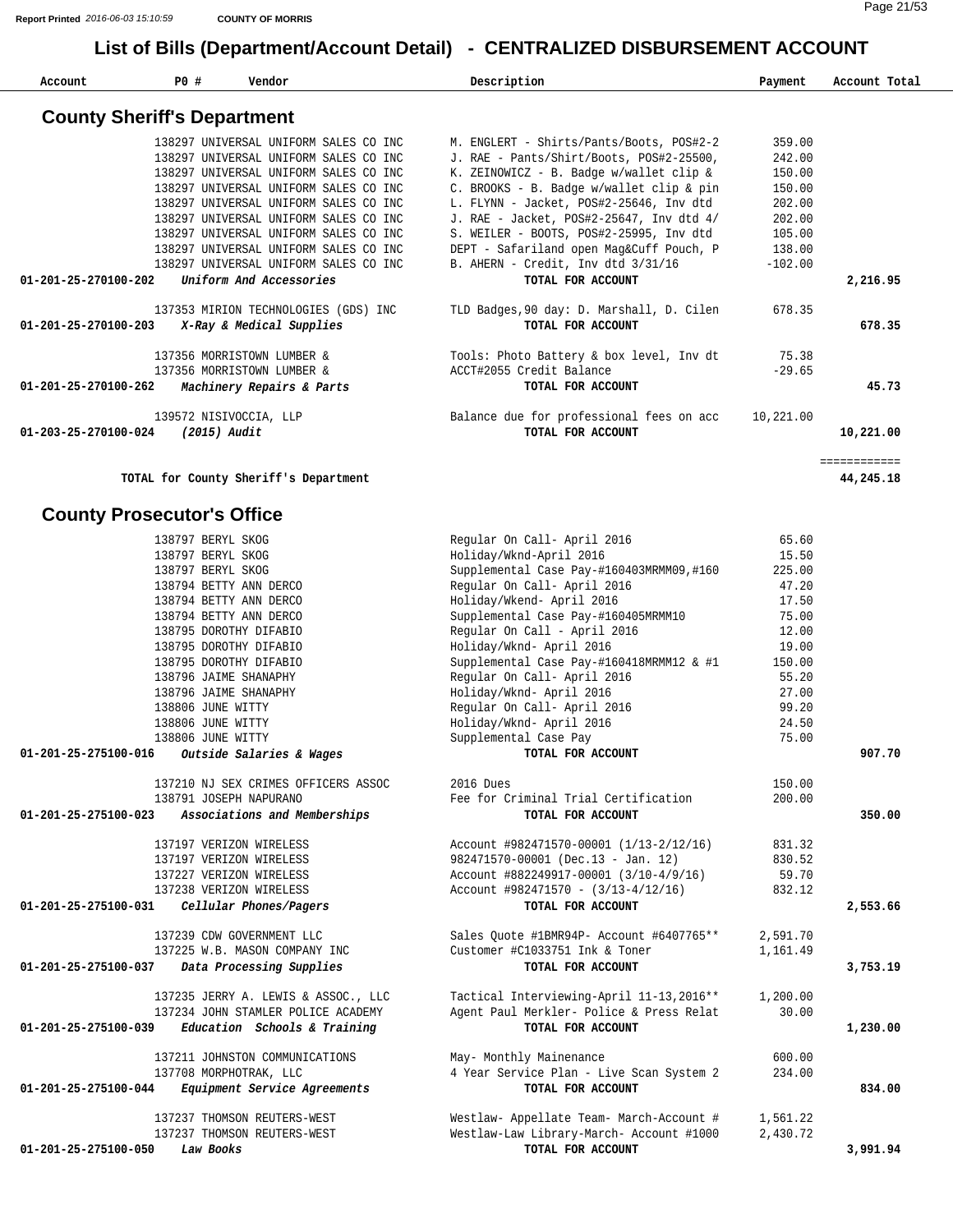| Account              | P0 #                               | Vendor                                                    | Description                                                                         | Payment         | Account Total |
|----------------------|------------------------------------|-----------------------------------------------------------|-------------------------------------------------------------------------------------|-----------------|---------------|
|                      | <b>County Prosecutor's Office</b>  |                                                           |                                                                                     |                 |               |
|                      |                                    | 138269 ALPHAGRAPHICS                                      | 11x14 Certificate-Fiorentino                                                        | 17.50           |               |
|                      |                                    | 137228 PAPER MART INC                                     | 81/2x11 Copy paper                                                                  | 1,234.00        |               |
|                      |                                    | 137228 PAPER MART INC                                     | 8 1/2x14 Copy paper                                                                 | 224.10          |               |
|                      |                                    | 137224 W.B. MASON COMPANY INC                             | Account #C100751- Misc.Office Supplies                                              | 396.61          |               |
|                      |                                    | 137224 W.B. MASON COMPANY INC                             | Misc. Supplies                                                                      | 318.79          |               |
|                      |                                    | 138233 W.B. MASON COMPANY INC                             | Account #C1033751 - Misc. Office Supplie                                            | 332.36          |               |
|                      |                                    | 138243 W.B. MASON COMPANY INC                             | Misc. Office Supplies                                                               | 246.76          |               |
| 01-201-25-275100-058 |                                    | Office Supplies & Stationery                              | TOTAL FOR ACCOUNT                                                                   |                 | 2,805.12      |
|                      | 137212 FEDEX                       |                                                           | Account #105105762- (3/17-3/30/16)                                                  | 251.44          |               |
|                      | 137212 FEDEX                       |                                                           | Account #105105762 (4/6/16)                                                         | 31.89           |               |
|                      | 137217 FEDEX                       |                                                           | Account #105105762 -4/8-4/14/16                                                     | 237.32          |               |
|                      |                                    | 139564 COUNTY OF MORRIS                                   | 2nd Half May 2016 Metered Mail                                                      | 973.08          |               |
| 01-201-25-275100-068 |                                    | Postage & Metered Mail                                    | TOTAL FOR ACCOUNT                                                                   |                 | 1,493.73      |
|                      |                                    | 137218 COMMUNICATIONS SERVICE                             | 2010 Avenger- connections repair (Headli                                            | 160.00          |               |
| 01-201-25-275100-072 |                                    | Radio Repairs                                             | TOTAL FOR ACCOUNT                                                                   |                 | 160.00        |
|                      |                                    |                                                           |                                                                                     |                 |               |
| 01-201-25-275100-081 | 138239 KAREN ANTERO<br>Transcripts |                                                           | State v Jack Dunn (Transcript of Clarifi<br>TOTAL FOR ACCOUNT                       | 98.13           | 98.13         |
|                      |                                    |                                                           |                                                                                     |                 |               |
|                      |                                    | 138789 MICHAEL PILKINGTON                                 | Det. Michael Pilkington attended IACIS B                                            | 385.20          |               |
|                      |                                    | 138789 MICHAEL PILKINGTON                                 | Hotel                                                                               | 1,196.16        |               |
|                      |                                    | 138789 MICHAEL PILKINGTON                                 | Meals                                                                               | 216.91          |               |
|                      |                                    | 138789 MICHAEL PILKINGTON                                 | Uber/Taxi                                                                           | 73.37           |               |
|                      | 138792 PAULA JORDAO                |                                                           | Travel to Appellate/Municipal Prosecutor                                            | 133.30          |               |
|                      | 138819 TRACY DANNIS                | 138818 THOMAS C. SCHMID                                   | Travel to Totowa - AG's Drug Impaired Dr<br>State v Campbell Jason & Jennifertravel | 16.90<br>15.68  |               |
| 01-201-25-275100-082 |                                    | Travel Expense                                            | TOTAL FOR ACCOUNT                                                                   |                 | 2,037.52      |
|                      |                                    |                                                           |                                                                                     |                 |               |
|                      | 138232 N J N E O A                 |                                                           | 2016 Narcotics Training Conference Award                                            | 840.00          |               |
| 01-201-25-275100-088 |                                    | Meeting Exp Advisory Board Etc                            | TOTAL FOR ACCOUNT                                                                   |                 | 840.00        |
|                      |                                    | 137202 A T & T WIRELESS SERVICES                          | Case#2016X-00010 Telephone MonitoringCha                                            | 935.00          |               |
|                      | 137198 CABLEVISION                 |                                                           | Account 07876629289017 SEU                                                          | 96.31           |               |
|                      | 137198 CABLEVISION                 |                                                           | Account 07876629490010 MCPO                                                         | 166.26          |               |
|                      | 137198 CABLEVISION                 |                                                           | Account 07876634130015 SEU                                                          | 213.05          |               |
|                      | 137198 CABLEVISION                 |                                                           | Account 07876625785019 SEU                                                          | 251.23          |               |
|                      | 137198 CABLEVISION                 |                                                           | Account 07876616338017 MCPO                                                         | 195.59          |               |
|                      |                                    | 137248 CRASH DATA GROUP                                   | Quote #Q7472**USB to Serial Adapter for<br>Case #2016x-00010 (Dover- Victory Garden | 75.00<br>157.00 |               |
|                      |                                    | 137204 MCCARTER'S TRUCK<br>137204 MCCARTER'S TRUCK        | 2011 BMW 328I                                                                       | 157.00          |               |
|                      |                                    | 137208 MESLER'S SERVICE STATION INC.                      | Tow -Case #2016X-00010 White Lexis 2007                                             | 125.00          |               |
|                      |                                    | 137203 MORRISTOWN AUTO BODY INC                           | Case #2016X-00010 Towing - 2006 GMC Envo                                            | 125.00          |               |
|                      |                                    | 137203 MORRISTOWN AUTO BODY INC                           | Case #2016X - 2014 Nissan Roque                                                     | 275.00          |               |
|                      |                                    | 137203 MORRISTOWN AUTO BODY INC                           | Case #2016X-00010 Towing- 2012 Hyundai A                                            | 265.00          |               |
|                      |                                    | 136936 SIRCHIE AQUISITIONS COMPANY                        | NJ Custom Sexual Assault Kits** Attentio                                            | 746.25          |               |
|                      |                                    | 136936 SIRCHIE AQUISITIONS COMPANY                        | Shipping/Handling                                                                   | 50.19           |               |
|                      |                                    | 137240 SIRCHIE AOUISITIONS COMPANY                        | Quote #0786525**Evidence Collection/CDS                                             | 576.80          |               |
|                      |                                    | 138798 SODEXO INC & AFFILIATES                            | Community Out Reach- Domestic Violence 5                                            | 238.50          |               |
|                      |                                    | 137236 THOMSON REUTERS-WEST                               | 1000432248 - CLEAR Account Charge for Ma                                            | 921.90          |               |
|                      |                                    | 138790 PATRICK LAGUERRE                                   | PSU-16-0051** Meal reimbursement for tri                                            | 28.19           |               |
|                      | 138810 PAUL MERKLER                |                                                           | Reimbursement for 1 year online access f                                            | 20.04           |               |
|                      |                                    | 138231 M.C. MOTOR SERVICE CENTER                          | Reimburse Motor Services for paying Bunk                                            | 250.00          |               |
| 01-201-25-275100-118 |                                    | 138231 M.C. MOTOR SERVICE CENTER<br>Investigation Expense | TOTAL FOR ACCOUNT                                                                   | 175.00          | 6,043.31      |
|                      |                                    |                                                           |                                                                                     |                 |               |
|                      | 137249 TREASURER                   |                                                           | Fee for Notice of Cross-Petition for Cer                                            | 250.00          |               |
| 01-201-25-275100-126 |                                    | Court Expenses-Extradition                                | TOTAL FOR ACCOUNT                                                                   |                 | 250.00        |
|                      |                                    | 137201 CINTAS CORPORATION                                 | 3 First Aid Kits - MCPO Replenished.                                                | 350.38          |               |
| 01-201-25-275100-189 | Medical                            |                                                           | TOTAL FOR ACCOUNT                                                                   |                 | 350.38        |
|                      |                                    |                                                           |                                                                                     |                 |               |
|                      |                                    | 137197 VERIZON WIRELESS                                   | Account #882249917-00001 (12/10-01/09/16                                            | 59.51           |               |
| 01-203-25-275100-031 |                                    | (2015) Cellular Phones/Pagers                             | TOTAL FOR ACCOUNT                                                                   |                 | 59.51         |
|                      |                                    |                                                           | Gun Vaults - Mini (Professional Gun Case                                            |                 |               |
|                      |                                    | 128022 BEYER FLEET LLC                                    |                                                                                     | 630.00          |               |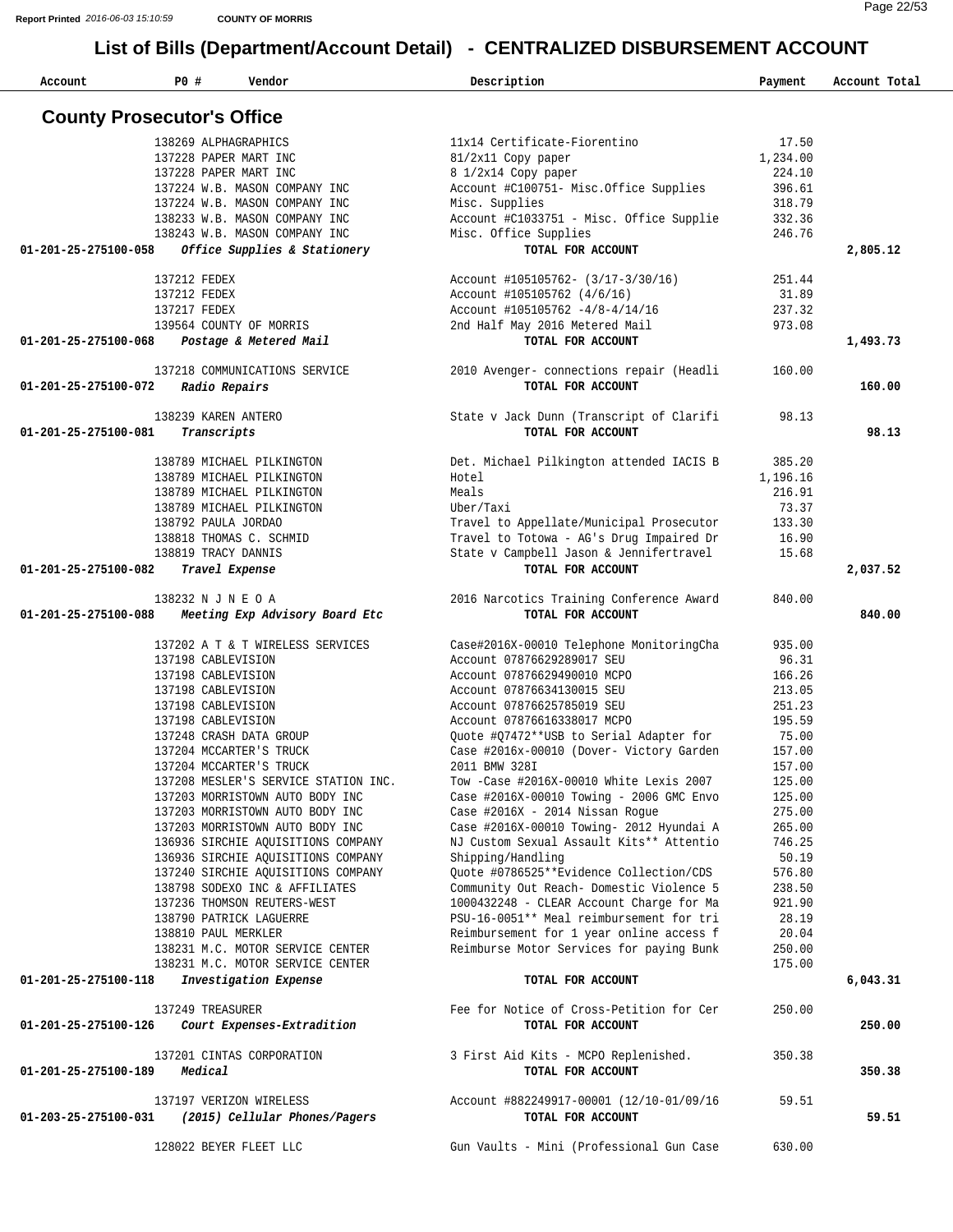| Account              | P0#                               | Vendor                                                                 | Description                                                                                                                                      | Payment          | Account Total             |
|----------------------|-----------------------------------|------------------------------------------------------------------------|--------------------------------------------------------------------------------------------------------------------------------------------------|------------------|---------------------------|
|                      | <b>County Prosecutor's Office</b> |                                                                        |                                                                                                                                                  |                  |                           |
| 01-203-25-275100-118 |                                   | (2015) Investigation Expense                                           | TOTAL FOR ACCOUNT                                                                                                                                |                  | 1,035.00                  |
|                      |                                   | TOTAL for County Prosecutor's Office                                   |                                                                                                                                                  |                  | ============<br>28,793.19 |
| <b>County Jail</b>   |                                   |                                                                        |                                                                                                                                                  |                  |                           |
|                      |                                   |                                                                        |                                                                                                                                                  |                  |                           |
| 01-201-25-280100-031 |                                   | 137439 VERIZON WIRELESS<br>Cellular Phones/Pagers                      | 885699058-00001 CELL SERVICE DATED 3.26<br>TOTAL FOR ACCOUNT                                                                                     | 423.30           | 423.30                    |
|                      |                                   | 137443 FRED PRYOR SEMINARS                                             | TRAINING FOR MARKEY ON 3.21.16                                                                                                                   | 229.00           |                           |
|                      |                                   | 137443 FRED PRYOR SEMINARS                                             | TRAINING FOR JOHNSTON ON 3.21.16                                                                                                                 | 229.00           |                           |
|                      |                                   | 137443 FRED PRYOR SEMINARS                                             | TRAINING FOR STEWART ON 3.21.16                                                                                                                  | 229.00           |                           |
|                      | 137447 PESI INC.                  | 137967 RUTGERS STATE UNIVERSITY OF NJ                                  | TRAINING FOR N. WOODARD ON 5.12.16<br>TRAINING FOR DEMARTINEZ ON 1.9.16                                                                          | 219.99<br>129.00 |                           |
|                      |                                   | 137967 RUTGERS STATE UNIVERSITY OF NJ                                  | TRAINING FOR DEMARTINEZ ON 5.17.16 & 5.2                                                                                                         | 200.00           |                           |
|                      |                                   | 137967 RUTGERS STATE UNIVERSITY OF NJ                                  | TRAINING FOR DEMARTINEZ ON 7.20.16                                                                                                               | 129.00           |                           |
|                      |                                   | 139130 MARIANA DEMARTINEZ                                              | REIMBURSEMENT FOR MEAL DURING TRAINING O                                                                                                         | 13.02            |                           |
|                      | 139131 DAVID GRANT                |                                                                        | REIMBURSMENT FOR COLLEGE TUITION SPRING                                                                                                          | 1,815.00         |                           |
| 01-201-25-280100-039 |                                   | Education Schools & Training                                           | TOTAL FOR ACCOUNT                                                                                                                                |                  | 3,193.01                  |
| 01-201-25-280100-044 |                                   | 138608 SCIENTIFIC BOILER WATER<br>Equipment Service Agreements         | WATER GUARD SERVICE FOR MAY, JUN, JUL 20<br>TOTAL FOR ACCOUNT                                                                                    | 232.00           | 232.00                    |
|                      |                                   |                                                                        |                                                                                                                                                  |                  |                           |
|                      |                                   | 138255 RICOH AMERICAS CORPORATION<br>138255 RICOH AMERICAS CORPORATION | COLOR COPIES FOR INTAKE COPIER FROM 1.1.                                                                                                         | 304.71<br>343.07 |                           |
|                      |                                   | 138255 RICOH AMERICAS CORPORATION                                      | COLOR COPIES FOR ADMIN COPIER FROM 1.1.1<br>COLOR COPIES FOR I.A. COPIER FROM 1.1.16                                                             | 106.40           |                           |
|                      |                                   | 137928 W.B. MASON COMPANY INC                                          | OFFICE SUPPLIES DATED 3.30.16                                                                                                                    | 420.56           |                           |
|                      |                                   | 137928 W.B. MASON COMPANY INC                                          | OFFICE SUPPLIES DATED 4.4.16                                                                                                                     | 270.26           |                           |
|                      |                                   | 138612 W.B. MASON COMPANY INC                                          | OFFICE SUPPLIES DATED 5.2.16                                                                                                                     | 111.60           |                           |
|                      |                                   | 138612 W.B. MASON COMPANY INC                                          | OFFICE SUPPLIES DATED 5.2.16                                                                                                                     | 96.30            |                           |
|                      |                                   | 138612 W.B. MASON COMPANY INC                                          | OFFICE SUPPLIES DATED 5.4.16                                                                                                                     | 51.50            |                           |
|                      |                                   | 138252 W.B. MASON COMPANY INC<br>138249 W.B. MASON COMPANY INC         | OFFICE SUPPLIES DATED 4.21.16<br>OFFICE SUPPLIES DATED 4.18.16                                                                                   | 27.63<br>289.45  |                           |
| 01-201-25-280100-058 |                                   | Office Supplies & Stationery                                           | TOTAL FOR ACCOUNT                                                                                                                                |                  | 2,021.48                  |
|                      |                                   |                                                                        |                                                                                                                                                  |                  |                           |
|                      | 137945 BROWNELLS INC              | 137944 LANGUAGE LINE SERVICES                                          | FIREARM PARTS DATED 4.7.16<br>LANGUAGE TRANSLATION SER                                                                                           | 85.11<br>436.90  |                           |
|                      |                                   | 137446 DERBY INDUSTRIES                                                | CURTAINS AND TRACKS DATED 1.5.16                                                                                                                 | 596.55           |                           |
|                      |                                   | 137440 VERIZON WIRELESS                                                | 742028358-00001 - GPS TRACKING SERVICE D                                                                                                         | 90.12            |                           |
|                      |                                   | 01-201-25-280100-059 Other General Expenses                            | TOTAL FOR ACCOUNT                                                                                                                                |                  | 1,208.68                  |
|                      |                                   |                                                                        | 139564 COUNTY OF MORRIS 2nd Half May 2016 Metered Mail 373.39                                                                                    |                  |                           |
|                      |                                   | 01-201-25-280100-068  Postage & Metered Mail                           | TOTAL FOR ACCOUNT                                                                                                                                |                  | 373.39                    |
|                      |                                   |                                                                        | 1,680.00 1,680.00 ELEVATOR SERVICE CO INC ELEVATOR MAINTENANCE FOR APR 2016 DATED                                                                |                  |                           |
|                      |                                   | 137751 MORRIS COUNTY M.U.A                                             | FACILITY GARBAGE TIPPING FE 771.12                                                                                                               |                  |                           |
|                      |                                   | 137751 MORRIS COUNTY M.U.A                                             | FACILITY GARBAGE PULL FEE O                                                                                                                      | 670.00           |                           |
|                      |                                   | 138210 T J'S SPORTWIDE TROPHY                                          | PLAQUE AND ENGRAVING DATED 4.15.16                                                                                                               | 50.30            |                           |
|                      |                                   |                                                                        | 138220 T J'S SPORTWIDE TROPHY<br>138220 T J'S SPORTWIDE TROPHY<br>PLAQUE AND ENGRAVING DATED 3.1.16                                              | 15.00            |                           |
|                      |                                   |                                                                        |                                                                                                                                                  | 540.00           |                           |
|                      |                                   | 138596 MORRIS COUNTY M.U.A                                             | FACILITY GARBAGE PULLING FE 670.00                                                                                                               |                  |                           |
|                      |                                   |                                                                        | 138253 CLIFTON ELEVATOR SERVICE CO INC<br>ELEVATOR MAINTENANCE FOR MAY 2016 DATED 1,680.00<br>SNOW REMOVAL & SALT APPLICATIONS FOR PAR 14,487.50 |                  |                           |
|                      |                                   | 137131 JJS SERVICES, INC.                                              | SNOW REMOVAL & SALT APPLICATIONS FOR PAR 2,975.00                                                                                                |                  |                           |
|                      |                                   |                                                                        |                                                                                                                                                  |                  |                           |
|                      |                                   |                                                                        |                                                                                                                                                  |                  |                           |
|                      |                                   |                                                                        |                                                                                                                                                  |                  |                           |
|                      |                                   |                                                                        |                                                                                                                                                  |                  |                           |
|                      |                                   | 01-201-25-280100-084     Other Outside Services                        | TOTAL FOR ACCOUNT                                                                                                                                |                  | 27,368.92                 |
|                      |                                   |                                                                        |                                                                                                                                                  |                  |                           |
|                      |                                   |                                                                        |                                                                                                                                                  |                  |                           |
|                      |                                   |                                                                        |                                                                                                                                                  |                  |                           |
|                      |                                   |                                                                        |                                                                                                                                                  |                  |                           |
|                      |                                   |                                                                        |                                                                                                                                                  |                  |                           |
|                      |                                   |                                                                        |                                                                                                                                                  |                  |                           |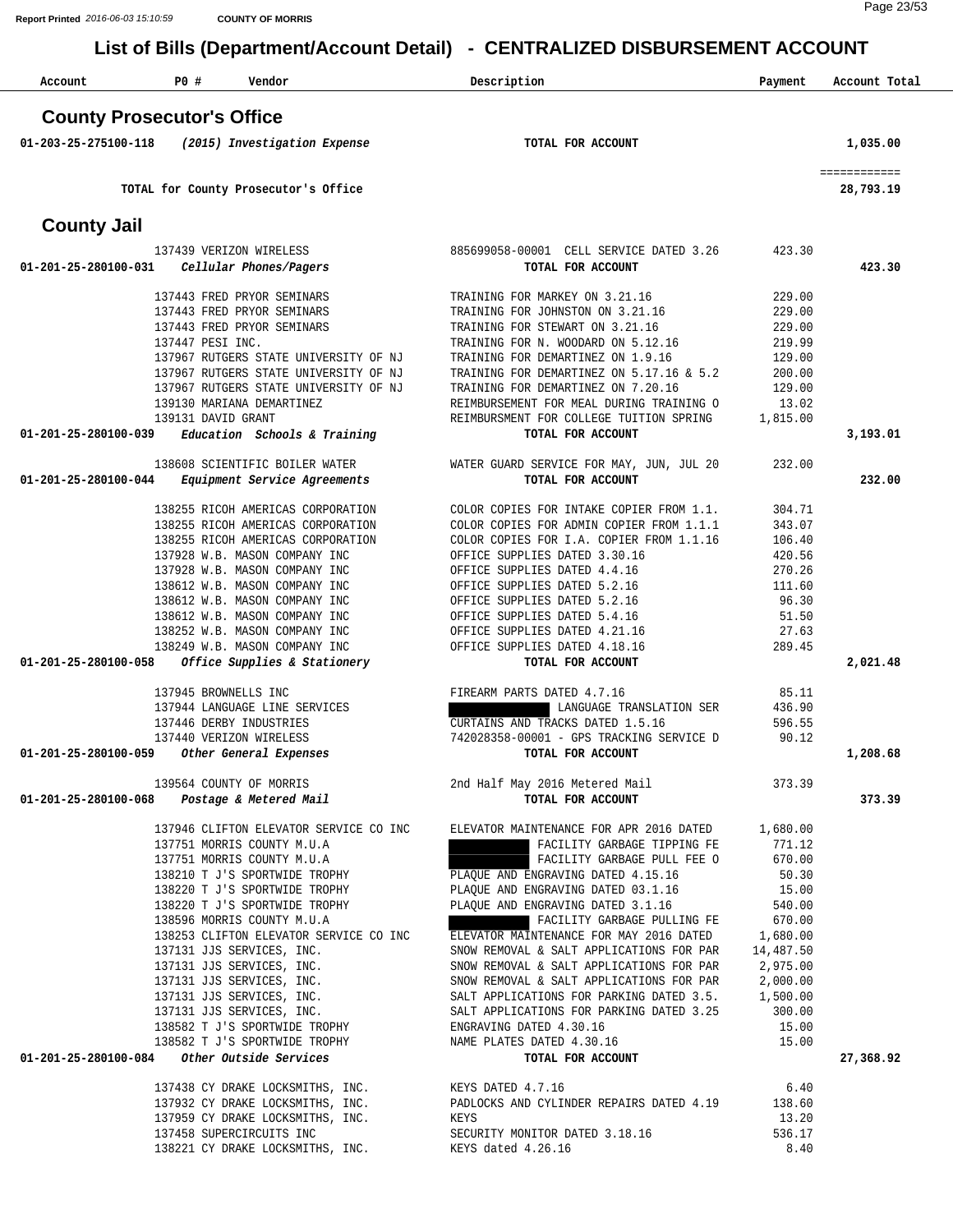| Account                      | <b>PO #</b>          | Vendor                                                                         | Description                                                                                                                                                                                                                                                                                                                                                                                                                                                                | Payment        | Account Total |
|------------------------------|----------------------|--------------------------------------------------------------------------------|----------------------------------------------------------------------------------------------------------------------------------------------------------------------------------------------------------------------------------------------------------------------------------------------------------------------------------------------------------------------------------------------------------------------------------------------------------------------------|----------------|---------------|
| <b>County Jail</b>           |                      |                                                                                |                                                                                                                                                                                                                                                                                                                                                                                                                                                                            |                |               |
|                              |                      |                                                                                | 137762 SAFETY RESTRAINT CHAIR INC. RESTRAINT CHAIR PARTS DATED 4.4.16                                                                                                                                                                                                                                                                                                                                                                                                      | 180.00         |               |
| 01-201-25-280100-128         |                      | Security Equipment                                                             | TOTAL FOR ACCOUNT                                                                                                                                                                                                                                                                                                                                                                                                                                                          |                | 3,347.12      |
|                              |                      | 137759 MORRIS PLAINS SMALL ENGINE INC                                          | SLAP EQUIPMENT PARTS/MAINTENANCE DATED 4                                                                                                                                                                                                                                                                                                                                                                                                                                   | 43.79          |               |
|                              |                      | 137759 MORRIS PLAINS SMALL ENGINE INC                                          | SLAP EQUIPMENT PARTS/MAINTENANCE DATED 4                                                                                                                                                                                                                                                                                                                                                                                                                                   | 41.79          |               |
|                              |                      | 137759 MORRIS PLAINS SMALL ENGINE INC                                          | SLAP EQUIPMENT PARTS/MAINTENANCE DATED 4                                                                                                                                                                                                                                                                                                                                                                                                                                   | 37.54          |               |
|                              |                      | 137759 MORRIS PLAINS SMALL ENGINE INC                                          | SLAP EQUIPMENT PARTS/MAINTENANCE DATED 4                                                                                                                                                                                                                                                                                                                                                                                                                                   | 19.44          |               |
|                              |                      | 137759 MORRIS PLAINS SMALL ENGINE INC                                          | SLAP EQUIPMENT PARTS/MAINTENANCE DATED 4                                                                                                                                                                                                                                                                                                                                                                                                                                   | 41.50          |               |
|                              |                      | 137759 MORRIS PLAINS SMALL ENGINE INC                                          | SLAP EQUIPMENT PARTS/MAINTENANCE DATED 4                                                                                                                                                                                                                                                                                                                                                                                                                                   | 169.83         |               |
|                              |                      | 137759 MORRIS PLAINS SMALL ENGINE INC                                          | SLAP EQUIPMENT PARTS/MAINTENANCE DATED 4                                                                                                                                                                                                                                                                                                                                                                                                                                   | 185.52         |               |
|                              |                      | 137759 MORRIS PLAINS SMALL ENGINE INC                                          | SLAP EQUIPMENT PARTS/MAINTENANCE DATED 4                                                                                                                                                                                                                                                                                                                                                                                                                                   | 82.95          |               |
|                              |                      | 137759 MORRIS PLAINS SMALL ENGINE INC                                          | SLAP EQUIPMENT PARTS/MAINTENANCE DATED 4                                                                                                                                                                                                                                                                                                                                                                                                                                   | 99.96          |               |
|                              |                      | 137759 MORRIS PLAINS SMALL ENGINE INC                                          | SLAP EQUIPMENT PARTS/MAINTENANCE DATED 4                                                                                                                                                                                                                                                                                                                                                                                                                                   | 89.25          |               |
|                              |                      | 137759 MORRIS PLAINS SMALL ENGINE INC                                          | SLAP EQUIPMENT PARTS/MAINTENANCE DATED 4                                                                                                                                                                                                                                                                                                                                                                                                                                   | 87.42          |               |
|                              |                      | 137759 MORRIS PLAINS SMALL ENGINE INC<br>137759 MORRIS PLAINS SMALL ENGINE INC | SLAP EQUIPMENT PARTS/MAINTENANCE DATED 4                                                                                                                                                                                                                                                                                                                                                                                                                                   | 73.84          |               |
|                              |                      | 137759 MORRIS PLAINS SMALL ENGINE INC                                          | SLAP EQUIPMENT PARTS/MAINTENANCE DATED 4<br>SLAP EQUIPMENT PARTS/MAINTENANCE DATED 4                                                                                                                                                                                                                                                                                                                                                                                       | 91.68<br>45.59 |               |
|                              |                      | 137759 MORRIS PLAINS SMALL ENGINE INC                                          | SLAP EQUIPMENT PARTS/MAINTENANCE DATED 4                                                                                                                                                                                                                                                                                                                                                                                                                                   | 90.87          |               |
|                              |                      | 137759 MORRIS PLAINS SMALL ENGINE INC                                          | SLAP EQUIPMENT PARTS/MAINTENANCE DATED 4                                                                                                                                                                                                                                                                                                                                                                                                                                   | 87.10          |               |
|                              |                      | 137759 MORRIS PLAINS SMALL ENGINE INC                                          | SLAP EQUIPMENT PARTS/MAINTENANCE DATED 4                                                                                                                                                                                                                                                                                                                                                                                                                                   | 50.54          |               |
|                              |                      | 137759 MORRIS PLAINS SMALL ENGINE INC                                          | SLAP EQUIPMENT PARTS/MAINTENANCE DATED 4                                                                                                                                                                                                                                                                                                                                                                                                                                   | 43.71          |               |
| 01-201-25-280100-130         | <b>SLAP</b>          |                                                                                | TOTAL FOR ACCOUNT                                                                                                                                                                                                                                                                                                                                                                                                                                                          |                | 1,382.32      |
|                              |                      | 138097 DIAMOND DRINKING WATER, INC.                                            | 27208 - WATER COOLER RENT ON 7 WATER COO                                                                                                                                                                                                                                                                                                                                                                                                                                   | 2,940.00       |               |
| 01-201-25-280100-147         | Water                |                                                                                | TOTAL FOR ACCOUNT                                                                                                                                                                                                                                                                                                                                                                                                                                                          |                | 2,940.00      |
|                              |                      | 137937 RICOH AMERICAS CORPORATION                                              | LEASE PAYMENT FOR COPIER IN MAINTENANCE                                                                                                                                                                                                                                                                                                                                                                                                                                    | 742.57         |               |
|                              |                      | 137942 RICOH AMERICAS CORPORATION                                              | LEASE PAYMENT FOR COPIER IN ADMIN FROM 1                                                                                                                                                                                                                                                                                                                                                                                                                                   | 1,121.82       |               |
|                              |                      | 137942 RICOH AMERICAS CORPORATION                                              | LEASE PAYMENT FOR COPIER IN ADMIN FROM 2                                                                                                                                                                                                                                                                                                                                                                                                                                   | 1,121.82       |               |
|                              |                      | 138523 RICOH AMERICAS CORPORATION                                              | COPIER LEASE PAYMENT FOR COPIERS IN RECO                                                                                                                                                                                                                                                                                                                                                                                                                                   | 3,299.25       |               |
|                              |                      | 138523 RICOH AMERICAS CORPORATION                                              | COPIER LEASE PAYMENT FOR COPIERS IN RECO                                                                                                                                                                                                                                                                                                                                                                                                                                   | 3,299.25       |               |
| 01-201-25-280100-164         |                      | Office Machines - Rental                                                       | TOTAL FOR ACCOUNT                                                                                                                                                                                                                                                                                                                                                                                                                                                          |                | 9,584.71      |
|                              |                      | 137963 ARAMARK CHARLOTTE LOCKBOX                                               | 200334000 - STAFF & INMATE MEALS DATED 4                                                                                                                                                                                                                                                                                                                                                                                                                                   | 13,316.36      |               |
|                              |                      | 138257 ARAMARK CHARLOTTE LOCKBOX                                               | 200334000 - STAFF & INMATE MEALS DATED 4                                                                                                                                                                                                                                                                                                                                                                                                                                   | 13,248.54      |               |
| 01-201-25-280100-185         | Food                 |                                                                                | TOTAL FOR ACCOUNT                                                                                                                                                                                                                                                                                                                                                                                                                                                          |                | 26,564.90     |
|                              |                      | 137445 BIO-REFERENCE LABORATORIES, INC.                                        | INMATE LAB WORK FOR MAR 2016 DATED 3.31.                                                                                                                                                                                                                                                                                                                                                                                                                                   | 1,382.34       |               |
|                              |                      | 137448 DENTRUST DENTAL INC.                                                    | INMATE DENTAL CARE FOR MAR 2016 DATED 4.                                                                                                                                                                                                                                                                                                                                                                                                                                   | 5,999.00       |               |
|                              |                      | 136032 MORRISTOWN EMERGENCY MEDICAL                                            | MEDICAL CARE FOR C.BLOOM DATED 1.4.16                                                                                                                                                                                                                                                                                                                                                                                                                                      | 1,002.00       |               |
|                              | 137940 PAUL CERAN OD |                                                                                | MEDICAL CARE FOR J. ENGLE DATED 3.22.16                                                                                                                                                                                                                                                                                                                                                                                                                                    | 95.00          |               |
|                              |                      |                                                                                |                                                                                                                                                                                                                                                                                                                                                                                                                                                                            |                |               |
|                              |                      |                                                                                |                                                                                                                                                                                                                                                                                                                                                                                                                                                                            |                |               |
|                              |                      |                                                                                | $\begin{array}{lllllllllllllllll} \textbf{138591}\textbf{CONTRACT} & \textbf{PHARMACY} & \textbf{SERVICES} & \textbf{INC} & \textbf{IMMATE} & \textbf{MEDICATION FOR APRIL} & \textbf{2016} & \textbf{DATED 4} & \textbf{26,296.36} \\ \textbf{138219 HENRY SCHEIN INC} & \textbf{MEDICAL SUPPLIES DATED 4.8.16} & \textbf{2,162.17} & \textbf{2,162.17} & \textbf{2,163.18} & \textbf{2,164.18} & \textbf{2,$                                                             |                |               |
| 01-201-25-280100-189 Medical |                      |                                                                                | TOTAL FOR ACCOUNT                                                                                                                                                                                                                                                                                                                                                                                                                                                          |                | 37,236.87     |
|                              |                      |                                                                                | $\textbf{UNIFORM HANGERS} \begin{minipage}{0.5cm} \begin{minipage}{0.5cm} \begin{minipage}{0.5cm} \begin{minipage}{0.5cm} \begin{minipage}{0.5cm} \begin{minipage}{0.5cm} \begin{minipage}{0.5cm} \begin{minipage}{0.5cm} \begin{minipage}{0.5cm} \begin{minipage}{0.5cm} \begin{minipage}{0.5cm} \begin{minipage}{0.5cm} \end{minipage} \end{minipage}} \end{minipage}} \end{minipage}} \end{minipage} \begin{minipage}{0.5cm} \begin{minipage}{0.5cm} \begin{minipage}{$ |                |               |
|                              |                      |                                                                                |                                                                                                                                                                                                                                                                                                                                                                                                                                                                            |                |               |
|                              |                      | 137947 UNIVERSAL UNIFORM SALES CO INC                                          | UNIFORMS FOR WASILEWSKI DATED 3.10.16 258.00                                                                                                                                                                                                                                                                                                                                                                                                                               |                |               |
|                              |                      | 137947 UNIVERSAL UNIFORM SALES CO INC                                          | UNIFORMS FOR GRANT DATED 3.23.16 5.00<br>UNIFORMS FOR RUSSO DATED 3.15.16 48.00<br>UNIFORMS FOR OSTER DATED 3.15.16 48.00                                                                                                                                                                                                                                                                                                                                                  |                |               |
|                              |                      | 137947 UNIVERSAL UNIFORM SALES CO INC                                          |                                                                                                                                                                                                                                                                                                                                                                                                                                                                            |                |               |
|                              |                      | 137947 UNIVERSAL UNIFORM SALES CO INC                                          |                                                                                                                                                                                                                                                                                                                                                                                                                                                                            |                |               |
|                              |                      | 137947 UNIVERSAL UNIFORM SALES CO INC                                          |                                                                                                                                                                                                                                                                                                                                                                                                                                                                            |                |               |
|                              |                      | 137947 UNIVERSAL UNIFORM SALES CO INC<br>137947 UNIVERSAL UNIFORM SALES CO INC |                                                                                                                                                                                                                                                                                                                                                                                                                                                                            |                |               |
|                              |                      | 137947 UNIVERSAL UNIFORM SALES CO INC                                          | UNIFORMS FOR OSTER DATED 3.13.1.0<br>UNIFORMS FOR PUGLISE DATED 3.14.16<br>UNIFORMS FOR PAVELIS DATED 3.29.16<br>UNIFORMS FOR FURBY DATED 3.16.16<br>201.50<br>201.50<br>200.00                                                                                                                                                                                                                                                                                            |                |               |
|                              |                      | 137947 UNIVERSAL UNIFORM SALES CO INC                                          | UNIFORMS FOR CUCCI DATED 3.31.16 250.00<br>UNIFORMS FOR GOODMAN DATED 3.15.16 250.00<br>UNIFORMS FOR GOODMAN DATED 3.14.16 105.00<br>UNIFORMS FOR MORSCH DATED 4.14.16 109.98<br>UNIFORMS FOR MUNITED ATED 4.14.16 343.00<br>UNIFORMS FO                                                                                                                                                                                                                                   |                |               |
|                              |                      | 137947 UNIVERSAL UNIFORM SALES CO INC                                          |                                                                                                                                                                                                                                                                                                                                                                                                                                                                            |                |               |
|                              |                      | 138207 UNIVERSAL UNIFORM SALES CO INC                                          |                                                                                                                                                                                                                                                                                                                                                                                                                                                                            |                |               |
|                              |                      | 138207 UNIVERSAL UNIFORM SALES CO INC                                          |                                                                                                                                                                                                                                                                                                                                                                                                                                                                            |                |               |
|                              |                      |                                                                                |                                                                                                                                                                                                                                                                                                                                                                                                                                                                            |                |               |
|                              |                      |                                                                                |                                                                                                                                                                                                                                                                                                                                                                                                                                                                            |                |               |
|                              |                      |                                                                                |                                                                                                                                                                                                                                                                                                                                                                                                                                                                            |                |               |
|                              |                      |                                                                                | 138207 UNIVERSAL UNIFORM SALES CO INC<br>138207 UNIVERSAL UNIFORM SALES CO INC<br>138207 UNIVERSAL UNIFORM SALES CO INC<br>137943 ATLANTIC TACTICAL OF NJ, INC.<br>138259 UNIVERSAL UNIFORM SALES CO INC<br>138259 UNIVERSAL UNIFORM SALES CO                                                                                                                                                                                                                              |                |               |
|                              |                      |                                                                                |                                                                                                                                                                                                                                                                                                                                                                                                                                                                            |                |               |
|                              |                      |                                                                                | $\begin{array}{lllllllllllllllllll} \text{138259 UNIVERSAL UNIFORM SALES CO INC} & \text{UNIFORMS FOR ALBINO DATED 2.26.16} & \text{248.00} \\ \text{137955 UNIVERSAL UNIFORM SALES CO INC} & \text{UNIFORMS FOR KRACTIUN DATED 3.14.16} & \text{48.00} \\ \end{array}$                                                                                                                                                                                                    |                |               |
|                              |                      |                                                                                |                                                                                                                                                                                                                                                                                                                                                                                                                                                                            |                |               |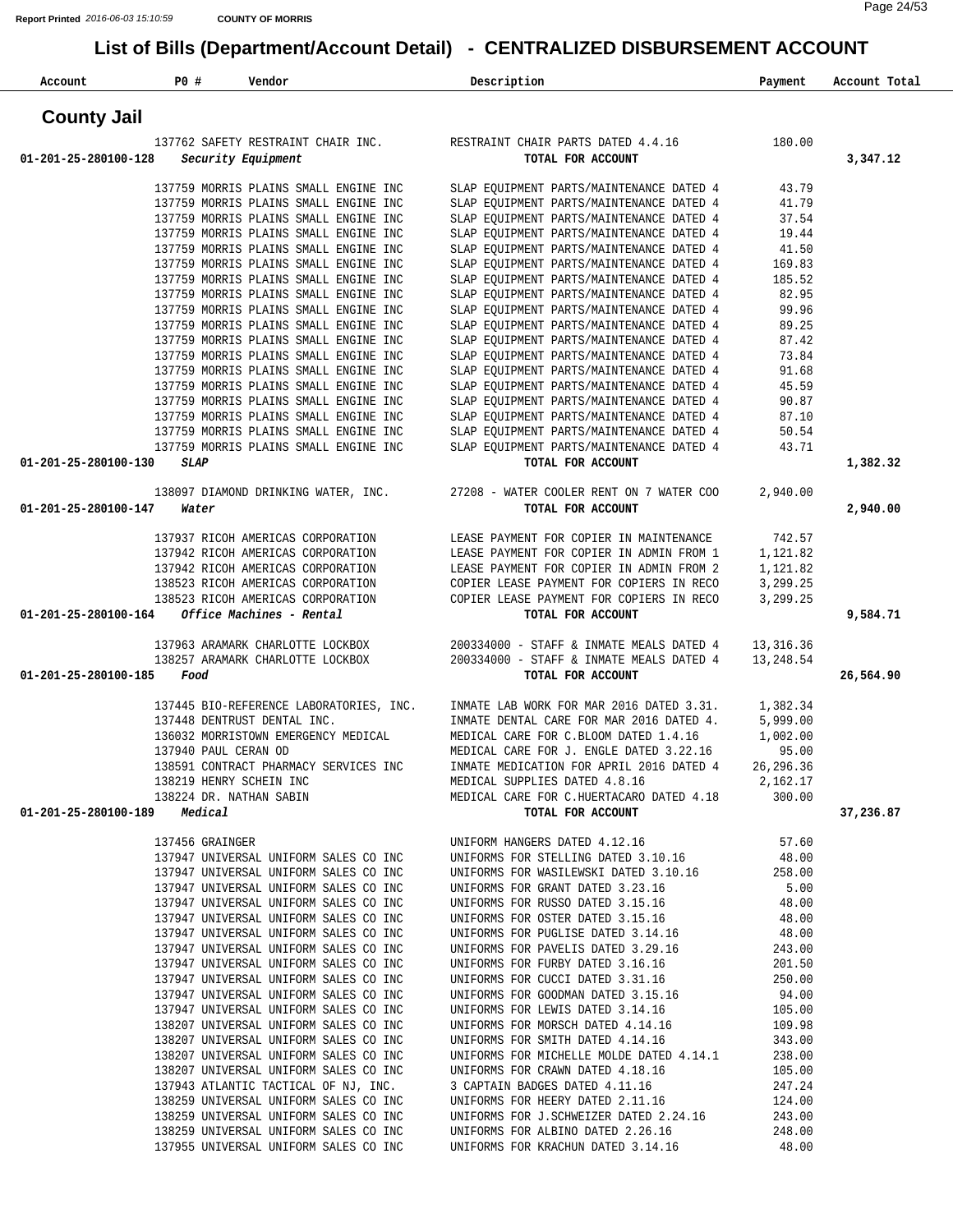| Account                                  | <b>PO #</b> | Vendor                                                   | Description                                | Payment   | Account Total |
|------------------------------------------|-------------|----------------------------------------------------------|--------------------------------------------|-----------|---------------|
| <b>County Jail</b>                       |             |                                                          |                                            |           |               |
|                                          |             | 137955 UNIVERSAL UNIFORM SALES CO INC                    | UNIFORMS FOR PAYNE DATED 3.12.16           | 48.00     |               |
|                                          |             | 137955 UNIVERSAL UNIFORM SALES CO INC                    | UNIFORMS FOR B. WILLIAMS DATED 3.24.16     | 248.00    |               |
|                                          |             | 137955 UNIVERSAL UNIFORM SALES CO INC                    | UNIFORMS FOR B. WILLIAMS DATED 3.24.16     | 5.00      |               |
|                                          |             | 137955 UNIVERSAL UNIFORM SALES CO INC                    | UNIFORMS FOR STOLL DATED 3.23.16           | 243.00    |               |
|                                          |             | 137955 UNIVERSAL UNIFORM SALES CO INC                    | UNIFORMS FOR STOLL DATED 3.23.16           | 9.50      |               |
|                                          |             | 137955 UNIVERSAL UNIFORM SALES CO INC                    | UNIFORMS FOR CONNELL DATED 3.9.16          | 48.00     |               |
|                                          |             | 137955 UNIVERSAL UNIFORM SALES CO INC                    | UNIFORMS FOR BAENA DATED 3.16.16           | 125.00    |               |
|                                          |             | 137955 UNIVERSAL UNIFORM SALES CO INC                    | UNIFORMS FOR GRANT DATED 3.16.16           | 238.00    |               |
| 01-201-25-280100-202                     |             | Uniform And Accessories                                  | TOTAL FOR ACCOUNT                          |           | 4,124.82      |
|                                          |             | 138614 SCHAFFER DOOR INC                                 | BI-FOLD DOOR REPAIR & MAINTENANCE DATED    | 2,150.00  |               |
| 01-201-25-280100-223                     |             | Building Repairs                                         | TOTAL FOR ACCOUNT                          |           | 2,150.00      |
|                                          |             | 137752 CULLIGAN                                          | SOLAR SALT DATED 4.1.16                    | 1,260.00  |               |
|                                          |             | 137455 GRAINGER                                          | MAINTENANCE SUPPLIES DATED 3.21.16         | 9.63      |               |
|                                          |             | 137455 GRAINGER                                          | MAINTENANCE SUPPLIES DATED 3.30.16         | 74.10     |               |
|                                          |             | 137455 GRAINGER                                          | MAINTENANCE SUPPLIES DATED 4.13.16         | 91.62     |               |
|                                          |             | 137964 GRAINGER                                          | MAINTENANCE SUPPLIES DATED 4.14.16         | 210.75    |               |
|                                          |             | 137964 GRAINGER                                          | MAINTENANCE SUPPLIES DATED 4.18.16         | 17.32     |               |
|                                          |             | 138530 MCMASTER-CARR SUPPLY CO                           | MAINTENANCE SUPPLIES DATED 4.26.16         | 105.01    |               |
|                                          |             | 138218 GRAINGER                                          | MAINTENANCE SUPPLIES DATED 4.19.16         | 285.10    |               |
|                                          |             | 138248 GRAINGER                                          | MAINTENANCE SUPPLIES DATED 4.21.16         | 401.56    |               |
|                                          |             | 137457 ONE SOURCE OF NEW JERSEY LLC                      | MAINTENANCE SUPPLIES DATED 3.29.16         | 993.57    |               |
|                                          |             | 137457 ONE SOURCE OF NEW JERSEY LLC                      | MAINTENANCE SUPPLIES DATED 3.31.16         | 124.96    |               |
|                                          |             | 138529 GRAINGER                                          | MAINTENANCE SUPPLIES DATED 4.27.16         | 30.24     |               |
|                                          |             | 138601 GRAINGER                                          | MAINTENANCE SUPPLIES - SPACE HEATERS DAT   | 183.30    |               |
|                                          |             | 138601 GRAINGER                                          | MAINTENANCE SUPPLIES DATED 5.3.16          | 88.18     |               |
| 01-201-25-280100-249                     |             | Bldg Maintenance Supplies                                | TOTAL FOR ACCOUNT                          |           | 3,875.34      |
|                                          |             | 137961 CERBO LUMBER & HARDWARE                           | GROUND MAINTENANCE SUPPLIES DATED 4.22.1   | 271.18    |               |
| 01-201-25-280100-251                     |             | Ground Maintenance Supplies                              | TOTAL FOR ACCOUNT                          |           | 271.18        |
|                                          |             | 137452 CALICO INDUSTRIES, INC.                           | FACILITY BAGS DATED 3.28.16                | 1,096.50  |               |
|                                          |             | 138256 E.A. MORSE & CO. INC.                             | JANITORIAL SUPPLIES DATED 4.27.16          | 1,386.00  |               |
|                                          |             | 138256 E.A. MORSE & CO. INC.                             | JANITORIAL SUPPLIES DATED 4.27.16          | 404.16    |               |
|                                          |             | 138250 PERFORMANCE SAFETY GROUP, INC.                    | FACILITY GLOVES DATED 4.18.16              | 4,449.50  |               |
|                                          |             | 138209 E.A. MORSE & CO. INC.                             | JANITORIAL SUPPLIES DATED 4.20.16          | 403.63    |               |
|                                          |             | 138209 E.A. MORSE & CO. INC.                             | JANITORIAL SUPPLIES DATED 4.20.16          | 375.20    |               |
|                                          |             | 136553 E.A. MORSE & CO. INC.                             | JANITORIAL SUPPLIES DATED 3.23.16          | 923.55    |               |
|                                          |             | 136042 E.A. MORSE & CO. INC.                             | JANITORIAL SUPPLIES DATED 3.16.16          | 2,269.48  |               |
|                                          |             | 135015 E.A. MORSE & CO. INC.                             | JANITORIAL SUPPLIES DATED 2.22.16          | 273.32    |               |
|                                          |             | 134936 E.A. MORSE & CO. INC.                             | JANITORIAL SUPPLIES DATED 2.17.16          | 221.95    |               |
|                                          |             | 134936 E.A. MORSE & CO. INC.                             | JANITORIAL SUPPLIES DATED 2.17.16          | 615.70    |               |
|                                          |             | 134279 E.A. MORSE & CO. INC.                             | JANITORIAL SUPPLIES DATED 2.8.16           | 47.52     |               |
|                                          |             | 134279 E.A. MORSE & CO. INC.                             | JANITORIAL SUPPLIES DATED 2.8.16           | 1,327.46  |               |
|                                          |             | 134272 E.A. MORSE & CO. INC.                             | JANITORIAL SUPPLIES DATED 2.1.16           | 123.36    |               |
|                                          |             | 137444 JERSEY PAPER PLUS INC                             | FACILITY PAPER PRODUCTS DATED 4.8.16       | 1,621.16  |               |
| 01-201-25-280100-252 Janitorial Supplies |             |                                                          | TOTAL FOR ACCOUNT                          |           | 15,538.49     |
|                                          |             | 137760 ATC SERVICES INC                                  | HVAC MAINTENANCE/PARTS DATED 4.11.16       | 393.39    |               |
|                                          |             | 137761 R & J CONTROL, INC.                               | GENERATOR MAINTENANCE DATED 4.8.16         | 355.00    |               |
|                                          |             | 138223 FOWLER EQUIP CO INC.                              | WASHER PARTS/REPAIRS DATED 4.19.16         | 489.93    |               |
|                                          |             | 137459 JOHNSTONE SUPPLY                                  | MOTOR FOR KITCHEN FRIDGE DATED 3.21.16     | 299.28    |               |
|                                          |             | 137459 JOHNSTONE SUPPLY                                  | HOSE FOR 2-D WASHER DATED 3.30.16          | 8.38      |               |
|                                          |             | 138247 MCMASTER-CARR SUPPLY CO                           | AC UNIT PARTS DATED 4.21.16                | 206.54    |               |
|                                          |             | 01-201-25-280100-262 Machinery Repairs & Parts           | TOTAL FOR ACCOUNT                          |           | 1,752.52      |
|                                          |             | 137965 FF1 PROFESSIONAL SAFETY SERVICES                  | FIRE EQUIPMENT TESTING/REPAIRS DATED 4.2   | 594.80    |               |
| 01-201-25-280100-266                     |             | Safety Items                                             | TOTAL FOR ACCOUNT                          |           | 594.80        |
|                                          |             | 122984 NICE SYSTEMS INC                                  | PHONE RECORDING SYSTEM SERVICE CONTRACT    | 14,345.00 |               |
|                                          |             | 01-203-25-280100-044 (2015) Equipment Service Agreements | TOTAL FOR ACCOUNT                          |           | 14,345.00     |
|                                          |             | 137451 BROWNELLS INC                                     | FIREARM PARTS DATED 9.30.15                | 25.43     |               |
|                                          |             | 01-203-25-280100-059 (2015) Other General Expenses       | TOTAL FOR ACCOUNT                          |           | 25.43         |
|                                          |             | 138222 T J'S SPORTWIDE TROPHY                            | PLAQUE AND ENGRAVING DATED 12.31.10 179.00 |           |               |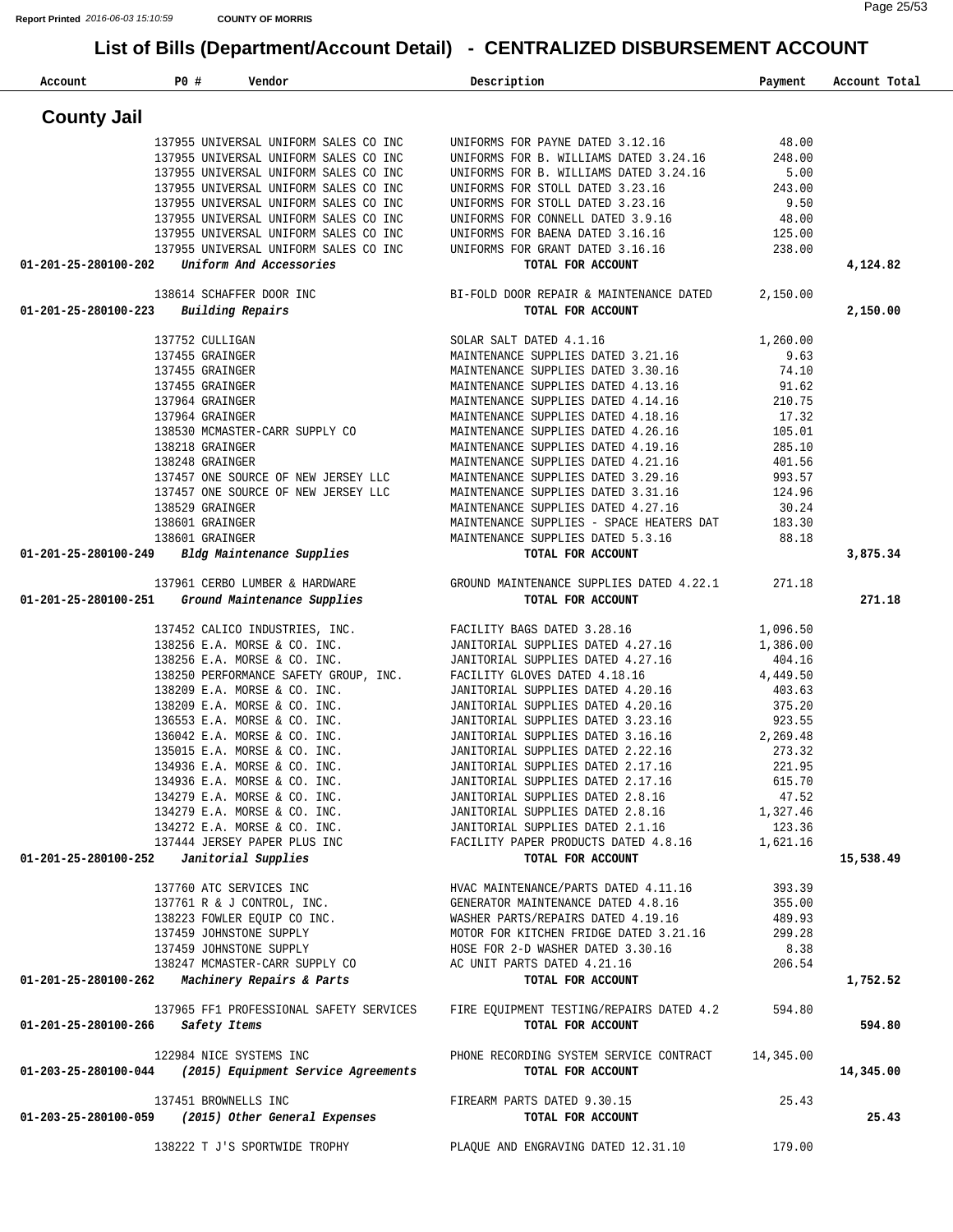| Account                               | PO #                                                         | Vendor                                   | Description                                                                         | Payment          | Account Total              |
|---------------------------------------|--------------------------------------------------------------|------------------------------------------|-------------------------------------------------------------------------------------|------------------|----------------------------|
| <b>County Jail</b>                    |                                                              |                                          |                                                                                     |                  |                            |
| 01-203-25-280100-084                  |                                                              | (2015) Other Outside Services            | TOTAL FOR ACCOUNT                                                                   |                  | 779.00                     |
|                                       | 137938 ANESTHESIA ASSOCIATES OF                              |                                          | MEDICAL CARE FOR J. BRINK DATED 6.3.15                                              | 2,460.00         |                            |
|                                       | 137936 NANCY HERNANDEZ                                       |                                          | MEDICAL CARE FOR C. DEGROAT DATED 12.7.1                                            | 350.00           |                            |
|                                       | 137936 NANCY HERNANDEZ                                       | 133146 MORRIS IMAGING ASSOC II PA        | MEDICAL CARE FOR W. ORTIZ DATED 12.7.15<br>MEDICAL CARE FOR O.ARGUETA DATED 12.27.1 | 175.00<br>203.00 |                            |
|                                       | 132248 EDGARDO C. VALLEJO, M.D.                              |                                          | INTERNIST PEER REVIEW DATED 12.10.15                                                | 500.00           |                            |
| 01-203-25-280100-189                  | $(2015)$ Medical                                             |                                          | TOTAL FOR ACCOUNT                                                                   |                  | 3,688.00                   |
|                                       | 138261 E.A. MORSE & CO. INC.                                 |                                          | JANITORIAL SUPPLIES DATED 9.22.15                                                   | 68.28            |                            |
|                                       | 138261 E.A. MORSE & CO. INC.                                 |                                          | JANITORIAL SUPPLIES DATED 9.22.15                                                   | 113.28           |                            |
| 01-203-25-280100-252                  |                                                              | (2015) Janitorial Supplies               | TOTAL FOR ACCOUNT                                                                   |                  | 181.56                     |
|                                       |                                                              | 137756 FIRE FIGHTERS EQUIPMENT CO INC    | 02 CYLINDERS TEST AND RECHARGE DATED 9.3                                            | 124.50           |                            |
| 01-203-25-280100-266                  | (2015) Safety Items                                          |                                          | TOTAL FOR ACCOUNT                                                                   |                  | 124.50                     |
|                                       | TOTAL for County Jail                                        |                                          |                                                                                     |                  | ============<br>163,327.34 |
|                                       |                                                              |                                          |                                                                                     |                  |                            |
| <b>County Youth Detention Facilit</b> |                                                              |                                          |                                                                                     |                  |                            |
|                                       | 139564 COUNTY OF MORRIS                                      |                                          | 2nd Half May 2016 Metered Mail                                                      | 42.26            |                            |
| 01-201-25-281100-068                  | Postage & Metered Mail                                       |                                          | TOTAL FOR ACCOUNT                                                                   |                  | 42.26                      |
|                                       |                                                              | 138394 WHITES HEALTHCARE ENTERPRISES INC | Supply of medicine for the month of Apri                                            | 479.80           |                            |
| 01-201-25-281100-189                  | Medical                                                      |                                          | TOTAL FOR ACCOUNT                                                                   |                  | 479.80                     |
|                                       |                                                              | 137983 UNIVERSAL UNIFORM SALES CO INC    | Job Shirt 1/4 zip sz-Med                                                            | 64.99            |                            |
| 01-201-25-281100-202                  | Uniform And Accessories                                      |                                          | TOTAL FOR ACCOUNT                                                                   |                  | 64.99                      |
|                                       | 138852 CALICO INDUSTRIES, INC.                               |                                          | 40X46 ExHvy Lnr Blk 100/cs                                                          | 527.60           |                            |
|                                       | 138015 JERSEY PAPER PLUS INC                                 |                                          | 500-sheet 2-ply bath tissue platinum 96                                             | 1,276.80         |                            |
|                                       | 138015 JERSEY PAPER PLUS INC                                 |                                          | Tide HE Liquid Laundry Detergent, 4/100o                                            | 1,392.40         |                            |
|                                       | 138015 JERSEY PAPER PLUS INC                                 |                                          | Endust Aerosol 6/15oz, 6/cs                                                         | 91.72            |                            |
|                                       | 138017 JERSEY PAPER PLUS INC<br>137949 JERSEY PAPER PLUS INC |                                          | 35 gt Mop Bucket & down press wringer co<br>Clorox ultra bleach                     | 141.14<br>504.00 |                            |
|                                       | 137949 JERSEY PAPER PLUS INC                                 |                                          | Windex w/trigger sprayer                                                            | 222.90           |                            |
|                                       | 137949 JERSEY PAPER PLUS INC                                 |                                          | Fantastick spray cleaner                                                            | 190.02           |                            |
|                                       | 137949 JERSEY PAPER PLUS INC                                 |                                          | Hotell brillo soap pads                                                             | 31.85            |                            |
| 01-201-25-281100-252                  | Janitorial Supplies                                          |                                          | TOTAL FOR ACCOUNT                                                                   |                  | 4,378.43                   |
|                                       | 138908 WESTERN APPLIANCE INC.                                |                                          | Service call for washing machine. Make:                                             | 75.00            |                            |
| 01-201-25-281100-262                  | Machinery Repairs & Parts                                    |                                          | TOTAL FOR ACCOUNT                                                                   |                  | 75.00                      |
|                                       |                                                              | TOTAL for County Youth Detention Facilit |                                                                                     |                  | ============<br>5,040.48   |
|                                       |                                                              |                                          |                                                                                     |                  |                            |
| <b>Road Repairs</b>                   |                                                              |                                          |                                                                                     |                  |                            |
|                                       | 138286 SPACE FARMS INC                                       |                                          | April 1st - April 30th 2016 carcass remo                                            | 1,221.00         |                            |
| 01-201-26-290100-036                  | Contracted Services                                          |                                          | TOTAL FOR ACCOUNT                                                                   |                  | 1,221.00                   |
|                                       | 139564 COUNTY OF MORRIS                                      |                                          | 2nd Half May 2016 Metered Mail                                                      | 4.22             |                            |
| 01-201-26-290100-068                  | Postage & Metered Mail                                       |                                          | TOTAL FOR ACCOUNT                                                                   |                  | 4.22                       |
|                                       | 138295 WASHINGTON TWP MUNICIPAL                              |                                          | fuel purchase as per agreement                                                      | 2,266.38         |                            |
| 01-201-26-290100-140                  | Gas Purchases                                                |                                          | TOTAL FOR ACCOUNT                                                                   |                  | 2,266.38                   |
|                                       | 139203 CAM WALKER                                            |                                          | work boots per contract                                                             | 90.00            |                            |
| 01-201-26-290100-207                  | 139174 FRANK SCHOTT                                          | Uniform & Clothing Allowance             | work boots per contract<br>TOTAL FOR ACCOUNT                                        | 59.76            | 149.76                     |
|                                       |                                                              |                                          |                                                                                     |                  |                            |
|                                       | 137485 RELIABLE WOOD PRODUCTS                                |                                          | brick mix                                                                           | 375.00           |                            |
|                                       | 137485 RELIABLE WOOD PRODUCTS<br>137416 TILCON NEW YORK INC. |                                          | asphalt mix<br>bituminous concrete I-5                                              | 375.00<br>187.79 |                            |
|                                       | 137416 TILCON NEW YORK INC.                                  |                                          | $I - 5$                                                                             | 176.61           |                            |
|                                       | 137416 TILCON NEW YORK INC.                                  |                                          | I-6 skin patch                                                                      | 877.61           |                            |
|                                       |                                                              |                                          |                                                                                     |                  |                            |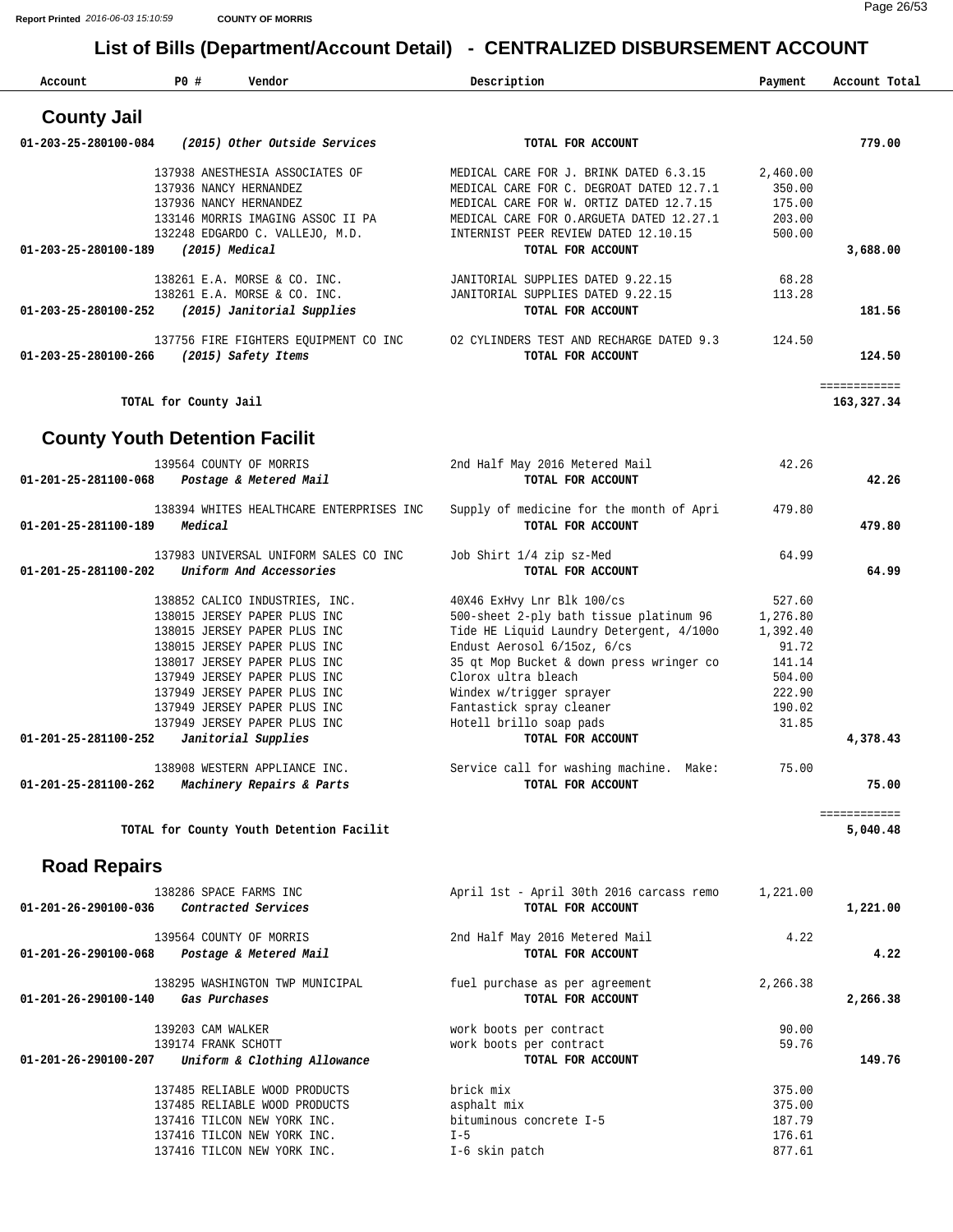| Account              | P0 #                                                 | Vendor                                             | Description                                                   | Payment          | Account Total             |
|----------------------|------------------------------------------------------|----------------------------------------------------|---------------------------------------------------------------|------------------|---------------------------|
| <b>Road Repairs</b>  |                                                      |                                                    |                                                               |                  |                           |
|                      |                                                      | 137484 TILCON NEW YORK INC.                        | I-5 bituminous concrete                                       | 180.52           |                           |
|                      |                                                      | 138294 TILCON NEW YORK INC.                        | $I - 5$                                                       | 286.92           |                           |
|                      |                                                      | 138294 TILCON NEW YORK INC.                        | $I - 5$                                                       | 286.38           |                           |
|                      |                                                      | 138294 TILCON NEW YORK INC.                        | $I - 5$                                                       | 55.60            |                           |
| 01-201-26-290100-222 |                                                      | 135534 TILCON NEW YORK INC.<br>Bituminous Concrete | I-6 Skin Patch<br>TOTAL FOR ACCOUNT                           | 1,891.81         | 5,313.64                  |
|                      |                                                      |                                                    |                                                               |                  |                           |
|                      |                                                      | 138293 CAMPBELL FOUNDRY COMPANY                    | (J) 36" HDPE Pipe w/sure-lok coupling                         | 500.00           |                           |
|                      |                                                      | 138293 CAMPBELL FOUNDRY COMPANY                    | (5) 36" HDPE Flare End Section                                | 375.00           |                           |
| 01-201-26-290100-224 |                                                      | Catch Basin Drainage & Pipes                       | TOTAL FOR ACCOUNT                                             |                  | 875.00                    |
|                      |                                                      | 137431 COUNTY CONCRETE CORP.                       | MORR13 yellow mason sand Ticket # 215779                      | 343.14           |                           |
| 01-201-26-290100-244 | Stone                                                |                                                    | TOTAL FOR ACCOUNT                                             |                  | 343.14                    |
|                      |                                                      |                                                    |                                                               |                  |                           |
|                      | 137415 SUSSEX COUNTY MUA                             |                                                    | Act # CTM00001CM street sweeping 4/5/201                      | 154.80           |                           |
|                      | 137415 SUSSEX COUNTY MUA<br>137415 SUSSEX COUNTY MUA |                                                    | " 4/5/2016<br>$\mathbf{H}$                                    | 152.85           |                           |
|                      | 138091 SUSSEX COUNTY MUA                             |                                                    | " 4/5/2016<br>St. Sweeping 4/22/2016                          | 135.60<br>177.75 |                           |
|                      | 138091 SUSSEX COUNTY MUA                             |                                                    | 4/22/2016                                                     | 221.10           |                           |
|                      | 138091 SUSSEX COUNTY MUA                             |                                                    | $\mathbf H$<br>4/22/2016                                      | 259.20           |                           |
| 01-201-26-290100-260 |                                                      | Construction Materials                             | TOTAL FOR ACCOUNT                                             |                  | 1,101.30                  |
|                      |                                                      |                                                    |                                                               |                  |                           |
|                      |                                                      | 138296 ATD HIGHWAY PRODUCTS, LLC                   | 24" Plastic Stop/Slow Paddle with 12" AB                      | 944.00           |                           |
|                      |                                                      | 138296 ATD HIGHWAY PRODUCTS, LLC                   | Two Piece Plastic Handle for 6" Height                        | 176.00           |                           |
|                      |                                                      | 138296 ATD HIGHWAY PRODUCTS, LLC                   | 18" HI Stop/Slow Paddle                                       | 546.00           |                           |
|                      | 137417 ZEE MEDICAL INC.                              |                                                    | Acct # 037193 bandages, gauze, pain-aid, cr                   | 102.85           |                           |
| 01-201-26-290100-266 | Safety Items                                         |                                                    | TOTAL FOR ACCOUNT                                             |                  | 1,768.85                  |
|                      | TOTAL for Road Repairs                               |                                                    |                                                               |                  | ============<br>13,043.29 |
|                      |                                                      |                                                    |                                                               |                  |                           |
|                      | <b>Bridges and Culverts</b>                          |                                                    |                                                               |                  |                           |
|                      |                                                      | 137837 GARDEN STATE HIGHWAY                        | 200 FT34 3x4 Concrete Barrier Marker - H                      | 790.00           |                           |
| 01-201-26-292100-227 | Concrete                                             |                                                    | TOTAL FOR ACCOUNT                                             |                  | 790.00                    |
|                      |                                                      |                                                    |                                                               |                  |                           |
| 01-201-26-292100-239 | Small Tools                                          | 138147 KENVIL POWER EQUIPMENT, INC.                | $L87YC$ Spark Plug (2)<br>TOTAL FOR ACCOUNT                   | 6.81             | 6.81                      |
|                      |                                                      |                                                    |                                                               |                  |                           |
|                      |                                                      | 135328 RICOH AMERICAS CORPORATION                  | Ricoh MP C 2003Cabinet Type FFor: Morris                      | 297.49           |                           |
| 01-201-26-292100-259 |                                                      | <i>Equipment Rental</i>                            | TOTAL FOR ACCOUNT                                             |                  | 297.49                    |
|                      |                                                      |                                                    |                                                               |                  |                           |
|                      |                                                      | 137494 CINTAS CORPORATION                          | Medical Supplies for the Morris County B<br>TOTAL FOR ACCOUNT | 306.42           |                           |
| 01-201-26-292100-266 | Safety Items                                         |                                                    |                                                               |                  | 306.42                    |
|                      |                                                      |                                                    |                                                               |                  | ============              |
|                      | TOTAL for Bridges and Culverts                       |                                                    |                                                               |                  | 1,400.72                  |
|                      |                                                      |                                                    |                                                               |                  |                           |
|                      | <b>Shade Tree Commission</b>                         |                                                    |                                                               |                  |                           |
|                      | 138284 POWER PLACE INC                               |                                                    | spark plugs, 16", 14" rails for saw                           | 93.68            |                           |
|                      |                                                      | 138285 SHEAFFER SUPPLY INC.                        | 1 ply nylon sling 4"x8"                                       | 66.24            |                           |
| 01-201-26-300100-262 |                                                      | Machinery Repairs & Parts                          | TOTAL FOR ACCOUNT                                             |                  | 159.92                    |
|                      |                                                      |                                                    |                                                               |                  |                           |
|                      |                                                      | 137486 ONE SOURCE OF NEW JERSEY LLC                | scrubs in-a-bucket dymon                                      | 242.07           |                           |
|                      |                                                      | 138290 ONE SOURCE OF NEW JERSEY LLC                | blastem wasp & hornet killer, glass clea                      | 472.43           |                           |
| 01-201-26-300100-266 | Safety Items                                         |                                                    | TOTAL FOR ACCOUNT                                             |                  | 714.50                    |
|                      |                                                      |                                                    |                                                               |                  | ============              |
|                      | TOTAL for Shade Tree Commission                      |                                                    |                                                               |                  | 874.42                    |
|                      | <b>Buildings &amp; Grounds</b>                       |                                                    |                                                               |                  |                           |
|                      |                                                      | 137179 WEBSTER PLUMBING &                          | RE: HOLDING CELL/ 04-01-16                                    | 2,831.25         |                           |
| 01-201-26-310100-044 |                                                      | Equipment Service Agreements                       | TOTAL FOR ACCOUNT                                             |                  | 2,831.25                  |
|                      |                                                      |                                                    |                                                               |                  |                           |
|                      |                                                      | 139277 MORRISTOWN PARKING AUTHORITY                | PARKING MAINTENANCE FEE/ JUNE 2016                            | 5,340.00         |                           |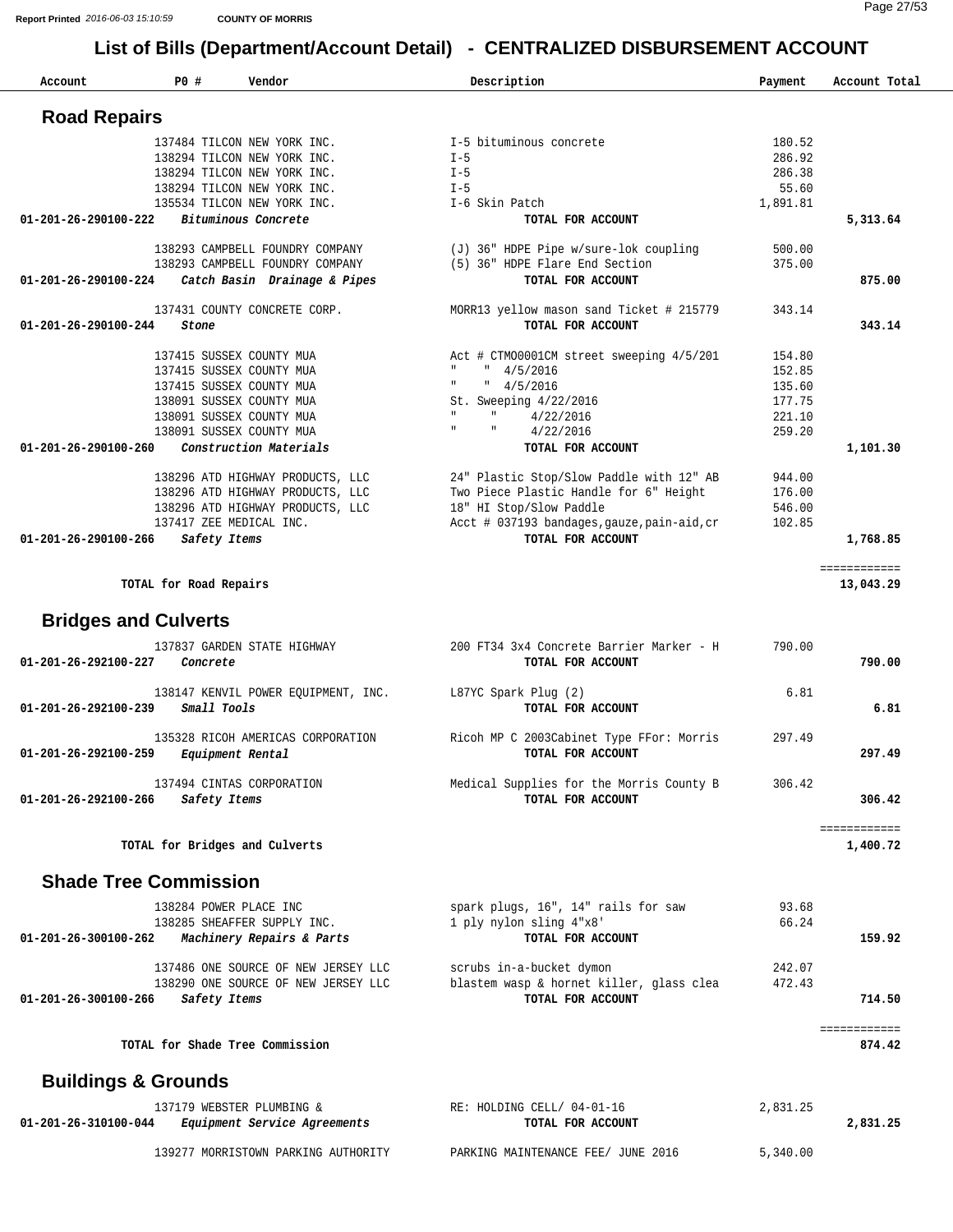| Account                              | P0 #<br>Vendor                                                                                      | Description                                                                                                                                                                                                                            | Payment          | Account Total |
|--------------------------------------|-----------------------------------------------------------------------------------------------------|----------------------------------------------------------------------------------------------------------------------------------------------------------------------------------------------------------------------------------------|------------------|---------------|
|                                      | <b>Buildings &amp; Grounds</b>                                                                      |                                                                                                                                                                                                                                        |                  |               |
| 01-201-26-310100-062                 | Parking Lot Rental                                                                                  | TOTAL FOR ACCOUNT                                                                                                                                                                                                                      |                  | 12,097.50     |
|                                      | 137652 NEW JERSEY OVERHEAD DOOR LLC RE: CTY GARAGE/ 04-21-16                                        |                                                                                                                                                                                                                                        | 480.00           |               |
|                                      |                                                                                                     | 138154 NEW JERSEY OVERHEAD DOOR LLC RE: LONG VALLEY GARAGE/ 04-14-16                                                                                                                                                                   | 320.00           |               |
|                                      | 136331 EATON CORPORATION                                                                            | RE: PROVISION OF MAINTENANCE TO UPS SYST                                                                                                                                                                                               | 30,379.95        |               |
|                                      | 138153 TREASURER, STATE OF NEW JERSEY                                                               | PROGRAM INTEREST ID-G000022542                                                                                                                                                                                                         | 3,160.00         |               |
|                                      | 138494 EXTEL COMMUNICATIONS                                                                         | RE: PLEASE INSTALL RG6 QUAD SHIELD FOR T                                                                                                                                                                                               | 2,140.00         |               |
|                                      | 137184 RITCHIES MUSIC CENTER<br>138150 KORNER STORE INC                                             | RE: FREEHOLDERS - MICROPHONE CABLES/ 04-<br>RE: MEAL RECEIPTS/ 04-09-16 THRU 04-30-1                                                                                                                                                   | 479.91<br>130.00 |               |
| 01-201-26-310100-084                 | Other Outside Services                                                                              | TOTAL FOR ACCOUNT                                                                                                                                                                                                                      |                  | 37,089.86     |
|                                      | 01-201-26-310100-095 Other Administrative Supplies                                                  | 139007 NESTLE WATERS NORTH AMERICA INC. 0434507703/04-15-16 THRU 05-14-16/DATE<br>TOTAL FOR ACCOUNT                                                                                                                                    | 156.01           | 156.01        |
|                                      |                                                                                                     |                                                                                                                                                                                                                                        |                  |               |
|                                      | 138574 GRAINGER                                                                                     | RE: B&G/ 05-06-16                                                                                                                                                                                                                      | 134.06           |               |
|                                      | 01-201-26-310100-098 Other Operating&Repair Supply                                                  | TOTAL FOR ACCOUNT                                                                                                                                                                                                                      |                  | 134.06        |
|                                      | 138560 MORRIS COUNTY MUNICIPAL                                                                      |                                                                                                                                                                                                                                        | 5,656.24         |               |
|                                      | 138560 MORRIS COUNTY MUNICIPAL                                                                      | 100055/ WASTE COLLECTION - APRIL 2016/ 0<br>100055/ TIPPING FEES - APRIL 2016/ 05-09                                                                                                                                                   | 1,914.59         |               |
|                                      |                                                                                                     | 138561 MORRIS COUNTY MUNICIPAL 000291/RE: REFUSE REMOVAL/ APRIL 2016/                                                                                                                                                                  | 837.28           |               |
| 01-201-26-310100-143                 | Rubbish & Trash Removal                                                                             | TOTAL FOR ACCOUNT                                                                                                                                                                                                                      |                  | 8,408.11      |
|                                      | 138574 GRAINGER                                                                                     | RE: SAFETY GEAR/ 05-04-16                                                                                                                                                                                                              | 220.48           |               |
|                                      | 138152 GRAINGER                                                                                     | RE: SAFETY GEAR/ 04-29-16                                                                                                                                                                                                              | 416.90           |               |
| 01-201-26-310100-207                 | Uniform & Clothing Allowance                                                                        | TOTAL FOR ACCOUNT                                                                                                                                                                                                                      |                  | 637.38        |
|                                      | 138070 COUNTY CONCRETE CORP.                                                                        | RE: CH/ 04-22-16                                                                                                                                                                                                                       | 74.00            |               |
|                                      | 138070 COUNTY CONCRETE CORP.                                                                        | RE: CH/ 04-26-16                                                                                                                                                                                                                       | 109.72           |               |
|                                      | 138070 COUNTY CONCRETE CORP.                                                                        | RE: CH/ 04-26-16                                                                                                                                                                                                                       | 160.00           |               |
| 01-201-26-310100-223                 | Building Repairs                                                                                    | TOTAL FOR ACCOUNT                                                                                                                                                                                                                      |                  | 343.72        |
|                                      | 138160 RICCIARDI BROTHERS OF                                                                        | WO77420/RE: PROSECUTOR/04-01-16                                                                                                                                                                                                        | 65.23            |               |
|                                      | 138160 RICCIARDI BROTHERS OF                                                                        | WO77420/ RE: PROSECUTOR/ 04-04-16                                                                                                                                                                                                      | 233.65           |               |
|                                      | 138160 RICCIARDI BROTHERS OF                                                                        | WO77051/ RE: SEU/ 04-06-16                                                                                                                                                                                                             | 59.44            |               |
|                                      | 138160 RICCIARDI BROTHERS OF                                                                        | WO77384/ RE: 393994                                                                                                                                                                                                                    | 442.57           |               |
|                                      | 138160 RICCIARDI BROTHERS OF<br>138160 RICCIARDI BROTHERS OF                                        | WO77384/ RE: CH/ 04-14-16<br>WO394363/ RE: CH/ 04-20-16                                                                                                                                                                                | 144.51<br>274.94 |               |
|                                      | 138160 RICCIARDI BROTHERS OF                                                                        | WO77535/ RE: CH/ 04-21-16                                                                                                                                                                                                              | 40.99            |               |
|                                      | 138160 RICCIARDI BROTHERS OF                                                                        | WO77584/ RE: CH/ 04-26/16                                                                                                                                                                                                              | 79.98            |               |
|                                      | 138160 RICCIARDI BROTHERS OF                                                                        | RE: WEIGHTS & MEASURES/ 04-27-16                                                                                                                                                                                                       | 55.15            |               |
|                                      | 138160 RICCIARDI BROTHERS OF                                                                        | WO77618/ RE: PROSECUTOR/ 04-28-16                                                                                                                                                                                                      | 59.98            |               |
|                                      |                                                                                                     | 137497 PELICAN SPORT CENTER INC WO77554/ RE: 911 MEMORIAL/ 04-20-16 858.00                                                                                                                                                             |                  |               |
| $01 - 201 - 26 - 310100 - 234$ Paint |                                                                                                     | TOTAL FOR ACCOUNT                                                                                                                                                                                                                      |                  | 2,314.44      |
|                                      |                                                                                                     |                                                                                                                                                                                                                                        | 4.55             |               |
|                                      |                                                                                                     | 138559 GENERAL PLUMBING SUPPLY INC. RE:CH - HOLDING CELL/ 04-06-16 $4.55$<br>138559 GENERAL PLUMBING SUPPLY INC. RE:CH - HOLDING CELL/ 04-12-16 221.23                                                                                 |                  |               |
|                                      | 138567 FASTENAL COMPANY                                                                             | WO77528/ RE: ROADS/ 05-10-16                                                                                                                                                                                                           | 211.99           |               |
|                                      | 138567 FASTENAL COMPANY                                                                             | WO77583/ RE: B&G/ 05-10-16                                                                                                                                                                                                             |                  |               |
|                                      |                                                                                                     |                                                                                                                                                                                                                                        |                  |               |
|                                      |                                                                                                     |                                                                                                                                                                                                                                        |                  |               |
|                                      |                                                                                                     |                                                                                                                                                                                                                                        |                  |               |
|                                      |                                                                                                     |                                                                                                                                                                                                                                        |                  |               |
|                                      | $01 - 201 - 26 - 310100 - 235$ Pipes - Others                                                       | 138567 FASTENAL COMPANY WOT7583/RE: B&G/05-10-16<br>138567 FASTENAL COMPANY WOT7583/RE: B&G/05-06-16<br>138558 KLEIZA ENTERPRISES INC<br>138558 KLEIZA ENTERPRISES INC<br>138157 AQUARIUS SUPPLY, INC. WOT7593/RE: CTY GARAGE/04-26-16 |                  | 1,259.85      |
|                                      |                                                                                                     |                                                                                                                                                                                                                                        |                  |               |
|                                      |                                                                                                     |                                                                                                                                                                                                                                        |                  |               |
|                                      |                                                                                                     | 138610 HOME DEPOT U.S.A., INC. WO77318/ RE: SMALL TOOLS/ 05-12-16 793.35                                                                                                                                                               |                  |               |
|                                      | $01 - 201 - 26 - 310100 - 239$ Small Tools                                                          | TOTAL FOR ACCOUNT                                                                                                                                                                                                                      |                  | 853.74        |
|                                      | 138567 FASTENAL COMPANY<br>138574 GRAINGER<br>138574 GRAINGER<br>138574 GRAINGER<br>138574 GRAINGER |                                                                                                                                                                                                                                        | 42.80            |               |
|                                      |                                                                                                     | WO77668/ RE: B&G - HILL/ 05-04-16<br>WO77630/ RE: B&G/ 05-02-16                                                                                                                                                                        | 409.92           |               |
|                                      |                                                                                                     | WO77656/ RE: B&G/ 05-04-16                                                                                                                                                                                                             | 294.32           |               |
|                                      |                                                                                                     | WO77685/ RE: A&R/ 05-06-16<br>WO77685/ RE: A&R/ 05-06-16                                                                                                                                                                               | 430.92           |               |
|                                      | 138574 GRAINGER                                                                                     |                                                                                                                                                                                                                                        | 11.98            |               |
|                                      | 138574 GRAINGER                                                                                     | WO77685/ RE: A&R/ 05-06-16<br>WO77685/ RE: A&R/ 05-06-16                                                                                                                                                                               | 33.39<br>4.13    |               |
|                                      | 138574 GRAINGER                                                                                     |                                                                                                                                                                                                                                        |                  |               |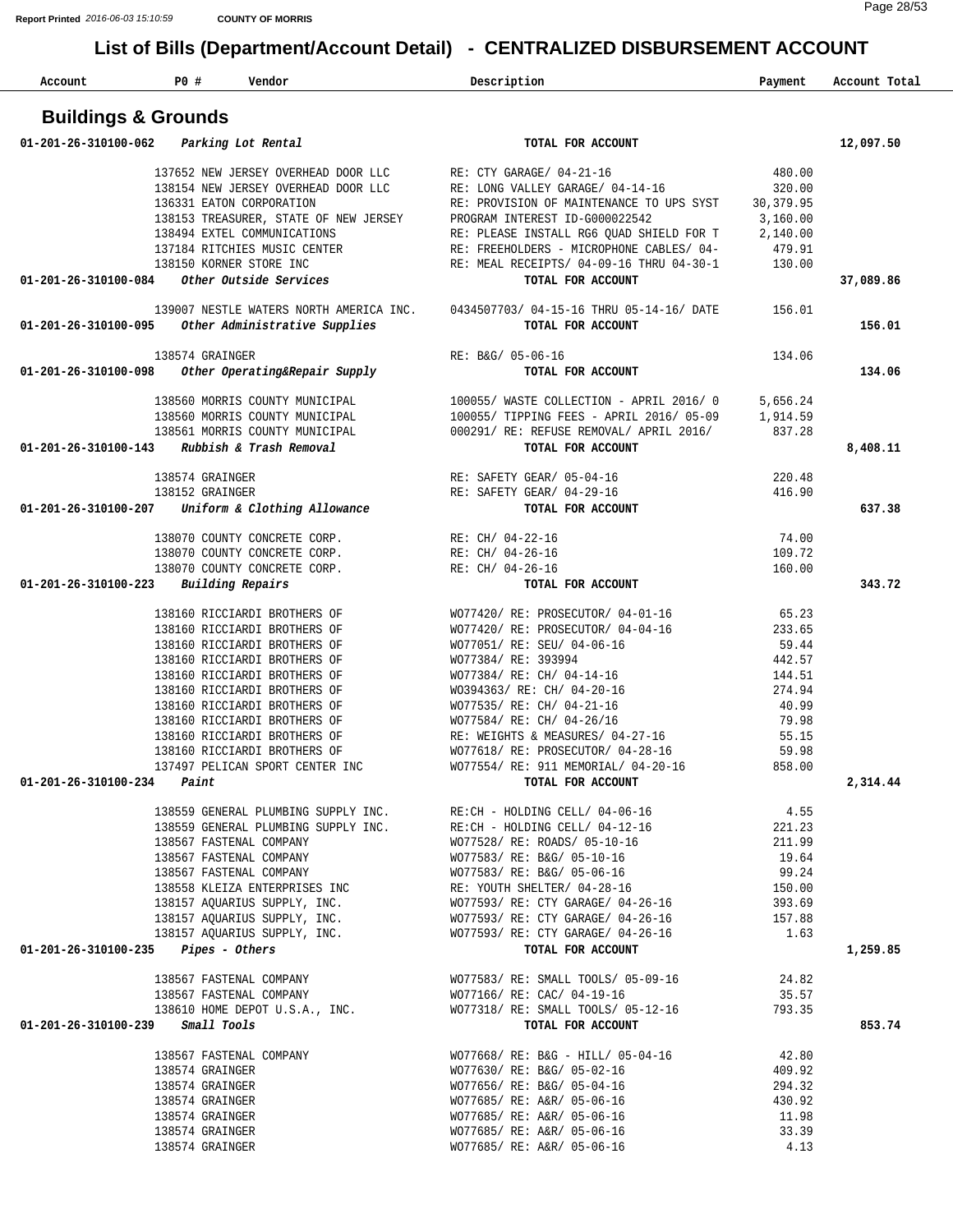| Account                        | PO #<br>Vendor                                                       | Description                                                   | Payment            | Account Total |
|--------------------------------|----------------------------------------------------------------------|---------------------------------------------------------------|--------------------|---------------|
|                                |                                                                      |                                                               |                    |               |
|                                | <b>Buildings &amp; Grounds</b>                                       |                                                               |                    |               |
|                                | 138152 GRAINGER                                                      | WO77590/ RE: JDC/ 04-25-16                                    | 1.04               |               |
|                                | 138152 GRAINGER                                                      | WO77590/ RE: JDC/ 04-25-16                                    | 332.74             |               |
|                                | 138152 GRAINGER                                                      | WO77580/ RE: SHERIFF/ 04-25-16                                | 260.27             |               |
|                                | 138610 HOME DEPOT U.S.A., INC.                                       | WO77692/ RE: EXTENSION SERV/ 05-10-16                         | 592.28             |               |
|                                | 138766 HOME DEPOT U.S.A., INC.                                       | WO77718/ RE: SHERIFF/ 05-16-16                                | 181.64             |               |
| 01-201-26-310100-249           | 136373 HOME DEPOT U.S.A., INC.<br>Bldg Maintenance Supplies          | RE: B&B - BUILD SUPPLIES/ AS PER ATTACHE<br>TOTAL FOR ACCOUNT | 1,153.66           | 3,760.07      |
|                                |                                                                      |                                                               |                    |               |
|                                | 138495 RIVERSIDE GREENHOUSES LLC                                     | WO77605/ RE: CH/ 05-09-16                                     | 2,865.00           |               |
|                                | 138575 IRRIGATION & LANDSCAPE                                        | RE: 911 - ACTIVATION OF IRRIGATION SYSTE                      | 140.00             |               |
|                                | 138575 IRRIGATION & LANDSCAPE                                        | RE: CH - ACTIVATION OF IRRIGATION SYSTEM                      | 206.20             |               |
|                                | 138575 IRRIGATION & LANDSCAPE                                        | RE: POCKET PK - ACTIVATION OF IRRIGATION                      | 175.50             |               |
|                                | 138152 GRAINGER                                                      | WO77514/ RE: LAW & PUB SAFETY/ 04-19-16                       | 15.18              |               |
|                                | 139216 POGGI LANDSCAPING                                             | RE: LANDSCAPING AT MORRIS VIEW/ AS PER A                      | 17,450.00          |               |
| 01-201-26-310100-251           | Ground Maintenance Supplies                                          | TOTAL FOR ACCOUNT                                             |                    | 20,851.88     |
|                                | 138563 CALICO INDUSTRIES, INC.                                       | WO77599/ RE: B&G - HILL/ 04-28-16                             | 527.60             |               |
|                                | 138129 JERSEY PAPER PLUS INC                                         | WO77462/ RE: B&G/ 05-03-16                                    | 179.76             |               |
| 01-201-26-310100-252           | Janitorial Supplies                                                  | TOTAL FOR ACCOUNT                                             |                    | 707.36        |
|                                |                                                                      |                                                               |                    |               |
|                                | 138568 ALL COUNTY RENTAL CENTER                                      | WO77572/ RE: CH/ 04-22-16                                     | 239.19             |               |
| 01-201-26-310100-258           | Equipment                                                            | TOTAL FOR ACCOUNT                                             |                    | 239.19        |
|                                | 138162 SPEEDWELL ELECTRIC MOTORS                                     | WO77602/ RE: A&R/ 04-29-16                                    | 75.20              |               |
| $01 - 201 - 26 - 310100 - 262$ | Machinery Repairs & Parts                                            | TOTAL FOR ACCOUNT                                             |                    | 75.20         |
|                                |                                                                      |                                                               |                    |               |
|                                | 139278 JOHNSTONE SUPPLY                                              | WO77745/ RE: GREYSTONE/ 05-19-16                              | 133.99             |               |
|                                | 139278 JOHNSTONE SUPPLY                                              | WO77760/ RE: LAW & PUB SAFETY/ 05-19-16                       | 14.99              |               |
|                                | 139278 JOHNSTONE SUPPLY                                              | WO77760/ RE: LAW & PUB SAFETY/ 05-20-16                       | 117.50             |               |
|                                | 139278 JOHNSTONE SUPPLY<br>137181 CARRIER CORPORATION                | WO77773/ RE: PSTA/ 05-20-16<br>RE: A&R/ 03-18-16              | 419.00<br>4,773.30 |               |
|                                | 137181 CARRIER CORPORATION                                           | RE: WHARTON GRG - WALL HEATERS/ 03-23-16                      | 2,383.00           |               |
|                                | 137181 CARRIER CORPORATION                                           | RE: WHARTON GRG - INSTALL HEATERS/ 03-30                      | 2,280.00           |               |
| 01-201-26-310100-264           | Heat & $A/C$                                                         | TOTAL FOR ACCOUNT                                             |                    | 10,121.78     |
|                                |                                                                      |                                                               |                    | ============  |
|                                | TOTAL for Buildings & Grounds                                        |                                                               |                    | 101,881.40    |
|                                | <b>Motor Services Center</b>                                         |                                                               |                    |               |
|                                | 139206 MARK CARTER                                                   | HOTEL                                                         | 150.00             |               |
|                                | 139206 MARK CARTER                                                   | PARKING                                                       | 25.00              |               |
|                                | 139206 MARK CARTER                                                   | FOOD - DINNER                                                 | 20.00              |               |
|                                | 139206 MARK CARTER                                                   | HOTEL                                                         | 150.00             |               |
|                                | 139206 MARK CARTER                                                   | PARKING                                                       | 25.00              |               |
|                                | 139206 MARK CARTER                                                   | FOOD - LUNCH                                                  | 20.00              |               |
|                                | 139206 MARK CARTER                                                   | FOOD - DINNER                                                 | 20.00              |               |
| 01-201-26-315100-082           | Travel Expense                                                       | TOTAL FOR ACCOUNT                                             |                    | 410.00        |
|                                | 137784 EMED CO INC.                                                  | PRO-GARD P.S.ALUM.PLATE/1.25X2                                | 686.45             |               |
|                                | 137812 SGS TESTCOM INC                                               | MONTHLY INSPECTION MAINTENANCE - APRIL 2                      | 189.41             |               |
|                                | 138934 MARK CARTER                                                   | MOTOR VEHICLE COMMISSION - 4 TITLES                           | 240.00             |               |
|                                | 138934 MARK CARTER                                                   | NJ EMISSIONS PROGRAM                                          | 11.06              |               |
|                                | 137804 MSC INDUSTRIAL SUPPLY CO.                                     | CREDIT                                                        | $-131.12$          |               |
|                                | 137804 MSC INDUSTRIAL SUPPLY CO.                                     | TORQUE LOCKNUT, HEX NUT                                       | 44.58              |               |
|                                | 137804 MSC INDUSTRIAL SUPPLY CO.                                     | TRIDON WORM DRIVE CLAMPS, FLAT WASHER, HEX                    | 234.94             |               |
|                                | 137804 MSC INDUSTRIAL SUPPLY CO.                                     | HEAT GUN                                                      | 63.80              |               |
|                                | 137804 MSC INDUSTRIAL SUPPLY CO.<br>137804 MSC INDUSTRIAL SUPPLY CO. | NATURAL BOND SORB PAD<br>VINYL SAFETY TAGS                    | 308.64<br>27.86    |               |
|                                | 137804 MSC INDUSTRIAL SUPPLY CO.                                     | GRABBING TL W/ TRIGGER GRIP                                   | 117.90             |               |
|                                | 137804 MSC INDUSTRIAL SUPPLY CO.                                     | PRIMARY WIRE, SPLINE WRENCH                                   | 139.33             |               |
|                                | 137804 MSC INDUSTRIAL SUPPLY CO.                                     | PLASTIC BOTTLE, BOTTLE TRIGGER, GLASS CLEA                    | 130.44             |               |
| 01-201-26-315100-098           | Other Operating&Repair Supply                                        | TOTAL FOR ACCOUNT                                             |                    | 2,063.29      |
|                                | 137826 AMERICAN WEAR INC.                                            | UNIFORMS AND MAT RENTAL                                       | 254.77             |               |
|                                | 137826 AMERICAN WEAR INC.                                            | UNIFORMS AND MAT RENTAL                                       | 276.56             |               |
|                                | 137826 AMERICAN WEAR INC.                                            | UNIFORMS AND MAT RENTAL                                       | 188.77             |               |
|                                | $01-201-26-315100-207$ Uniform & Clothing Allowance                  | TOTAL FOR ACCOUNT                                             |                    | 720.10        |
|                                |                                                                      |                                                               |                    |               |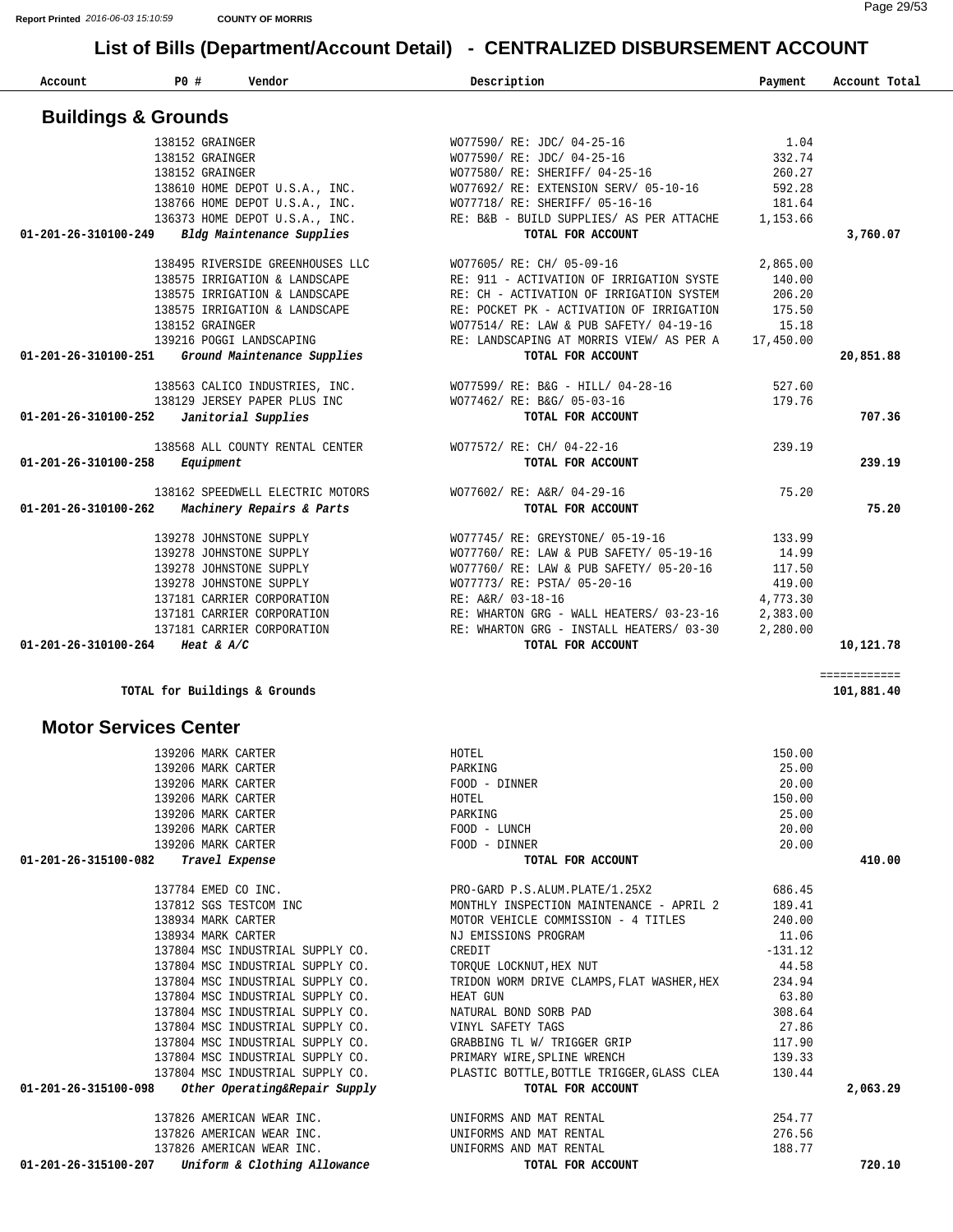| Account              | <b>PO #</b>                     | Vendor                                                               | Description                                                              | Payment            | Account Total |
|----------------------|---------------------------------|----------------------------------------------------------------------|--------------------------------------------------------------------------|--------------------|---------------|
|                      | <b>Motor Services Center</b>    |                                                                      |                                                                          |                    |               |
|                      | 137797 INTER CITY TIRE          |                                                                      | TIRES                                                                    | 1,100.92           |               |
|                      | 137797 INTER CITY TIRE          |                                                                      | CREDIT                                                                   | $-138.90$          |               |
|                      | 137797 INTER CITY TIRE          |                                                                      | TIRES                                                                    | 881.40             |               |
| 01-201-26-315100-245 | Tires                           |                                                                      | TOTAL FOR ACCOUNT                                                        |                    | 3,885.53      |
|                      |                                 | 137816 SNAP-ON INDUSTRIAL                                            | TORQ WRENCH RECONDITION AND CALIBRATE                                    | 68.00              |               |
| 01-201-26-315100-246 | Tools - Others                  |                                                                      | TOTAL FOR ACCOUNT                                                        |                    | 68.00         |
|                      |                                 | 137775 DELUXE INTERNATIONAL                                          | CAP ASSY                                                                 | 59.20              |               |
|                      |                                 | 137775 DELUXE INTERNATIONAL                                          | ARM W/S WI                                                               | 21.76              |               |
|                      |                                 | 137775 DELUXE INTERNATIONAL                                          | DRIVE FAN                                                                | 386.49             |               |
|                      |                                 | 137775 DELUXE INTERNATIONAL<br>137775 DELUXE INTERNATIONAL           | CABLE ASSY<br>KEY IGNITION, HOSE ASSY                                    | 57.57<br>120.46    |               |
|                      |                                 | 137788 GROFF TRACTOR NEW JERSEY, LLC                                 | ALTERNATOR, TENSIONER BELT, ROLLER SHIFTER                               | 866.85             |               |
|                      |                                 | 137788 GROFF TRACTOR NEW JERSEY, LLC                                 | TENSIONER BELT                                                           | 157.00             |               |
|                      |                                 | 137790 HOOVER TRUCK CENTERS INC                                      | (UNIT# 8-8) HOSE, CLAMP, SEAL, SCREW, GASKET                             | 6,850.77           |               |
|                      |                                 | 137791 HOOVER TRUCK CENTERS INC                                      | SENSOR                                                                   | 78.21              |               |
|                      | 137795 JESCO INC.               |                                                                      | OIL COOLER                                                               | 1,651.59           |               |
|                      |                                 | 137799 MONTAGE ENTERPRISES INC.                                      | ROLLER BRG-HEX                                                           | 120.38             |               |
|                      |                                 | 137809 PEIRCE EQUIPMENT CO.                                          | SPRING                                                                   | 59.38              |               |
|                      |                                 | 137808 PENNJERSEY MACHINERY, LLC                                     | CREDIT                                                                   | $-407.84$          |               |
|                      |                                 | 137808 PENNJERSEY MACHINERY, LLC<br>137808 PENNJERSEY MACHINERY, LLC | FERRULE, NUT<br>ARM, LINK ROD, WIPER SHAFT, WIPER ARM, WIPER             | 82.82<br>634.30    |               |
|                      |                                 | 137808 PENNJERSEY MACHINERY, LLC                                     | SET                                                                      | 126.71             |               |
|                      |                                 | 137819 SOMERSET HILLS TOWING                                         | TOWING (#S99-15)                                                         | 337.40             |               |
|                      | 137820 TRIUS, INC.              |                                                                      | COVER PLATE, SCREW, GUAGE HYD, WEAR LINER, B                             | 1,627.60           |               |
|                      |                                 | 137801 MOBILE LIFTS, INC.                                            | (UNIT# S99-15) STROBE HEAD OVAL AMBER, HY                                | 6,793.10           |               |
| 01-201-26-315100-261 |                                 | Spare Parts for Equipment                                            | TOTAL FOR ACCOUNT                                                        |                    | 19,623.75     |
|                      |                                 | 137785 FLEMINGTON BUICK CHEVROLET                                    | CREDIT                                                                   | $-24.00$           |               |
|                      |                                 | 137785 FLEMINGTON BUICK CHEVROLET                                    | GASKET, SEAL, HOSE                                                       | 88.27              |               |
|                      |                                 | 137785 FLEMINGTON BUICK CHEVROLET                                    | CABLE                                                                    | 45.60              |               |
|                      |                                 | 137785 FLEMINGTON BUICK CHEVROLET                                    | FILTER, GASKET, FITTING                                                  | 105.36             |               |
|                      |                                 | 137785 FLEMINGTON BUICK CHEVROLET                                    | CLAMP                                                                    | 14.58              |               |
|                      |                                 | 137785 FLEMINGTON BUICK CHEVROLET                                    | HOSE                                                                     | 66.90              |               |
|                      |                                 | 137792 JOHNSON TRUCK ACCESSORIES INC                                 | DEE ZEE LIQUID TRANSFER TANK                                             | 24.99              |               |
|                      |                                 | 137810 RE-TRON TECHNOLOGIES INC.<br>137810 RE-TRON TECHNOLOGIES INC. | BATTERY<br>BATTERY                                                       | 648.61<br>728.60   |               |
|                      |                                 | 137811 ROUTE 23 AUTOMALL LLC                                         | RUN DOOR                                                                 | 112.44             |               |
|                      |                                 | 137811 ROUTE 23 AUTOMALL LLC                                         | TUBE                                                                     | 34.02              |               |
|                      |                                 | 137811 ROUTE 23 AUTOMALL LLC                                         | RETAINER, BRAKE KIT, FILTER ASY                                          | 153.85             |               |
|                      |                                 | 137811 ROUTE 23 AUTOMALL LLC                                         | BRAKE KIT                                                                | 56.05              |               |
|                      |                                 | 137811 ROUTE 23 AUTOMALL LLC                                         | SHACKLE ASY, BRACKET, BOLT, HEX NUT                                      | 74.00              |               |
|                      |                                 | 137811 ROUTE 23 AUTOMALL LLC                                         | <b>BRACKET</b>                                                           | 56.75              |               |
|                      |                                 | 137811 ROUTE 23 AUTOMALL LLC                                         | BRAKE KIT, FILTER ASY                                                    | 112.45             |               |
|                      |                                 | 137811 ROUTE 23 AUTOMALL LLC                                         | VEHICLE DIAGNOSTIC (#6-85)<br>WIRE ASY, ENGINE MODULE, LABOR-VEHICLE DIA | 195.00             |               |
|                      |                                 | 137811 ROUTE 23 AUTOMALL LLC<br>137744 ABSOLUTE AUTO AND FLAT GLASS  | $WINDSHIELD$ (#10-10)                                                    | 2,904.54<br>194.19 |               |
|                      |                                 | 137821 SUNRAYS WINDOW TINTING                                        | WINDOW TINTING $(#16-33 \& #16-34)$                                      | 170.00             |               |
|                      |                                 | 137821 SUNRAYS WINDOW TINTING                                        | WINDOW TINTING (#99-21)                                                  | 210.00             |               |
|                      |                                 | 137821 SUNRAYS WINDOW TINTING                                        | WINDOW TINTING (#8-43)                                                   | 85.00              |               |
| 01-201-26-315100-291 | Vehicle Repairs                 |                                                                      | TOTAL FOR ACCOUNT                                                        |                    | 6,057.20      |
|                      |                                 |                                                                      |                                                                          |                    | ============  |
|                      | TOTAL for Motor Services Center |                                                                      |                                                                          |                    | 32,827.87     |
|                      | <b>Mosquito Extermination</b>   |                                                                      |                                                                          |                    |               |
|                      |                                 | 139204 ELIZABETH HAKUCSA                                             | Reimbursement for flower pot and flowers                                 | 24.33              |               |
| 01-201-26-320100-039 |                                 | Education Schools & Training                                         | TOTAL FOR ACCOUNT                                                        |                    | 24.33         |
|                      | 138770 DAILY RECORD             |                                                                      | ASB-70021874 - ULV Spray Notice - Insert                                 | 72.84              |               |
| 01-201-26-320100-051 | Legal                           |                                                                      | TOTAL FOR ACCOUNT                                                        |                    | 72.84         |
|                      |                                 |                                                                      |                                                                          |                    |               |
|                      |                                 | 138469 W.B. MASON COMPANY INC                                        | Scissors 8" straight #ACM13135                                           | 5.98               |               |
| 01-201-26-320100-058 |                                 | Office Supplies & Stationery                                         | TOTAL FOR ACCOUNT                                                        |                    | 5.98          |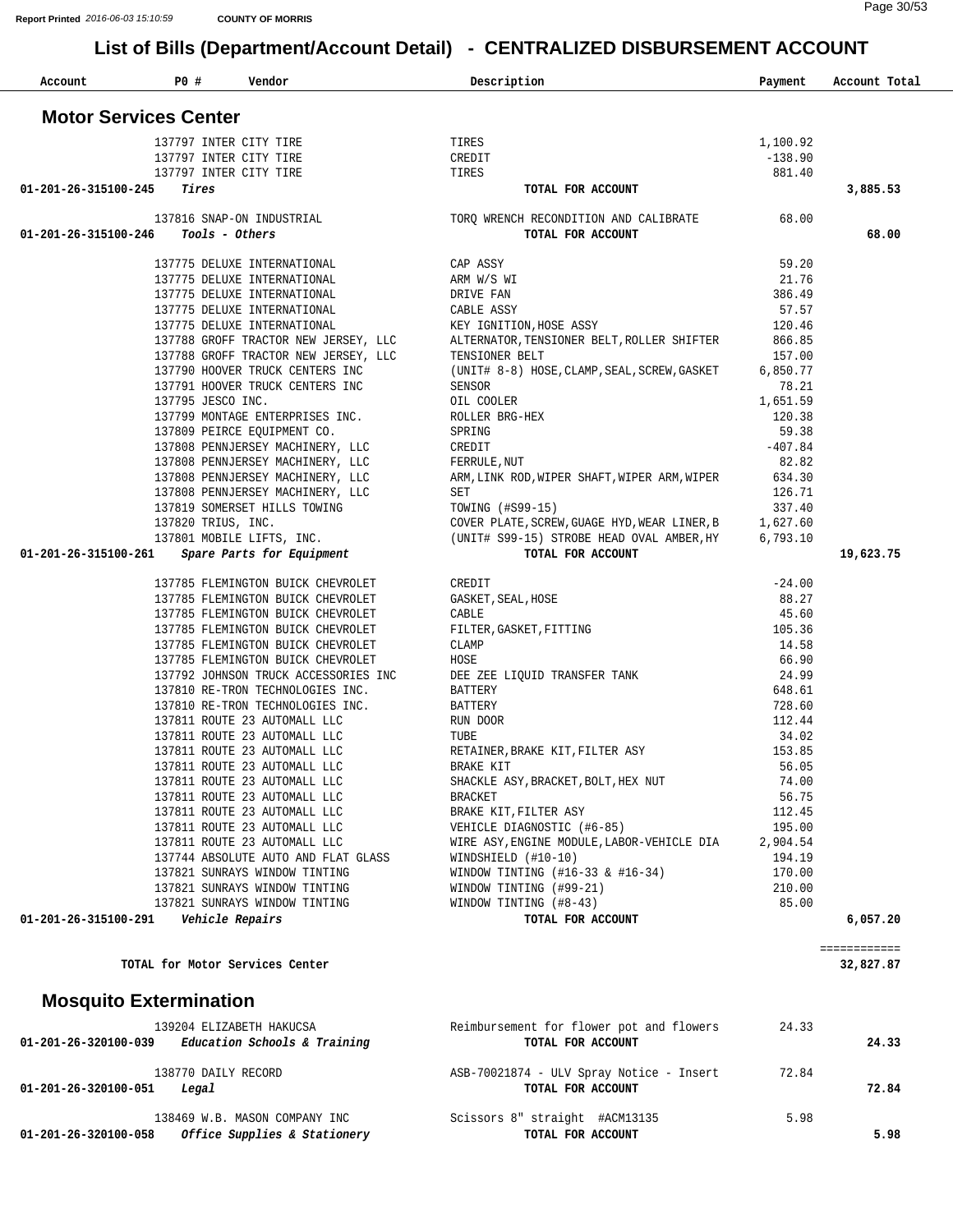| Account                       | PO#                | Vendor                                                           | Description                                                                         | Payment       | Account Total            |
|-------------------------------|--------------------|------------------------------------------------------------------|-------------------------------------------------------------------------------------|---------------|--------------------------|
| <b>Mosquito Extermination</b> |                    |                                                                  |                                                                                     |               |                          |
|                               |                    | 138135 MCMASTER-CARR SUPPLY CO                                   | Wet-Environment Rope - Not for Lifting,                                             | 66.00         |                          |
|                               |                    | 138135 MCMASTER-CARR SUPPLY CO                                   | Black-Oxide Steel Shackle, with Screw Pi                                            | 112.08        |                          |
|                               |                    | 138135 MCMASTER-CARR SUPPLY CO                                   | Web Sling Shackle, with Screw-Pin - for                                             | 44.01         |                          |
|                               |                    | 138135 MCMASTER-CARR SUPPLY CO                                   | Wear-Rst Web Sling, Flat Eye, 1" WD, 495                                            | 64.61         |                          |
|                               |                    | 138135 MCMASTER-CARR SUPPLY CO                                   | Wear-Rst Web Sling, Flat Eye, 1" WD, 495                                            | 64.61         |                          |
|                               |                    | 138135 MCMASTER-CARR SUPPLY CO                                   | Shipping & Handling                                                                 | 15.79         |                          |
|                               |                    | 138141 NORTHEASTERN ARBORIST SUPPLY                              | Double Webbed Lanyard 40" with 2 Eyes #                                             | 19.48         |                          |
|                               |                    | 138141 NORTHEASTERN ARBORIST SUPPLY                              | Tuflex Round Sling 4' green #CR60X4                                                 | 22.50         |                          |
|                               |                    | 138141 NORTHEASTERN ARBORIST SUPPLY                              | Tuflex Round Sling 8' Green #CR60X8                                                 | 41.20         |                          |
|                               |                    | 138141 NORTHEASTERN ARBORIST SUPPLY                              | Tuflex Round Sling 10' Yellow #CR90X10                                              | 67.30         |                          |
|                               |                    | 138141 NORTHEASTERN ARBORIST SUPPLY                              | Mini Grapple #LTTMW54                                                               | 99.99         |                          |
|                               |                    | 138140 PLAINSMAN AUTO SUPPLY                                     | NAPAGOLD Fuel Filter #3548                                                          | 30.14         |                          |
|                               |                    | 138140 PLAINSMAN AUTO SUPPLY                                     | NAPAGOLD Oil Filter #7243                                                           | 21.66         |                          |
|                               |                    | 138140 PLAINSMAN AUTO SUPPLY                                     | NAPA Gal 15W40 #75122                                                               | 44.67         |                          |
|                               |                    | 138140 PLAINSMAN AUTO SUPPLY                                     | Air Filter (Gold) #2522                                                             | 50.72         |                          |
| 01-201-26-320100-098          |                    | Other Operating & Repair Supply                                  | TOTAL FOR ACCOUNT                                                                   |               | 883.65                   |
|                               |                    | 138139 TOMAR INDUSTRIES INC                                      | Streak Free Glass Cleaner 12 Ouarts/Case                                            | 59.00         |                          |
|                               |                    | 138139 TOMAR INDUSTRIES INC                                      | Poly Bag 15 X 9 X 30 Black 250/CS #MPB-                                             | 34.00         |                          |
|                               |                    | 138139 TOMAR INDUSTRIES INC                                      | Cling/510 Bowl Cleaner 12 QT/CS #TBC-C5                                             | 59.00         |                          |
|                               |                    | 138469 W.B. MASON COMPANY INC                                    | Coffee, Maxwl, 1.5oz, 42 Pk. #MWH866150                                             | 59.98         |                          |
|                               |                    | 138469 W.B. MASON COMPANY INC                                    | Cleaner, Bleach, BDWLK Liq. #KIKBLEACH6                                             | 16.99         |                          |
| 01-201-26-320100-249          |                    | Bldg Maintenance Supplies                                        | TOTAL FOR ACCOUNT                                                                   |               | 228.97                   |
|                               | 137257 BEN MEADOWS |                                                                  | Insect Repellent, Aerosol Spray 6oz. #1                                             | 83.76         |                          |
|                               | 137257 BEN MEADOWS |                                                                  | High Visibility Vest, Class 2, L/XL, Lim                                            | 19.86         |                          |
|                               | 137257 BEN MEADOWS |                                                                  | Hi Vis Vest, Class 2, 2XL/3XL, Lime #19                                             | 19.86         |                          |
|                               | 137257 BEN MEADOWS |                                                                  | Shipping & Handling                                                                 | 13.68         |                          |
|                               | 137528 GRAINGER    |                                                                  | Pressure Gauge, Test, 2 1/2" #4FLV6                                                 | 37.68         |                          |
|                               | 137528 GRAINGER    |                                                                  | Spreader/Applicator, set of 3 #2CTR7                                                | 14.66         |                          |
|                               | 137528 GRAINGER    |                                                                  | Rust Preventative Spray Paint, Black 150                                            | 12.57         |                          |
|                               | 137528 GRAINGER    |                                                                  | Water Hose, Rnfrcd PVC, 5/8" ID, 50ft L                                             | 13.58         |                          |
|                               | 137528 GRAINGER    |                                                                  | Tarp, Polyethylene, Blue/Green, 10 X 12'                                            | 16.45         |                          |
|                               | 137528 GRAINGER    |                                                                  | Tarp, Polyethylene, Silver/Black, 6 X 8'                                            | 18.60         |                          |
|                               |                    | 138138 MORRISTOWN LUMBER &                                       | Fabuloso Cleaner OC Gal #6185458                                                    | 12.99         |                          |
|                               |                    | 138138 MORRISTOWN LUMBER &                                       | AC Cord 14/3 SPT-3 Beige 6Ft. #4507158                                              | 9.99          |                          |
|                               |                    | 138138 MORRISTOWN LUMBER &                                       | V117 2 1/2 X 1/2 Flat Cor. Iron Z #113-                                             | 7.52          |                          |
|                               |                    | 138470 MORRISTOWN LUMBER &                                       | E1100B00 Mailbox Std. Blk Steel #014332                                             | 18.99         |                          |
|                               |                    | 138470 MORRISTOWN LUMBER &                                       | 4 X 4 Standard PT mailbox post #MBPOST                                              | 27.99         |                          |
|                               |                    | 138454 MCMASTER-CARR SUPPLY CO<br>138454 MCMASTER-CARR SUPPLY CO | Rubber Wedge Door Holder, 4 3/4" Length<br>Straight Blade, three blade male plug, N | 8.64<br>18.96 |                          |
|                               |                    | 138454 MCMASTER-CARR SUPPLY CO                                   | Straight Blade, three blade female conne                                            | 26.02         |                          |
|                               |                    | 138454 MCMASTER-CARR SUPPLY CO                                   | Outdoor Extension Cord, 16 Gauge Wire, D                                            | 35.32         |                          |
|                               |                    | 138454 MCMASTER-CARR SUPPLY CO                                   | Outdoor Extension Cord, 14 Gauge Wire, O                                            | 62.63         |                          |
|                               |                    | 138454 MCMASTER-CARR SUPPLY CO                                   | Medium Base incandescent Light Bulb, Rou                                            | 29.30         |                          |
|                               |                    | 138454 MCMASTER-CARR SUPPLY CO                                   | Shipping and handling                                                               | 7.32          |                          |
| 01-201-26-320100-258          | <i>Equipment</i>   |                                                                  | TOTAL FOR ACCOUNT                                                                   |               | 516.37                   |
|                               |                    | 138137 ONE SOURCE OF NEW JERSEY LLC                              | 1/4-20 USS Elastic Stop Nut Pkg. of 100,                                            | 13.30         |                          |
|                               |                    | 138137 ONE SOURCE OF NEW JERSEY LLC                              | $1/4-20$ X 1 $1/2$ Hex Head Cap Screw - GR.5                                        | 23.92         |                          |
|                               |                    | 138137 ONE SOURCE OF NEW JERSEY LLC                              | 7-1/4 Nylon Cable Tie - Black Pkg. of 10                                            | 8.17          |                          |
|                               |                    | 138137 ONE SOURCE OF NEW JERSEY LLC                              | 3/8 OD Parflex Nylon Tubing Pkg. of 50                                              | 98.12         |                          |
|                               |                    | 138137 ONE SOURCE OF NEW JERSEY LLC                              | Shipping & Handling                                                                 | 12.50         |                          |
| 01-201-26-320100-291          |                    | Vehicle Repairs                                                  | TOTAL FOR ACCOUNT                                                                   |               | 156.01                   |
|                               |                    | TOTAL for Mosquito Extermination                                 |                                                                                     |               | ============<br>1,888.15 |
| <b>Health Management</b>      |                    |                                                                  |                                                                                     |               |                          |
|                               |                    | 138701 MORRISTOWN MEDICAL CENTER                                 | For the Month of April 2016                                                         | 10,000.00     |                          |
| 01-201-27-330100-079          |                    | Special Projects                                                 | TOTAL FOR ACCOUNT                                                                   |               | 10,000.00                |

137463 FF1 PROFESSIONAL SAFETY SERVICES Quote 147697 (179.98 179.98 179.98 179.98 179.98 179.98 179.98 179.98 2nd Half May 2016 Metered Mail  **01-201-27-330100-210** *Environmental Compliance* **TOTAL FOR ACCOUNT 229.55**

============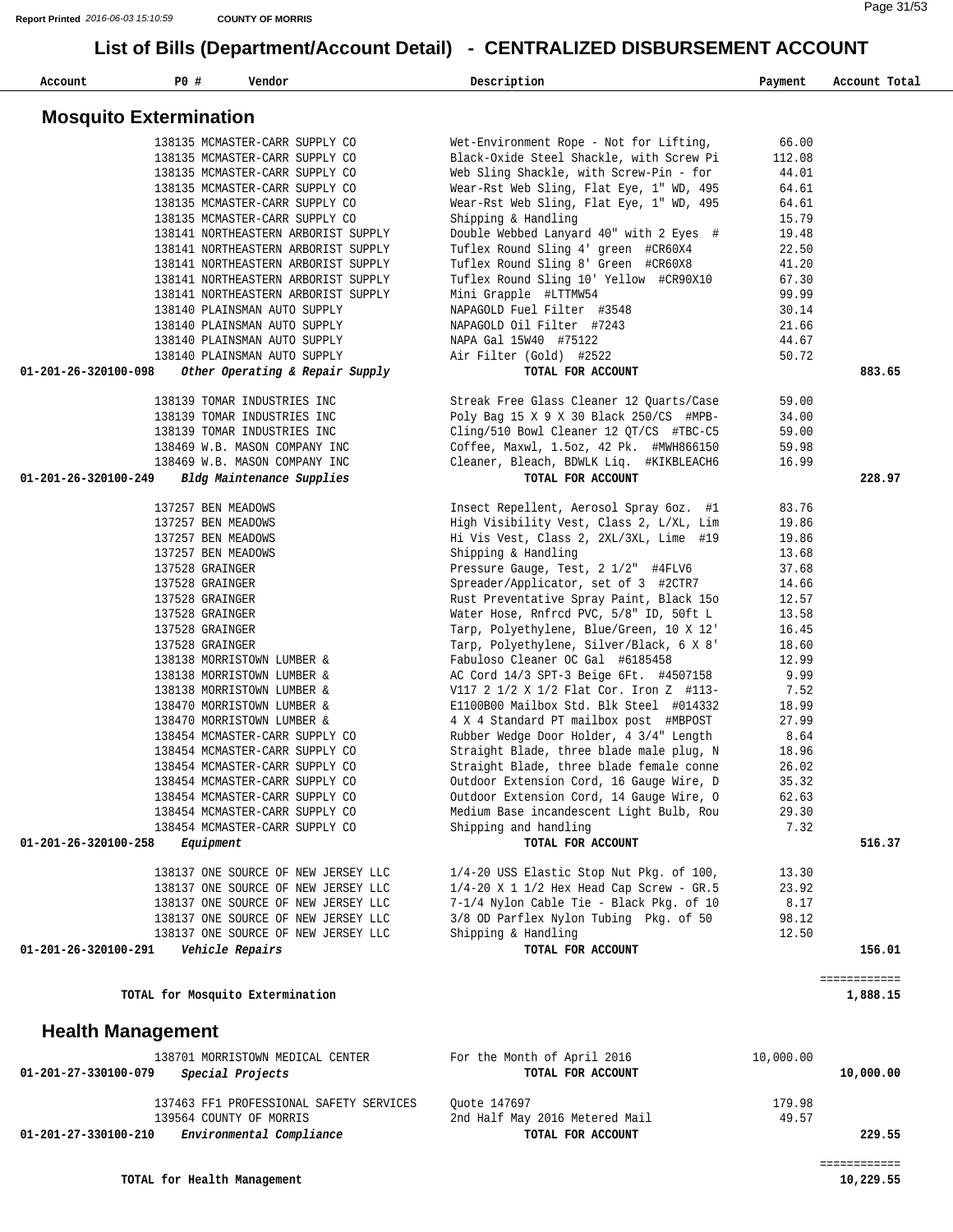| Account                | PO#                       | Vendor                             | Description                                                                  | Payment  | Account Total |
|------------------------|---------------------------|------------------------------------|------------------------------------------------------------------------------|----------|---------------|
|                        |                           |                                    |                                                                              |          |               |
|                        |                           | 138962 TROPHY KING OF PARSIPPANY   | Terri Belske Award Plaque                                                    | 75.00    |               |
| 01-201-27-331100-039   |                           | Education Schools & Training       | TOTAL FOR ACCOUNT                                                            |          | 75.00         |
|                        | 139564 COUNTY OF MORRIS   |                                    | 2nd Half May 2016 Metered Mail                                               | 140.23   |               |
| 01-201-27-331100-068   |                           | Postage & Metered Mail             | TOTAL FOR ACCOUNT                                                            |          | 140.23        |
|                        |                           | 138874 SODEXO INC & AFFILIATES     | Refreshments for attendees at the joint                                      | 115.70   |               |
|                        |                           | 138874 SODEXO INC & AFFILIATES     | Refreshments for attendees at the joint                                      | 232.75   |               |
|                        |                           | 138870 SODEXO INC & AFFILIATES     | YSAC Education Partnership cross trainin                                     | 233.50   |               |
|                        |                           | 138961 SODEXO INC & AFFILIATES     | Food for Women's Advisory Committee meet                                     | 48.70    |               |
|                        |                           | 138960 SODEXO INC & AFFILIATES     | Food for Mental Health Addiction Service                                     | 125.75   |               |
| 01-201-27-331100-088   |                           | Meeting Exp Advisory Board Etc     | TOTAL FOR ACCOUNT                                                            |          | 756.40        |
|                        |                           |                                    |                                                                              |          | ============  |
|                        | TOTAL for Human Services  |                                    |                                                                              |          | 971.63        |
| <b>Youth Shelter</b>   |                           |                                    |                                                                              |          |               |
|                        |                           | 136817 MOUNTAIN CREEK RESORT, INC. | Water Park admission 8 tickets used                                          | 239.92   |               |
| 01-201-27-331110-059   |                           | Other General Expenses             | TOTAL FOR ACCOUNT                                                            |          | 239.92        |
|                        | 139564 COUNTY OF MORRIS   |                                    | 2nd Half May 2016 Metered Mail                                               | 2.33     |               |
| 01-201-27-331110-068   |                           | Postage and Metered Mail           | TOTAL FOR ACCOUNT                                                            |          | 2.33          |
|                        |                           | 138856 SODEXO INC & AFFILIATES     | Dietary Services for April 2016 for MC Y                                     | 5,797.41 |               |
| 01-201-27-331110-185   | Food                      |                                    | TOTAL FOR ACCOUNT                                                            |          | 5,797.41      |
|                        | 138857 ATLANTIC CORPORATE |                                    | Medical Services for Youth Shelter March                                     | 8,533.00 |               |
|                        | 138857 ATLANTIC CORPORATE |                                    | Medical Services for Youth Shelter April                                     | 8,533.00 |               |
| 01-201-27-331110-189   | Medical                   |                                    | TOTAL FOR ACCOUNT                                                            |          | 17,066.00     |
|                        |                           |                                    |                                                                              |          | ============  |
|                        | TOTAL for Youth Shelter   |                                    |                                                                              |          | 23,105.66     |
| <b>Office on Aging</b> |                           |                                    |                                                                              |          |               |
|                        |                           |                                    | 138824 STATE OF NJ CIVIL SERVICE COMMISSIO NJ Step Fall 11/9/15 for O. Cruse | 1,049.00 |               |
| 01-201-27-333100-039   |                           | Education Schools & Training       | TOTAL FOR ACCOUNT                                                            |          | 1,049.00      |

| 138828 ANDREA BATISTONI                               | parking, insurance 4/16                  | 31.00    |          |
|-------------------------------------------------------|------------------------------------------|----------|----------|
| 138827 BETH DENMEAD                                   | insurance 4/16                           | 12.00    |          |
| 138826 LUCY CANNIZZO                                  | insurance 4/16                           | 12.00    |          |
| 01-201-27-333100-048<br>Insurance                     | TOTAL FOR ACCOUNT                        |          | 55.00    |
| 138191 W.B. MASON COMPANY INC                         | Sales ord # \$035819152 AGING 4/30/16    | 177.16   |          |
| 01-201-27-333100-058<br>Office Supplies & Stationery  | TOTAL FOR ACCOUNT                        |          | 177.16   |
| 139564 COUNTY OF MORRIS                               | 2nd Half May 2016 Metered Mail           | 176.00   |          |
| 01-201-27-333100-068<br>Postage & Metered Mail        | TOTAL FOR ACCOUNT                        |          | 176.00   |
| 138828 ANDREA BATISTONI                               | mileage for 4/16                         | 118.65   |          |
| 138827 BETH DENMEAD                                   | mileage $exp$ for $4/16$                 | 74.55    |          |
| 138826 LUCY CANNIZZO                                  | mileage for $4/16$                       | 18.90    |          |
| 01-201-27-333100-082<br>Travel Expense                | TOTAL FOR ACCOUNT                        |          | 212.10   |
| 138779 CORNERSTONE FAMILY                             | Case Mgmt Services Provided for Continui | 2,232.00 |          |
| 138952 GET WELL HOUSE CALL P.C                        | Comp Eval 3/14/16 APD client JG          | 700.00   |          |
| <i>Other Outside Services</i><br>01-201-27-333100-084 | TOTAL FOR ACCOUNT                        |          | 2,932.00 |
|                                                       |                                          |          |          |

TOTAL for Office on Aging 4,601.26

 **Grant in Aid** 

| Grant in Aid GIA: ALFRE INC<br>01-201-27-342000-453 | TOTAL FOR ACCOUNT | 1,950.00 |
|-----------------------------------------------------|-------------------|----------|
| 138868 ALFRE INC.                                   | Psych eval        | 100.00   |
| 138868 ALFRE INC.                                   | Med monitoring    | 100.00   |
| 138868 ALFRE INC.                                   | Attercare         | .,750.00 |

============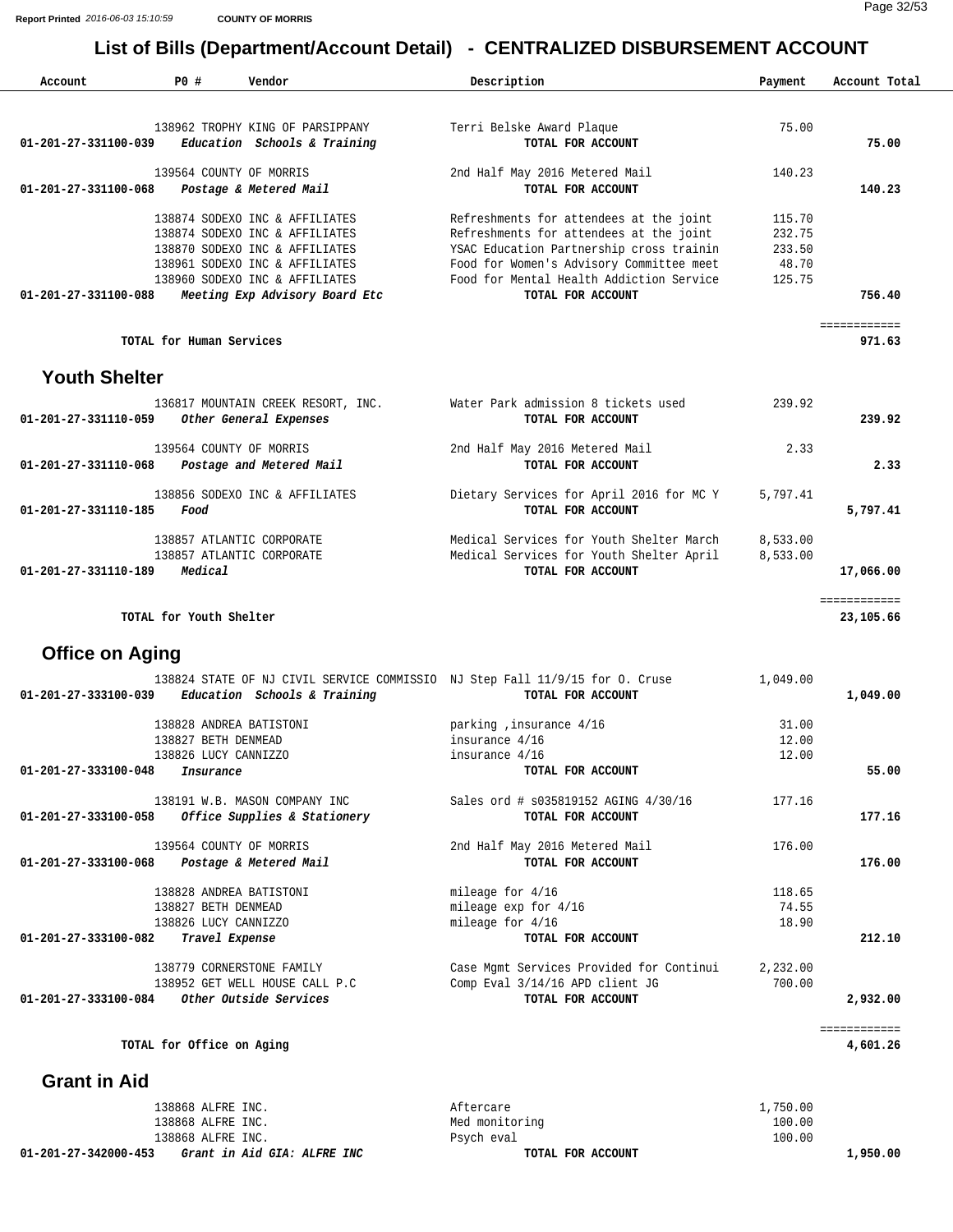| Account                                 | PO#                    | Vendor                                                     | Description                               |                                                       | Payment            | Account Total |
|-----------------------------------------|------------------------|------------------------------------------------------------|-------------------------------------------|-------------------------------------------------------|--------------------|---------------|
| <b>Grant in Aid</b>                     |                        |                                                            |                                           |                                                       |                    |               |
| 01-201-27-342000-460                    |                        | Grant in Aid GIA: HOUSING SOLUTIONS                        |                                           | TOTAL FOR ACCOUNT                                     |                    | 27,569.00     |
|                                         | 138954 NORWESCAP INC   |                                                            |                                           | 2016 GIA 1653 Q1 Financial Literacy Prog              | 3,495.00           |               |
|                                         | 138954 NORWESCAP INC   |                                                            |                                           | 2016 GIA 1653 Q1 One on One Counseling -              | 1,734.00           |               |
| 01-201-27-342000-477                    |                        | Grant in Aid GIA:NORWESCAP                                 |                                           | TOTAL FOR ACCOUNT                                     |                    | 5,229.00      |
|                                         |                        | 138843 CFCS - HOPE HOUSE                                   |                                           | Extended Evaluations                                  | 180.00             |               |
|                                         |                        | 138843 CFCS - HOPE HOUSE                                   | Case Management                           |                                                       | 3,960.00           |               |
|                                         |                        | 138843 CFCS - HOPE HOUSE                                   | Groups                                    |                                                       | 255.00             |               |
|                                         |                        | 138843 CFCS - HOPE HOUSE                                   | Urine Screens                             |                                                       | 100.00             |               |
|                                         |                        | 138872 CFCS - HOPE HOUSE                                   |                                           | GIA-1621 The Aids Center. April 2016                  | 3,422.00           |               |
|                                         |                        | 138838 CFCS - HOPE HOUSE                                   |                                           | Grant in Aid 2016 - Operation Fix-It                  | 2,204.00           |               |
|                                         |                        | 138841 CFCS - HOPE HOUSE                                   |                                           | Grant in Aid 2016 - Chore Program                     | 2,385.00           |               |
| 01-201-27-342000-480                    |                        | Grant in Aid GIA: HOPEHOUSEOPERTNFIXIT                     |                                           | TOTAL FOR ACCOUNT                                     |                    | 12,506.00     |
|                                         |                        | 138842 FREEDOM HOUSE INC.                                  | Bed Days - February                       |                                                       | 4,988.00           |               |
|                                         |                        | 138842 FREEDOM HOUSE INC.                                  | Less Client fees                          |                                                       | $-1, 207.00$       |               |
|                                         |                        | 138842 FREEDOM HOUSE INC.                                  | Bed Days - March                          |                                                       | 344.00             |               |
| 01-201-27-342000-482                    |                        | Grant in Aid: Freedom House                                |                                           | TOTAL FOR ACCOUNT                                     |                    | 4,125.00      |
|                                         |                        | 138917 NEWBRIDGE SERVICES INC                              |                                           | 238 hrs clinical case management125.5 ho 17,141.00    |                    |               |
| 01-201-27-342000-483                    |                        | Grant in Aid Aid Ment Hlth Cnt-New Bridg                   |                                           | TOTAL FOR ACCOUNT                                     |                    | 17,141.00     |
|                                         |                        |                                                            |                                           |                                                       |                    |               |
|                                         |                        | 138957 SAINT CLARE'S HOSPITAL                              |                                           | 2016 GIA-1618 Supportive Community Livin              | 16,018.00          |               |
|                                         |                        | 138958 SAINT CLARE'S HOSPITAL                              |                                           | 2016 GIA-1630 Prime Healthcare/ St. Clar              | 82,556.00          |               |
|                                         |                        | 138865 ST. CLARE'S HOSPITAL                                | IOP Sessions                              |                                                       | 4,760.00           |               |
|                                         |                        | 138865 ST. CLARE'S HOSPITAL<br>138865 ST. CLARE'S HOSPITAL | Relapse Prevention<br>Individual Sessions |                                                       | 400.00<br>1,575.00 |               |
|                                         |                        | 138865 ST. CLARE'S HOSPITAL                                |                                           | Family Support and Ed                                 | 3,900.00           |               |
|                                         |                        | 138865 ST. CLARE'S HOSPITAL                                | Transportation                            |                                                       | 7,200.00           |               |
|                                         |                        | 138865 ST. CLARE'S HOSPITAL                                | Psych evals                               |                                                       | 600.00             |               |
|                                         |                        | 138865 ST. CLARE'S HOSPITAL                                | Med Monitoring                            |                                                       | 250.00             |               |
| 01-201-27-342000-484                    |                        | Grant in Aid Aid Ment Hlth Cnt-St Clares                   |                                           | TOTAL FOR ACCOUNT                                     |                    | 117,259.00    |
|                                         |                        | 138918 DEIRDRE'S HOUSE                                     | 77 hours of service                       |                                                       | 3,487.00           |               |
| 01-201-27-342000-487                    |                        | Grant in Aid: DEIDRE OBRIEN CHILD ADV CTR                  |                                           | TOTAL FOR ACCOUNT                                     |                    | 3,487.00      |
|                                         |                        | 138916 FAMILY INTERVENTION                                 |                                           | 1st quarter Jan hours - $54.25$ Feb hours - 12,385.00 |                    |               |
| 01-201-27-342000-489                    |                        | Grant in Aid: Family Intervention                          |                                           | TOTAL FOR ACCOUNT                                     |                    | 12,385.00     |
|                                         |                        | 138939 NEW HOPE FOUNDATION INC.                            |                                           | Client Bed Days - January                             | 2,646.00           |               |
|                                         |                        | 138939 NEW HOPE FOUNDATION INC.                            |                                           | Client Bed Days - February                            | 4,263.00           |               |
|                                         |                        | 138939 NEW HOPE FOUNDATION INC.                            |                                           | Client Bed Days - March                               | 3,969.00           |               |
|                                         |                        | 138938 NEW HOPE FOUNDATION INC.                            | Workshops - January                       |                                                       | 2,100.00           |               |
|                                         |                        | 138938 NEW HOPE FOUNDATION INC.                            |                                           | Workshops - February                                  | 2,800.00           |               |
|                                         |                        | 138938 NEW HOPE FOUNDATION INC.                            | Workshops - March                         |                                                       | 3,500.00           |               |
| 01-201-27-342000-491                    |                        | Grant in Aid: New Hope                                     |                                           | TOTAL FOR ACCOUNT                                     |                    | 19,278.00     |
|                                         |                        |                                                            |                                           |                                                       |                    | ============  |
|                                         | TOTAL for Grant in Aid |                                                            |                                           |                                                       |                    | 220,929.00    |
| <b>Seniors, Disabled &amp; Veterans</b> |                        |                                                            |                                           |                                                       |                    |               |
|                                         |                        | 138825 CORNERSTONE FAMILY                                  |                                           | Operation of Adult Day Care                           | 8,771.53           |               |
| 01-201-27-343100-036                    |                        | Contracted Services - Adult Day Care                       |                                           | TOTAL FOR ACCOUNT                                     |                    | 8,771.53      |
|                                         |                        |                                                            |                                           |                                                       |                    | ============  |
|                                         |                        | TOTAL for Seniors, Disabled & Veterans                     |                                           |                                                       |                    | 8,771.53      |
| <b>County Board of Social Service</b>   |                        |                                                            |                                           |                                                       |                    |               |
|                                         |                        | 138718 CHRISTINE HELLYER                                   |                                           | Reimb. for Tuition fees                               | 3,504.00           |               |
| 01-201-27-345100-039                    |                        | Education, Schools & Training                              |                                           | TOTAL FOR ACCOUNT                                     |                    | 3,504.00      |
|                                         |                        | 137529 OFFICE CONCEPTS GROUP, INC.                         |                                           | Office Supplies - Acct. #17982                        | 424.01             |               |
| 01-201-27-345100-058                    |                        | Office Supplies & Stationery                               |                                           | TOTAL FOR ACCOUNT                                     |                    | 424.01        |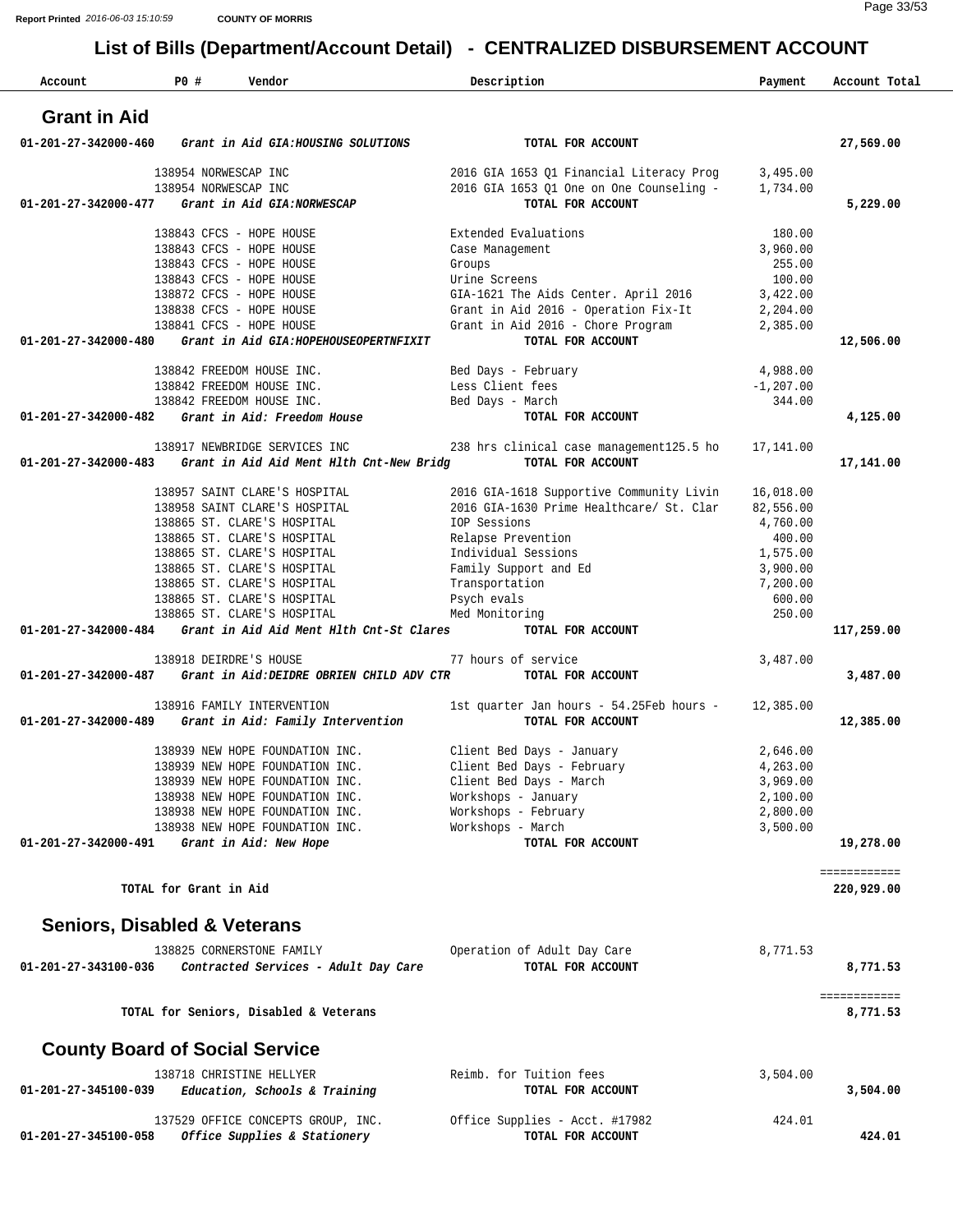| Account                        | PO#<br>Vendor                                              | Description                                         | Payment          | Account Total             |
|--------------------------------|------------------------------------------------------------|-----------------------------------------------------|------------------|---------------------------|
|                                | <b>County Board of Social Service</b>                      |                                                     |                  |                           |
| $01 - 201 - 27 - 345100 - 084$ | Other Outside Services                                     | TOTAL FOR ACCOUNT                                   |                  | 66,357.00                 |
| 01-201-27-345100-257           | 139231 CITYSIDE ARCHIVES, LTD<br>Rental - Other            | OFFICE OF TEMP ASSISTANCE<br>TOTAL FOR ACCOUNT      | 700.28           | 700.28                    |
| 01-201-27-345100-332           | 138717 JULIO PORRAO<br>Mileage                             | TOTAL FOR ACCOUNT                                   |                  | 308.00                    |
|                                | TOTAL for County Board of Social Service                   |                                                     |                  | ============<br>71,293.29 |
|                                | <b>MV:Administration</b>                                   |                                                     |                  |                           |
|                                | 139466 ARNEL P GARCIA                                      | LPN, 5-15 thru 5-28-2016                            | 2,324.06         |                           |
|                                | 139467 BARKEL FLEMMING                                     | LPN, 5-15 thru 5-28-2016                            | 1,810.47         |                           |
|                                | 139468 CARRELLE L CALIXTE                                  | LPN, 5-15 thru 5-28-2016                            | 3,021.22         |                           |
|                                | 139469 DAMACINA L. OKE                                     | LPN, 5-15 thru 5-28-2016                            | 905.09           |                           |
|                                | 139471 DANILO LAPID                                        | RN, 5-15 thru 5-28-2016                             | 1,184.74         |                           |
|                                | 139472 DAVID JEAN-LOUIS                                    | LPN, 5-15 thru 5-28-2016                            | 1,649.52         |                           |
|                                | 139474 EDITHA MARQUEZ                                      | RN, 5-15 thru 5-28-2016                             | 592.00           |                           |
|                                | 139475 ELLEN M. NOLL                                       | LPN, 5-15 thru 5-28-2016                            | 1,170.73         |                           |
|                                | 139479 EVELYN TOLENTINO                                    | RN, 5-15 thru 5-28-2016                             | 1,229.88         |                           |
|                                | 139481 GEORGINA GRAY-HORSLEY<br>139482 HARRIET VALLECER RN | LPN, 5-15 thru 5-28-2016<br>RN, 5-15 thru 5-28-2016 | 698.03<br>888.74 |                           |
|                                | 139484 ILLIENE CHARLES, RN                                 | RN, 5-15 thru 5-28-2016                             | 2,721.72         |                           |
|                                | 139485 LOREEN RAFISURA                                     | RN, 5-15 thru 5-28-2016                             | 891.70           |                           |
|                                | 139487 LOUISE R. MACCHIA                                   | RN, 5-02 thru 5-28-2016                             | 5,658.04         |                           |
|                                | 139488 MADUKWE IMO IBOKO, RN                               | RN, 5-15 thru 5-28-2016                             | 2,369.48         |                           |
|                                | 139489 MARIA CARMELITA OBLINA                              | LPN, 5-15 thru 5-28-2016                            | 484.59           |                           |
|                                | 139490 MARION ENNIS                                        | LPN, 5-15 thru 5-28-2016                            | 2,408.40         |                           |
|                                | 139497 MICHELLE CAPILI                                     | RN, 5-15 thru 5-28-2016                             | 1,776.74         |                           |
|                                | 139491 MARTHA YAGHI                                        | RN, 5-15 thru 5-28-2016                             | 594.59           |                           |
|                                | 139496 MELOJANE CELESTINO                                  | RN, 5-15 thru 5-28-2016                             | 589.04           |                           |
|                                | 139498 MIRLENE ESTRIPLET<br>139499 ROSE DUMAPIT            | RN, 5-15 thru 5-28-2016                             | 4,531.39         |                           |
|                                | 139500 ROSEMARY BATANE COBCOBO                             | RN, 5-15 thru 5-28-2016<br>RN, 5-15 thru 5-28-2016  | 891.33<br>592.00 |                           |
|                                | 139501 SHELLEY REINER                                      | LPN, 5-15 thru 5-28-2016                            | 934.96           |                           |
|                                | 139502 SUZIE COLLIN                                        | RN, 5-15 thru 5-28-2016                             | 907.24           |                           |
|                                | 139503 TEODORA O. DELEON                                   | RN, 5-15 thru 5-28-2016                             | 598.29           |                           |
| 01-201-27-350100-013           | Temporary Help - Per Diem Nurses                           | TOTAL FOR ACCOUNT                                   |                  | 41,423.99                 |
|                                | 139039 AEOUOR HEALTHCARE SERVICES, LLC                     | Agency Nursing, 4-24 thru 4-30-2016                 | 13,075.68        |                           |
|                                | 139039 AEQUOR HEALTHCARE SERVICES, LLC                     | Agency Nursing, 5-01 thru 5-07-2016                 | 12,889.92        |                           |
| 01-201-27-350100-016           | Outside Salaries & Wages                                   | TOTAL FOR ACCOUNT                                   |                  | 25,965.60                 |
|                                | 138632 BON VENTURE SERVICES LLC                            | 622667, Ad w/St. Joseph's, 4-24 > 10-16-20          | 377.00           |                           |
|                                | 138632 BON VENTURE SERVICES LLC                            | 622667, Ad w/St. Matthew's, $4-24 > 10-16-2$        | 377.00           |                           |
|                                | 138632 BON VENTURE SERVICES LLC                            | 622667, Ad w/St. Virgil's, 4-24 > 10-16-20          | 377.00           |                           |
| 01-201-27-350100-022           | Advertising                                                | TOTAL FOR ACCOUNT                                   |                  | 1,131.00                  |
|                                | 138630 CORNERSTONE FAMILY                                  | Social Services, April~2016                         | 24,890.00        |                           |
| 01-201-27-350100-036           | Contracted Services                                        | TOTAL FOR ACCOUNT                                   |                  | 24,890.00                 |
|                                |                                                            |                                                     |                  |                           |
|                                | 139051 WESCOM SOLUTONS INC.                                | morr-1, Sandbox Training, May~2016                  | 100.00           |                           |
|                                | 139051 WESCOM SOLUTONS INC.                                | morr-1, ADT/MDS/Patient Billing, May~2016           | 3,407.59         |                           |
| 01-201-27-350100-040           | Electronic Data Processing                                 | TOTAL FOR ACCOUNT                                   |                  | 3,507.59                  |
|                                | 139049 SODEXO INC & AFFILIATES                             | 100005746,5-11-2016                                 | 271.39           |                           |
| 01-201-27-350100-041           | Employee Recognition Program                               | TOTAL FOR ACCOUNT                                   |                  | 271.39                    |
|                                | 139036 KAREN HOGAN                                         | Food for National Nursing Home Week, 5-11           | 370.22           |                           |
| 01-201-27-350100-046           | General Stores                                             | TOTAL FOR ACCOUNT                                   |                  | 370.22                    |
|                                |                                                            |                                                     |                  |                           |
|                                | 139022 ALL-STAR IDENTIFICATION                             | Ribbon for Employee ID Badge Machine, 5-1           | 196.00           |                           |
| 01-201-27-350100-047           | Identification Equip&Supplies                              | TOTAL FOR ACCOUNT                                   |                  | 196.00                    |
|                                |                                                            |                                                     |                  |                           |
|                                | 139043 FEDEX                                               | $3684 - 0206 - 0, 5 - 16 - 2016$                    | 69.22            |                           |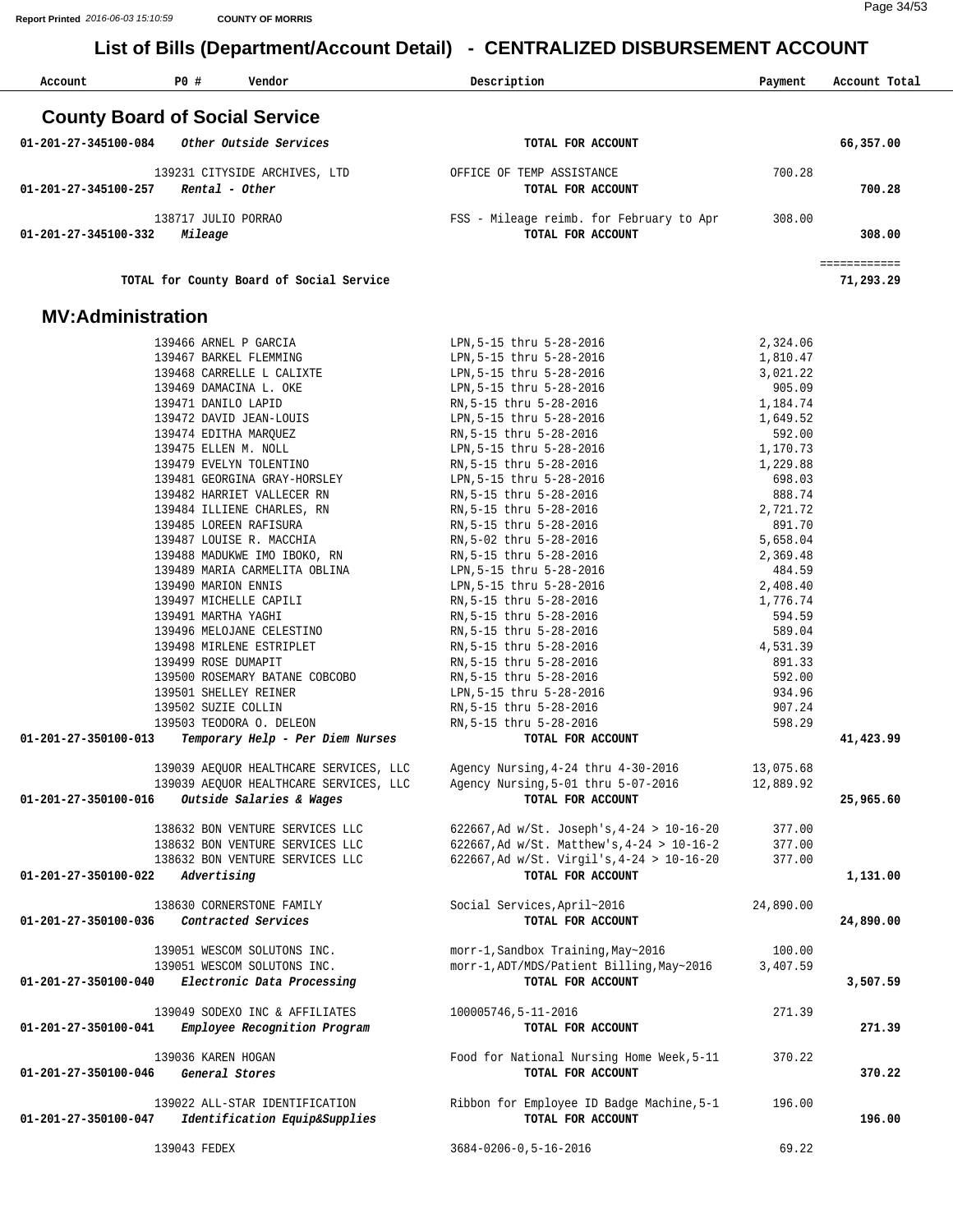| Account                     | P0 #                        | Vendor                                | Description                                                   | Payment  | Account Total |
|-----------------------------|-----------------------------|---------------------------------------|---------------------------------------------------------------|----------|---------------|
| <b>MV:Administration</b>    |                             |                                       |                                                               |          |               |
| 01-201-27-350100-068        |                             | Postage & Metered Mail                | TOTAL FOR ACCOUNT                                             |          | 307.42        |
|                             |                             | 137611 RICOH AMERICAS CORPORATION     | CTMORR, 1st Otr. 2016                                         | 451.64   |               |
|                             |                             | 137611 RICOH AMERICAS CORPORATION     | CTMORR, 1st Qtr. 2016                                         | 92.12    |               |
|                             |                             | 137611 RICOH AMERICAS CORPORATION     | CTMORR, 1st Qtr. 2016                                         | 343.14   |               |
|                             |                             | 137611 RICOH AMERICAS CORPORATION     | CTMORR, 1st Qtr. 2016                                         | 77.35    |               |
|                             |                             | 137611 RICOH AMERICAS CORPORATION     | CTMORR, 1st Qtr. 2016                                         | 49.07    |               |
|                             |                             | 138647 RICOH AMERICAS CORPORATION     | 417046, Ricoh MP 5054SP (Billed Quarterly)                    | 807.19   |               |
| 01-201-27-350100-164        |                             | Office Machines - Rental              | TOTAL FOR ACCOUNT                                             |          | 1,820.51      |
|                             |                             | 138639 MEDLINE INDUSTRIES INC         | 1183053.4-29-2016                                             | 1,031.58 |               |
|                             |                             | 137400 U.S. SECURITY ASSOCIATES, INC. | $27010, 3 - 11 - 2016 > 3 - 17 - 2016$                        | 6,801.18 |               |
|                             |                             | 137400 U.S. SECURITY ASSOCIATES, INC. | $27010, 3 - 18 - 2016 > 3 - 24 - 2016$                        | 7,271.84 |               |
|                             |                             | 137400 U.S. SECURITY ASSOCIATES, INC. | $27010, 3 - 25 - 2016 > 3 - 31 - 2016$                        | 6,603.50 |               |
|                             |                             | 137400 U.S. SECURITY ASSOCIATES, INC. | $27010, 4 - 01 - 2016 > 4 - 07 - 2016$                        | 6,904.71 |               |
|                             |                             | 137616 U.S. SECURITY ASSOCIATES, INC. | $27010, 4-8 > 4-14-2016$                                      | 6,815.46 |               |
|                             |                             | 137616 U.S. SECURITY ASSOCIATES, INC. | $27010, 4-15 > 4-21-2016$                                     | 6,865.44 |               |
|                             | 137380 GRAINGER             |                                       | 8069843231, 4-6-2016                                          | 93.62    |               |
| 01-201-27-350100-266        | Safety Items                |                                       | TOTAL FOR ACCOUNT                                             |          | 42,387.33     |
|                             | 139574 NISIVOCCIA, LLP      |                                       | Balance due for professional fees on acc                      | 8,757.00 |               |
| 01-203-27-350100-024        | (2015) Audit                |                                       | TOTAL FOR ACCOUNT                                             |          | 8,757.00      |
|                             |                             |                                       |                                                               |          | ============  |
|                             | TOTAL for MV:Administration |                                       |                                                               |          | 151,028.05    |
| <b>MV:Building Services</b> |                             |                                       |                                                               |          |               |
|                             |                             | 138648 ACORN TERMITE AND PEST         | Pest Control, April~2016                                      | 750.00   |               |
| 01-201-27-350110-036        |                             | Contracted Services                   | TOTAL FOR ACCOUNT                                             |          | 750.00        |
|                             |                             | 137390 PRAXAIR DISTRIBUTION           | 71615034, March~2016                                          | 264.22   |               |
|                             |                             | 137390 PRAXAIR DISTRIBUTION           | 71615034, March~2016                                          | 383.58   |               |
|                             |                             | 137390 PRAXAIR DISTRIBUTION           | 71615034, March~2016                                          | 1,519.59 |               |
|                             |                             | 137390 PRAXAIR DISTRIBUTION           | 71615034, March~2016                                          | 564.08   |               |
|                             | 137378 GRAINGER             |                                       | 806843231, 2-9-2016                                           | 634.13   |               |
| 01-201-27-350110-204        |                             | Plant Operation                       | TOTAL FOR ACCOUNT                                             |          | 3,365.60      |
|                             |                             | 137564 WHITE AND SHAUGER INC          | COU200, 4-7-2016                                              | 39.79    |               |
|                             |                             | 137394 UNITED REFRIGERATION INC       | 1029723, 3-22-2016                                            | 1,310.88 |               |
|                             |                             | 137603 T.P.S. PLUMBING & HEATING SUPP | WO#77429, 3-31-2016                                           | 90.98    |               |
|                             |                             | 137603 T.P.S. PLUMBING & HEATING SUPP | WO#77472, 4-6-2016                                            | 90.22    |               |
|                             |                             | 137603 T.P.S. PLUMBING & HEATING SUPP | WO#77486,4-6-2016                                             | 28.45    |               |
|                             |                             | 137393 SPEEDWELL ELECTRIC MOTORS      | $77474, 4 - 14 - 2016$                                        | 788.20   |               |
|                             |                             | 137381 FRANKLIN-GRIFFITH LLC          | 17362, 3-30-2016                                              | 422.82   |               |
|                             |                             | 137381 FRANKLIN-GRIFFITH LLC          | 17362, 4-4-2016                                               | 394.29   |               |
| 01-201-27-350110-262        | 137379 GRAINGER             | Machinery Repairs & Parts             | 806843231, 4-6-2016<br>TOTAL FOR ACCOUNT                      | 595.91   | 3,761.54      |
|                             |                             |                                       |                                                               |          | ============  |
|                             |                             | TOTAL for MV: Building Services       |                                                               |          | 7,877.14      |
| <b>MV:Dietary</b>           |                             |                                       |                                                               |          |               |
|                             |                             | 139050 SODEXO INC & AFFILIATES        | 100005746,5-11-2016                                           | 420.00   |               |
| 01-201-27-350115-036        |                             | Contracted Services                   | TOTAL FOR ACCOUNT                                             |          | 420.00        |
| 01-201-27-350115-186        | 139046 STAR LEDGER          |                                       | 947758, Paper Delivery for w/e 5-07-2016<br>TOTAL FOR ACCOUNT | 68.25    | 68.25         |
|                             |                             | Coffee / Gift Shop                    |                                                               |          |               |
|                             |                             | 137383 RICHARD FARRELL INC.           | 7,117~3/10/2016                                               | 216.00   |               |
| 01-201-27-350115-262        |                             | Machinery Repairs & Parts             | TOTAL FOR ACCOUNT                                             |          | 216.00        |
|                             |                             |                                       |                                                               |          | ============  |
|                             | TOTAL for MV: Dietary       |                                       |                                                               |          | 704.25        |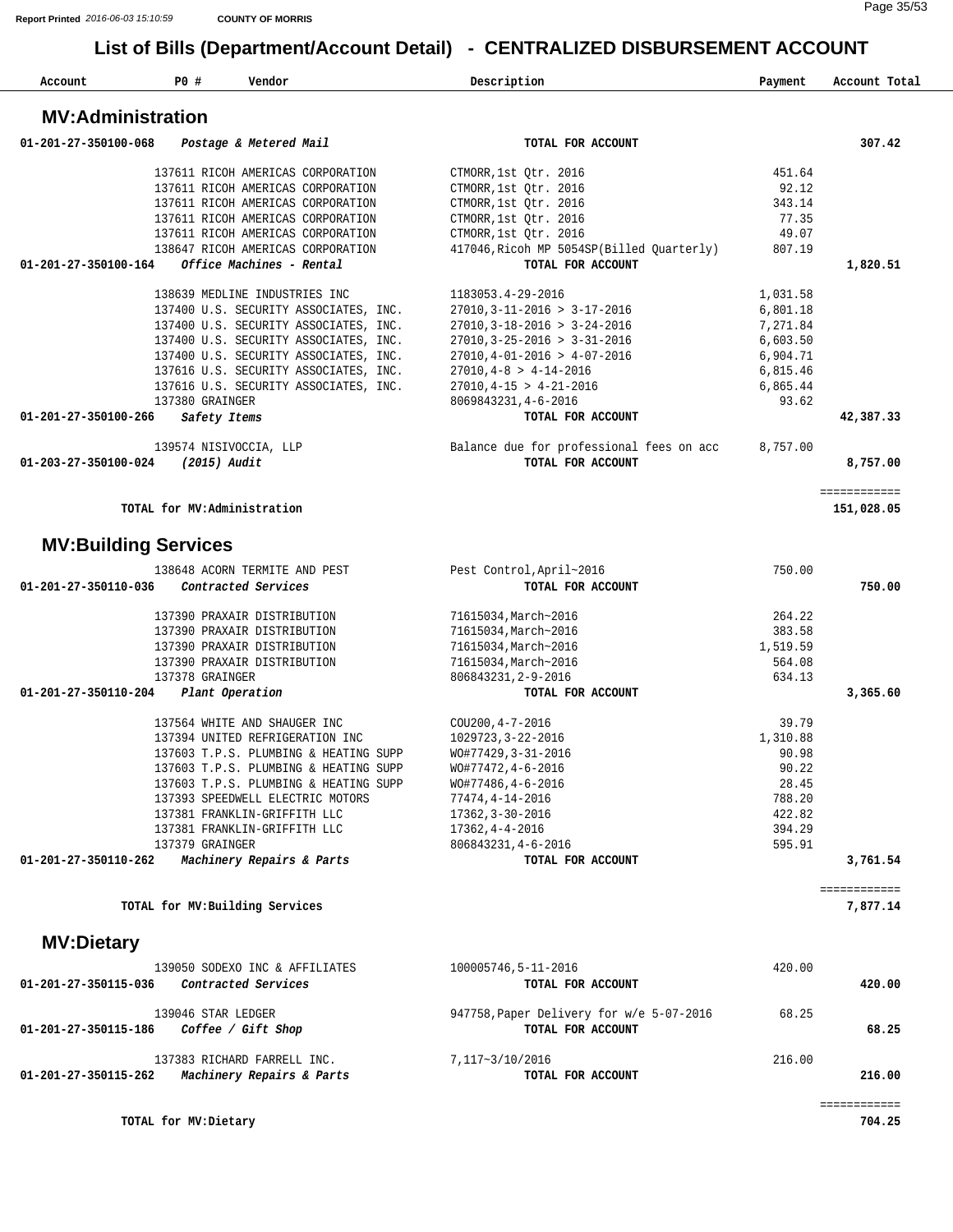| Account                  | PO#<br>Vendor                                      | Description                                                            | Payment           | Account Total             |
|--------------------------|----------------------------------------------------|------------------------------------------------------------------------|-------------------|---------------------------|
|                          | 136748 TINGUE BROWN & CO.                          | 150778, 3-10-2016                                                      | 304.08            |                           |
| 01-201-27-350125-046     | General Stores                                     | TOTAL FOR ACCOUNT                                                      |                   | 304.08                    |
|                          | 139037 JML MEDICAL INC.                            | 5MOC02, 5-19-2016                                                      | 11,267.80         |                           |
|                          | 138637 MEDLINE INDUSTRIES INC                      | 1183053, 1-12-2016                                                     | 13,883.65         |                           |
|                          | 138637 MEDLINE INDUSTRIES INC                      | 1183053,5-3-2016 [Credit Memo]                                         | $-5,802.71$       |                           |
|                          | 138637 MEDLINE INDUSTRIES INC                      | 1183053, 4-30-2016 [Credit Memo]                                       | $-460.83$         |                           |
| 01-201-27-350125-182     | Diapers                                            | TOTAL FOR ACCOUNT                                                      |                   | 18,887.91                 |
|                          | TOTAL for MV: Laundry                              |                                                                        |                   | ============<br>19,191.99 |
| <b>MV:Nursing</b>        |                                                    |                                                                        |                   |                           |
|                          | 139047 PHARMA CARE INC                             | MORR02, April~2016                                                     | 3,750.12          |                           |
| 01-201-27-350130-035     | Consultation Fee                                   | TOTAL FOR ACCOUNT                                                      |                   | 3,750.12                  |
|                          | 139295 IPC HOSPITALIST PHYSICIANS NJ               | Medical Director Services, 5-9 > 5-23-201                              | 1,800.00          |                           |
| 01-201-27-350130-036     | Contracted Services                                | TOTAL FOR ACCOUNT                                                      |                   | 1,800.00                  |
|                          | 139038 ROBERT WINTER                               | Nursing Supplies, 5-13-2016                                            | 11.97             |                           |
|                          | 139044 JML MEDICAL INC.                            | 5MOC02, 2-29-2016                                                      | 8,419.17          |                           |
|                          | 139044 JML MEDICAL INC.                            | 5MOC02, 3-03-2016                                                      | 3,139.23          |                           |
|                          | 139044 JML MEDICAL INC.                            | $5MOCO2, 4-12-2016$                                                    | 2,006.18          |                           |
|                          | 139044 JML MEDICAL INC.                            | $5MOCO2, 4-21-2016$                                                    | 124.56            |                           |
|                          | 139044 JML MEDICAL INC.                            | $5MOCO2, 4-28-2016$                                                    | 1,370.16          |                           |
|                          | 139044 JML MEDICAL INC.<br>139044 JML MEDICAL INC. | 5MOC02, 5-05-2016<br>5MOC02, 5-05-2016                                 | 393.24<br>334.08  |                           |
|                          | 139044 JML MEDICAL INC.                            | 5MOC02, 5-05-2016                                                      | 2,394.28          |                           |
|                          | 139044 JML MEDICAL INC.                            | $5MOCO2, 5-10-2016$                                                    | 1,338.06          |                           |
|                          | 139044 JML MEDICAL INC.                            | 5MOC02, 5-05-2016                                                      | 2,316.32          |                           |
|                          | 139044 JML MEDICAL INC.                            | 5MOC02, 5-10-2016                                                      | 2,445.50          |                           |
|                          | 139044 JML MEDICAL INC.                            | $5MOC02, 5-11-2016$                                                    | 213.15            |                           |
|                          | 137382 HB & HS, INC.                               | Amputee Sling for Lift, 4-6-2016                                       | 303.95            |                           |
|                          | 137382 HB & HS, INC.                               | Amputee Sling for Lift, 4-8-2016                                       | 303.95            |                           |
| 01-201-27-350130-046     | General Stores                                     | TOTAL FOR ACCOUNT                                                      |                   | 25, 113.80                |
|                          | 139268 ROSE LUNA COUYOUTE                          | CNA Re-Certification, 5-17-2016                                        | 30.00             |                           |
|                          | 139269 ROXANN GRANT                                | CNA Re-Certification, 5-19-2016                                        | 30.00             |                           |
|                          | 139270 BERNADETTE LOUIS                            | CNA Re-Certification, 5-23-2016                                        | 30.00             |                           |
| 01-201-27-350130-191     | Nursing                                            | TOTAL FOR ACCOUNT                                                      |                   | 90.00                     |
|                          | TOTAL for MV: Nursing                              |                                                                        |                   | ============<br>30,753.92 |
|                          | <b>MV:Recreation/Volunteer Svc</b>                 |                                                                        |                   |                           |
|                          | 139023 CABLEVISION                                 |                                                                        |                   |                           |
|                          | 139023 CABLEVISION                                 | 07876-533982-01-2, June~2016<br>$07876 - 630379 - 01 - 3$ , May ~ 2016 | 3,634.54<br>59.95 |                           |
| 01-201-27-350135-036     | Contracted Services                                | TOTAL FOR ACCOUNT                                                      |                   | 3,694.49                  |
|                          | 138437 LISA PROKOPOWITZ                            | Church Program, 4-30-2016                                              | 150.00            |                           |
|                          | 139045 MORRIS COUNTY FARMS INC                     | 2852800, 5-17-2016                                                     | 41.25             |                           |
|                          | 139042 DAVE EGGLESTON PIANO SERVICES               | C0007, Tuning of Piano in Atrium, 5-19-201                             | 130.00            |                           |
|                          | 139041 CREATING WITH CLAY LLC                      | Clay Class on 2D, 5-19-2016                                            | 100.00            |                           |
|                          | 139041 CREATING WITH CLAY LLC                      | Clay Class in Atrium, 5-19-2016                                        | 100.00            |                           |
|                          | 139040 ARTISTIC AQUARIA INC                        | Fish Tank Maintenance, May~2016                                        | 550.00            |                           |
|                          | 136745 AFI FOODSERVICE DISTRIBUTORS                | 185674, 3-31-2016                                                      | 210.88            |                           |
| 01-201-27-350135-194     | Patient Activities                                 | TOTAL FOR ACCOUNT                                                      |                   | 1,282.13                  |
|                          | TOTAL for MV: Recreation/Volunteer Svc             |                                                                        |                   | ============<br>4,976.62  |
| <b>MV:Rehabilitation</b> |                                                    |                                                                        |                   |                           |
|                          | 139048 SELECT REHABILITATION INC.                  | 850, April~2016                                                        | 180,817.28        |                           |
|                          |                                                    |                                                                        |                   |                           |

|                      | TARI NOTIETI KEURPITIITIKITON TNC' | OJU, APIII~ZUI0   | 100,017.40 |
|----------------------|------------------------------------|-------------------|------------|
| 01-201-27-350140-036 | Contracted Services                | TOTAL FOR ACCOUNT | 180,817.28 |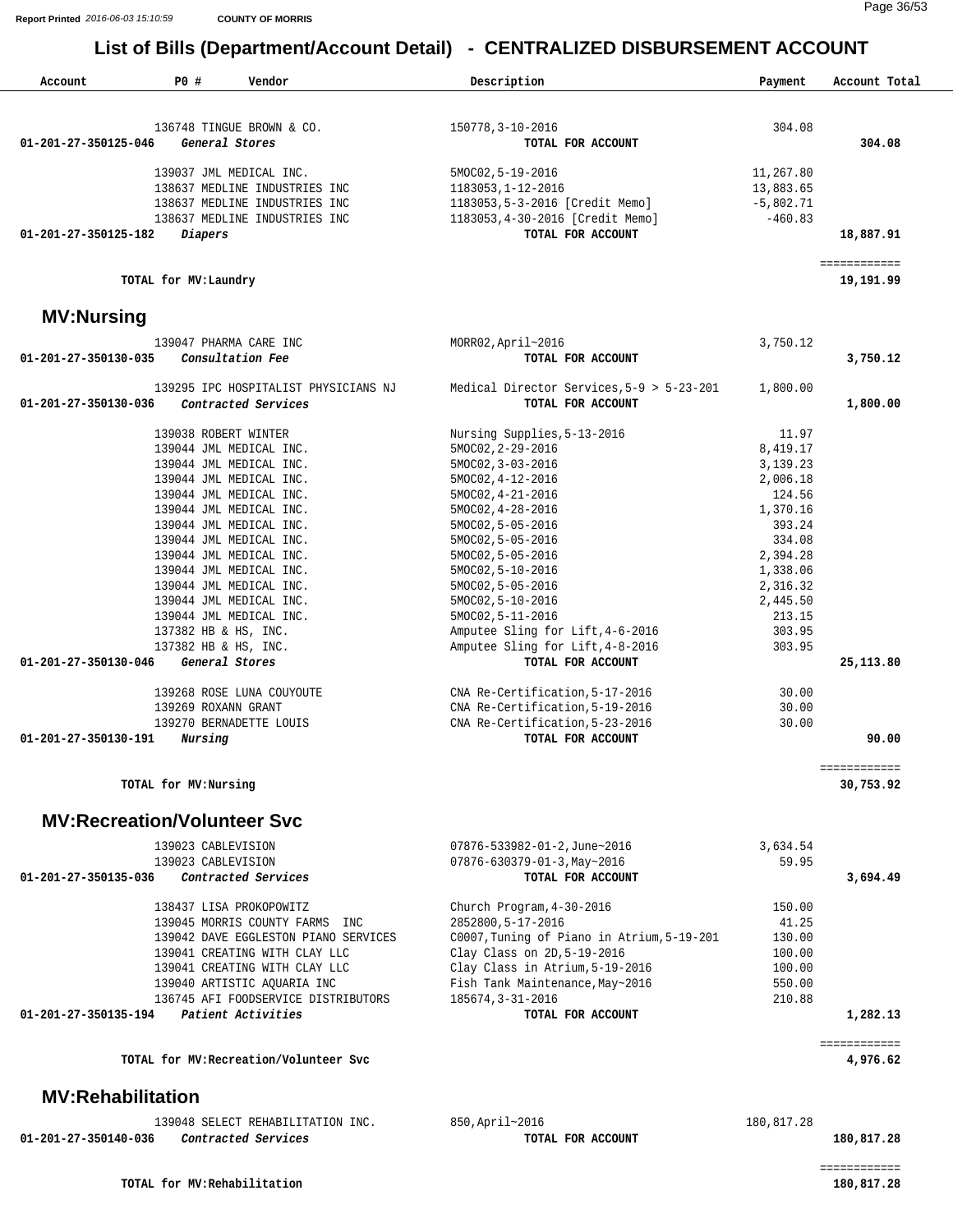#### Page 37/53

| Account               | P0 #                      | Vendor                                                           | <u>ULITITALILLU DIUDURULINLITTA</u><br>Description                                                           | Payment               | Account Total |
|-----------------------|---------------------------|------------------------------------------------------------------|--------------------------------------------------------------------------------------------------------------|-----------------------|---------------|
|                       |                           |                                                                  |                                                                                                              |                       |               |
|                       |                           |                                                                  |                                                                                                              |                       |               |
| 01-201-27-357100-068  |                           | 139564 COUNTY OF MORRIS<br>Postage & Metered Mail                | 2nd Half May 2016 Metered Mail<br>TOTAL FOR ACCOUNT                                                          | 677.02                | 677.02        |
|                       |                           |                                                                  |                                                                                                              |                       |               |
|                       |                           |                                                                  |                                                                                                              |                       | ============  |
|                       | TOTAL for County Adjuster |                                                                  |                                                                                                              |                       | 677.02        |
| <b>County Library</b> |                           |                                                                  |                                                                                                              |                       |               |
|                       | 136466 BERNAN             |                                                                  | 0782711 dated 02/18/16                                                                                       | 78.00                 |               |
|                       | 137845 BERNAN             |                                                                  | 0782711 dated 03/31/16                                                                                       | 105.93                |               |
|                       |                           | 137846 CENTER POINT LARGE PRINT                                  | Order#XCP16-4 dated 04/01/16                                                                                 | 96.08                 |               |
|                       |                           | 137849 INFORMATION TODAY INC                                     | Renewal dated 04/08/16                                                                                       | 404.05                |               |
|                       |                           | 137854 INGRAM LIBRARY SERVICES                                   | 20C0083 dated 03/31/16                                                                                       | 174.58                |               |
|                       |                           | 137854 INGRAM LIBRARY SERVICES<br>137854 INGRAM LIBRARY SERVICES | 20C0083 dated 04/01/16<br>20C0083 dated 04/04/16                                                             | 47.02<br>57.14        |               |
|                       |                           | 137854 INGRAM LIBRARY SERVICES                                   | 20C0083 dated 04/04/16                                                                                       | 285.44                |               |
|                       |                           | 137854 INGRAM LIBRARY SERVICES                                   | 20C0083 dated 04/05/16                                                                                       | 43.94                 |               |
|                       |                           | 137854 INGRAM LIBRARY SERVICES                                   | 20C0083 dated 04/06/16                                                                                       | 165.93                |               |
|                       |                           | 137854 INGRAM LIBRARY SERVICES                                   | 20C0083 dated 04/06/16                                                                                       | 828.67                |               |
|                       |                           | 137854 INGRAM LIBRARY SERVICES                                   | 20C0083 dated 04/06/16                                                                                       | 460.86                |               |
|                       |                           | 137854 INGRAM LIBRARY SERVICES                                   | 20C0083 dated 04/06/16                                                                                       | 117.88                |               |
|                       |                           | 137854 INGRAM LIBRARY SERVICES                                   | 20C0083 dated 04/07/16                                                                                       | 38.96                 |               |
|                       |                           | 137855 INGRAM LIBRARY SERVICES<br>137855 INGRAM LIBRARY SERVICES | 20C0083 dated 04/07/16<br>20C0083 dated 04/08/16                                                             | 14.10<br>610.99       |               |
|                       |                           | 137855 INGRAM LIBRARY SERVICES                                   | 20C0083 dated 04/11/16                                                                                       | 192.79                |               |
|                       |                           | 137855 INGRAM LIBRARY SERVICES                                   | 20C0083 dated 04/11/16                                                                                       | 573.32                |               |
|                       |                           | 137855 INGRAM LIBRARY SERVICES                                   | 20C0083 dated 04/11/16                                                                                       | 127.51                |               |
|                       |                           | 137855 INGRAM LIBRARY SERVICES                                   | 20C0083 dated 04/13/16                                                                                       | 839.59                |               |
|                       |                           | 137855 INGRAM LIBRARY SERVICES                                   | 20C0083 dated 04/14/16                                                                                       | 43.17                 |               |
|                       |                           | 137855 INGRAM LIBRARY SERVICES                                   | 20C0083 dated 04/14/16                                                                                       | 34.32                 |               |
|                       |                           | 137860 INGRAM LIBRARY SERVICES<br>137860 INGRAM LIBRARY SERVICES | 20C0083 dated 03/22/16<br>20C0083 dated 03/24/16                                                             | 104.32<br>692.71      |               |
|                       |                           | 137860 INGRAM LIBRARY SERVICES                                   | 20C0083 dated 04/14/16                                                                                       | $-3.45$               |               |
|                       |                           | 137860 INGRAM LIBRARY SERVICES                                   | 20C0083 dated 03/24/16                                                                                       | 505.96                |               |
|                       |                           | 137860 INGRAM LIBRARY SERVICES                                   | 20C0083 dated 03/25/16                                                                                       | 53.42                 |               |
|                       |                           | 137860 INGRAM LIBRARY SERVICES                                   | 20C0083 dated 03/28/16                                                                                       | 19.84                 |               |
|                       |                           | 137860 INGRAM LIBRARY SERVICES                                   | 20C0083 dated 03/29/16                                                                                       | 184.05                |               |
|                       |                           | 137860 INGRAM LIBRARY SERVICES<br>137860 INGRAM LIBRARY SERVICES | 20C0083 dated 03/29/16<br>20C0083 dated 03/29/16                                                             | 256.30<br>31.90       |               |
|                       |                           | 137860 INGRAM LIBRARY SERVICES                                   | 20C0083 dated 03/31/16                                                                                       | 11.99                 |               |
|                       |                           | 137860 INGRAM LIBRARY SERVICES                                   | 20C0083 dated 03/31/16                                                                                       | 1,126.32              |               |
|                       |                           | 137861 INGRAM LIBRARY SERVICES                                   | 20C0083 dated 03/17/16                                                                                       | 696.69                |               |
|                       |                           | 137861 INGRAM LIBRARY SERVICES                                   | 20C0083 dated 03/17/16                                                                                       | 7.77                  |               |
|                       |                           | 137861 INGRAM LIBRARY SERVICES                                   | 20C0083 dated 03/18/16 Split Object Code                                                                     | 14.26                 |               |
|                       |                           | 137861 INGRAM LIBRARY SERVICES                                   | 20C0083 dated 03/18/16                                                                                       | 1,098.41              |               |
|                       |                           | 137861 INGRAM LIBRARY SERVICES<br>137861 INGRAM LIBRARY SERVICES | 20C0083 dated 03/18/16<br>20C0083 dated 03/21/16                                                             | 53.02<br>177.19       |               |
|                       |                           | 137861 INGRAM LIBRARY SERVICES                                   | 20C0083 dated 03/21/16                                                                                       | 161.35                |               |
|                       |                           | 137861 INGRAM LIBRARY SERVICES                                   | 20C0083 dated 03/21/16                                                                                       | 190.83                |               |
|                       |                           | 137861 INGRAM LIBRARY SERVICES                                   | 20C0083 dated 03/21/16                                                                                       | 173.59                |               |
|                       |                           | 137861 INGRAM LIBRARY SERVICES                                   | 20C0083 dated 03/21/16                                                                                       | 12.90                 |               |
|                       |                           | 137862 INGRAM LIBRARY SERVICES                                   | 20C0083 dated 02/26/16                                                                                       | 1,000.52              |               |
|                       |                           | 137862 INGRAM LIBRARY SERVICES                                   | 20C0083 dated 04/05/16                                                                                       | $-189.00$<br>1,256.53 |               |
|                       |                           | 137862 INGRAM LIBRARY SERVICES<br>137862 INGRAM LIBRARY SERVICES | 20C0083 dated 03/14/16<br>20C0083 dated 03/15/16                                                             | 301.30                |               |
|                       |                           | 137862 INGRAM LIBRARY SERVICES                                   | 20C0083 dated 03/15/16                                                                                       | 232.25                |               |
|                       |                           | 137862 INGRAM LIBRARY SERVICES                                   | 20C0083 dated 03/17/15                                                                                       | 41.97                 |               |
|                       | 137859 REGENT BOOK CO     |                                                                  | 24627 dated 04/12/16 - BH&G Outdoor Spac 16.06                                                               |                       |               |
|                       |                           |                                                                  | 136506 WORLD BOOK EDUCATIONAL PROD M3515 dated 03/03/16<br>M3515 dated 03/03/16<br>4001080275 dated 04/17/16 | 702.00                |               |
|                       | 137864 CCH INC            |                                                                  |                                                                                                              | 3,247.00              |               |
|                       |                           | 137848 COVERBIND CORPORATION                                     | B003729 dated 3/22/16                                                                                        | 210.00                |               |
|                       |                           | 137844 BAKER & TAYLOR BOOKS<br>137844 BAKER & TAYLOR BOOKS       | 321652 C0000745 3 B00000 dated 03/24/16                                                                      | 1,046.34              |               |
|                       | 137853 GALE               |                                                                  | 321652 C000745 3 B00000 dated 04/21/16 241.57<br>116418 dated 03/17/16                                       | 83.97                 |               |
|                       | 137853 GALE               |                                                                  | 116418 dated 03/23/16                                                                                        | 91.97                 |               |
|                       | 137853 GALE               |                                                                  | 116418 dated 03/29/16                                                                                        | 180.74                |               |
|                       | 137853 GALE               |                                                                  | 116418 dated 03/29/16                                                                                        | 28.79                 |               |
|                       | 137853 GALE               |                                                                  | 116418 dated 04/06/16                                                                                        | 139.95                |               |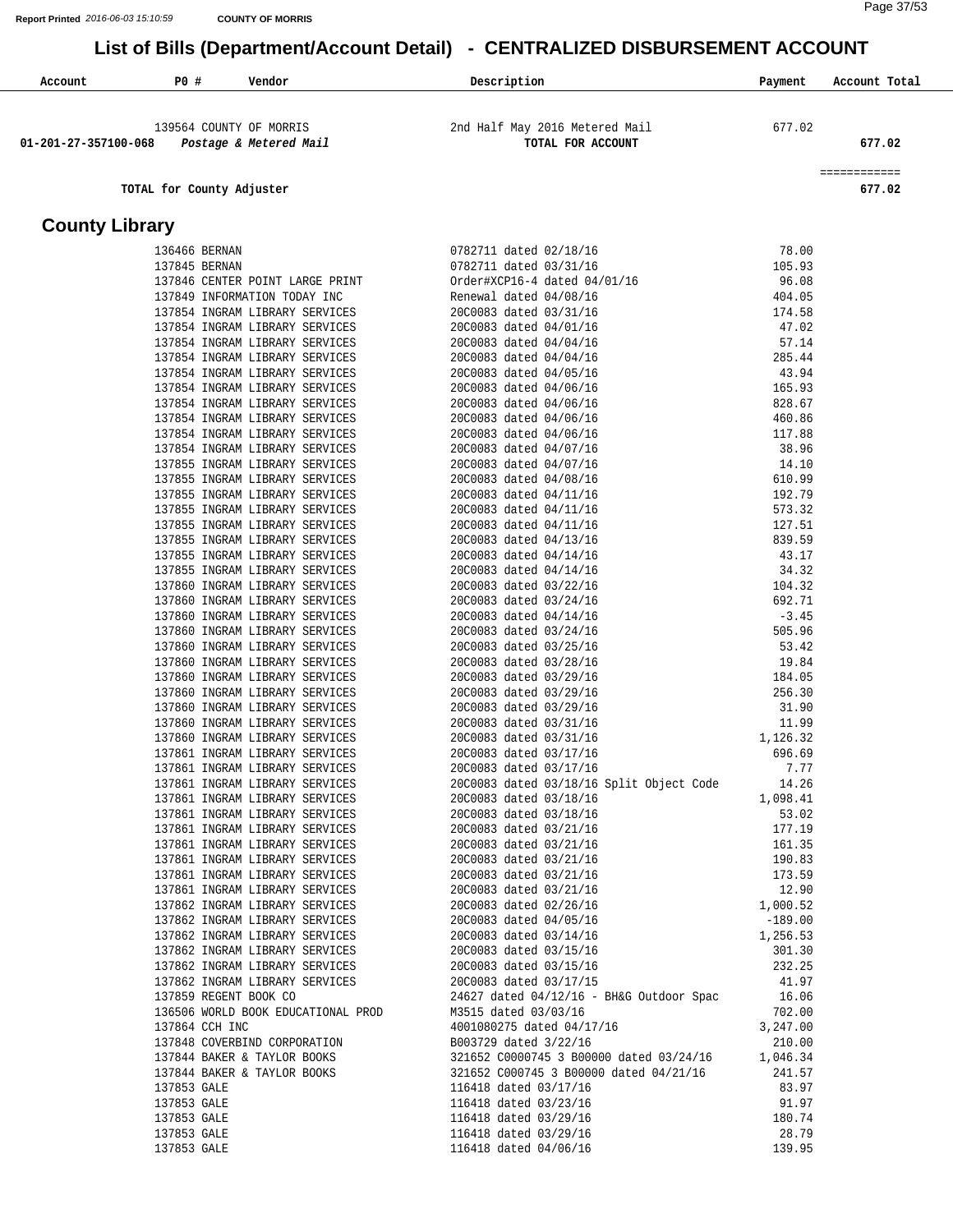| Account               | P0 #                  | Vendor                                            | Description                                         | Payment   | Account Total |
|-----------------------|-----------------------|---------------------------------------------------|-----------------------------------------------------|-----------|---------------|
| <b>County Library</b> |                       |                                                   |                                                     |           |               |
|                       | 137850 LEXIS NEXIS    |                                                   | 150KMG dated 03/31/16                               | 174.00    |               |
|                       | 137335 DARREN O'NEILL |                                                   | Fast Company 0046506986                             | 20.00     |               |
|                       | 137335 DARREN O'NEILL |                                                   | Worst Pills, Best Pills News 17226333 LP            | 20.00     |               |
|                       | 137335 DARREN O'NEILL |                                                   | Kiplingers Retirement Reports 3579460944            | 39.95     |               |
|                       | 137335 DARREN O'NEILL |                                                   | Audiofile 2694                                      | 99.00     |               |
|                       | 137335 DARREN O'NEILL |                                                   | Health & Nutrition Letter (Tufts Univ.)             | 24.00     |               |
|                       | 137335 DARREN O'NEILL |                                                   | Recorder Community Newspaper 5165 LongHi            | 75.00     |               |
|                       | 137335 DARREN O'NEILL |                                                   | Environmental Nutrition 510104745078#R32            | 44.00     |               |
|                       | 137335 DARREN O'NEILL |                                                   | Audubon 0007556104                                  | 20.00     |               |
|                       | 137335 DARREN O'NEILL |                                                   | Nutrition Action 58685892                           | 48.00     |               |
|                       | 137335 DARREN O'NEILL |                                                   | Wired WIR00454417714 R1607R403                      | 40.00     |               |
|                       | 137335 DARREN O'NEILL |                                                   | Parabola P0330017 K03 815301                        | 49.95     |               |
|                       | 137335 DARREN O'NEILL |                                                   | Health News Duke Medicine 510104745078 #            | 54.00     |               |
|                       | 137335 DARREN O'NEILL |                                                   | National Enquirer NEQ0367331436 R1632R50            | 119.60    |               |
|                       | 137335 DARREN O'NEILL |                                                   | Scholastic Teacher 0473V3700037544479               | 14.95     |               |
|                       | 137335 DARREN O'NEILL |                                                   | Interview INW0006451033 R13044006                   | 39.97     |               |
|                       | 137335 DARREN O'NEILL |                                                   | Traditional Home 0220071419                         | 24.00     |               |
|                       | 137335 DARREN O'NEILL |                                                   | Birds & Blooms Extra BXT0431355965/6#1EH            | 29.98     |               |
| 01-201-29-390100-028  |                       | Books & Periodicals                               | TOTAL FOR ACCOUNT                                   |           | 20,629.15     |
|                       | 136589 NJLA           |                                                   | Attend on Tuesday Joanne Cronin - Member            | 105.00    |               |
|                       | 136589 NJLA           |                                                   | Attend on Wednesday Mike Butler - NON Me            | 105.00    |               |
| 01-201-29-390100-034  |                       | Conference Expenses                               | TOTAL FOR ACCOUNT                                   |           | 210.00        |
|                       | 137566 PAPER MART INC |                                                   | 85928 dated 04/11/16                                | 1,160.00  |               |
|                       | 137334 BRODART CO     |                                                   | 290667 dated 03/21/16                               | 402.80    |               |
|                       |                       | 137858 OFFICE CONCEPTS GROUP, INC.                | 16868 Dept#LIB dated 03/17/16                       | 369.62    |               |
| 01-201-29-390100-058  |                       | Office Supplies & Stationery                      | TOTAL FOR ACCOUNT                                   |           | 1,932.42      |
| 01-201-29-390100-068  |                       | 139564 COUNTY OF MORRIS<br>Postage & Metered Mail | 2nd Half May 2016 Metered Mail<br>TOTAL FOR ACCOUNT | 892.92    | 892.92        |
|                       |                       |                                                   |                                                     |           |               |
|                       |                       | 137863 RICOH AMERICAS CORPORATION                 | ID#7158, Reference                                  | 8.96      |               |
|                       |                       | 137863 RICOH AMERICAS CORPORATION                 | ID#7159, Tech Srvc                                  | 144.90    |               |
| 01-201-29-390100-069  | Printing              |                                                   | TOTAL FOR ACCOUNT                                   |           | 153.86        |
|                       |                       | 137861 INGRAM LIBRARY SERVICES                    | 20C0083 dated 03/18/16 Split Object Code            | 46.55     |               |
|                       |                       | 137865 MIDWEST TAPE LLC                           | 2000001148 dated 03/19/16                           | 232.90    |               |
|                       |                       | 137865 MIDWEST TAPE LLC                           | 2000001148 dated 03/25/16                           | 858.22    |               |
|                       |                       | 137865 MIDWEST TAPE LLC                           | 2000001148 dated 04/01/16                           | 440.96    |               |
|                       |                       | 137865 MIDWEST TAPE LLC                           | 2000001148 dated 04/08/16                           | 303.68    |               |
|                       |                       | 137865 MIDWEST TAPE LLC                           | 2000001148 dated 04/14/16                           | 111.94    |               |
|                       |                       | 137865 MIDWEST TAPE LLC                           | 2000001148 dated 04/21/16                           | 150.96    |               |
| 01-201-29-390100-083  |                       | Video & Film Materials                            | TOTAL FOR ACCOUNT                                   |           | 2,145.21      |
|                       |                       | 137866 OCLC ONLINE COMPUTER                       | 010CLC 00009592 dated 03/31/16 Catalogin            | 2,101.86  |               |
|                       |                       | 135357 TELE-MEASUREMENTS, INC.                    | Proposal#27522 dated 03/01/16                       | 1,300.00  |               |
|                       |                       | 135357 TELE-MEASUREMENTS, INC.                    | CREDIT MEMO                                         | $-152.00$ |               |
| 01-201-29-390100-084  |                       | Other Outside Services                            | TOTAL FOR ACCOUNT                                   |           | 3,249.86      |
|                       |                       | 137852 GERSTNER CASH REGISTERS INC                | TEC 1650 Ribbon Cassettes                           | 13.50     |               |
|                       |                       | 137852 GERSTNER CASH REGISTERS INC                | TEC 1350 Ribbon Cassettes                           | 13.00     |               |
|                       |                       | 137852 GERSTNER CASH REGISTERS INC                | Shipping & Handling                                 | 5.00      |               |
|                       |                       | 137856 W.B. MASON COMPANY INC                     | C1033751 dated 04/20/16                             | 222.22    |               |
|                       |                       | 137858 OFFICE CONCEPTS GROUP, INC.                | 16868 Dept#LIB dated 03/16/16                       | 262.20    |               |
|                       |                       | 137858 OFFICE CONCEPTS GROUP, INC.                | 16868 Dept#LIB dated 03/17/16                       | 8.29      |               |
|                       |                       | 137858 OFFICE CONCEPTS GROUP, INC.                | 16868 Dept#LIB dated 04/07/16                       | 34.81     |               |
|                       |                       | 137858 OFFICE CONCEPTS GROUP, INC.                | 16868 Dept#LIB dated 04/08/16                       | 10.68     |               |
| 01-201-29-390100-095  |                       | Other Administrative Supplies                     | TOTAL FOR ACCOUNT                                   |           | 569.70        |
|                       |                       | 136463 NATIONAL REGISTER PUBLISHING               | 078867000 dated 11/20/15                            | 323.95    |               |
| 01-203-29-390100-028  |                       | (2015) Books & Periodicals                        | TOTAL FOR ACCOUNT                                   |           | 323.95        |

============

**TOTAL for County Library 30,107.07**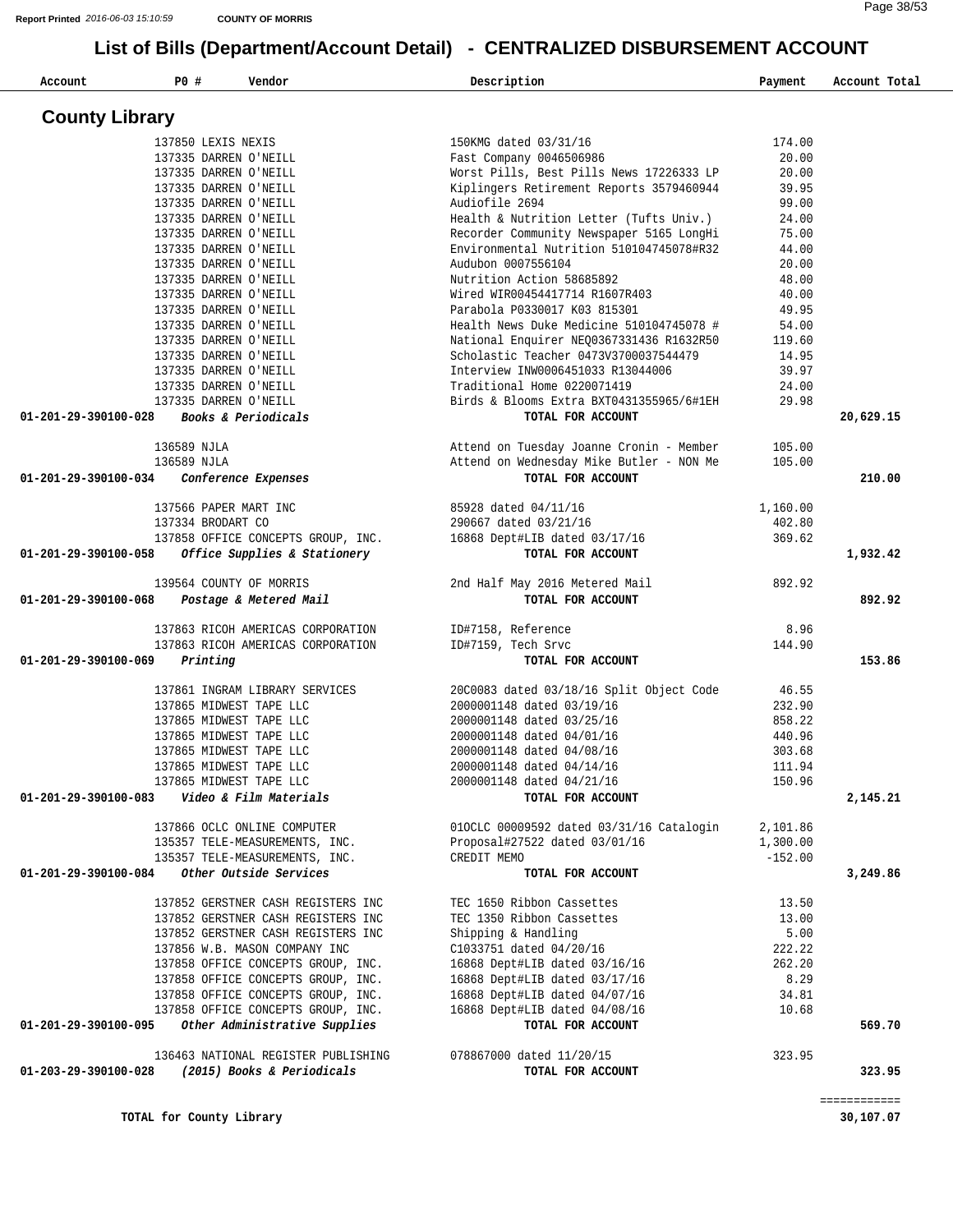**Report Printed** *2016-06-03 15:10:59* **COUNTY OF MORRIS**

Page 39/53

| Account                               | P0 #                                            | Vendor                                                                        | Description                                                               | Payment         | Account Total                    |
|---------------------------------------|-------------------------------------------------|-------------------------------------------------------------------------------|---------------------------------------------------------------------------|-----------------|----------------------------------|
|                                       | 139079 SHIRLEY STOLL<br>139564 COUNTY OF MORRIS |                                                                               | REIMBURSEMENT FOR OVERNIGHT MAILING DOE<br>2nd Half May 2016 Metered Mail | 22.95<br>82.72  |                                  |
| 01-201-29-392100-068                  |                                                 | Postage & Metered Mail                                                        | TOTAL FOR ACCOUNT                                                         |                 | 105.67                           |
| 01-201-29-392100-162                  |                                                 | 138399 NESTLE WATERS NORTH AMERICA INC.<br>Furniture & Fixtures               | 0434565933<br>03/15/16-04/14/16<br>TOTAL FOR ACCOUNT                      | 18.44           | 18.44                            |
|                                       |                                                 | TOTAL for County Superintendent of Schoo                                      |                                                                           |                 | ============<br>124.11           |
| <b>Contribution to County College</b> |                                                 |                                                                               |                                                                           |                 |                                  |
| 01-201-29-395100-090                  | Expenditures                                    | 139569 COUNTY COLLEGE OF MORRIS                                               | 1st Half 6/16 Operating Budget<br>TOTAL FOR ACCOUNT                       | 492,916.67      | 492,916.67                       |
|                                       |                                                 | TOTAL for Contribution to County College                                      |                                                                           |                 | ============<br>492,916.67       |
| <b>Rutgers Extension Service</b>      |                                                 |                                                                               |                                                                           |                 |                                  |
| 01-201-29-396100-068                  | 139564 COUNTY OF MORRIS                         | Postage & Metered Mail                                                        | 2nd Half May 2016 Metered Mail<br>TOTAL FOR ACCOUNT                       | 35.40           | 35.40                            |
| 01-201-29-396100-082                  | 138871 PETER NITZSCHE<br>Travel Expense         |                                                                               | Mileage, Meetings, Conferences<br>TOTAL FOR ACCOUNT                       | 340.54          | 340.54                           |
| 01-201-29-396100-095                  | 138871 PETER NITZSCHE                           | Other Administrative Supplies                                                 | Administrative Supplies<br>TOTAL FOR ACCOUNT                              | 286.67          | 286.67                           |
|                                       |                                                 | TOTAL for Rutgers Extension Service                                           |                                                                           |                 | ============<br>662.61           |
| <b>Cont M.C. School of Tech</b>       |                                                 |                                                                               |                                                                           |                 |                                  |
| 01-201-29-400100-090                  |                                                 | 139565 MC VOCATIONAL SCHOOL DISTRICT<br>Cont M.C. School of Tech Expenditures | 6/16 District Taxes to be Raised<br>TOTAL FOR ACCOUNT                     | 286, 291.66     | 286,291.66                       |
|                                       |                                                 | TOTAL for Cont M.C. School of Tech                                            |                                                                           |                 | <b>ESSESSESSES</b><br>286,291.66 |
| <b>Fire and Police Academy</b>        |                                                 |                                                                               |                                                                           |                 |                                  |
| 01-201-29-407100-028                  |                                                 | 138722 NJ DIVISION OF FIRE SAFETY<br>Books & Periodicals                      | Fire Code Updates<br>TOTAL FOR ACCOUNT                                    | 60.00           | 60.00                            |
|                                       |                                                 | 136248 RICOH AMERICAS CORPORATION                                             | Refill Staples                                                            | 77.50           |                                  |
| 01-201-29-407100-058                  |                                                 | 136248 RICOH AMERICAS CORPORATION<br>Office Supplies & Stationery             | Shipping<br>TOTAL FOR ACCOUNT                                             | 8.00            | 85.50                            |
|                                       | 138390 CONROY'S                                 | 137713 AAA EMERGENCY SUPPLY CO                                                | SCBA FACE MASK CLEANER<br>Floral Arrangement                              | 120.00<br>70.00 |                                  |
| 01-201-29-407100-059                  | 138390 CONROY'S                                 | Other General Expenses                                                        | Delivery Charge<br>TOTAL FOR ACCOUNT                                      | 10.99           | 200.99                           |
| 01-201-29-407100-068                  | 139564 COUNTY OF MORRIS                         | Postage & Metered Mail                                                        | 2nd Half May 2016 Metered Mail<br>TOTAL FOR ACCOUNT                       | 104.24          | 104.24                           |
|                                       |                                                 | 138721 MORRIS COUNTY M.U.A                                                    | 100045 Tipping Fees                                                       | 299.57          |                                  |
| 01-201-29-407100-143                  |                                                 | 138721 MORRIS COUNTY M.U.A<br>Rubbish & Trash Removal                         | Tipping Fees<br>TOTAL FOR ACCOUNT                                         | 571.73          | 871.30                           |
| 01-201-29-407100-164                  |                                                 | 138392 RICOH AMERICAS CORPORATION<br>Office Machines - Rental                 | Quarterly Copier Payment<br>TOTAL FOR ACCOUNT                             | 946.02          | 946.02                           |
|                                       |                                                 | 137714 MEGGIT TRAINING SYSTEMS INC.<br>137714 MEGGIT TRAINING SYSTEMS INC.    | Spider Couplings<br>Shipping                                              | 96.00<br>9.76   |                                  |
| 01-201-29-407100-223                  | <b>Building Repairs</b>                         |                                                                               | TOTAL FOR ACCOUNT                                                         |                 | 105.76                           |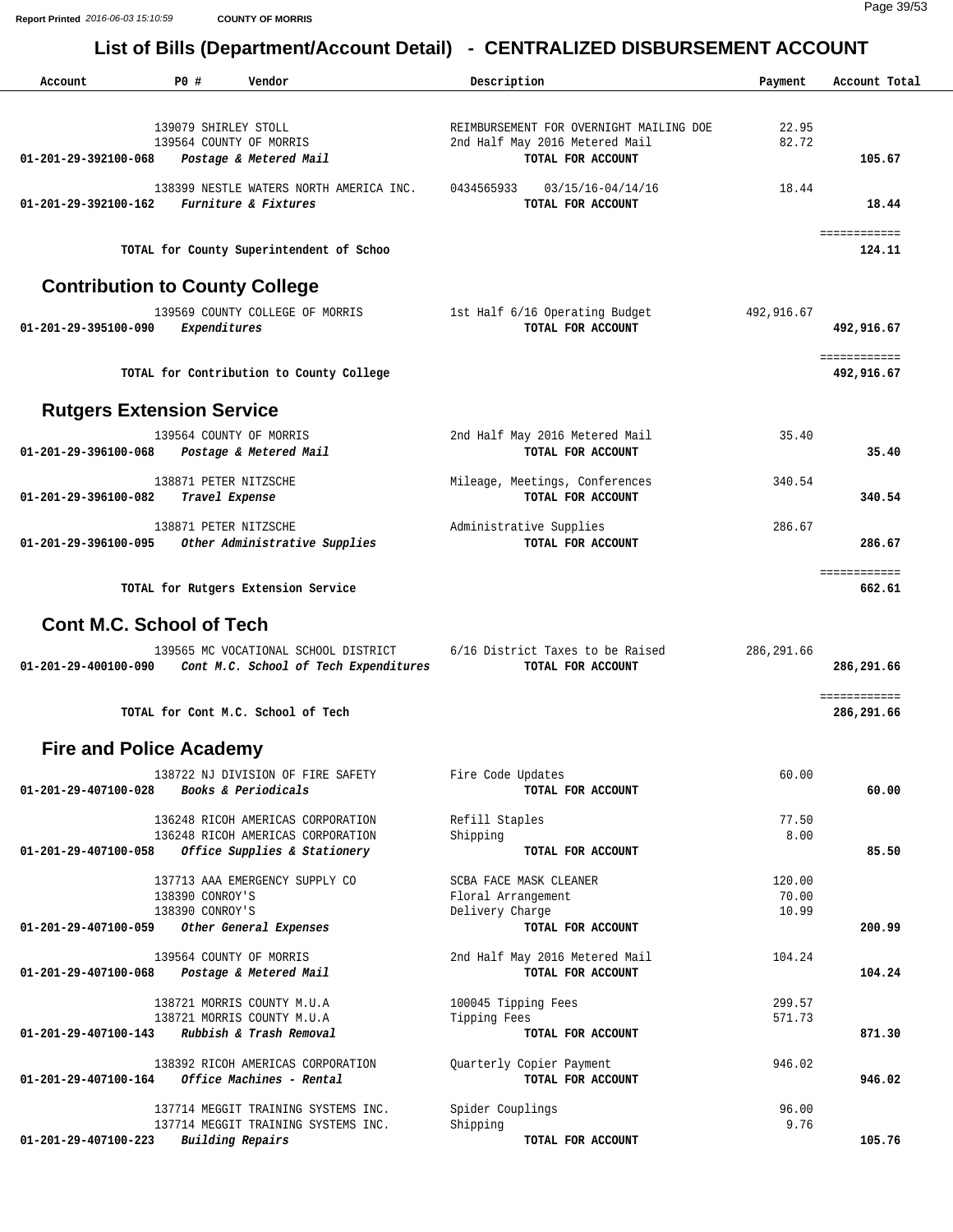| Account | P <sub>0</sub> | Vendor | Description | Payment | Account<br>Tota. |
|---------|----------------|--------|-------------|---------|------------------|

### **Fire and Police Academy**

| 01-201-29-407100-231<br>Hazardous Material Disposal | TOTAL FOR ACCOUNT            |           | 835.00   |
|-----------------------------------------------------|------------------------------|-----------|----------|
| 137764 KFT FIRE TRAINERS, LLC                       | Canisters of Smoke Fluid     | 2,400.00  |          |
| 137432 MORRISTOWN LUMBER &                          | 2x6x16 Treated               | 28.90     |          |
| 137432 MORRISTOWN LUMBER &                          | 1 1/4x11 Joist Hang          | 4.79      |          |
| 137432 MORRISTOWN LUMBER &                          | 2x2x6 Double Joist Hanger    | 7.96      |          |
| 137712 MORRISTOWN LUMBER &                          | 2x6x12 DOUG FIR              | 69.12     |          |
| 01-201-29-407100-258<br>Equipment                   | TOTAL FOR ACCOUNT            |           | 2,510.77 |
| 138459 AIRPOWER INTERNATIONAL INC.                  | Sherwood Valve Handles       | 15.58     |          |
| 138459 AIRPOWER INTERNATIONAL INC.                  | Sherwood Valve Rebuild Kits  | 37.00     |          |
| 138459 AIRPOWER INTERNATIONAL INC.                  | Sherwood Valve Handle Spring | 1.20      |          |
| 138459 AIRPOWER INTERNATIONAL INC.                  | Teflon O-Ring Filler Ends    | 22.80     |          |
| 138459 AIRPOWER INTERNATIONAL INC.                  | Hours Travel Roundtrip       | 285.00    |          |
| 138459 AIRPOWER INTERNATIONAL INC.                  | Labor                        | 142.50    |          |
| 138459 AIRPOWER INTERNATIONAL INC.                  | Deduct Travel Charges        | $-285.00$ |          |
| 138459 AIRPOWER INTERNATIONAL INC.                  | Deduct Labor Charges         | $-95.00$  |          |
| 138459 AIRPOWER INTERNATIONAL INC.                  | $I - 3506 - 8$               | 26.16     |          |
| 138459 AIRPOWER INTERNATIONAL INC.                  | 19-3506-11                   | 21.60     |          |
| 138459 AIRPOWER INTERNATIONAL INC.                  | 1389-2D Turn Knobs           | 46.74     |          |
| 138459 AIRPOWER INTERNATIONAL INC.                  | Less 50% Discount            | $-47.25$  |          |
| 138459 AIRPOWER INTERNATIONAL INC.                  | Shipping Fee                 | 12.00     |          |
| 01-201-29-407100-291<br>Vehicle Repairs             | TOTAL FOR ACCOUNT            |           | 183.33   |

============

**TOTAL for Fire and Police Academy 5,902.91**

#### **Utilities**

|                                                | 137477 JERSEY CENTRAL POWER & LIGHT    | 100 105 119 190 Rt 10 & Hillside Ave., L                                     | 39.52    |           |
|------------------------------------------------|----------------------------------------|------------------------------------------------------------------------------|----------|-----------|
|                                                | 138089 JERSEY CENTRAL POWER & LIGHT    | 100 118 444 189 Howard Blvd. Mt. Arlinto                                     | 37.79    |           |
|                                                | 136894 TIOGA SOLAR MORRIS COUNTY 1 LLC | 136242003/ RE: VOTING TECH                                                   | 987.43   |           |
|                                                | 136894 TIOGA SOLAR MORRIS COUNTY 1 LLC | 136242003/ RE: SCHUYLER BUILDING                                             | 408.10   |           |
|                                                | 136894 TIOGA SOLAR MORRIS COUNTY 1 LLC | 136242003/ RE: SCHYULER GARAGE                                               | 612.10   |           |
|                                                | 139279 JERSEY CENTRAL POWER & LIGHT    | 100 102 601 695 - COMM CENTER 4/21/16 - 15,193.59                            |          |           |
|                                                | 139273 JERSEY CENTRAL POWER & LIGHT    | 100 102 459 516 - WARRANTS 4/20/16 - 5/1                                     | 798.14   |           |
|                                                | 138923 BOROUGH OF BUTLER               | Rt 23 & Decker Ave                                                           | 53.47    |           |
|                                                | 138923 BOROUGH OF BUTLER               | Rt 23 Traffic Light                                                          | 79.65    |           |
|                                                | 138923 BOROUGH OF BUTLER               | Rt 23 South Light Pole 144                                                   | 80.51    |           |
|                                                | 138896 JERSEY CENTRAL POWER & LIGHT    | 10-00-59-9968-9-0 Rt 15 & Dewey Ave. 5/1                                     | 60.46    |           |
|                                                | 138898 JERSEY CENTRAL POWER & LIGHT    | 10-00-64-2465-3-9 Rt 53 & Diamond Sprin                                      | 30.97    |           |
|                                                | 138895 JERSEY CENTRAL POWER & LIGHT    | 20-00-00-0539-3-0 120 E. Hanover Ave Ced                                     | 529.25   |           |
|                                                | 139415 JERSEY CENTRAL POWER & LIGHT    | 100 079 438 253 - CAC COMPLEX 4/21/16 - 10,715.43                            |          |           |
|                                                | 138573 JERSEY CENTRAL POWER & LIGHT    | 200-000-971-008 - RUTH DAVIS DRIVE 5/4/1                                     | 261.37   |           |
|                                                | 139194 JERSEY CENTRAL POWER & LIGHT    | 10-00-05-8414-2-2 Street Lighting Morris                                     | 332.20   |           |
|                                                | 139193 JERSEY CENTRAL POWER & LIGHT    | 10-00-84-5137-1-0 Berkshire Valley Road                                      | 17.44    |           |
|                                                | 139198 JERSEY CENTRAL POWER & LIGHT    | 10-00-44-7627-6-1 Rt 46 & Canfield Ave.                                      | 28.55    |           |
|                                                |                                        | 139196 JERSEY CENTRAL POWER & LIGHT 10-00-01-6063-08 Street Lighting-Dover 5 | 625.78   |           |
|                                                |                                        | 139195 JERSEY CENTRAL POWER & LIGHT 10-00-84-5117-1-4 Berkshire Valley Road- | 17.20    |           |
| 01-201-31-430100-137                           | Electricity                            | TOTAL FOR ACCOUNT                                                            |          | 30,908.95 |
|                                                |                                        | 138686 ELIZABETHTOWN GAS COMPANY 3333344641 - LONG VALLEY 4/7/16 - 5/9/1     | 217.22   |           |
|                                                | 138978 N.J. NATURAL GAS COMPANY        | 22-0009-4999-6Y MONTVILLE 4/15/16 - 5/1                                      | 601.94   |           |
|                                                | 138270 SUBURBAN PROPANE -2347          | Propane                                                                      | 822.85   |           |
|                                                | 138270 SUBURBAN PROPANE -2347          | Safety P&T Fee                                                               | 9.62     |           |
|                                                | 138458 SUBURBAN PROPANE -2347          | Propane                                                                      | 348.71   |           |
|                                                | 138458 SUBURBAN PROPANE -2347          | Safety P & T Fee                                                             | 9.62     |           |
| 01-201-31-430100-141 Natural Gas               |                                        | TOTAL FOR ACCOUNT                                                            |          | 2,009.96  |
|                                                | 138640 MORRIS COUNTY MUNICIPAL         | 10041, Tipping Fees, April~2016                                              | 3,539.03 |           |
|                                                | 138640 MORRIS COUNTY MUNICIPAL         | MORRIS55, Roll-Offs, April~2016                                              | 2,934.00 |           |
|                                                | 139231 CITYSIDE ARCHIVES, LTD          | MORRIS VIEW                                                                  | 456.80   |           |
| $01-201-31-430100-143$ Rubbish & Trash Removal |                                        | TOTAL FOR ACCOUNT                                                            |          | 6,929.83  |
|                                                | 139267 STERICYCLE INC.                 | 8074425, June~2016                                                           | 1,340.77 |           |
| 01-201-31-430100-145                           | Solid Waste Cost                       | TOTAL FOR ACCOUNT                                                            |          | 1,340.77  |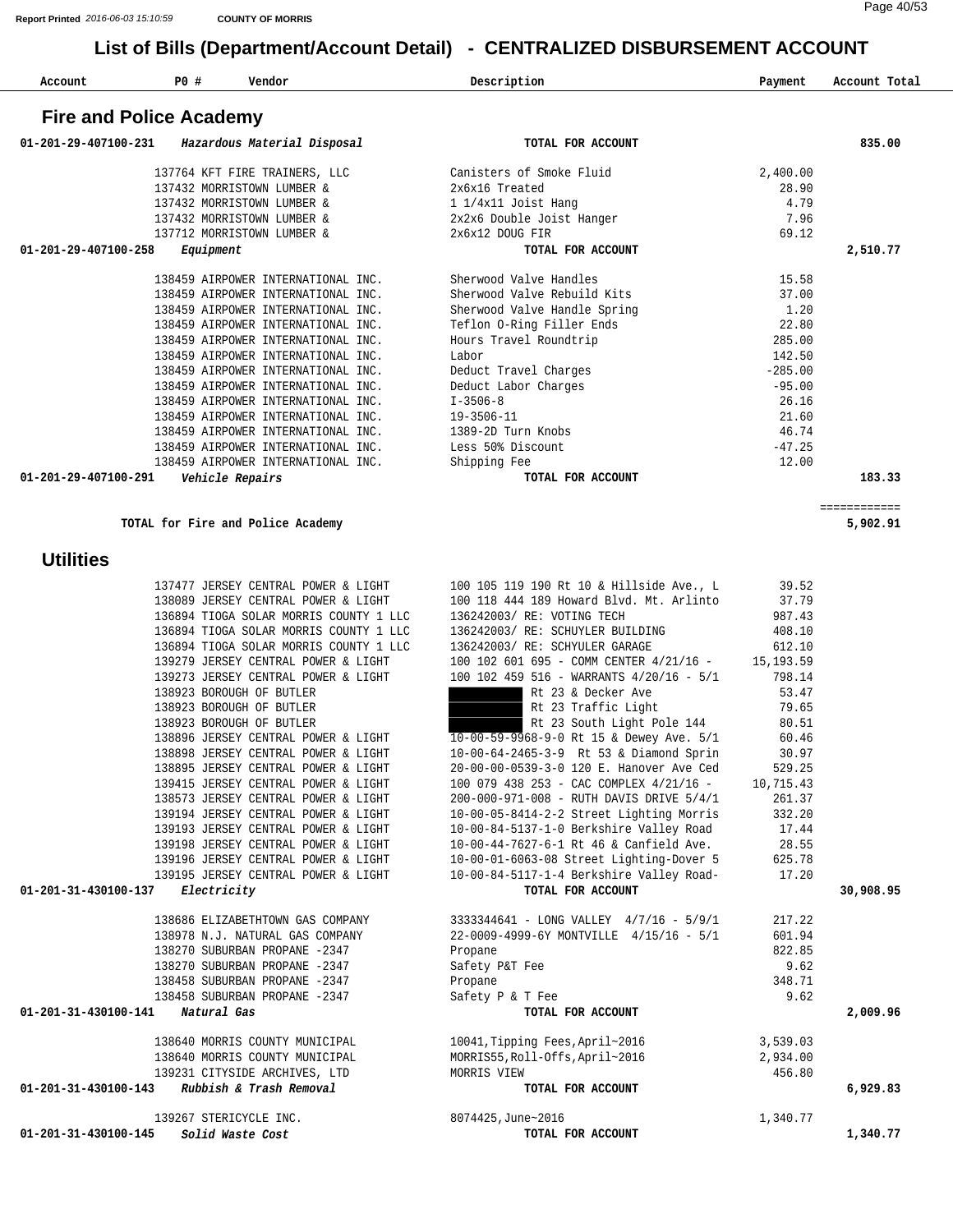| Account | P0 | Vendor | Description | Payment | Account Total |
|---------|----|--------|-------------|---------|---------------|

| <b>Utilities</b>                                                                      |                                                               |           |              |
|---------------------------------------------------------------------------------------|---------------------------------------------------------------|-----------|--------------|
| 138947 AT&T                                                                           | - Centrex/POTS Circu                                          | 30.38     |              |
| 139089 AT&T MOBILITY                                                                  |                                                               | 218.93    |              |
| 137000 VERIZON BUSINESS                                                               | 6000057810 X26, 4/1/16, Mthly charge (au                      | 300.00    |              |
| 138689 VERIZON                                                                        | 973-838-8083 446 48Y, 4/28/16, Kinnelon                       | 34.13     |              |
| 138689 VERIZON                                                                        | 973-361-0398 892 16Y, 5/1/16, Randolph T                      | 128.13    |              |
| 138689 VERIZON                                                                        | 973-328-3165 445 58Y, 5/4/16, Dover WT (                      | 34.15     |              |
| 138689 VERIZON                                                                        | 973-829-0312 882 15Y, 5/4/16, Randolph O                      | 67.13     |              |
| 139090 VERIZON BUSINESS                                                               | Account 6000083582X26                                         | 99.51     |              |
| 139091 VERIZON                                                                        | 201 Z43-6526 999 90Y - 05/01/16                               | 7,003.58  |              |
| 139087 VERIZON BUSINESS                                                               | Bill Payer ID Y2206770                                        | 5,929.77  |              |
| 139088 VERIZON                                                                        | 201 V63-2073 999 44Y - 05/11/16                               | 795.89    |              |
| 139086 VERIZON                                                                        | 973 682-4152 547 11Y 05/16                                    | 2,998.30  |              |
| 139085 VERIZON                                                                        | 973 682-4353 854 87Y - 05/11/16                               | 1,459.07  |              |
| 138320 VERIZON                                                                        | 973 267-2255 164 81Y, 04/19/2016                              | 39.89     |              |
| 138320 VERIZON                                                                        | 973 993-1440 628 16Y, 05/01/2016                              | 67.13     |              |
| 01-201-31-430100-146<br>Telephone                                                     | TOTAL FOR ACCOUNT                                             |           | 19,454.58    |
| 138769 WHARTON WATER DEPARTMENT                                                       | 10841 / 2465 - WHARTON OFFICE                                 | 19.25     |              |
| 138769 WHARTON WATER DEPARTMENT                                                       | 10859 / 2465A - WHARTON ROAD                                  | 86.25     |              |
| 138769 WHARTON WATER DEPARTMENT                                                       | 10866 / 2465B - WHARTON ROAD                                  | 25.95     |              |
| 138769 WHARTON WATER DEPARTMENT                                                       | 10873 / 2465C - WHARTON BRIDGE                                | 44.70     |              |
| 138984 SOUTHEAST MORRIS COUNTY                                                        | 3423203530.00/ JDC/ 02-04-16 THRU 05-01-                      | 447.51    |              |
| 01-201-31-430100-147<br>Water                                                         | TOTAL FOR ACCOUNT                                             |           | 623.66       |
| 128326 VERIZON SELECT SERVICES INC                                                    | Cisco Smartnet Maintenance Annual Renewa                      | 29,484.24 |              |
| 01-203-31-430100-146 (2015) Telephone                                                 | TOTAL FOR ACCOUNT                                             |           | 29,484.24    |
|                                                                                       |                                                               |           | ============ |
| TOTAL for Utilities                                                                   |                                                               |           | 90,751.99    |
| <b>Nutrition</b>                                                                      |                                                               |           |              |
| 138521 W.B. MASON COMPANY INC<br>Office Supplies & Stationery<br>01-201-41-716100-058 | Order#s037127074 5/2/16<br>TOTAL FOR ACCOUNT                  | 432.20    | 432.20       |
| 138830 DOROTHY TAYLOR<br>Other General Expenses<br>01-201-41-716100-059               | Mothers' day supplies gift cards and cak<br>TOTAL FOR ACCOUNT | 21.00     | 21.00        |
| 139077 GRAINGER                                                                       | del#6323498756 5/4/16                                         | 11.18     |              |
| 01-201-41-716100-098<br>Other Operating&Repair Supply                                 | TOTAL FOR ACCOUNT                                             |           | 11.18        |
|                                                                                       |                                                               |           |              |

**TOTAL for Nutrition 464.38**

#### **Area Plan Grant**

| Expenditures<br>01-201-41-716110-090 | TOTAL FOR ACCOUNT                    | 15,413.00 |
|--------------------------------------|--------------------------------------|-----------|
| 138835 CFCS - HOPE HOUSE             | Older Americans Act - Fix-It Program | 2,112.00  |
| 138836 CFCS - HOPE HOUSE             | Older Americans Act - Fix-It Program | 4,927.00  |
| 138834 NEWBRIDGE SERVICES INC        |                                      | 2,991.00  |
| 138839 CFCS - HOPE HOUSE             | Older Americans Act - Chore Program  | 3,015.00  |
| 138837 CFCS - HOPE HOUSE             | Older Americans Act - Fix-It Program | 2,368.00  |
|                                      |                                      |           |

============

============

**TOTAL for Area Plan Grant 15,413.00 15,413.00** 

#### **ALPN**

|                                         | 139513 COUNTY OF MORRIS | PEER GROUPING TO RMB AGING SALARY BUDGET | 80,311.00 |
|-----------------------------------------|-------------------------|------------------------------------------|-----------|
| 01-201-41-759000-063 ALPN Peer Grouping |                         | TOTAL FOR ACCOUNT                        | 80,311.00 |

**TOTAL for ALPN** 80,311.00

============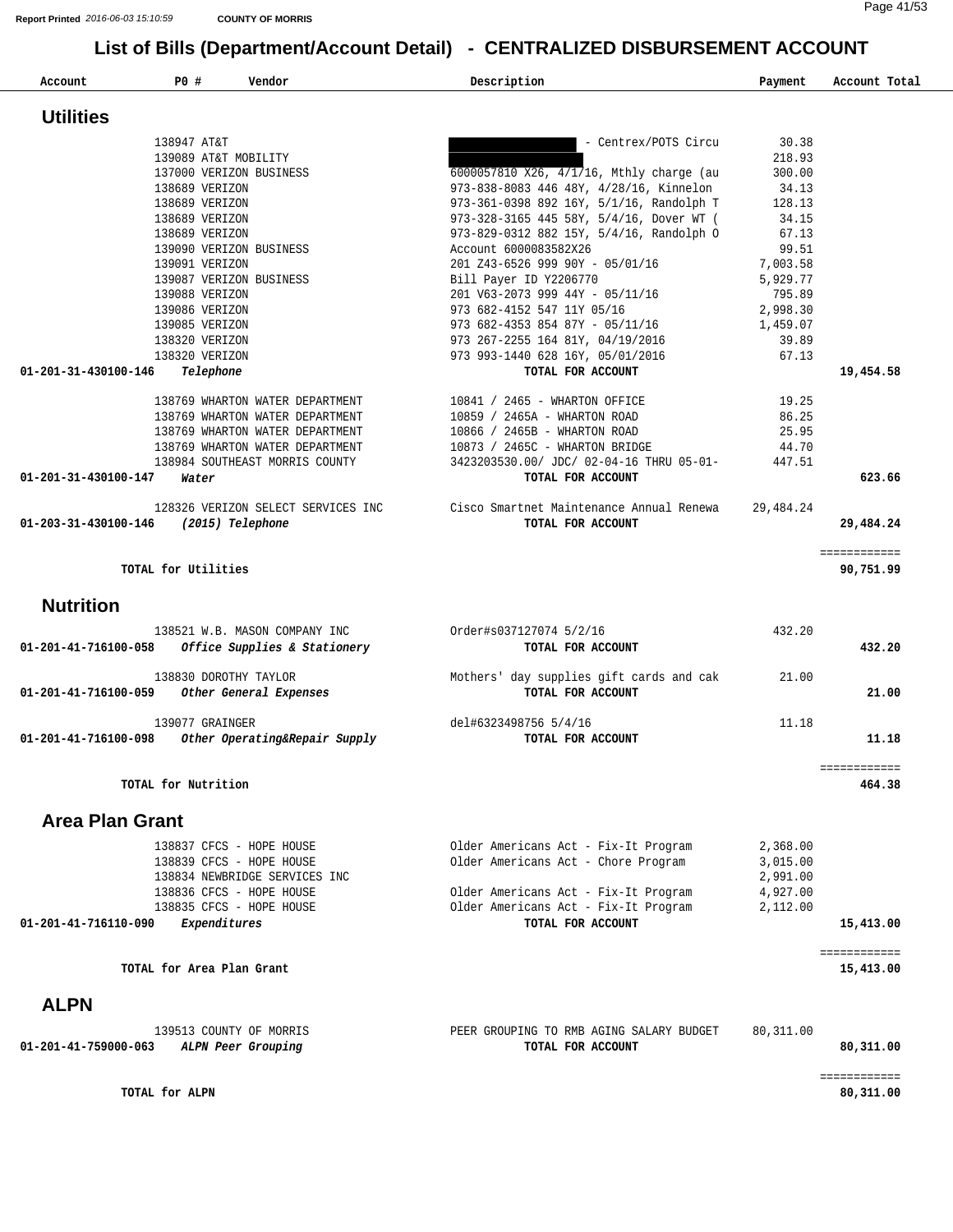Page 42/53

| Account                    | PO#                                            | Vendor                                                       | Description                            | Payment           | Account Total            |
|----------------------------|------------------------------------------------|--------------------------------------------------------------|----------------------------------------|-------------------|--------------------------|
|                            |                                                |                                                              |                                        |                   |                          |
|                            |                                                |                                                              | <b>Grant Fund</b>                      |                   |                          |
| <b>Bio-Terrorism Grant</b> |                                                |                                                              |                                        |                   |                          |
|                            |                                                | 137466 HEALTH PROMOTIONS NOW                                 | Quote 870692 Convertible Table Throw   | 222.00            |                          |
|                            |                                                | 137466 HEALTH PROMOTIONS NOW<br>137466 HEALTH PROMOTIONS NOW | Set up Charges<br>Shipping             | 50.00<br>14.51    |                          |
|                            |                                                | 139534 COUNTY OF MORRIS                                      | 2nd Half May 2016 Metered Mail         | 63.56             |                          |
| 02-213-41-718605-391       |                                                | Public Health Emer Grant $(7/1/15-6/30/16)$                  | TOTAL FOR ACCOUNT                      |                   | 350.07                   |
|                            |                                                | TOTAL for Bio-Terrorism Grant                                |                                        |                   | ============<br>350.07   |
|                            |                                                |                                                              |                                        |                   |                          |
| DEPARTMENT 741615          |                                                |                                                              |                                        |                   |                          |
|                            | 138355 TELESEARCH INC                          |                                                              | Julie G., W/E 5/1/16.                  | 1,016.05          |                          |
|                            | 138355 TELESEARCH INC<br>138355 TELESEARCH INC |                                                              |                                        | 15.46<br>1,049.80 |                          |
|                            | 138355 TELESEARCH INC                          |                                                              | Karen I., W/E 5/1/16.                  | 11.46             |                          |
|                            |                                                | 137069 PRINCIPAL FINANCIAL GROUP                             |                                        | 5.10              |                          |
|                            |                                                | 138367 W.B. MASON COMPANY INC                                |                                        | 16.89             |                          |
|                            |                                                | 138326 PLANNED RETIREMENT CONSULTANTS                        |                                        | 16.48             |                          |
|                            |                                                | 138319 RICOH AMERICAS CORPORATION                            |                                        | 4.94<br>4.98      |                          |
|                            | 138366 CENTURYLINK                             | 137061 PRINCIPAL FINANCIAL GROUP                             |                                        | 6.21              |                          |
|                            |                                                | 139238 MARIN REGENTHAL- GARLAND                              |                                        | 0.66              |                          |
| 02-213-41-741615-392       |                                                | WFNJ-TANF (7/1/15-12/31/16)                                  | TOTAL FOR ACCOUNT                      |                   | 2,148.03                 |
|                            | TOTAL for DEPARTMENT 741615                    |                                                              |                                        |                   | ============<br>2,148.03 |
| DEPARTMENT 741620          |                                                |                                                              |                                        |                   |                          |
|                            |                                                |                                                              |                                        |                   |                          |
|                            | 138355 TELESEARCH INC<br>138355 TELESEARCH INC |                                                              |                                        | 7.73<br>5.73      |                          |
|                            |                                                | 137069 PRINCIPAL FINANCIAL GROUP                             |                                        | 2.55              |                          |
|                            |                                                | 138367 W.B. MASON COMPANY INC                                |                                        | 8.45              |                          |
|                            |                                                | 138326 PLANNED RETIREMENT CONSULTANTS                        |                                        | 8.24              |                          |
|                            |                                                | 138319 RICOH AMERICAS CORPORATION                            |                                        | 2.47              |                          |
|                            | 138366 CENTURYLINK                             | 137061 PRINCIPAL FINANCIAL GROUP                             |                                        | 2.49              |                          |
|                            |                                                | 139238 MARIN REGENTHAL- GARLAND                              |                                        | 3.10<br>0.33      |                          |
| 02-213-41-741620-392       |                                                | WFNJ-General Assistance(7/1/15-12/31/16)                     | TOTAL FOR ACCOUNT                      |                   | 41.09                    |
|                            |                                                |                                                              |                                        |                   | ============             |
|                            | TOTAL for DEPARTMENT 741620                    |                                                              |                                        |                   | 41.09                    |
| DEPARTMENT 742605          |                                                |                                                              |                                        |                   |                          |
|                            |                                                | 138481 EZ WHEELS DRIVING SCHOOL                              | Joseph S.                              | 1,066.40          |                          |
|                            |                                                | 137069 PRINCIPAL FINANCIAL GROUP                             | Billing period: 3/1/2016 to 3/31/2016. | 71.47             |                          |
|                            |                                                | 137061 PRINCIPAL FINANCIAL GROUP                             |                                        | 69.67             |                          |
| 02-213-41-742605-391       |                                                | 139107 BTII INSTITUTE, LLC<br>WIA Adult (7/1/14-6/30/16)     | Khalid A.<br>TOTAL FOR ACCOUNT         | 1,528.00          | 2,735.54                 |
|                            |                                                |                                                              |                                        |                   | ============             |
|                            | TOTAL for DEPARTMENT 742605                    |                                                              |                                        |                   | 2,735.54                 |
| DEPARTMENT 742620          |                                                |                                                              |                                        |                   |                          |
|                            |                                                | 137069 PRINCIPAL FINANCIAL GROUP                             |                                        | 43.38             |                          |
|                            |                                                | 137061 PRINCIPAL FINANCIAL GROUP                             |                                        | 42.30             |                          |
| 02-213-41-742620-391       |                                                | WIA Youth (7/1/14-6/30/16)                                   | TOTAL FOR ACCOUNT                      |                   | 85.68                    |
|                            | TOTAL for DEPARTMENT 742620                    |                                                              |                                        |                   | ============<br>85.68    |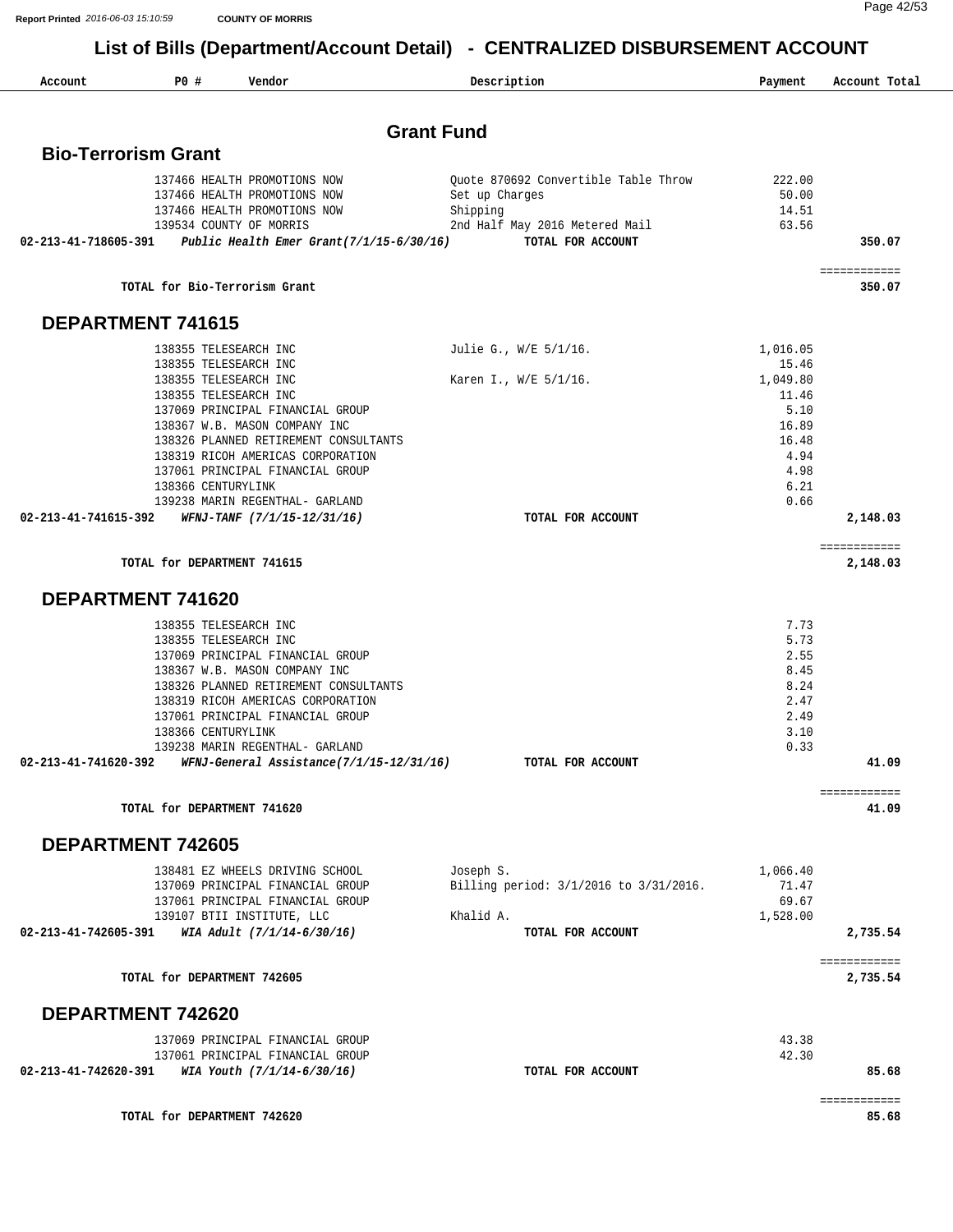| Account              | PO # | Vendor                                 | Description                             | Payment  | Account Total |
|----------------------|------|----------------------------------------|-----------------------------------------|----------|---------------|
|                      |      |                                        |                                         |          |               |
|                      |      | 138484 ACADEMY OF ALLIED HEALTH        | Deborah S.                              | 2,946.36 |               |
|                      |      | 138873 CONVERTECH, INC.                | Jeremy B., Dates: 3/7/16 to 4/22/16.    | 2,912.06 |               |
|                      |      | 138499 EZ WHEELS DRIVING SCHOOL        | Engels R.                               | 1,066.40 |               |
|                      |      | 138498 SUSSEX COUNTY COMMUNITY COLLEGE | Lisa T.                                 | 1,922.40 |               |
|                      |      | 138355 TELESEARCH INC                  |                                         | 216.41   |               |
|                      |      | 138355 TELESEARCH INC                  |                                         | 160.40   |               |
|                      |      | 138909 WARREN COUNTY COMMUNITY COLL.   | Jasmine P.                              | 3,200.00 |               |
|                      |      | 139103 LASCOMP INSTITUTE               | Freddy C.                               | 3,200.00 |               |
|                      |      | 138367 W.B. MASON COMPANY INC          |                                         | 236.48   |               |
|                      |      | 138326 PLANNED RETIREMENT CONSULTANTS  |                                         | 230.72   |               |
|                      |      | 138319 RICOH AMERICAS CORPORATION      |                                         | 69.17    |               |
|                      |      | 138877 CONVERTECH, INC.                | Jose O., Dates: $3/7/16$ to $4/22/16$ . | 3,672.00 |               |
|                      |      | 138879 M.C. SCHOOL OF TECHNOLOGY       | Lidia U.                                | 1,297.99 |               |
|                      |      | 139102 WARREN COUNTY TECHNICAL SCHOOL  | Nichole B.                              | 516.04   |               |
|                      |      | 138366 CENTURYLINK                     |                                         | 86.88    |               |
|                      |      | 139260 WARREN COUNTY TECHNICAL SCHOOL  | Fatima L.                               | 516.04   |               |
|                      |      | 139238 MARIN REGENTHAL- GARLAND        |                                         | 9.27     |               |
| 02-213-41-742705-391 |      | WIOA Adult (7/1/15-6/30/17)            | TOTAL FOR ACCOUNT                       |          | 22,258.62     |

============

**TOTAL for DEPARTMENT 742705 22,258.62**

#### **DEPARTMENT 742710**

|                      | 138491 ACE HEALTHCARE TRAINING                        | Raymond E.                                                                       | 1,495.70 |           |
|----------------------|-------------------------------------------------------|----------------------------------------------------------------------------------|----------|-----------|
|                      | 138506 EZ WHEELS DRIVING SCHOOL Builio L.             |                                                                                  | 1,066.40 |           |
|                      | 138496 INFORMATION & TECHNOLOGY                       | Janice J.                                                                        | 1,440.00 |           |
|                      | 138503 INFORMATION & TECHNOLOGY Sandhya P.            |                                                                                  | 2,026.16 |           |
|                      | 138482 NORTHAMPTON COMMUNITY COLLEGE                  | Laurie C.                                                                        | 2,300.00 |           |
|                      | 138480 RUTGERS CENTER FOR CONTINUING                  | Evelyn G.                                                                        | 1,074.97 |           |
|                      | 138472 RUTGERS SCHOOL OF BUSINESS                     | Judy L.                                                                          | 3,060.00 |           |
|                      | 138355 TELESEARCH INC                                 | Lilly H., W/E 5/1/16.                                                            | 401.91   |           |
|                      |                                                       |                                                                                  | 297.88   |           |
|                      | 139110 BTII INSTITUTE, LLC Laurana E.                 |                                                                                  | 1,536.00 |           |
|                      | 139105 CHRISTINE VALMY INTERNATIONAL                  | Agnieszka G.                                                                     | 931.83   |           |
|                      | 139109 BTII INSTITUTE, LLC Timothy B.                 | 1,334.00                                                                         |          |           |
|                      |                                                       | 137069 PRINCIPAL FINANCIAL GROUP Group life insurance for ETS staff. Acco 132.70 |          |           |
|                      |                                                       | 138367 W.B. MASON COMPANY INC Various office supplies for department.            | 439.16   |           |
|                      | 138326 PLANNED RETIREMENT CONSULTANTS                 | preparation of tax forms and participant                                         | 428.48   |           |
|                      | 138319 RICOH AMERICAS CORPORATION                     | Machine ID: 6223. Billing dates - 10/1/                                          | 128.45   |           |
|                      | 137061 PRINCIPAL FINANCIAL GROUP                      | Group life for the period from $4/1/16$ to 129.38                                |          |           |
|                      | 138474 AVTECH INSTITUTE Roger A.                      |                                                                                  | 1,800.00 |           |
|                      | 139106 BTII INSTITUTE, LLC Tina S.                    |                                                                                  | 1,600.00 |           |
|                      | 139101 WARREN COUNTY TECHNICAL SCHOOL Lavette A.      |                                                                                  | 516.04   |           |
|                      | 139108 SMITH & SOLOMON<br>Dominick D.                 |                                                                                  | 3,200.00 |           |
|                      | 139104 RUTGERS SCHOOL OF BUSINESS                     | Dawn S.                                                                          | 3,060.00 |           |
|                      | 138366 CENTURYLINK                                    | 310372742 Bill dated: April 22, 2017. 97 161.36                                  |          |           |
|                      | 139238 MARIN REGENTHAL- GARLAND Travel reimbursement. |                                                                                  | 17.21    |           |
|                      |                                                       | 139534 COUNTY OF MORRIS 2nd Half May 2016 Metered Mail                           | 215.18   |           |
| 02-213-41-742710-391 | WIOA Dislocated Worker (7/1/15-6/30/17)               | TOTAL FOR ACCOUNT                                                                |          | 28,792.81 |

**TOTAL for DEPARTMENT 742710 28,792.81**

#### **DEPARTMENT 742720**

| 138500 SUSSEX COUNTY COMMUNITY COLLEGE              | Briana D.         | 1,948.00 |          |
|-----------------------------------------------------|-------------------|----------|----------|
| 138355 TELESEARCH INC                               |                   | 131.39   |          |
| 138355 TELESEARCH INC                               |                   | 97.38    |          |
| 138367 W.B. MASON COMPANY INC                       |                   | 143.58   |          |
| 138326 PLANNED RETIREMENT CONSULTANTS               |                   | 140.08   |          |
| 138319 RICOH AMERICAS CORPORATION                   |                   | 42.00    |          |
| 138366 CENTURYLINK                                  |                   | 52.75    |          |
| 139238 MARIN REGENTHAL- GARLAND                     |                   | 5.63     |          |
| WIOA Youth (7/1/15-6/30/17)<br>02-213-41-742720-391 | TOTAL FOR ACCOUNT |          | 2,560.81 |

============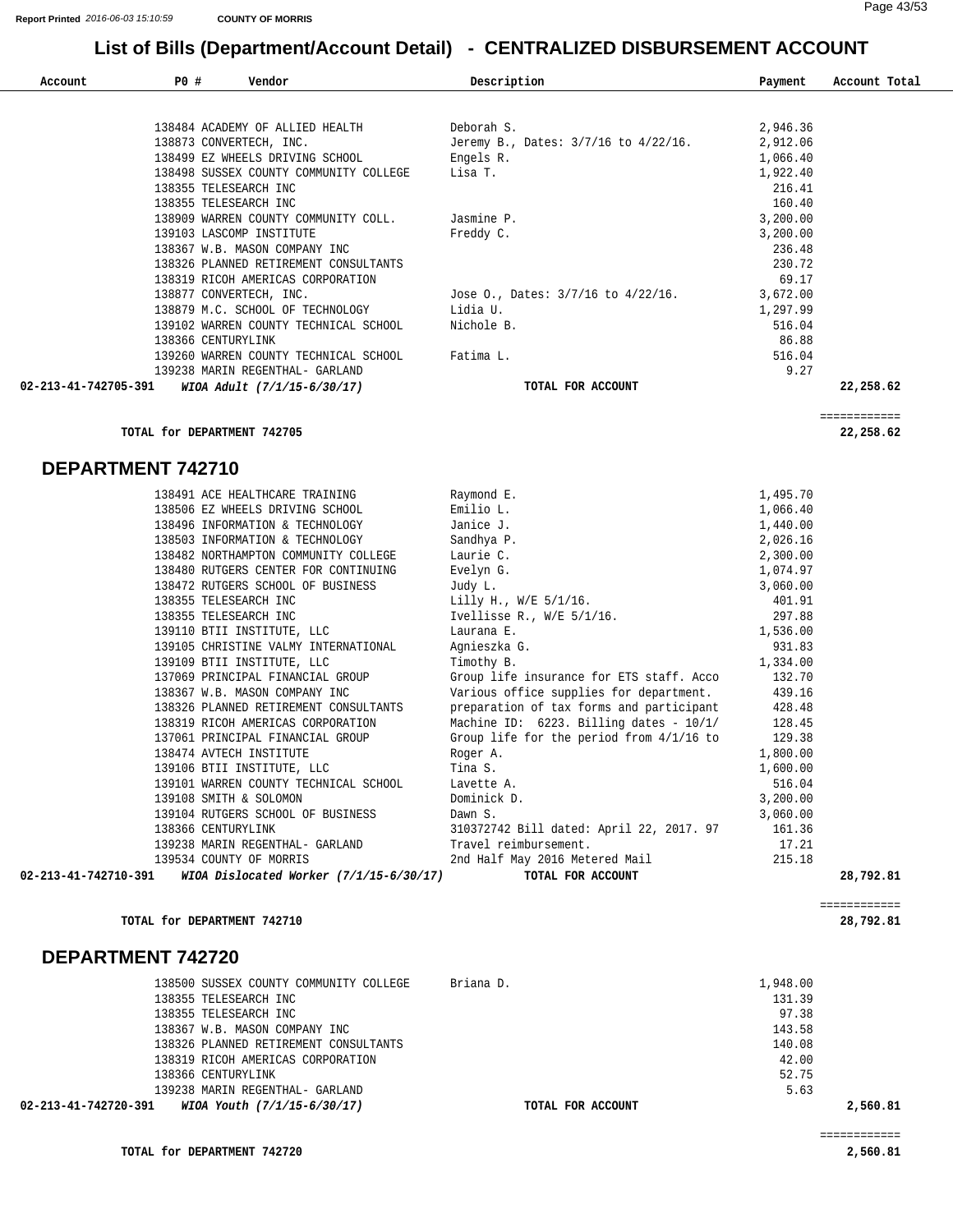| Account                  | PO#                                                                           | Vendor                                                                                                                                                                                                                                                                                                                                                                                                                                                                                                                                                                                                                                                                                                                                                                                | Description                                                                                                                                                                                                                                                                                                                                                                                                                                                                                                                                                                                                   | Payment                                                                                                                                                                                                                                                                                                              | Account Total             |
|--------------------------|-------------------------------------------------------------------------------|---------------------------------------------------------------------------------------------------------------------------------------------------------------------------------------------------------------------------------------------------------------------------------------------------------------------------------------------------------------------------------------------------------------------------------------------------------------------------------------------------------------------------------------------------------------------------------------------------------------------------------------------------------------------------------------------------------------------------------------------------------------------------------------|---------------------------------------------------------------------------------------------------------------------------------------------------------------------------------------------------------------------------------------------------------------------------------------------------------------------------------------------------------------------------------------------------------------------------------------------------------------------------------------------------------------------------------------------------------------------------------------------------------------|----------------------------------------------------------------------------------------------------------------------------------------------------------------------------------------------------------------------------------------------------------------------------------------------------------------------|---------------------------|
|                          | 138911 MORRIS ARTS                                                            | 138883 CENTER FOR EVALUATION<br>138882 BIG BROTHERS BIG SISTERS OF<br>138914 MORRISTOWN NEIGHBORHOOD HOUSE<br>138912 MORRISTOWN NEIGHBORHOOD HOUSE<br>138913 MORRISTOWN NEIGHBORHOOD HOUSE<br>138915 STORY TELLING ARTS INC<br>138884 JERSEY BATTERED WOMEN'S                                                                                                                                                                                                                                                                                                                                                                                                                                                                                                                         | 21 youth for 312.75 hours of group and i<br>14 matches<br>1st quarter 4 youth<br>1st quarter 390 youth<br>1st quarter 10 youth<br>11 workshops at the high school<br>12 storytelling sessions<br>$20.7$ hours                                                                                                                                                                                                                                                                                                                                                                                                 | 26,584.00<br>2,189.00<br>2,264.00<br>6,263.00<br>10,960.00<br>4,400.00<br>7,608.00<br>1,035.00                                                                                                                                                                                                                       |                           |
| 02-213-41-752620-392     |                                                                               | SCP-Program Services (1/1/16-12/31/16)                                                                                                                                                                                                                                                                                                                                                                                                                                                                                                                                                                                                                                                                                                                                                | TOTAL FOR ACCOUNT                                                                                                                                                                                                                                                                                                                                                                                                                                                                                                                                                                                             |                                                                                                                                                                                                                                                                                                                      | 61,303.00                 |
|                          | TOTAL for DEPARTMENT 752620                                                   |                                                                                                                                                                                                                                                                                                                                                                                                                                                                                                                                                                                                                                                                                                                                                                                       |                                                                                                                                                                                                                                                                                                                                                                                                                                                                                                                                                                                                               |                                                                                                                                                                                                                                                                                                                      | ============<br>61,303.00 |
| <b>DEPARTMENT 752635</b> |                                                                               |                                                                                                                                                                                                                                                                                                                                                                                                                                                                                                                                                                                                                                                                                                                                                                                       |                                                                                                                                                                                                                                                                                                                                                                                                                                                                                                                                                                                                               |                                                                                                                                                                                                                                                                                                                      |                           |
| 02-213-41-752635-392     |                                                                               | 138881 FAMILY INTERVENTION<br>139054 FAMILY INTERVENTION<br>139054 FAMILY INTERVENTION<br>139054 FAMILY INTERVENTION<br>SCP-Family Court (1/1/16-12/31/16)                                                                                                                                                                                                                                                                                                                                                                                                                                                                                                                                                                                                                            | April 2016 Contract hours 41.75Stabiliza<br>Jan 2016 Contract hours 117.91Stabilizat<br>Feb 2016 contract hours 106.58Stabilizat<br>March 2016 contract hours 48Stablization<br>TOTAL FOR ACCOUNT                                                                                                                                                                                                                                                                                                                                                                                                             | 7,402.00<br>17,578.00<br>16,282.00<br>8,433.00                                                                                                                                                                                                                                                                       | 49,695.00                 |
|                          | TOTAL for DEPARTMENT 752635                                                   |                                                                                                                                                                                                                                                                                                                                                                                                                                                                                                                                                                                                                                                                                                                                                                                       |                                                                                                                                                                                                                                                                                                                                                                                                                                                                                                                                                                                                               |                                                                                                                                                                                                                                                                                                                      | ============<br>49,695.00 |
| DEPARTMENT 754610        |                                                                               |                                                                                                                                                                                                                                                                                                                                                                                                                                                                                                                                                                                                                                                                                                                                                                                       |                                                                                                                                                                                                                                                                                                                                                                                                                                                                                                                                                                                                               |                                                                                                                                                                                                                                                                                                                      |                           |
| 02-213-41-754610-392     |                                                                               | 138910 FAMILY PROMISE OF<br>Social Srvcs for Hmlss $(7/1/15-6/30/16)$                                                                                                                                                                                                                                                                                                                                                                                                                                                                                                                                                                                                                                                                                                                 | SSH-EXT-1602 4/1/16-4/30/16<br>TOTAL FOR ACCOUNT                                                                                                                                                                                                                                                                                                                                                                                                                                                                                                                                                              | 5,380.20                                                                                                                                                                                                                                                                                                             | 5,380.20                  |
|                          | TOTAL for DEPARTMENT 754610                                                   |                                                                                                                                                                                                                                                                                                                                                                                                                                                                                                                                                                                                                                                                                                                                                                                       |                                                                                                                                                                                                                                                                                                                                                                                                                                                                                                                                                                                                               |                                                                                                                                                                                                                                                                                                                      | ============<br>5,380.20  |
| <b>Chapter 51</b>        |                                                                               |                                                                                                                                                                                                                                                                                                                                                                                                                                                                                                                                                                                                                                                                                                                                                                                       |                                                                                                                                                                                                                                                                                                                                                                                                                                                                                                                                                                                                               |                                                                                                                                                                                                                                                                                                                      |                           |
| 02-213-41-757605-392     | 138936 CURA INC.<br>138936 CURA INC.<br>138936 CURA INC.<br>138867 ALFRE INC. | 138935 NEW HOPE FOUNDATION INC.<br>138935 NEW HOPE FOUNDATION INC.<br>138935 NEW HOPE FOUNDATION INC.<br>138937 NEW HOPE FOUNDATION INC.<br>138937 NEW HOPE FOUNDATION INC.<br>138937 NEW HOPE FOUNDATION INC.<br>138844 NEWBRIDGE SERVICES INC<br>138844 NEWBRIDGE SERVICES INC<br>138844 NEWBRIDGE SERVICES INC<br>138844 NEWBRIDGE SERVICES INC<br>138864 ST. CLARE'S HOSPITAL<br>138866 MENTAL HEALTH ASSOCIATION OF<br>138869 NEW HOPE FOUNDATION INC.<br>139055 CFCS - HOPE HOUSE<br>139055 CFCS - HOPE HOUSE<br>139055 CFCS - HOPE HOUSE<br>139056 DAYTOP VILLAGE OF NJ, INC.<br>139056 DAYTOP VILLAGE OF NJ, INC.<br>139056 DAYTOP VILLAGE OF NJ, INC.<br>139305 TURNING POINT, INC<br>139305 TURNING POINT, INC<br>139305 TURNING POINT, INC<br>Chapter 51 (1/1/16-12/31/16) | 7.97 January bed days<br>February bed days<br>March bed days<br>Client bed Days - January DETOX<br>Client Bed Days - February DETOX<br>Client Bed Days - March DETOX<br>Bed days - January<br>Bed Days - February<br>Bed days - March<br>Individual Sessions<br>Group Sessions<br>Case management<br>Supervision units<br>Treatment days<br>8 hour workshop<br>Halfway house bed days<br>Bed days<br>January services<br>February services<br>March services<br>January services<br>February Services<br>March Services<br>Bed Days - January<br>Bed Days - February<br>Bed Days - March<br>TOTAL FOR ACCOUNT | 1,172.00<br>9,702.00<br>20,580.00<br>1,428.00<br>2,244.00<br>3,876.00<br>2,430.00<br>4,230.00<br>2,430.00<br>4,797.00<br>1,804.00<br>325.00<br>900.00<br>8,364.00<br>5,000.00<br>16,290.00<br>2,646.00<br>2,180.00<br>4,515.00<br>5,485.00<br>7,400.00<br>10,044.00<br>10,592.00<br>5,439.00<br>4,410.00<br>5,880.00 | 144,163.00                |

**TOTAL for Chapter 51 144,163.00**

#### **DEPARTMENT 758510**

============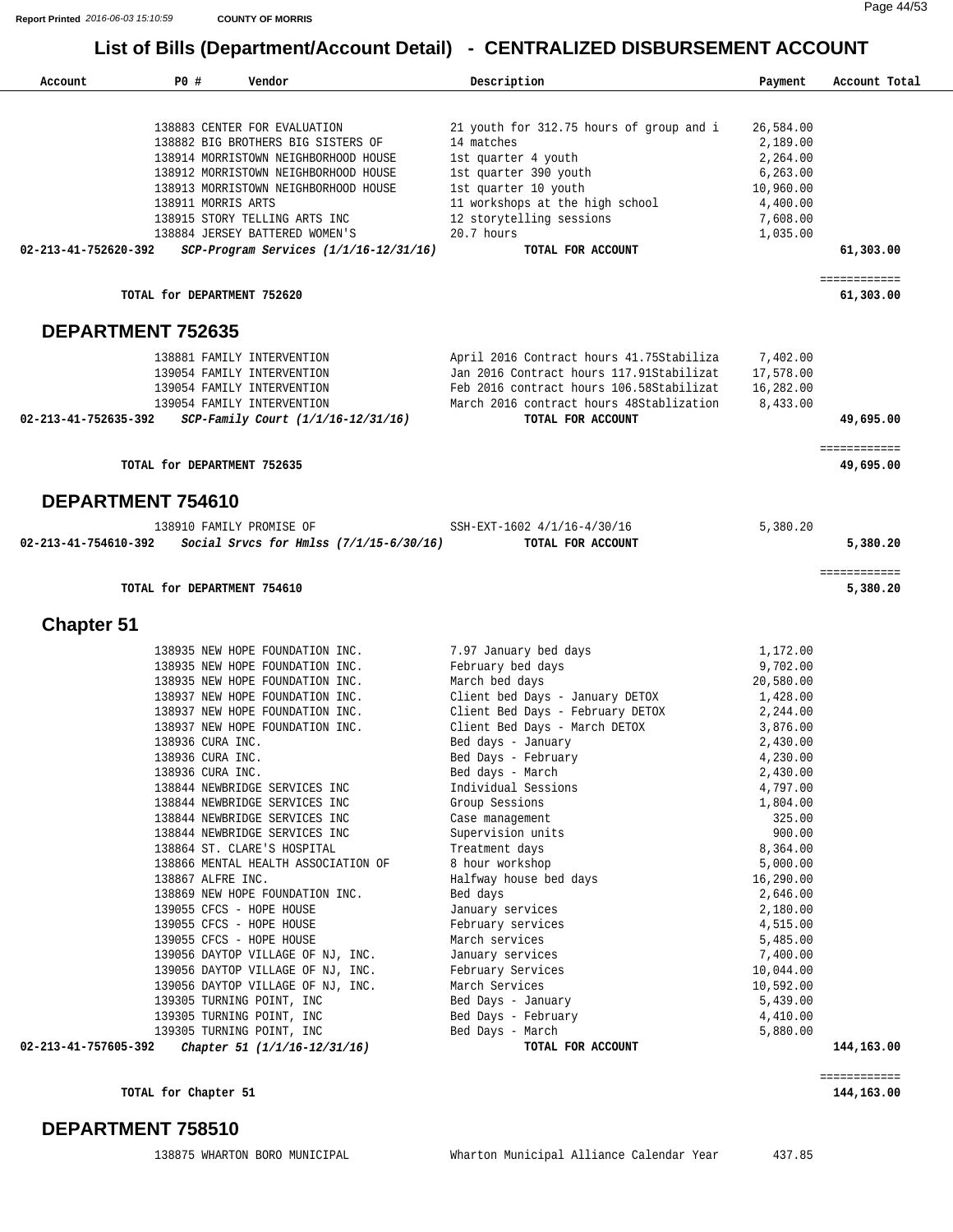| Account                               | PO#                         | Vendor                                                                                                                                                                                                                                                                                                                    | Description                                                                                                                                                                                                                                                                                                                                                                                        | Payment                                                                                        | Account Total             |
|---------------------------------------|-----------------------------|---------------------------------------------------------------------------------------------------------------------------------------------------------------------------------------------------------------------------------------------------------------------------------------------------------------------------|----------------------------------------------------------------------------------------------------------------------------------------------------------------------------------------------------------------------------------------------------------------------------------------------------------------------------------------------------------------------------------------------------|------------------------------------------------------------------------------------------------|---------------------------|
| DEPARTMENT 758510                     |                             |                                                                                                                                                                                                                                                                                                                           |                                                                                                                                                                                                                                                                                                                                                                                                    |                                                                                                |                           |
| 02-213-41-758510-394                  |                             | 139568 WHARTON BORO MUNICIPAL<br>Municipal Alliance (1/1/15-12/31/15)                                                                                                                                                                                                                                                     | 2015 Wharton Municipal Alliance Suppleme<br>TOTAL FOR ACCOUNT                                                                                                                                                                                                                                                                                                                                      | 239.41                                                                                         | 2,677.26                  |
|                                       | TOTAL for DEPARTMENT 758510 |                                                                                                                                                                                                                                                                                                                           |                                                                                                                                                                                                                                                                                                                                                                                                    |                                                                                                | ============<br>2,677.26  |
| DEPARTMENT 758610                     |                             |                                                                                                                                                                                                                                                                                                                           |                                                                                                                                                                                                                                                                                                                                                                                                    |                                                                                                |                           |
| 02-213-41-758610-392                  |                             | 138955 TOWNSHIP OF MORRIS<br>138880 BOROUGH OF BUTLER<br>138880 BOROUGH OF BUTLER<br>138876 WHARTON BORO MUNICIPAL<br>139508 WHARTON BORO MUNICIPAL<br>139444 OFFICE CONCEPTS GROUP, INC.<br>Municipal Alliance (7/1/15-6/30/16)                                                                                          | Morristown/ Morris Township Municipal Al<br>Butler Municipal Alliance Fiscal Year 20<br>Butler Municipal Alliance Fiscal Year 20<br>Wharton Municipal Alliance Fiscal Year 2<br>Wharton Municipal Alliance Fiscal Year 2<br>8 boxes of meeting folders<br>TOTAL FOR ACCOUNT                                                                                                                        | 22,554.45<br>4,900.00<br>2,350.00<br>1,504.58<br>1,204.90<br>77.28                             | 32,591.21                 |
|                                       | TOTAL for DEPARTMENT 758610 |                                                                                                                                                                                                                                                                                                                           |                                                                                                                                                                                                                                                                                                                                                                                                    |                                                                                                | ============<br>32,591.21 |
| DEPARTMENT 771610                     |                             |                                                                                                                                                                                                                                                                                                                           |                                                                                                                                                                                                                                                                                                                                                                                                    |                                                                                                |                           |
| 02-213-41-771610-391                  |                             | 137199 INTEGRATED TACTICAL CONCEPTS, LLC<br>138238 W.B. MASON COMPANY INC<br>Multi-Juriscd Task Force(7/1/15-6/30/16)                                                                                                                                                                                                     | Tactical Team Movement/Critical Incident<br>Digital Recorders-Phillips 4GB<br>TOTAL FOR ACCOUNT                                                                                                                                                                                                                                                                                                    | 5,250.00<br>335.70                                                                             | 5,585.70                  |
|                                       | TOTAL for DEPARTMENT 771610 |                                                                                                                                                                                                                                                                                                                           |                                                                                                                                                                                                                                                                                                                                                                                                    |                                                                                                | ============<br>5,585.70  |
| DEPARTMENT 774605                     |                             |                                                                                                                                                                                                                                                                                                                           |                                                                                                                                                                                                                                                                                                                                                                                                    |                                                                                                |                           |
| 02-213-41-774605-391                  |                             | 137244 HANOVER TOWNSHIP<br>137242 MENDHAM BOROUGH<br>137242 MENDHAM BOROUGH<br>137242 MENDHAM BOROUGH<br>137245 ROCKAWAY TOWNSHIP POLICE DEPT<br>137241 MORRIS COUNTY PARK POLICE<br>137241 MORRIS COUNTY PARK POLICE<br>137241 MORRIS COUNTY PARK POLICE<br>137207 BOROUGH OF KINNELON<br>DRE Call Out (10/1/15-9/30/16) | March 2016 DRE Reimbursement** J.Schaude<br>January DRE Reimbusements**P.McNichol<br>February DRE Reimbursements**P.McNichol<br>March DRE Reimbursements ** P. McNichol<br>February 2016 DRE Reimbursement ** M. Hatzi<br>January Reimbursements ** J. Abrusci<br>February Reimbursements**J.Abrusci<br>March Reimbursements ** J. Abrusci<br>$C.$ Burns - Callout $11/15/15$<br>TOTAL FOR ACCOUNT | 165.00<br>770.00<br>660.00<br>1,320.00<br>220.00<br>4,785.00<br>2,675.00<br>4,400.00<br>220.00 | 15,215.00                 |
|                                       | TOTAL for DEPARTMENT 774605 |                                                                                                                                                                                                                                                                                                                           |                                                                                                                                                                                                                                                                                                                                                                                                    |                                                                                                | ============<br>15,215.00 |
| DEPARTMENT 783610                     |                             |                                                                                                                                                                                                                                                                                                                           |                                                                                                                                                                                                                                                                                                                                                                                                    |                                                                                                |                           |
| 02-213-41-783610-391                  |                             | 137222 LIVING DIRECT, INC.<br>138821 DOROTHY DIFABIO<br>SART/SANE Program 10/1/15-9/30/16                                                                                                                                                                                                                                 | Edgestar 1.1 Cu Ft. convertible refriger<br>Travel Reimubursement for SANE SART Coor<br>TOTAL FOR ACCOUNT                                                                                                                                                                                                                                                                                          | 178.94<br>190.48                                                                               | 369.42                    |
|                                       | TOTAL for DEPARTMENT 783610 |                                                                                                                                                                                                                                                                                                                           |                                                                                                                                                                                                                                                                                                                                                                                                    |                                                                                                | ============<br>369.42    |
| <b>DEPARTMENT 784605</b>              |                             |                                                                                                                                                                                                                                                                                                                           |                                                                                                                                                                                                                                                                                                                                                                                                    |                                                                                                |                           |
| 02-213-41-784605-391                  |                             | 134551 TACTICAL MEDICAL SOLUTIONS INC.<br>134552 TACTICAL MEDICAL SOLUTIONS INC.<br>FFY14 Homeland Security $(9/1/14-8/31/16)$                                                                                                                                                                                            | Equipment order per attached Quote #4809<br>Equipment order per attached Quote #4887<br>TOTAL FOR ACCOUNT                                                                                                                                                                                                                                                                                          | 34,726.98<br>56,016.77                                                                         | 90,743.75                 |
|                                       | TOTAL for DEPARTMENT 784605 |                                                                                                                                                                                                                                                                                                                           |                                                                                                                                                                                                                                                                                                                                                                                                    |                                                                                                | ============<br>90,743.75 |
| <b>Urban Areas Security Initiativ</b> |                             |                                                                                                                                                                                                                                                                                                                           |                                                                                                                                                                                                                                                                                                                                                                                                    |                                                                                                |                           |
|                                       |                             | 138121 V.E. RALPH & SON INC.<br>138121 V.E. RALPH & SON INC.<br>138122 TACTICAL & SURVIVAL                                                                                                                                                                                                                                | Order per attached Quote #62664 Dated 4/<br>Order per attached Quote #62697 Dated 4/<br>Order per attached Quote SQ0000388-1 Dat                                                                                                                                                                                                                                                                   | 6,789.13<br>671.00<br>5,910.72                                                                 |                           |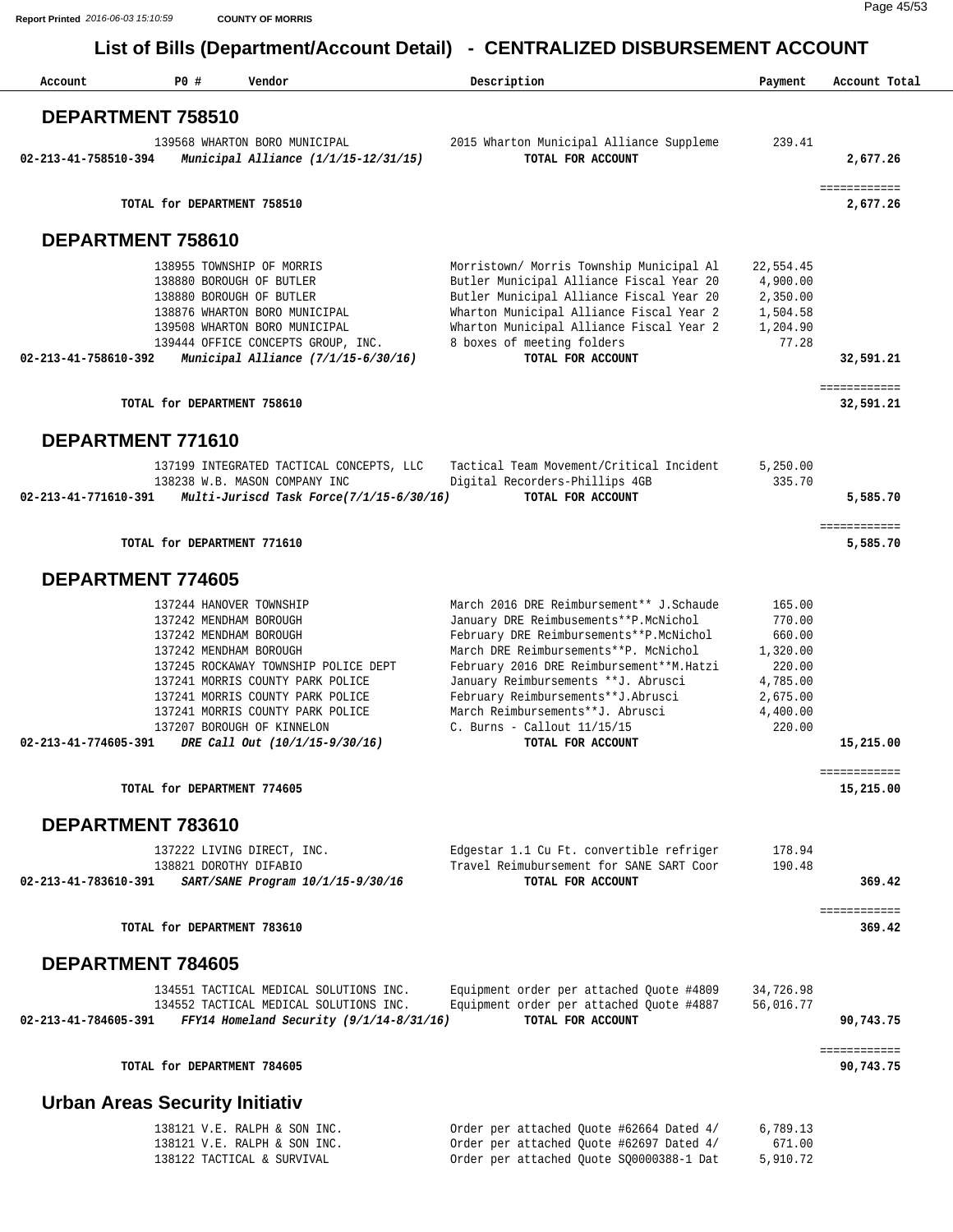Page 46/53 **Report Printed** *2016-06-03 15:10:59* **COUNTY OF MORRIS**

| Account                                                   | PO#                                  | Vendor                                                                         | Description        |                                                                                                                    | Payment                 | Account Total              |
|-----------------------------------------------------------|--------------------------------------|--------------------------------------------------------------------------------|--------------------|--------------------------------------------------------------------------------------------------------------------|-------------------------|----------------------------|
| <b>Urban Areas Security Initiativ</b>                     |                                      |                                                                                |                    |                                                                                                                    |                         |                            |
| 02-213-41-784630-391 FFY14 UASI (9/1/14-8/31/16)          | 135445 CRA, INC.<br>135310 CRA, INC. |                                                                                |                    | C110-021 Training provided per attached 49,500.00<br>Training course provided per attached pr<br>TOTAL FOR ACCOUNT | 50,600.00               | 141,694.85                 |
|                                                           |                                      | TOTAL for Urban Areas Security Initiativ                                       |                    |                                                                                                                    |                         | ============<br>141,694.85 |
| <b>MAPS</b>                                               |                                      |                                                                                |                    |                                                                                                                    |                         |                            |
| 02-213-41-786405-394 MAPS $(1/1/14-12/31/14)$             |                                      | 138829 TROPICANA CASINO & RESORT                                               |                    | 1064202 NJ TRansaction Conf in Ac 4/12/<br>TOTAL FOR ACCOUNT                                                       | 308.00                  | 308,00                     |
| TOTAL for MAPS                                            |                                      |                                                                                |                    |                                                                                                                    |                         | ============<br>308,00     |
| <b>DEPARTMENT 786625</b>                                  |                                      |                                                                                |                    |                                                                                                                    |                         |                            |
| $02 - 213 - 41 - 786625 - 394$ MAPS $(1/1/16 - 12/31/16)$ | 138951 SODEXO INC & AFFILIATES       |                                                                                |                    | 5/12/16 MAPS Meeting<br>TOTAL FOR ACCOUNT                                                                          | 242.50                  | 242.50                     |
|                                                           | TOTAL for DEPARTMENT 786625          |                                                                                |                    |                                                                                                                    |                         | ============<br>242.50     |
| DEPARTMENT 792620                                         |                                      |                                                                                |                    |                                                                                                                    |                         |                            |
| 02-213-41-792620-392                                      | 138885 AEROFUND FINANCIAL INC.       | NJ JARC Round 2 (7/1/15-6/30/16)                                               |                    | Transportation from $4/25/16$ to $4/29/16$ .<br>TOTAL FOR ACCOUNT                                                  | 5,105.07                | 5,105.07                   |
|                                                           | TOTAL for DEPARTMENT 792620          |                                                                                |                    |                                                                                                                    |                         | ============<br>5,105.07   |
| DEPARTMENT 860501                                         |                                      |                                                                                |                    |                                                                                                                    |                         |                            |
|                                                           | 138831 CHILDREN ON THE GREEN         | 02-213-41-860501-392 Direct Care Wrkrs-SCP (7/31/15-12/31/15)                  | 2015 Reimb App Act | TOTAL FOR ACCOUNT                                                                                                  | 18.53                   | 18.53                      |
|                                                           | TOTAL for DEPARTMENT 860501          |                                                                                |                    |                                                                                                                    |                         | ============<br>18.53      |
| DEPARTMENT 864607                                         |                                      |                                                                                |                    |                                                                                                                    |                         |                            |
| 02-213-41-864607-391                                      | 139287 GREENMAN PEDERSEN INC         | 139416 CONCRETE CONSTRUCTION CORP.<br>Sussex(CR617)STP-0350(107)(9/8/14-9/8/16 |                    | Construction Inspection Services for Su<br>Sussex Turnpike Intersection Improvement<br>TOTAL FOR ACCOUNT           | 34,490.28<br>466,857.17 | 501,347.45                 |
|                                                           | TOTAL for DEPARTMENT 864607          |                                                                                |                    |                                                                                                                    |                         | ============<br>501,347.45 |
| DEPARTMENT 864690                                         |                                      |                                                                                |                    |                                                                                                                    |                         |                            |
| $02 - 213 - 41 - 864690 - 391$                            | 139364 TRANSYSTEMS CORPORATION       | Openaki Br STP-C00S(690) (9/9/14-9/9/16)                                       |                    | CAF Preliminary Design Services for Repl<br>TOTAL FOR ACCOUNT                                                      | 16,641.36               | 16,641.36                  |
|                                                           | TOTAL for DEPARTMENT 864690          |                                                                                |                    |                                                                                                                    |                         | ============<br>16,641.36  |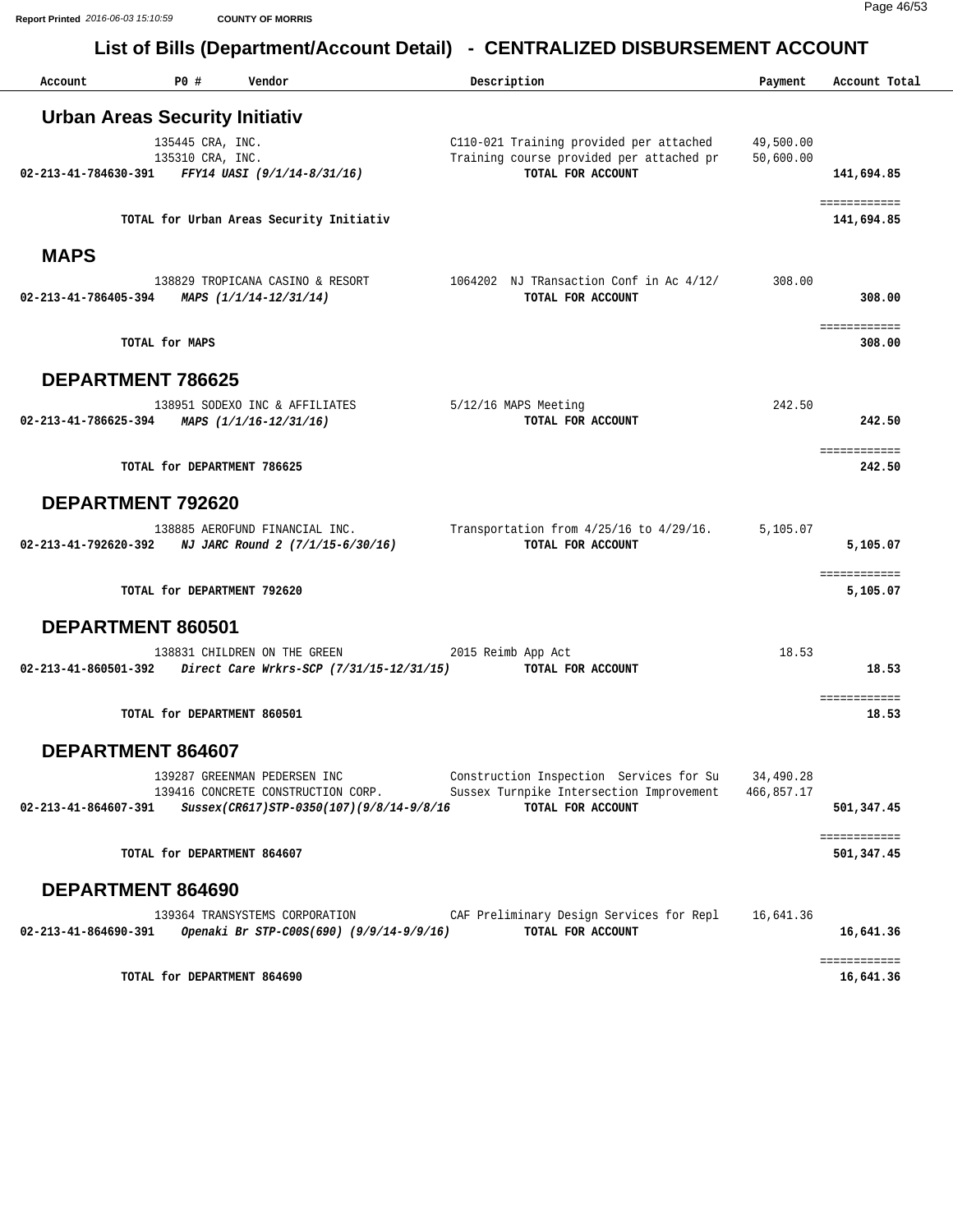**Report Printed** *2016-06-03 15:10:59* **COUNTY OF MORRIS**

Page 47/53

| Account              | PO#                                  | Vendor                                                                                                   | Description                                                                                               | Payment                 | Account Total                  |
|----------------------|--------------------------------------|----------------------------------------------------------------------------------------------------------|-----------------------------------------------------------------------------------------------------------|-------------------------|--------------------------------|
|                      |                                      |                                                                                                          | <b>County Capital</b>                                                                                     |                         |                                |
|                      |                                      | <b>Improvemnts Historic Speedwell</b>                                                                    |                                                                                                           |                         |                                |
| 04-216-55-951159-909 |                                      | 139575 ECLECTIC ARCHITECTURE LLC<br>Miscellaneous - Other                                                | PHASE III POST CONSTRUCTION - MOSES ESTE<br>TOTAL FOR ACCOUNT                                             | 4,000.00                | 4,000.00                       |
|                      |                                      | TOTAL for Improvemnts Historic Speedwell                                                                 |                                                                                                           |                         | <b>EDDOCHDOCHD</b><br>4,000.00 |
|                      | Acq of prop in Twp of Washgtn        |                                                                                                          |                                                                                                           |                         |                                |
| 04-216-55-953029-909 |                                      | 139058 WATERS, MCPHERSON, MCNEILL, P.C.<br>Miscellaneous - Other                                         | Legal services rendered<br>TOTAL FOR ACCOUNT                                                              | 242.60                  | 242.60                         |
|                      |                                      | TOTAL for Acq of prop in Twp of Washgtn                                                                  |                                                                                                           |                         | ============<br>242.60         |
|                      |                                      | Abatmnt/demol-Fac on Greystone                                                                           |                                                                                                           |                         |                                |
| 04-216-55-953087-909 |                                      | 139071 DECOTIIS, FITZPATRICK &<br>Miscellaneous - Other                                                  | legal services<br>TOTAL FOR ACCOUNT                                                                       | 3,194.30                | 3,194.30                       |
|                      |                                      | TOTAL for Abatmnt/demol-Fac on Greystone                                                                 |                                                                                                           |                         | ============<br>3,194.30       |
|                      |                                      | Analy dam condition, rehab dams                                                                          |                                                                                                           |                         |                                |
| 04-216-55-953113-909 |                                      | 139576 CIVIL DYNAMICS INC<br>Miscellaneous - Other                                                       | REHABILITATION CANTY'S LAKE DAM<br>TOTAL FOR ACCOUNT                                                      | 24,060.00               | 24,060.00                      |
|                      |                                      | TOTAL for Analy dam condition, rehab dams                                                                |                                                                                                           |                         | ============<br>24,060.00      |
|                      |                                      | <b>Cty Road Drainage Improvements</b>                                                                    |                                                                                                           |                         |                                |
| 04-216-55-953178-909 |                                      | 139363 ENVISION ENGINEERING LLC<br>Miscellaneous - Other                                                 | Engineering Design Services for Drainage<br>TOTAL FOR ACCOUNT                                             | 11,614.00               | 11,614.00                      |
|                      |                                      | TOTAL for Cty Road Drainage Improvements                                                                 |                                                                                                           |                         | ============<br>11,614.00      |
|                      | <b>Bridge DesignConst varCty Loc</b> |                                                                                                          |                                                                                                           |                         |                                |
| 04-216-55-953184-951 |                                      | 139426 RON-JON CONSTRUCTION CORP.<br>139425 RON-JON CONSTRUCTION CORP.<br>Building & Improvements        | Replacement of Bridge No. 1400-323 on Co<br>Replacement of Bridge NO. 190 on Kiel Av<br>TOTAL FOR ACCOUNT | 190,002.98<br>18,707.02 | 208,710.00                     |
|                      |                                      | TOTAL for Bridge DesignConst varCty Loc                                                                  |                                                                                                           |                         | ============<br>208,710.00     |
|                      | DEPARTMENT 953202                    |                                                                                                          |                                                                                                           |                         |                                |
| 04-216-55-953202-951 |                                      | 139416 CONCRETE CONSTRUCTION CORP.<br>Road Resurfacing/Construction/Imprvments                           | TOTAL FOR ACCOUNT                                                                                         | 17,761.46               | 17,761.46                      |
|                      | TOTAL for DEPARTMENT 953202          |                                                                                                          |                                                                                                           |                         | ============<br>17,761.46      |
|                      | <b>DEPARTMENT 953225</b>             |                                                                                                          |                                                                                                           |                         |                                |
| 04-216-55-953225-909 |                                      | 139297 BOSWELL ENGINEERING INC<br>139301 SUBURBAN CONSULTING<br>Bridge Design, Renov, Construc - Var Loc | Prof. Engineering SVcs. MC-105 Bridge Na<br>Morris Township-Replacement of County Br<br>TOTAL FOR ACCOUNT | 2,033.20<br>500.00      | 2,533.20                       |
|                      |                                      |                                                                                                          |                                                                                                           |                         | ============                   |
|                      | TOTAL for DEPARTMENT 953225          |                                                                                                          |                                                                                                           |                         | 2,533.20                       |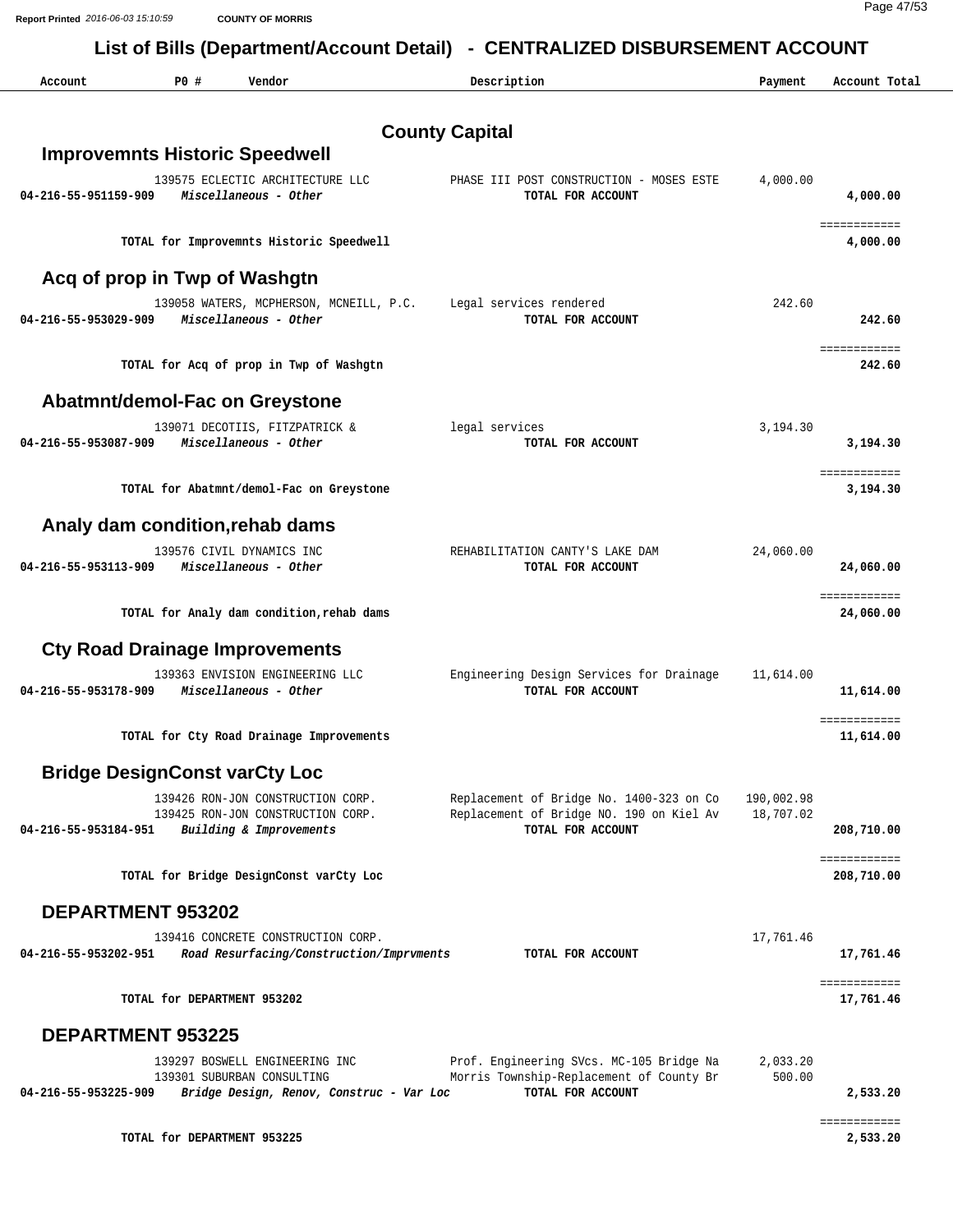| Account                  | PO#                         | Vendor                                                                                                                                                                                                                                                                 | Description                                                                                                                                                                                                                                 | Payment                                                                 | Account Total             |
|--------------------------|-----------------------------|------------------------------------------------------------------------------------------------------------------------------------------------------------------------------------------------------------------------------------------------------------------------|---------------------------------------------------------------------------------------------------------------------------------------------------------------------------------------------------------------------------------------------|-------------------------------------------------------------------------|---------------------------|
| 04-216-55-953269-909     |                             | 139282 KELLER & KIRKPATRICK<br>Bridge Design/Constr - var locations                                                                                                                                                                                                    | Construction Inspection Clerk of the Wor<br>TOTAL FOR ACCOUNT                                                                                                                                                                               | 780.00                                                                  | 780.00                    |
|                          | TOTAL for DEPARTMENT 953269 |                                                                                                                                                                                                                                                                        |                                                                                                                                                                                                                                             |                                                                         | ============<br>780.00    |
| DEPARTMENT 953270        |                             |                                                                                                                                                                                                                                                                        |                                                                                                                                                                                                                                             |                                                                         |                           |
| 04-216-55-953270-909     |                             | 139299 KEEGAN TECHNOLOGY &<br>139300 KEEGAN TECHNOLOGY &<br>Road Design/Construc - var locations                                                                                                                                                                       | Ann Street Parking Garage, Morristown, N<br>Intersection Improvements, 1186 Sussex T<br>TOTAL FOR ACCOUNT                                                                                                                                   | 470.00<br>2,260.00                                                      | 2,730.00                  |
|                          | TOTAL for DEPARTMENT 953270 |                                                                                                                                                                                                                                                                        |                                                                                                                                                                                                                                             |                                                                         | ============<br>2,730.00  |
| <b>DEPARTMENT 953314</b> |                             |                                                                                                                                                                                                                                                                        |                                                                                                                                                                                                                                             |                                                                         |                           |
| 04-216-55-953314-909     |                             | 133971 HATCH MOTT MACDONALD LLC<br>Repair/Rplcment/Upgrd VarEquip-BldgGrnds                                                                                                                                                                                            | FOR PROFESSIONAL ENGINEERING SERVICES RE<br>TOTAL FOR ACCOUNT                                                                                                                                                                               | 2,407.00                                                                | 2,407.00                  |
|                          | TOTAL for DEPARTMENT 953314 |                                                                                                                                                                                                                                                                        |                                                                                                                                                                                                                                             |                                                                         | ============<br>2,407.00  |
| <b>DEPARTMENT 953329</b> |                             |                                                                                                                                                                                                                                                                        |                                                                                                                                                                                                                                             |                                                                         |                           |
| 04-216-55-953329-909     |                             | 133797 BOSWELL ENGINEERING INC<br>Design, Building, Rehab of Roads-PublWorks                                                                                                                                                                                           | Engineering Design Services for Intersec<br>TOTAL FOR ACCOUNT                                                                                                                                                                               | 16,596.37                                                               | 16,596.37                 |
|                          | TOTAL for DEPARTMENT 953329 |                                                                                                                                                                                                                                                                        |                                                                                                                                                                                                                                             |                                                                         | ============<br>16,596.37 |
| <b>DEPARTMENT 953349</b> |                             |                                                                                                                                                                                                                                                                        |                                                                                                                                                                                                                                             |                                                                         |                           |
|                          |                             | 138201 R.D. SALES DOOR & HARDWARE LLC<br>138571 R.D. SALES DOOR & HARDWARE LLC<br>138571 R.D. SALES DOOR & HARDWARE LLC<br>138571 R.D. SALES DOOR & HARDWARE LLC                                                                                                       | RE: A&R - P1, P2, P3 & CRIMINAL INTAKE/<br>RE: HOMELESS/ 04-08-16<br>RE: OTA/04-08-16<br>RE: COUNTY LIBRARY/ 04-22-16                                                                                                                       | 8,230.00<br>315.00<br>1,066.00<br>740.00                                |                           |
| 04-216-55-953349-956     |                             | Various Bldging Repairs-County Wide                                                                                                                                                                                                                                    | TOTAL FOR ACCOUNT                                                                                                                                                                                                                           |                                                                         | 10,351.00<br>============ |
|                          | TOTAL for DEPARTMENT 953349 |                                                                                                                                                                                                                                                                        |                                                                                                                                                                                                                                             |                                                                         | 10,351.00                 |
| <b>DEPARTMENT 953353</b> |                             |                                                                                                                                                                                                                                                                        |                                                                                                                                                                                                                                             |                                                                         |                           |
| 04-216-55-953353-951     |                             | 139272 TREASURER -STATE OF NEW JERSEY<br>139272 TREASURER -STATE OF NEW JERSEY<br>139272 TREASURER -STATE OF NEW JERSEY<br>139272 TREASURER -STATE OF NEW JERSEY<br>Various Improvements at Courthouse                                                                 | POLYCOM PHONE SYSTEM<br>55" TELEVISION MONITOR<br>INDOOR FLAG SET<br>DATA AND VOICE WIRING<br>TOTAL FOR ACCOUNT                                                                                                                             | 1,156.35<br>1,657.00<br>349.15<br>1,983.60                              | 5,146.10                  |
|                          | TOTAL for DEPARTMENT 953353 |                                                                                                                                                                                                                                                                        |                                                                                                                                                                                                                                             |                                                                         | ============<br>5,146.10  |
| <b>DEPARTMENT 953354</b> |                             |                                                                                                                                                                                                                                                                        |                                                                                                                                                                                                                                             |                                                                         |                           |
| 04-216-55-953354-955     |                             | 137176 FRANKLIN-GRIFFITH LLC<br>137176 FRANKLIN-GRIFFITH LLC<br>137176 FRANKLIN-GRIFFITH LLC<br>137648 FRANKLIN-GRIFFITH LLC<br>137648 FRANKLIN-GRIFFITH LLC<br>137561 FRANKLIN-GRIFFITH LLC<br>137561 FRANKLIN-GRIFFITH LLC<br>VOIP System-Electric & Emergency Power | WO77129/ RE: W&M/ 03-23-16<br>WO77243/ RE: A&R/ 03-11-16<br>WO77243/ RE: A&R/ 03-18-16<br>WO77505/ RE: A&R/ 04-18-16<br>WO77505/ RE: A&R/ 04-18-16<br>WO77338/ RE: SHERIFF/ 04-20-16<br>WO77338/ RE: SHERIFF/ 04-25-16<br>TOTAL FOR ACCOUNT | 1,020.87<br>1,618.75<br>323.75<br>1,666.32<br>48.51<br>670.47<br>242.42 | 5,591.09                  |
|                          | TOTAL for DEPARTMENT 953354 |                                                                                                                                                                                                                                                                        |                                                                                                                                                                                                                                             |                                                                         | ============<br>5,591.09  |
|                          |                             |                                                                                                                                                                                                                                                                        |                                                                                                                                                                                                                                             |                                                                         |                           |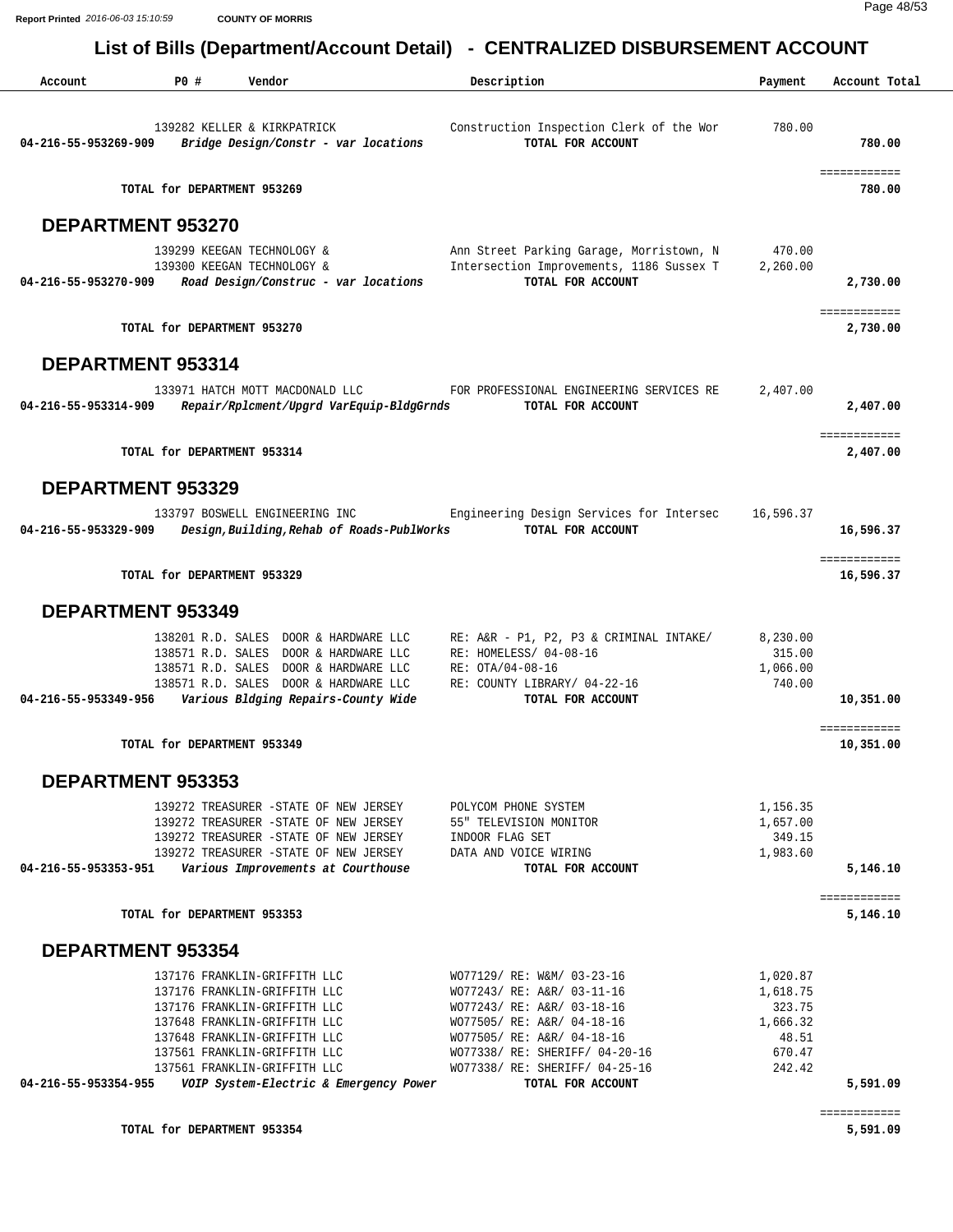| Account              | PO#                         | Vendor                                                                                                                                                                                                                                                                                                                                            | Description                                                                                                                                                                                                                                                                                          | Payment                                                                                   | Account Total              |
|----------------------|-----------------------------|---------------------------------------------------------------------------------------------------------------------------------------------------------------------------------------------------------------------------------------------------------------------------------------------------------------------------------------------------|------------------------------------------------------------------------------------------------------------------------------------------------------------------------------------------------------------------------------------------------------------------------------------------------------|-------------------------------------------------------------------------------------------|----------------------------|
| 04-216-55-953356-940 |                             | 136866 ROAD SAFETY SYSTEMS LLC<br>Various Road-Designs & Construction                                                                                                                                                                                                                                                                             | 280 Espanong Road, Beam Guide Rail Repai<br>TOTAL FOR ACCOUNT                                                                                                                                                                                                                                        | 6,285.00                                                                                  | 6,285.00                   |
|                      | TOTAL for DEPARTMENT 953356 |                                                                                                                                                                                                                                                                                                                                                   |                                                                                                                                                                                                                                                                                                      |                                                                                           | ============<br>6,285.00   |
| DEPARTMENT 953358    |                             |                                                                                                                                                                                                                                                                                                                                                   |                                                                                                                                                                                                                                                                                                      |                                                                                           |                            |
| 04-216-55-953358-940 |                             | 139426 RON-JON CONSTRUCTION CORP.<br>Replace & Upgrade Various Culverts                                                                                                                                                                                                                                                                           | TOTAL FOR ACCOUNT                                                                                                                                                                                                                                                                                    | 224,547.49                                                                                | 224,547.49                 |
|                      | TOTAL for DEPARTMENT 953358 |                                                                                                                                                                                                                                                                                                                                                   |                                                                                                                                                                                                                                                                                                      |                                                                                           | ============<br>224,547.49 |
| DEPARTMENT 953362    |                             |                                                                                                                                                                                                                                                                                                                                                   |                                                                                                                                                                                                                                                                                                      |                                                                                           |                            |
| 04-216-55-953362-951 |                             | 138493 COMPLETE SECURITY SYSTEMS, INC.<br>136896 COMPLETE SECURITY SYSTEMS, INC.<br>Security Improvement AR Bldg/Courthouse                                                                                                                                                                                                                       | RE: A&R - P2 SCRAMBLE PROX POST/ JOB# 16<br>RE: A&R/ SUPPLY & INSTALL ACCESS CONTROL<br>TOTAL FOR ACCOUNT                                                                                                                                                                                            | 1,050.00<br>3,895.00                                                                      | 4,945.00                   |
|                      | TOTAL for DEPARTMENT 953362 |                                                                                                                                                                                                                                                                                                                                                   |                                                                                                                                                                                                                                                                                                      |                                                                                           | ============<br>4,945.00   |
| DEPARTMENT 953363    |                             |                                                                                                                                                                                                                                                                                                                                                   |                                                                                                                                                                                                                                                                                                      |                                                                                           |                            |
| 04-216-55-953363-909 |                             | 138576 BOSWELL ENGINEERING INC<br>139303 HATCH MOTT MACDONALD LLC<br>139062 HARRY L SCHWARZ & CO<br>139304 KELLER & KIRKPATRICK<br>139061 WATERS, MCPHERSON, MCNEILL, P.C.<br>139061 WATERS, MCPHERSON, MCNEILL, P.C.<br>139061 WATERS, MCPHERSON, MCNEILL, P.C.<br>139059 WATERS, MCPHERSON, MCNEILL, P.C.<br>Paving & Resurfacing Various Roads | Milling & Resurfacing of Mountain Avenue<br>Professional Engineering Services Render<br>Randolph Town Center 1164-1174 Sussex Tp<br>Group B (Roadway Improvement Projects) O<br>E. Pappas<br>Acq. of Bl. 224 (1,2,3 and 83)<br>Randolph Town Center Associates<br>Freedom Group<br>TOTAL FOR ACCOUNT | 2,500.00<br>10,472.36<br>3,522.95<br>2,231.45<br>276.00<br>2,610.00<br>3,169.93<br>459.00 | 25,241.69                  |
|                      | TOTAL for DEPARTMENT 953363 |                                                                                                                                                                                                                                                                                                                                                   |                                                                                                                                                                                                                                                                                                      |                                                                                           | ============<br>25,241.69  |
| DEPARTMENT 953382    |                             |                                                                                                                                                                                                                                                                                                                                                   |                                                                                                                                                                                                                                                                                                      |                                                                                           |                            |
| 04-216-55-953382-909 |                             | 139423 ENVISION ENGINEERING LLC<br>Road Resurfacing, MV arking lot, Railrd                                                                                                                                                                                                                                                                        | Engineering Design Services for Drainage<br>TOTAL FOR ACCOUNT                                                                                                                                                                                                                                        | 10,200.00                                                                                 | 10,200.00                  |
|                      | TOTAL for DEPARTMENT 953382 |                                                                                                                                                                                                                                                                                                                                                   |                                                                                                                                                                                                                                                                                                      |                                                                                           | ============<br>10,200.00  |
| DEPARTMENT 953383    |                             |                                                                                                                                                                                                                                                                                                                                                   |                                                                                                                                                                                                                                                                                                      |                                                                                           |                            |
| 04-216-55-953383-940 |                             | 138929 RFS COMMERCIAL, INC.<br>138929 RFS COMMERCIAL, INC.<br>B&G Interior Building Improvements                                                                                                                                                                                                                                                  | WO77503/ RE: SHERIFF/ 05-13-16<br>WO77502/ RE: A&R - CTRM 19/ 05-14-16<br>TOTAL FOR ACCOUNT                                                                                                                                                                                                          | 3, 149. 18<br>14,649.25                                                                   | 17,798.43                  |
|                      | TOTAL for DEPARTMENT 953383 |                                                                                                                                                                                                                                                                                                                                                   |                                                                                                                                                                                                                                                                                                      |                                                                                           | ============<br>17,798.43  |
| DEPARTMENT 953387    |                             |                                                                                                                                                                                                                                                                                                                                                   |                                                                                                                                                                                                                                                                                                      |                                                                                           |                            |
| 04-216-55-953387-909 |                             | 139302 BOSWELL ENGINEERING INC<br>139060 WATERS, MCPHERSON, MCNEILL, P.C.<br>139060 WATERS, MCPHERSON, MCNEILL, P.C.<br>Various Bridge Replacement                                                                                                                                                                                                | Professional Engineering Services for MC<br>J. Wistuk<br>V. Schmidt<br>TOTAL FOR ACCOUNT                                                                                                                                                                                                             | 1,684.99<br>705.46<br>267.45                                                              | 2,657.90                   |
|                      |                             |                                                                                                                                                                                                                                                                                                                                                   |                                                                                                                                                                                                                                                                                                      |                                                                                           | ============               |
|                      | TOTAL for DEPARTMENT 953387 |                                                                                                                                                                                                                                                                                                                                                   |                                                                                                                                                                                                                                                                                                      |                                                                                           | 2,657.90                   |

 **DEPARTMENT 953389**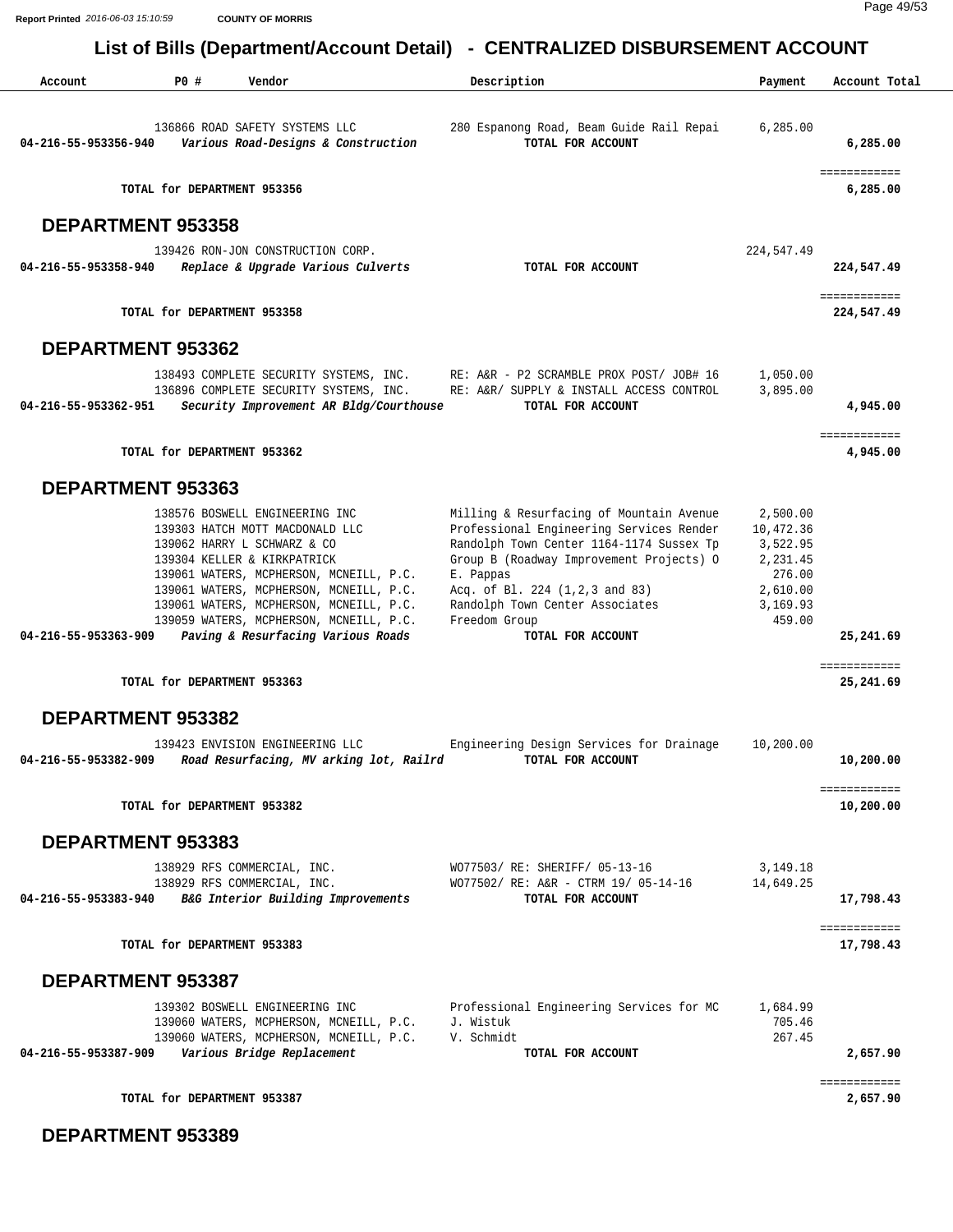| Account                                   | P0 #                                                                                                                                            | Vendor                                                                                                    | Description                                                                                                                                                                                                                | Payment                                                                     | Account Total             |
|-------------------------------------------|-------------------------------------------------------------------------------------------------------------------------------------------------|-----------------------------------------------------------------------------------------------------------|----------------------------------------------------------------------------------------------------------------------------------------------------------------------------------------------------------------------------|-----------------------------------------------------------------------------|---------------------------|
| <b>DEPARTMENT 953389</b>                  |                                                                                                                                                 |                                                                                                           |                                                                                                                                                                                                                            |                                                                             |                           |
| 04-216-55-953389-940                      |                                                                                                                                                 | B&G-Equip./Vehicles, Ext. Improvements                                                                    | TOTAL FOR ACCOUNT                                                                                                                                                                                                          |                                                                             | 139,199.00                |
|                                           |                                                                                                                                                 |                                                                                                           |                                                                                                                                                                                                                            |                                                                             | ============              |
|                                           | TOTAL for DEPARTMENT 953389                                                                                                                     |                                                                                                           |                                                                                                                                                                                                                            |                                                                             | 139,199.00                |
| <b>Rd Resurface &amp; Recon Var Roads</b> |                                                                                                                                                 |                                                                                                           |                                                                                                                                                                                                                            |                                                                             |                           |
| 04-216-55-953861-909                      |                                                                                                                                                 | 139065 WATERS, MCPHERSON, MCNEILL, P.C.<br>Miscellaneous - Other                                          | Air Products, Inc.<br>TOTAL FOR ACCOUNT                                                                                                                                                                                    | 540.00                                                                      | 540.00                    |
|                                           |                                                                                                                                                 | TOTAL for Rd Resurface & Recon Var Roads                                                                  |                                                                                                                                                                                                                            |                                                                             | ============<br>540.00    |
| <b>Brdg Design &amp; Constr Var Local</b> |                                                                                                                                                 |                                                                                                           |                                                                                                                                                                                                                            |                                                                             |                           |
| 04-216-55-953862-909                      |                                                                                                                                                 | 139298 HATCH MOTT MACDONALD LLC<br>Miscellaneous - Other                                                  | Morris County Drainage DesignSurvey/Meet<br>TOTAL FOR ACCOUNT                                                                                                                                                              | 839.00                                                                      | 839.00                    |
|                                           |                                                                                                                                                 | TOTAL for Brdg Design & Constr Var Local                                                                  |                                                                                                                                                                                                                            |                                                                             | ============<br>839.00    |
| <b>Cty Bridge Design&amp;Construction</b> |                                                                                                                                                 |                                                                                                           |                                                                                                                                                                                                                            |                                                                             |                           |
| 04-216-55-953908-909                      |                                                                                                                                                 | 139296 CHERRY WEBER & ASSOC. PC<br>Miscellaneous - Other                                                  | Engineering Services for the Replacement<br>TOTAL FOR ACCOUNT                                                                                                                                                              | 1,705.20                                                                    | 1,705.20                  |
|                                           |                                                                                                                                                 | TOTAL for Cty Bridge Design&Construction                                                                  |                                                                                                                                                                                                                            |                                                                             | ============<br>1,705.20  |
| <b>DEPARTMENT 954396</b>                  |                                                                                                                                                 |                                                                                                           |                                                                                                                                                                                                                            |                                                                             |                           |
| 04-216-55-954396-956                      | 124878 DAY CHEVROLET INC<br>124878 DAY CHEVROLET INC                                                                                            | 138299 GARDEN STATE VINYL DESIGNS LLC<br>Sheriff-Replacement of 12 Vehicles                               | 2016 CHEVROLET TAHOE PPV AS PER CONTRACT<br>TWO EXTRA FOB & KEY -- ONE PER VEHICLE<br>LETTER FORD POLICE INTERCEPTOR SUV PATRO<br>TOTAL FOR ACCOUNT                                                                        | 95,324.40<br>277.40<br>575.00                                               | 96,176.80                 |
|                                           |                                                                                                                                                 |                                                                                                           |                                                                                                                                                                                                                            |                                                                             | ============              |
|                                           | TOTAL for DEPARTMENT 954396                                                                                                                     |                                                                                                           |                                                                                                                                                                                                                            |                                                                             | 96,176.80                 |
| <b>DEPARTMENT 955403</b>                  |                                                                                                                                                 |                                                                                                           |                                                                                                                                                                                                                            |                                                                             |                           |
| 04-216-55-955403-951                      |                                                                                                                                                 | 138638 MEDLINE INDUSTRIES INC<br>138638 MEDLINE INDUSTRIES INC<br>MV-Long Term Health Center Improvements | 1183053, 2-15-2016<br>1183053, 2-17-2016<br>TOTAL FOR ACCOUNT                                                                                                                                                              | 8,391.63<br>7,136.10                                                        | 15,527.73                 |
|                                           | TOTAL for DEPARTMENT 955403                                                                                                                     |                                                                                                           |                                                                                                                                                                                                                            |                                                                             | ============<br>15,527.73 |
| <b>DEPARTMENT 962343</b>                  |                                                                                                                                                 |                                                                                                           |                                                                                                                                                                                                                            |                                                                             |                           |
| 04-216-55-962343-909                      |                                                                                                                                                 | 129801 SHI INTERNATIONAL CORP<br>Purchase Various Equip for IT                                            | CISCO INSTALLATION & CONFIG SERVICES<br>TOTAL FOR ACCOUNT                                                                                                                                                                  | 9,728.00                                                                    | 9,728.00                  |
|                                           | TOTAL for DEPARTMENT 962343                                                                                                                     |                                                                                                           |                                                                                                                                                                                                                            |                                                                             | ============<br>9,728.00  |
|                                           |                                                                                                                                                 |                                                                                                           |                                                                                                                                                                                                                            |                                                                             |                           |
| DEPARTMENT 962398                         |                                                                                                                                                 |                                                                                                           |                                                                                                                                                                                                                            |                                                                             |                           |
|                                           | 136762 CDW GOVERNMENT LLC<br>136762 CDW GOVERNMENT LLC<br>136762 CDW GOVERNMENT LLC<br>136947 DELL MARKETING L.P.<br>136763 DELL MARKETING L.P. | 128358 SHI INTERNATIONAL CORP<br>128358 SHI INTERNATIONAL CORP<br>128358 SHI INTERNATIONAL CORP           | APPLE IPAD MINI4 WI FI 128GB SLV AS - Mf<br>APPLE IPAD MINI4 WI FI 128GB SLV AS - Mf<br>APPLECARE+ 2YR IPAD - AUTO-ENROLL - Mfg#<br>Warranty Renewal<br>OptiPlex 7040 MT<br>Cisco Equipment as per quote<br>Quote 10443260 | 712.60<br>712.60<br>173.10<br>5,772.08<br>1,058.42<br>45,358.00<br>1,600.00 |                           |
| 04-216-55-962398-955                      |                                                                                                                                                 | ITD-Computer & Newtork Upgrades                                                                           | TOTAL FOR ACCOUNT                                                                                                                                                                                                          | 6,970.00                                                                    | 62,356.80                 |
|                                           |                                                                                                                                                 |                                                                                                           |                                                                                                                                                                                                                            |                                                                             |                           |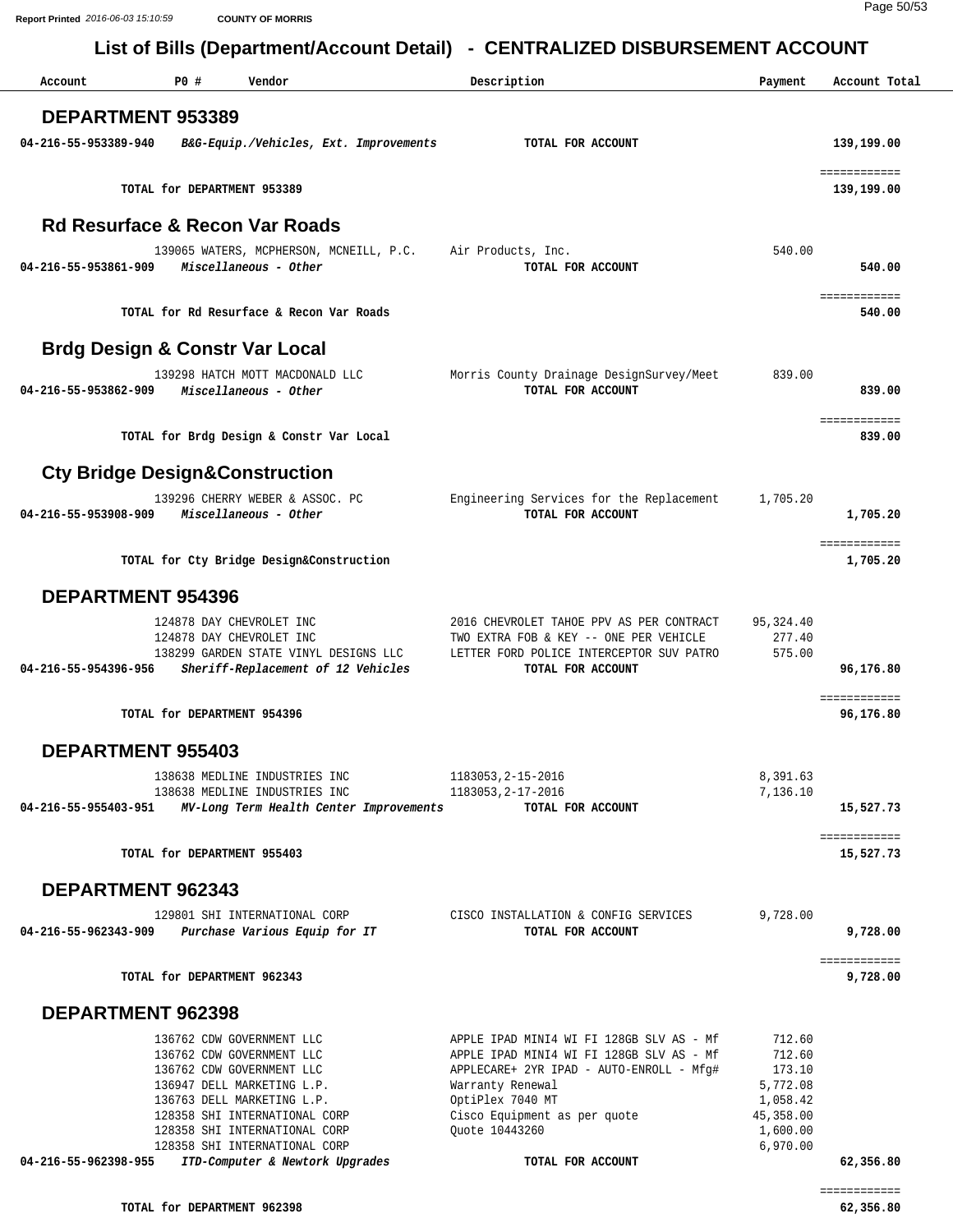| Account                  | PO#                         | Vendor                                             | Description                                       | Payment  | Account Total |
|--------------------------|-----------------------------|----------------------------------------------------|---------------------------------------------------|----------|---------------|
| DEPARTMENT 963369        |                             |                                                    |                                                   |          |               |
|                          |                             | 129162 BATTERY ZONE INC                            | Quote# 138, 11/10/15, UPS12-350MR, 12 Vo          | 9,700.00 |               |
|                          |                             | 129162 BATTERY ZONE INC                            | Ouote# 138, 11/10/15, UPS12-300MR, 12Vol 8,850.00 |          |               |
|                          |                             | 129162 BATTERY ZONE INC                            | Ouote# 138, 11/10/15, S&H                         | 294.20   |               |
| 04-216-55-963369-952     |                             | Upgrade Cty Radio System-Law & Public              | TOTAL FOR ACCOUNT                                 |          | 18,844.20     |
|                          |                             |                                                    |                                                   |          | ============  |
|                          | TOTAL for DEPARTMENT 963369 |                                                    |                                                   |          | 18,844.20     |
| <b>DEPARTMENT 964406</b> |                             |                                                    |                                                   |          |               |
|                          |                             | 125836 OFFICE MASTER INC.                          | SG2K CONF CHAIRS WITH ARMS. SEAT WILL B           | 5,850.00 |               |
|                          |                             | 125836 OFFICE MASTER INC.                          | YS88 CHAIR WITH KR200 ARMS. FABRIC - GR 4,012.80  |          |               |
|                          |                             | 125836 OFFICE MASTER INC.                          | PT74 TASK CHAIR - PARAMOUNT SERIES: FRAB          | 300.00   |               |
| 04-216-55-964406-953     |                             | Human Srv-Replace Chair/Desk-Com Behavor           | TOTAL FOR ACCOUNT                                 |          | 10,162.80     |
|                          |                             |                                                    |                                                   |          | ============  |
|                          | TOTAL for DEPARTMENT 964406 |                                                    |                                                   |          | 10,162.80     |
| DEPARTMENT 969412        |                             |                                                    |                                                   |          |               |
|                          |                             | 139212 COUNTY COLLEGE OF MORRIS                    | Whitman                                           | 1,940.00 |               |
|                          |                             | 04-216-55-969412-909 CCM-Water Penetration Repairs | TOTAL FOR ACCOUNT                                 |          | 1,940.00      |
|                          |                             |                                                    |                                                   |          | ============  |

**TOTAL for DEPARTMENT 969412** 1,940.00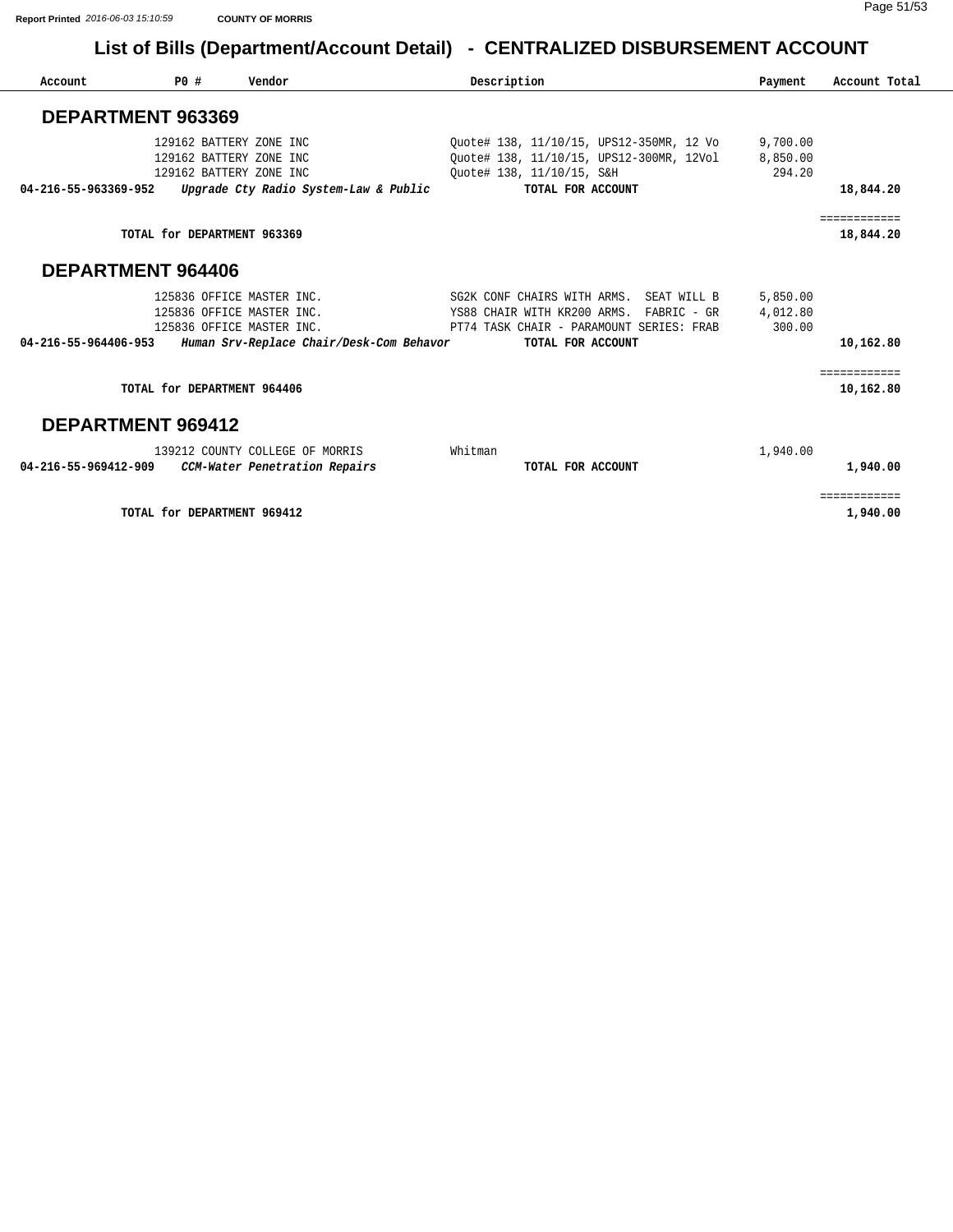Page 52/53

 **List of Bills (Department/Account Detail) - CENTRALIZED DISBURSEMENT ACCOUNT**

| Account                    | PO#                                                | Vendor                                                               | Description                                                   | Payment        | Account Total                |
|----------------------------|----------------------------------------------------|----------------------------------------------------------------------|---------------------------------------------------------------|----------------|------------------------------|
|                            |                                                    |                                                                      | <b>Dedicated Trust</b>                                        |                |                              |
| <b>Motor Vehicle Fines</b> |                                                    |                                                                      |                                                               |                |                              |
|                            | 139514 COUNTY OF MORRIS                            |                                                                      | TRANSFER FUNDS FOR DEDICATED MOTOR VEHIC                      | 40,218.97      |                              |
|                            | 139515 COUNTY OF MORRIS                            |                                                                      | TRANSFER FUNDS FOR DEDICATED MOTOR VEHIC                      | 288,959.25     |                              |
|                            | 139516 COUNTY OF MORRIS                            |                                                                      | TRANSFER FUNDS FOR DEDICATED MOTOR VEHIC                      | 246,086.79     |                              |
| 13-290-56-575701-888       | 139517 COUNTY OF MORRIS<br>Motor Vehicle Fines     |                                                                      | TRANSFER FUNDS FOR DEDICATED MOTOR VEHIC<br>TOTAL FOR ACCOUNT | 481,002.80     | 1,056,267.81                 |
|                            |                                                    |                                                                      |                                                               |                |                              |
|                            | TOTAL for Motor Vehicle Fines                      |                                                                      |                                                               |                | ============<br>1,056,267.81 |
|                            | <b>Weights &amp; Measures</b>                      |                                                                      |                                                               |                |                              |
|                            | 139512 COUNTY OF MORRIS                            |                                                                      | RMB EMERGENCY MGMT FOR ADMIN. OVERSIGHT                       | 25,563.00      |                              |
|                            | 139518 COUNTY OF MORRIS                            |                                                                      | TRANSFER FUNDS FOR DEDICATED WEIGHTS & M                      | 72,801.12      |                              |
|                            | 139519 COUNTY OF MORRIS                            |                                                                      | TRANSFER FUNDS FOR DEDICATED WEIGHTS & M                      | 68,585.69      |                              |
|                            | 139520 COUNTY OF MORRIS<br>139521 COUNTY OF MORRIS |                                                                      | TRANSFER FUNDS FOR DEDICATED WEIGHTS & M                      | 100,642.40     |                              |
| 13-290-56-575801-888       | Weights & Measures                                 |                                                                      | TRANSFER FUNDS FOR DEDICATED WEIGHTS & M<br>TOTAL FOR ACCOUNT | 80,634.02      | 348,226.23                   |
|                            |                                                    |                                                                      |                                                               |                | ============                 |
|                            | TOTAL for Weights & Measures                       |                                                                      |                                                               |                | 348,226.23                   |
|                            | <b>County Clerk \$1.00 Fund</b>                    |                                                                      |                                                               |                |                              |
|                            | 137094 DELL MARKETING L.P.                         |                                                                      | Attached e-Quote 1023060384105optiplex90                      | 1,483.96       |                              |
| 13-290-56-578401-888       |                                                    | County Clerk \$1.00 Fund                                             | TOTAL FOR ACCOUNT                                             |                | 1,483.96                     |
|                            |                                                    |                                                                      |                                                               |                | ============                 |
|                            | TOTAL for County Clerk \$1.00 Fund                 |                                                                      |                                                               |                | 1,483.96                     |
|                            | <b>County Sheriff- \$2 Fund</b>                    |                                                                      |                                                               |                |                              |
|                            | 137110 MORPHOTRAK, LLC                             |                                                                      | NJ Comm. Code #204-96-083963, GSA #TPL5-                      | 30,640.00      |                              |
|                            | 137110 MORPHOTRAK, LLC                             |                                                                      | NJ Comm. Code #204-96-083970, GSA #TPL0-                      | 2,073.55       |                              |
| 13-290-56-578801-888       |                                                    | County Sheriff- \$2 Fund                                             | TOTAL FOR ACCOUNT                                             |                | 32,713.55                    |
|                            | TOTAL for County Sheriff-\$2 Fund                  |                                                                      |                                                               |                | ============<br>32,713.55    |
|                            | <b>Environ Quality &amp; Enforcement</b>           |                                                                      |                                                               |                |                              |
|                            |                                                    | 139400 LUM, DRASCO & POSITAN LLC                                     | CEHA Enforcement Actions                                      | 72.00          |                              |
|                            |                                                    | 139400 LUM, DRASCO & POSITAN LLC                                     |                                                               | 84.00          |                              |
|                            |                                                    | 139400 LUM, DRASCO & POSITAN LLC                                     |                                                               | 48.00          |                              |
|                            |                                                    | 139400 LUM, DRASCO & POSITAN LLC                                     |                                                               | 144.00         |                              |
|                            |                                                    | 139400 LUM, DRASCO & POSITAN LLC<br>139400 LUM, DRASCO & POSITAN LLC |                                                               | 96.00<br>36.00 |                              |
|                            |                                                    | 139400 LUM, DRASCO & POSITAN LLC                                     |                                                               | 24.00          |                              |
|                            |                                                    | 139400 LUM, DRASCO & POSITAN LLC                                     |                                                               | 36.00          |                              |
|                            |                                                    | 139400 LUM, DRASCO & POSITAN LLC                                     |                                                               | 24.00          |                              |
|                            |                                                    | 139400 LUM, DRASCO & POSITAN LLC                                     |                                                               | 60.00          |                              |
|                            |                                                    | 139400 LUM, DRASCO & POSITAN LLC                                     |                                                               | 156.00         |                              |
|                            |                                                    | 139400 LUM, DRASCO & POSITAN LLC                                     |                                                               | 36.00          |                              |
| 13-290-56-578901-888       |                                                    | 139400 LUM, DRASCO & POSITAN LLC<br>Environ Quality & Enforcement    | TOTAL FOR ACCOUNT                                             | 16.13          | 832.13                       |
|                            |                                                    |                                                                      |                                                               |                |                              |
|                            |                                                    | TOTAL for Environ Quality & Enforcement                              |                                                               |                | ============<br>832.13       |
|                            | <b>DEPARTMENT 580559</b>                           |                                                                      |                                                               |                |                              |
|                            |                                                    | 135749 LANDMARK 1 APPRAISAL, LLC                                     | QUOTE: Professional Farmland Preservatio                      | 4,175.00       |                              |
| 13-290-56-580559-888       |                                                    | Open Space - Farm Preservation                                       | TOTAL FOR ACCOUNT                                             |                | 4,175.00                     |

============